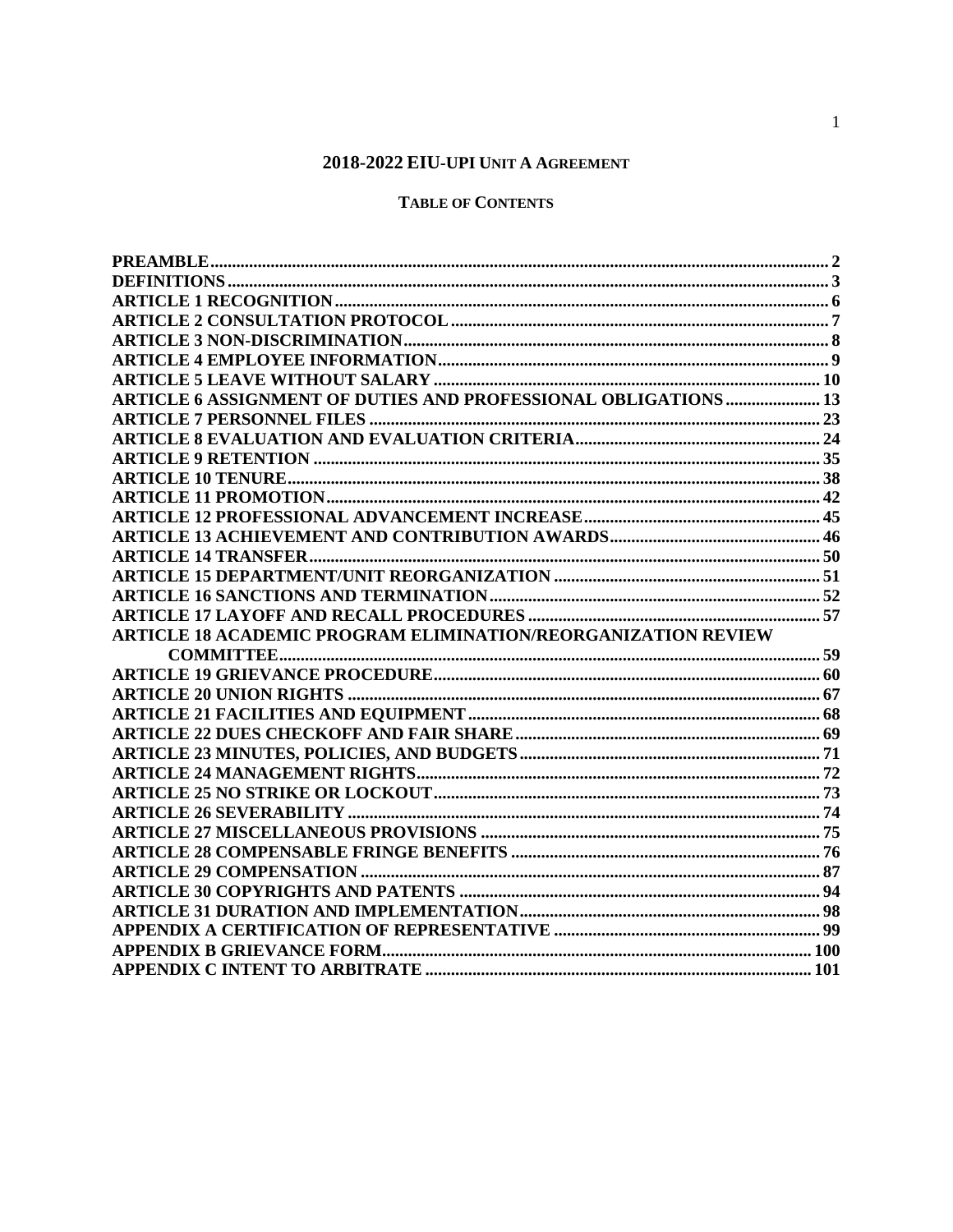#### Preamble

In a spirit of goodwill, the Board of Trustees of Eastern Illinois University and the University Professionals of Illinois agree to promote the quality and effectiveness of education at Eastern Illinois University, and to promote high standards of academic excellence in all phases of instruction, research, and service. The Board and the Union recognize that mutual benefits are to be derived from improvement of Eastern Illinois University, and that participation of employees in the formulation of policies under which they provide their services is educationally sound. The Board and the Union further recognize that an effective and harmonious working relationship will facilitate achievement of common interests and shared goals and will provide an environment conducive to achieving the stated mission of the University.

The Board of Trustees affirms that academic freedom shall not be abridged and joins the numerous other organizations that have endorsed this principle. Academic freedom in its teaching aspect is fundamental for the protection of the rights of the faculty member in teaching and of the student to freedom of learning. Academic freedom as it relates to research and creative activity is fundamental to the pursuit of truth and the advancement of knowledge. The right of the faculty member to academic freedom carries with it correlative obligations and responsibilities.

When academic freedom issues arise, a consultation shall occur between the Provost and UPI President, and/or the issue will be discussed at the contractually mandated monthly meeting (see Article 2, Consultation Protocol).

The University is an academic community with professional expectations of engagement in the life of the community as a University citizen. These expectations include, but certainly are not limited to, such things as participation in departmental and university functions, recruitment activities, and engagement with students, colleagues, and the professional community.

This Preamble is a statement of commitment and is not subject to Article 19, Grievance Procedure.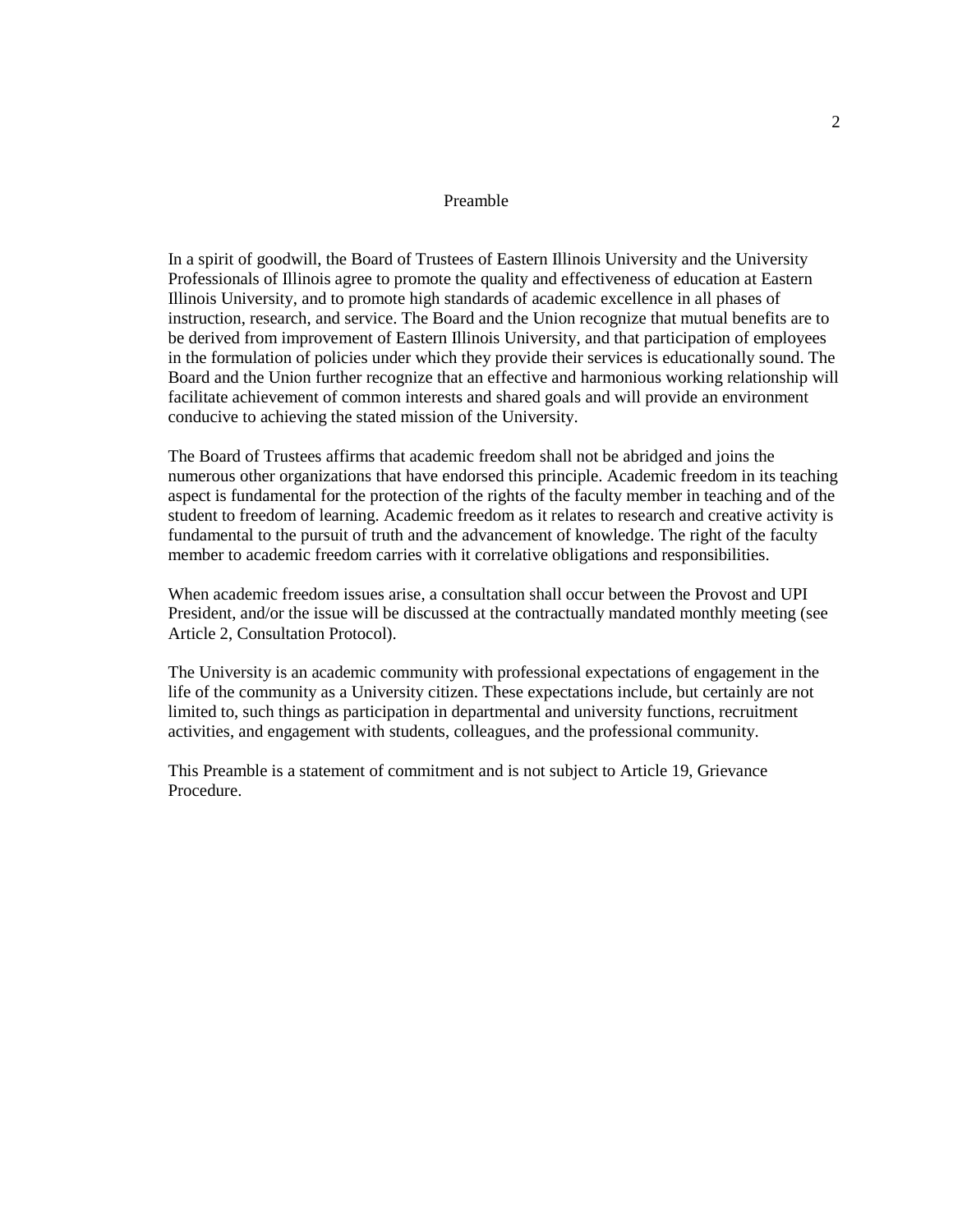#### Definitions

<span id="page-2-0"></span>

| Performance by Designee         | Any action or responsibility assigned to an official<br>or representative of the Board, the University, or<br>the Union may be performed by a designee of such<br>official or representative.                  |
|---------------------------------|----------------------------------------------------------------------------------------------------------------------------------------------------------------------------------------------------------------|
| Titles or Headings or Placement | Any titles or headings in this <i>Agreement</i> are<br>inserted solely for reference and shall not be<br>deemed to limit or affect the meaning, construction,<br>or effect of any provision of this Agreement. |

Whenever Used in This *Agreement*

- 1. **Academic Term** shall mean a fall or spring semester.
- 2. **Academic Year** (AY) shall mean a fall/spring semester sequence.
- 3. **Accreditation** shall mean being listed among the nationally recognized accredited agencies and associations listed in the *Higher Education Directory*.
- 4. **Adequate Cause** shall mean one or more acts or omissions which, singly or in the aggregate, have directly and substantially affected or impaired an employee's performance or fulfillment of her/his professional duties.
- 5. **Annually Contracted Faculty** shall mean a teacher or resource professional whose temporary employment obligation with the University does not include service or research/creative activity, and who is not eligible for tenure, and who is eligible for but not guaranteed re-employment. Eligibility for the bargaining unit is defined in Attachment A (I.) of the *Unit B Agreement*.
- 6. **Appropriate University Vice President** shall mean a University Vice President responsible for coordination and supervision of the University program or organizational unit to which an employee is primarily assigned.
- 7. **Board** shall mean the Board of Trustees of Eastern Illinois University created by "an Act to provide for the management, cooperation, control, and maintenance of the governing board for Eastern Illinois University." To the extent permitted by law, the term *Board* shall also refer to any successor agency of the Board of Trustees.
- 8. **Chapter Grievance Representative** shall mean the individual appointed by the Chapter President to assist and/or represent the grievant in the grievance process.
- 9. **Chapter President** shall mean the President of the Eastern Illinois University Chapter of the Union.
- 10. **Days** shall mean calendar days unless otherwise specified.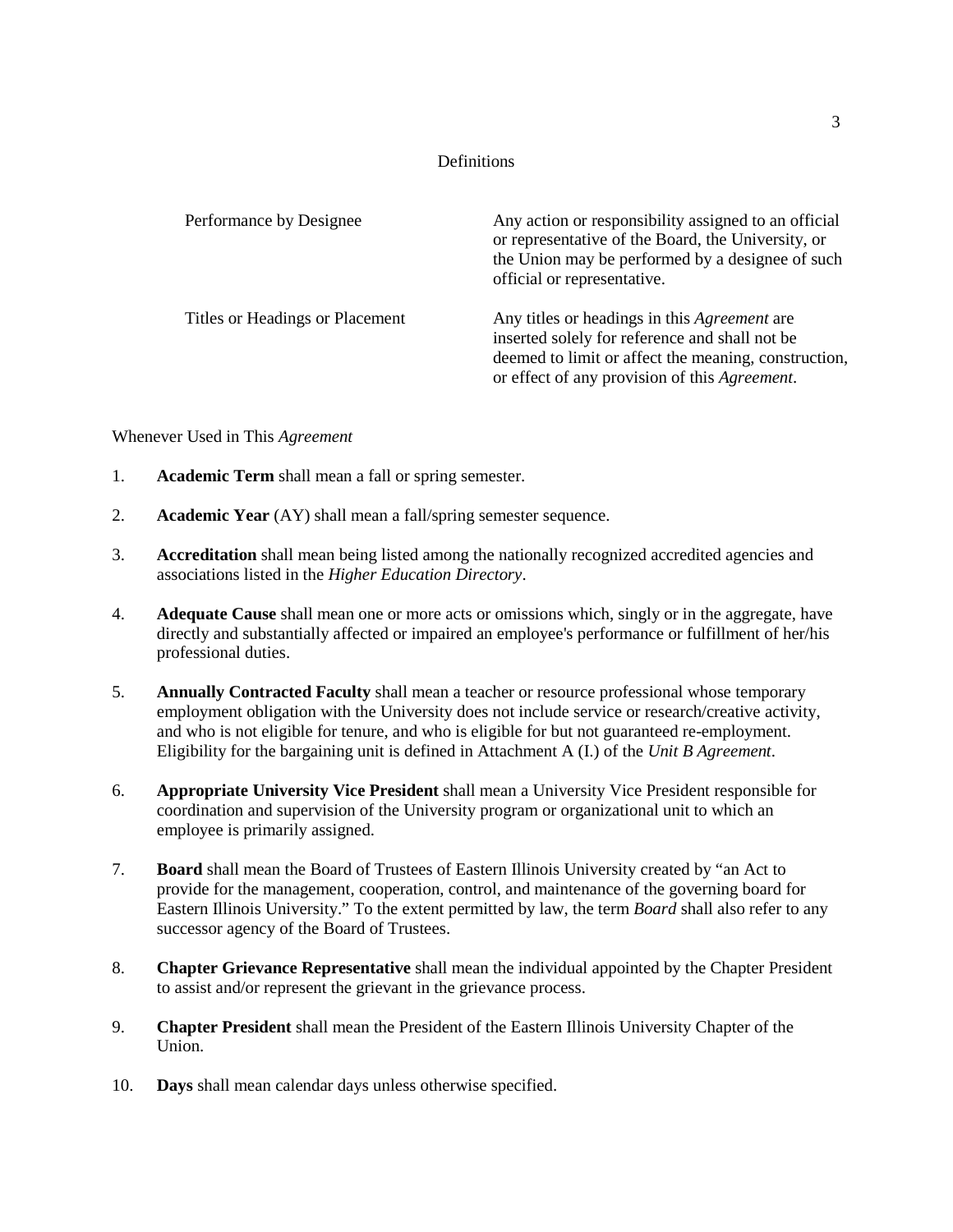- 11. **Day's Pay** shall mean 1/22 of an employee's monthly salary
- 12. **Department** shall mean the smallest administrative unit to which an employee is assigned, in which evaluation occurs, and where tenure is granted. [In instances where this unit is called a school, for purposes of this contract, the word *department* applies.]
- 13. **Department Chair** shall mean the person immediately responsible for management of the University department in which an employee is primarily employed.
- 14. **Distance Education** see Technology-delivered course.
- 15. **Educational Contract** shall mean a contract through which the University provides a conference, course, or other Continuing Education offering at the request of, and in coordination with, a governmental unit, community organization, or private business.
- 16. **Employee or Faculty Member** shall mean a member of Bargaining Unit A described in Appendix A.
- 17. **Employment Year** shall mean continuous EIU Unit A employment and shall determine time of notification for retention and eligibility for sabbaticals and Leave Without Salary.
- 18. **Local Grievance Representative** shall mean the person appointed by the Local Union President to assist and/or represent the grievant in the grievance process.
- 19. **Major Fraction** shall mean any fraction of one half or higher.
- 20. **Member of the Immediate Family** shall mean the employee's husband, wife, mother, father, brother, sister, mother-in-law, father-in-law, or child, or member of the immediate household.
- 21. **Monthly Salary** shall be defined as an employee's base salary divided by the number of months in the employee's contract. The monthly salary excludes any supplemental pay, temporary stipends, or overload compensation.
- 22. **Notice** shall mean written notification or communication, letter, memorandum, or fax. E-mail shall not be considered written notice.
- 23. **Probationary Year** shall designate the accumulated integral number of years of eligibility toward tenure and shall determine the evaluation criteria to be met and the year in which application for tenure must occur.
- 24. **Professional Degree** shall mean a law degree (J.D. or L.L.B.), doctor of medicine (M.D.), or doctor of veterinary medicine (D.V.M.).
- 25. **Reassignment** shall mean the assignment of duties to an employee outside of the designated department/unit in which that employee's appointment is formally located.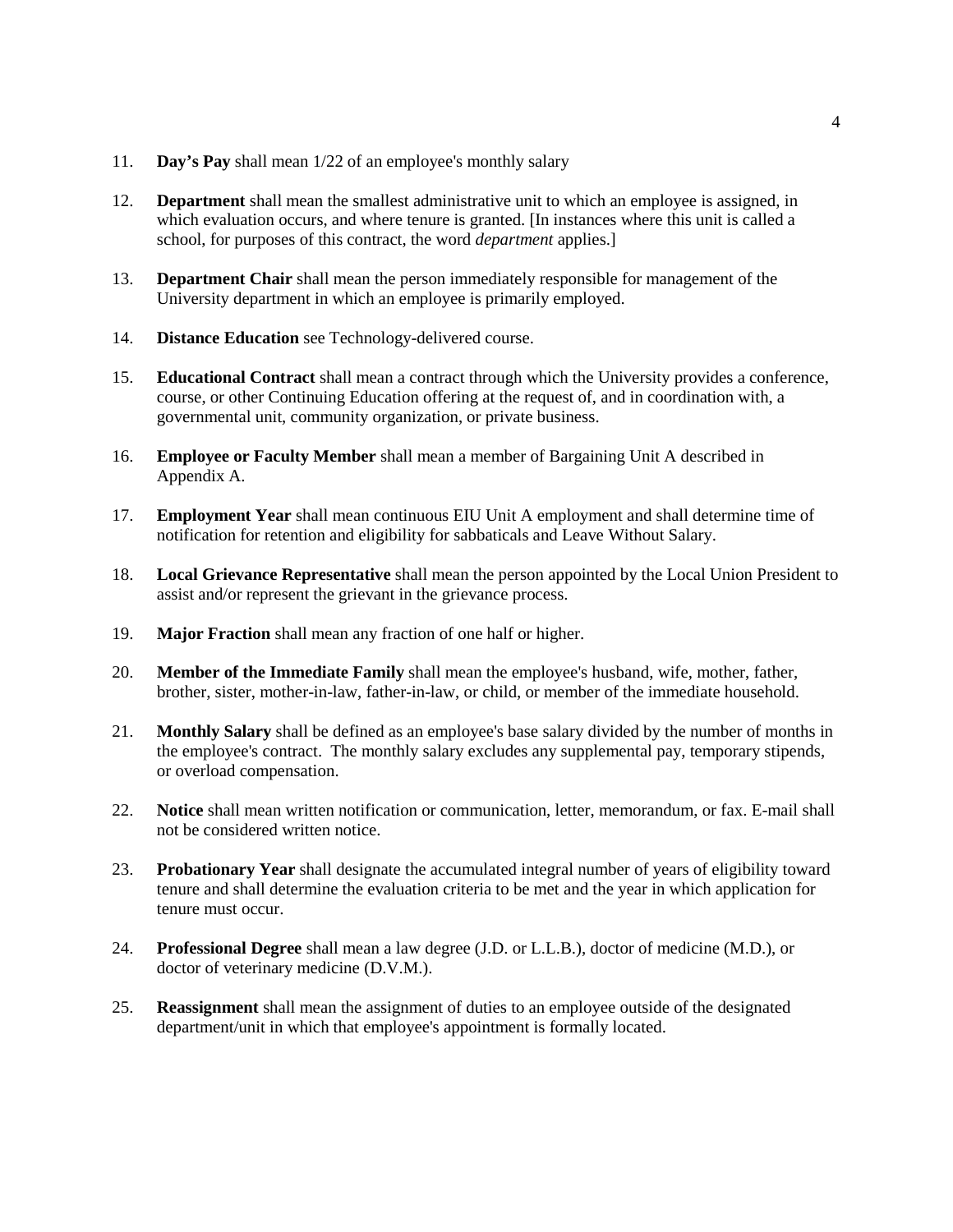- 26. **Relative** shall mean the employee's grandmother, grandfather, aunt, uncle, niece, nephew, brotherin-law, sister-in-law, son-in-law, daughter-in-law, first cousin, grandchild, or member of the immediate household.
- 27. **Resource Professionals** shall mean librarians, counselors, and learning service staff with faculty status.
- 28. **State Universities Retirement System** shall mean the retirement system established by "An Act to Provide for the creation, maintenance, and administration of a Retirement System for the benefit of the staff members of the State Universities and certain affiliated organizations, certain other State educational and scientific agencies and the survivors, dependents, and other beneficiaries of such employees" approved on July 21, 1941, as amended.
- 29. **Summer Session** shall mean the officially established instructional time period between the spring and fall semesters.
- 30. **Technology-delivered Cours**e shall mean a course section that is designed and scheduled by the University to use technology as the exclusive or predominant mode of instruction and facultystudent interaction.
- 31. **Terminal Degree** shall mean a doctoral degree, MFA degree, or the MLS degree with an additional master's degree. A degree in fine arts or library science from an accredited graduate school which is recognized by the granting institution and the major professional association in a relevant field or discipline as the academic equivalent of an MFA degree or MLS degree will be treated as the equivalent.
- 32. **Transfer** shall mean a change in the designated department/unit within the same bargaining unit in which the employee's appointment is formally located.
- 33. **Union** shall mean the University Professionals of Illinois, Local #4100, an affiliate of the IFT, AFT, and AFL-CIO.
- 34. **Union President** shall mean the President of Local #4100.
- 35. **University** shall mean Eastern Illinois University.
- 36. **University Grievance Officer** shall mean the individual(s) assigned by the University to hear Union Grievances.
- 37. **University President** shall mean the chief academic and administrative officer of the University.
- 38. **Vacancy** shall mean an unassigned position the University decides to fill.
- <span id="page-4-0"></span>39. **Working Day** shall mean a Monday through Friday during which classes are scheduled at the Charleston campus.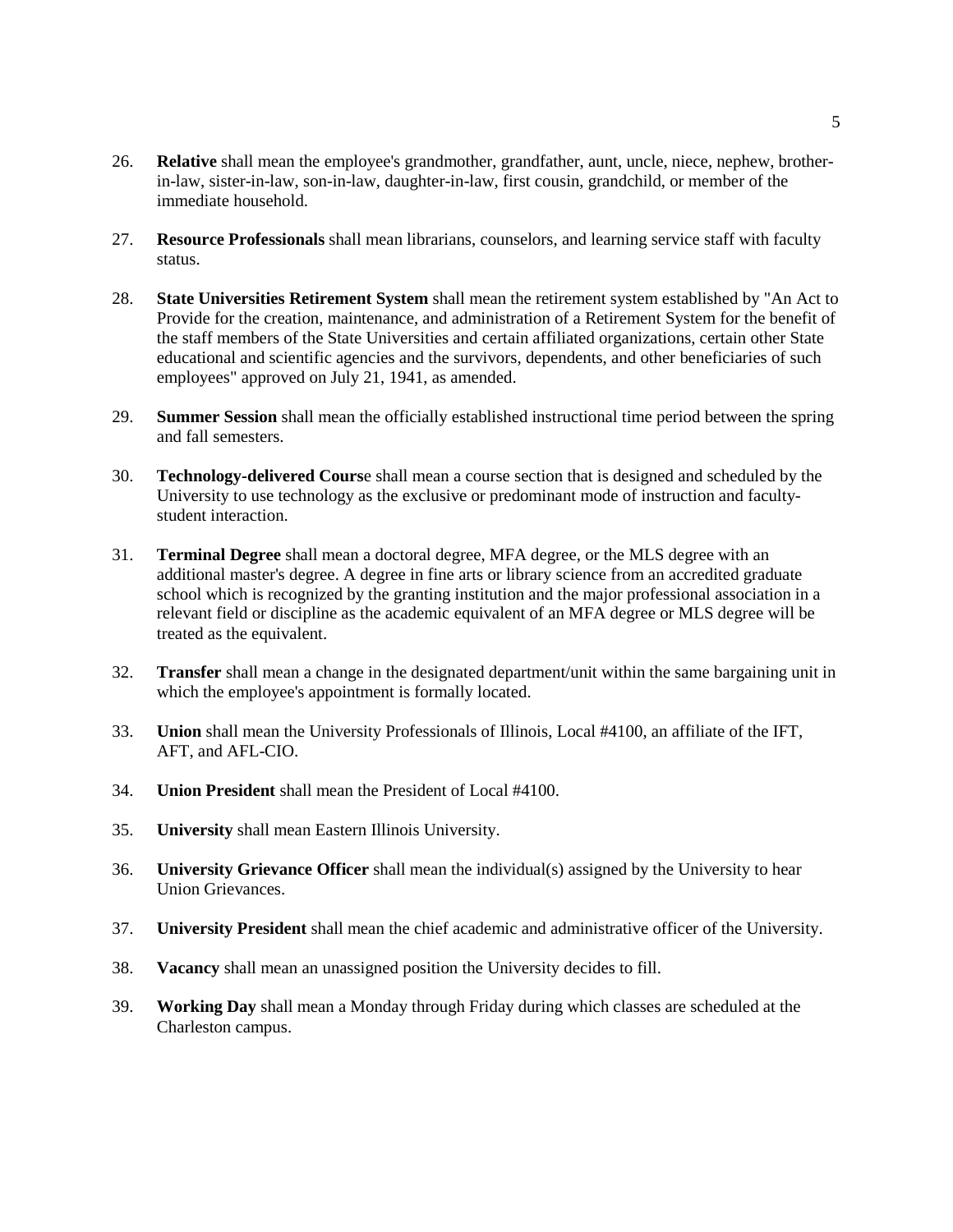### Article 1 Recognition

- 1.1 Pursuant to the November 3, 1976, certification of the Illinois Office of Collective Bargaining, a copy of which is attached hereto as Appendix A, the Board recognizes the Union as the exclusive bargaining agent for academic employees in the bargaining unit described in the certification.
- 1.2 During the term of this *Agreement*, no employee in the Bargaining Unit A as described in Appendix A shall be reassigned to employment in a position outside of the bargaining unit without her/his consent.
- 1.3 When the University creates a new academic employee classification or adds an additional position to an existing classification, the University will notify the Union of the title of the classification and the duties of the classification within three months of appointment. At the request of the Chapter President, the University President will schedule a meeting(s) to discuss whether the classification should be included in the bargaining unit. If necessary, final determination of the appropriate placement of the classification will be made according to the procedures of the Illinois Educational Labor Relations Board.
- 1.4 Nothing contained in this *Agreement* shall be construed to prevent the Board or the University, or their members, officials, agents, or representatives from meeting with any individual or organization to hear views on any matter. The specific and express terms of this *Agreement* shall not be changed as a result of any such meeting except by mutual agreement of the Board and the Union.
- 1.5 The University will provide the Union with a report within sixty calendar days after the beginning of each academic term on changes in status of positions in Bargaining Unit A including resignations, retirements, new hires, leave status, transfers, and reassignments.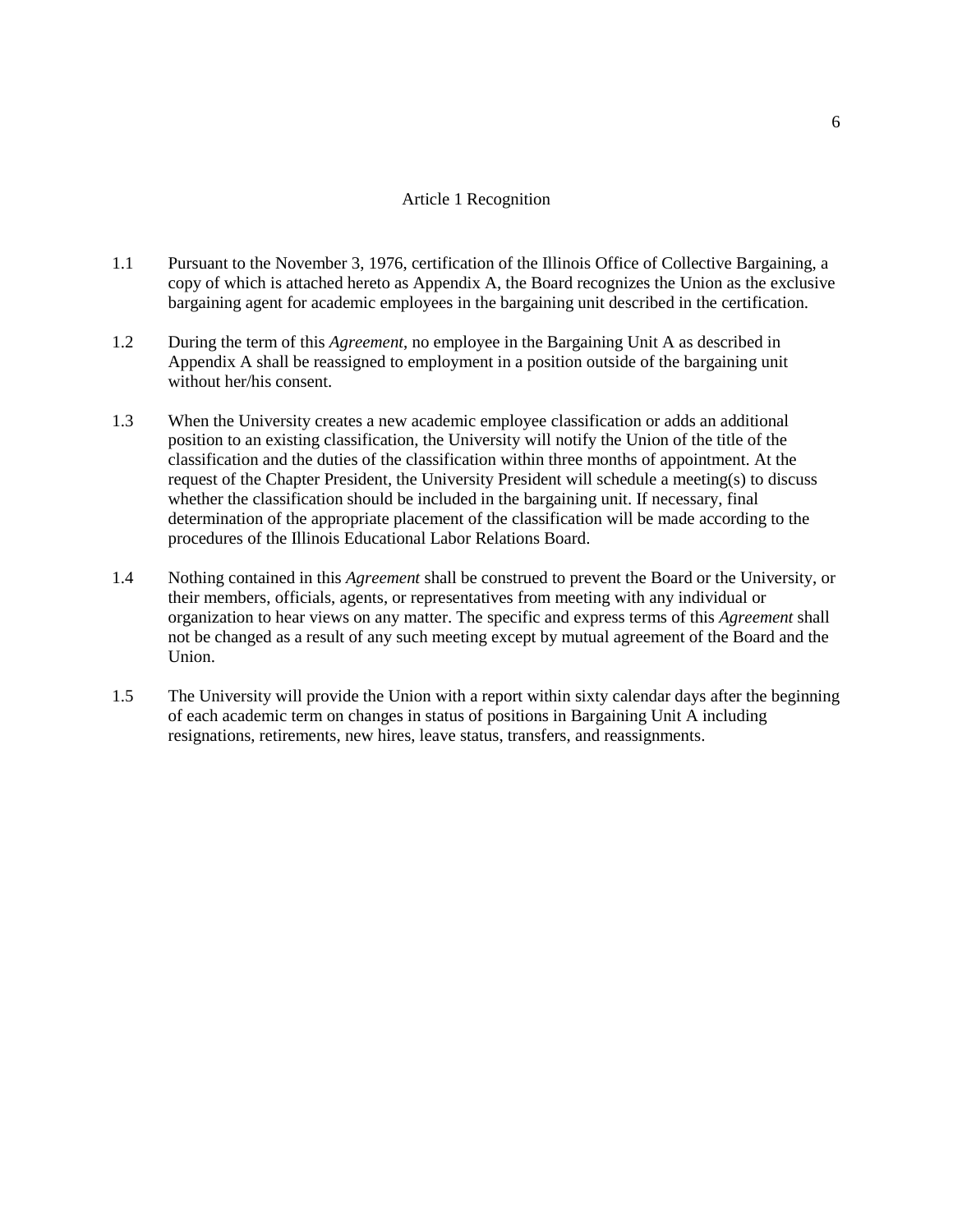#### <span id="page-6-1"></span>Article 2 Consultation Protocol

<span id="page-6-0"></span>Meetings between the University President and the Union Chapter President shall be held once each month or as the parties agree for the purpose of discussing matters pertinent to the administration of this *Agreement* or any other mutually agreeable matters. Each party may invite such other persons as they feel necessary to such meetings and shall inform the other party of such persons so invited. The meetings shall be held on a mutually agreeable date in a mutually agreeable location. Such meetings shall not constitute negotiations to alter any or all terms of this Agreement or be used for the purposes of negotiation or discussions of grievances being processed under the grievance procedures of this Agreement. A scheduled meeting may be rescheduled at any time by agreement of both parties.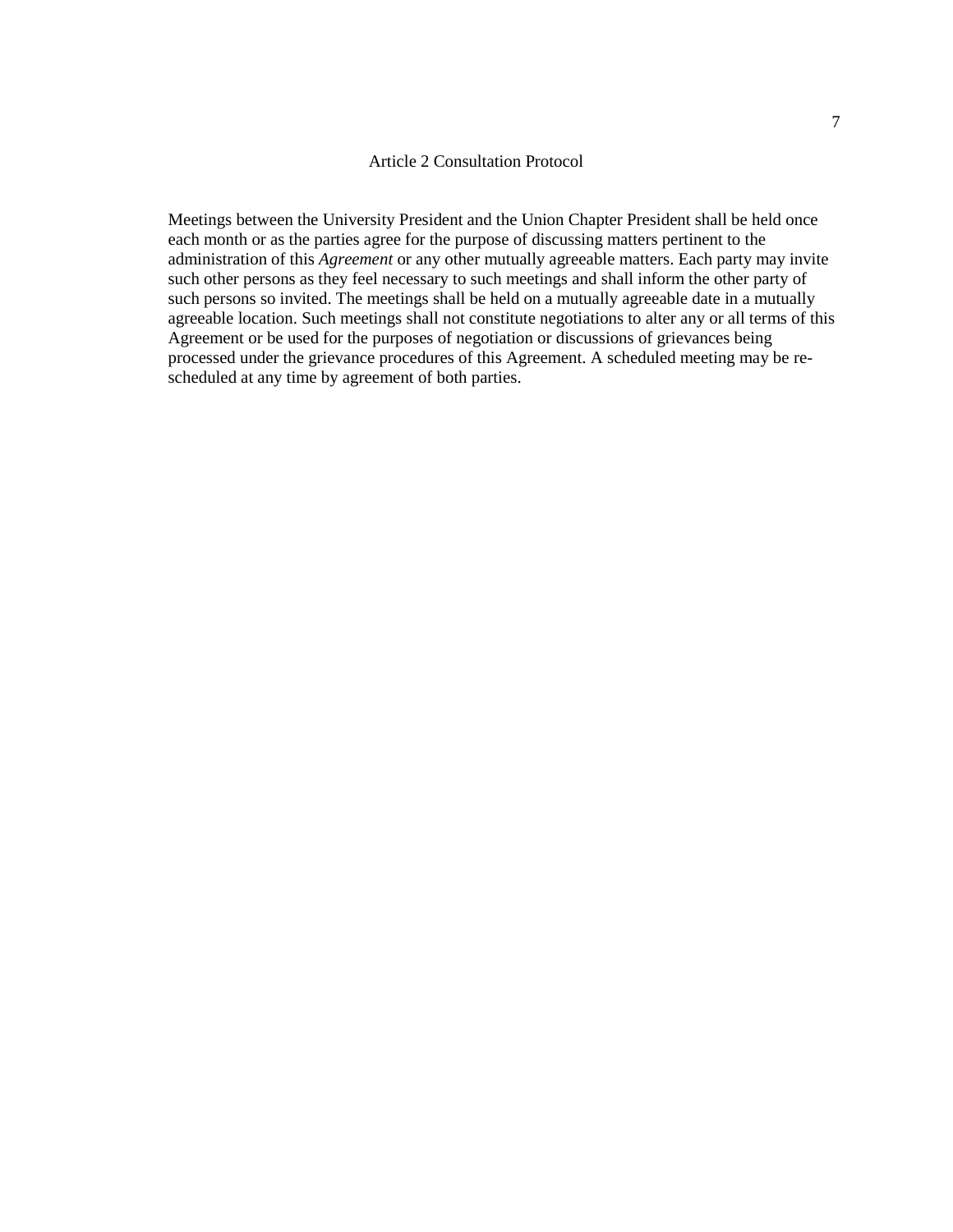#### Article 3 Non-discrimination

In accordance with applicable Federal and Illinois State law, neither the Board nor the Union shall discriminate against any employee on the basis of that employee's race, color, religion, sex, age, national origin, physical or mental disabilities, membership or nonmembership in the Union, political affiliation, sexual orientation, marital status, or veteran status. Complaints involving discrimination or sexual harassment shall be reported to the Office of Civil Rights and Diversity. Findings of the Office of Civil Rights and Diversity and action taken as a result shall be subject to the grievance process (Article 19).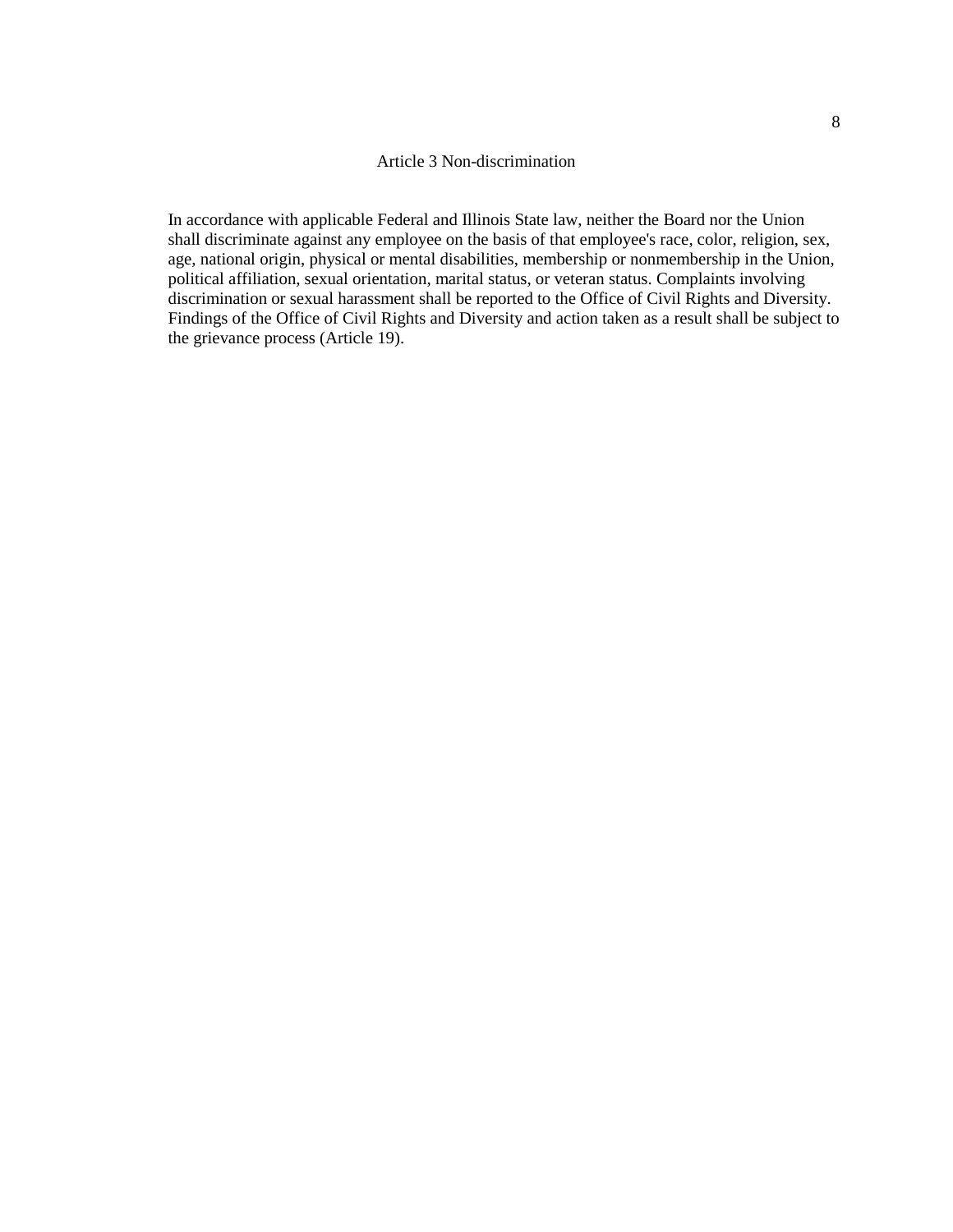# Article 4 Employee Information

- <span id="page-8-0"></span>4.1. a. Each employee shall receive an individual employment contract upon initial appointment. The initial contract or appointment letter shall specify the period of appointment; the type of appointment; the rank of the individual; the evaluating department; the probationary year; and the salary.
	- (1) Starting salary is negotiated between the University and the potential employee prior to the employee's entering the bargaining unit.
	- (2) Employees enter the bargaining unit upon commencing their assigned obligations, after accepting, in writing, an offer of employment from the University.
	- (3) Employees in their first employment year are not eligible for any salary increases negotiated for that contract year.
	- b. Subsequent to the initial individual employment contract, all employees shall receive an annual individual Employment Status Statement. The Employment Status Statement shall be sent to each employee within thirty work days after the beginning of a University's academic year or ratification of any successor agreement, whichever is later. The Employment Status Statement shall give notice of:
		- (1) the basic monthly salary of the employee for the academic year, including the salary increase components;
		- (2) the employee's status (e.g. probationary, including probationary year; tenured; terminal);
		- (3) the employee's rank;
		- (4) that the employee's appointment is subject to the availability of funds, to the laws of the State of Illinois, and the Policies and Regulations of the Board of Trustees and the University, including the terms of any applicable collective bargaining agreement.

Any modifications in the employee's salary will be reflected in a revised statement which will be issued as soon as possible.

At least once each academic year the University shall notify employees of the location and means of access for information about earned leave accrual, including formulas and procedures for calculating pre- and post-January 1, 1984 and post-January 1, 1998 sick leave and annual leave benefits. The University shall provide written information about individual employee's accrued sick leave and annual leave, if applicable, upon the employee's request to the Benefits Office.

c. Each employee is responsible for providing the Department Chair with a current address where notice is to be sent.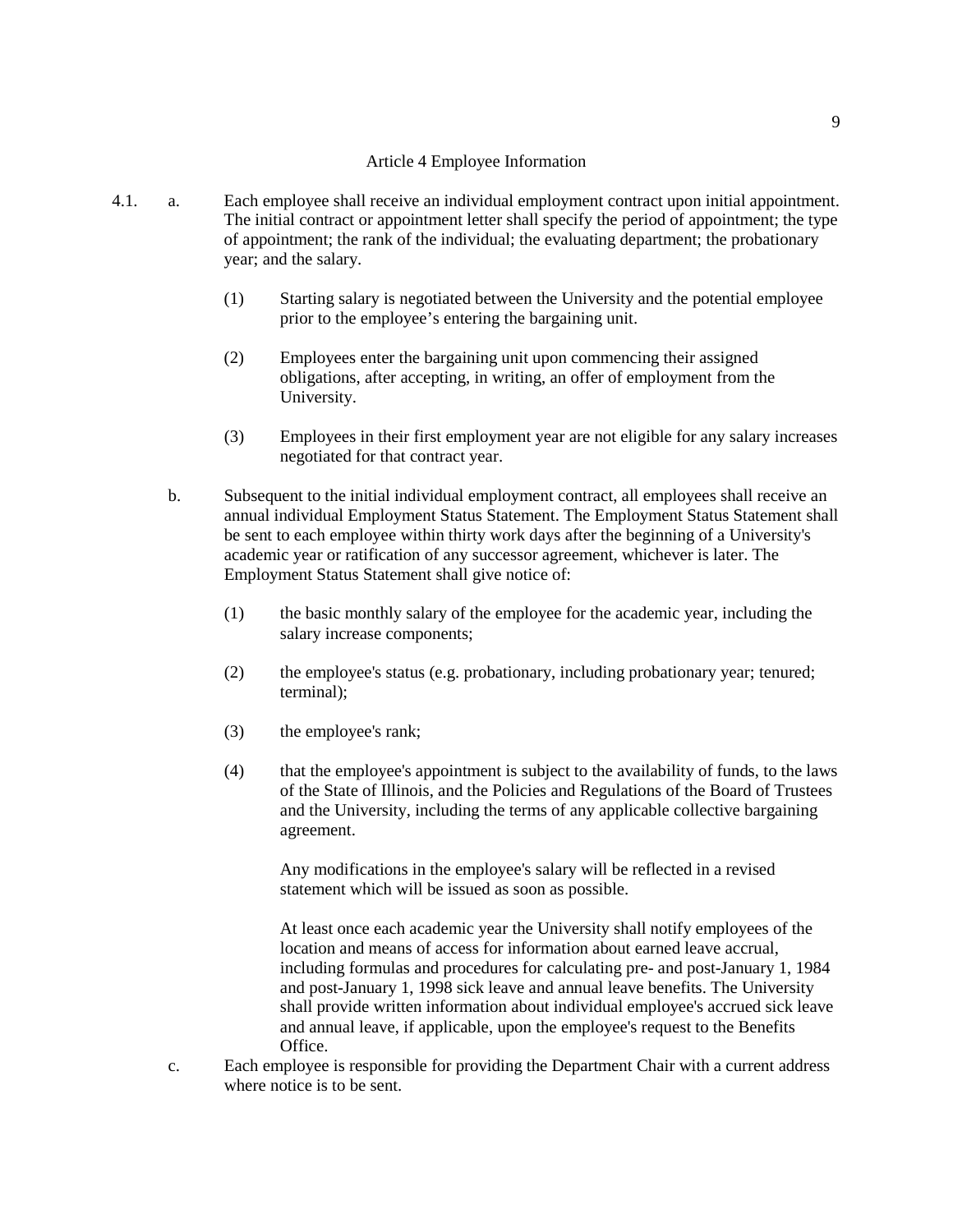### Article 5 Leave Without Salary

- <span id="page-9-0"></span>5.1. An employee is eligible to apply for leave without salary twelve months after the date of her/his initial employment at the University. This requirement may be waived by the University President upon written request of the Provost and the applicant.
- 5.2. An application for leave without salary must be submitted to the employee's Department Chair at least three months prior to the starting date of the requested leave. The application must state the purpose and provide a written explanation of the need for the leave and the time period for which the leave is requested. The purposes for which a leave may be requested are: (a) personal, (b) research, (c) advanced study, (d) professional development, or (e) public service. The threemonth notification requirement may be waived by the University President upon written request of the applicant and approval by the Provost.
- 5.3. A leave without salary is granted at the discretion of the University President. Each application for leave is evaluated on an individual basis. Upon written request of the applicant, the University President will provide a written explanation within ten working days to an employee whose application for leave without salary has not been approved. If an employee believes an application for a leave without salary has been arbitrarily and capriciously denied, she/he may file a grievance under Article 19. The sole question to be decided in any such grievance shall be whether the denial was arbitrary and capricious.
- 5.4. The initial grant of a leave without salary may be for a period of up to twelve months. The leave may be extended upon the agreement of the University President for additional periods for a total leave not to exceed 36 consecutive months (three years) regardless of the percentage of the leave. Each extension may be for a period of up to twelve months.
- 5.5. Employees on a leave without salary are responsible for responding in a timely manner to communications from the Department Chair concerning assignment of duties for the term in which the employee will return to duties.
- 5.6. a. Ordinarily, fractional leaves (less than 100%) will be granted only to tenured faculty. Probationary faculty may apply for a fractional leave after completion of three probationary years of service and for the purpose of meeting the educational requirements for tenure.
	- b. In the case of fractional leaves of 25% or more granted for personal reasons to tenured faculty who have not attained the rank of professor, the time the person is employed during the period of the leave will count proportionately toward years in rank. The equivalent of eight months or more of full-time employment in any year will count as one year of service. Upon return from leave status, the employee will be placed in the appropriate year in rank and/or will be credited with the appropriate years of service for promotion.
	- c. The time of actual employment during a fractional leave shall be counted proportionately for purposes of determining eligibility for sabbatical leave or retraining leave. The equivalent of eight months or more of full-time employment in any year will count as one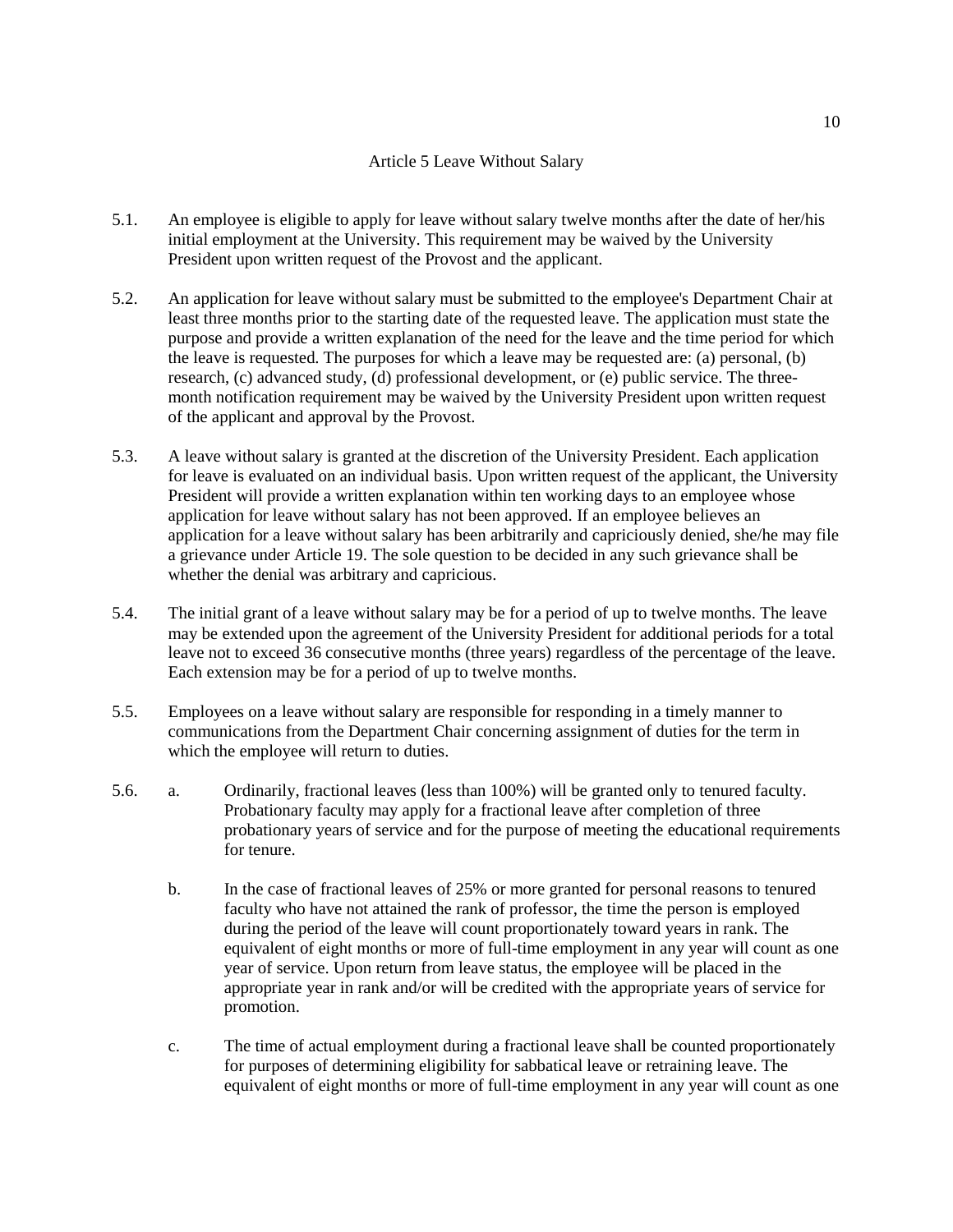year of service. Upon return from leave status, the employee will be credited with the appropriate years of service.

- 5.7. The application for an extension of a leave without salary shall include a written explanation of the need for the extension. Applications for an extension of a leave must be submitted to the University President at least three months prior to the starting date of the requested extension. The date upon which an application for an extension is due will be specified in the letter granting the leave. This extension date requirement may be waived by the University President upon written request of the applicant and approval by the Provost.
- 5.8. Upon return to the University from a leave without salary, an employee's salary shall be adjusted to reflect nondiscretionary increases which the employee would have received if not on leave.
- 5.9. While on leave without salary, an employee shall retain accrued sick leave and annual leave earned prior to the commencement of the leave without salary, but shall not earn additional sick leave or annual leave.
- 5.10. An employee on leave without salary may continue to contribute toward and receive the benefits of any State or Board insurance program and may continue to contribute toward and receive retirement credit in the State Universities Retirement System if the laws, rules, regulations, policies, and procedures governing the administration of such insurance programs or the State Universities Retirement System so permit.
- 5.11. a. Time spent by an employee on a leave without salary shall not be credited for the purpose of determining eligibility for a sabbatical assignment.
	- b. Time spent by an employee on a leave without salary for personal reasons shall not be credited for the purpose of determining eligibility for promotion or professional advancement increase.
	- c. Time spent by an employee on a full-time leave without salary for the purpose of research, advanced study, professional development, or public service will be credited for the purpose of determining eligibility for tenure only if approved by the University President. Upon request, the President will provide a written explanation within ten working days to an employee whose request to credit the time spent on a leave without salary for the purpose of determining eligibility for tenure has been denied. If an employee believes such a request has been arbitrarily and capriciously denied, she/he may file a grievance under Article 19. The sole question to be decided in any such grievance shall be whether the denial was arbitrary and capricious. An employee may elect not to credit such time for the purpose of determining eligibility for tenure. At the time of application, an employee must indicate in writing to the Provost whether the employee wishes time spent on a leave without salary to be credited for the purpose of determining eligibility for tenure. If an employee indicates in writing to the Provost before beginning leave without salary that the leave time is not to be credited for the purpose of determining eligibility for tenure, there shall be no retention evaluation of the employee during the period of the leave.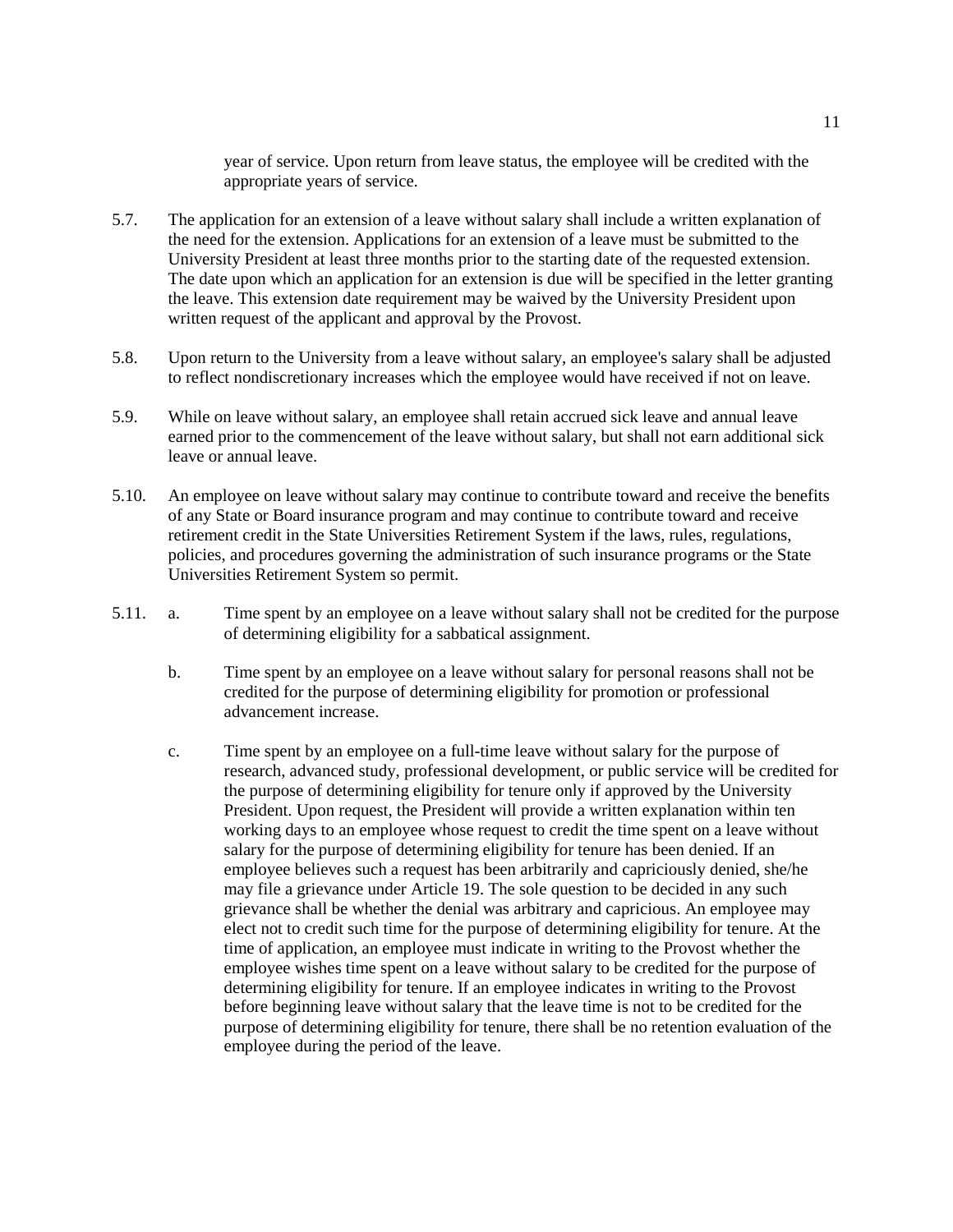d. Time spent by an employee on leave without salary for the purpose of research, advanced study, professional development, or public service will be credited for the purpose of determining eligibility for promotion or professional advancement increase.

### 5.12. **Compulsory Leave**

- a. If the University President believes an employee is unable to perform assigned duties due to illness or injury, the President shall inform the employee in writing of the basis for the President's belief and may require the employee to obtain a medical examination by a doctor chosen and paid for by the University or by a doctor chosen and paid for by the employee who is acceptable to the University. Refusal of an employee to submit to a medical examination may result in suspension of the employee or other disciplinary action. The doctor shall submit an opinion to the President as to whether the employee (1) has a physical or mental condition which constitutes a health or other hazard to the employee, fellow employees, or others with whom the employee may come in contact or (2) has a physical or mental condition which prevents the employee from performing the duties required by the position of employment. A copy of the doctor's opinion shall be given to the employee. At the employee's discretion and expense, a second medical opinion may be obtained for consideration by the President. If two medical opinions are obtained which are in conflict, the two doctors or the relevant professional association or society shall be requested to identify a third doctor to supply an additional medical opinion for consideration by the President. The expense of the third doctor's opinion shall be shared equally by the employee and the University.
- b. If, after reviewing the medical opinions and other materials relevant to the employee's illness or injury, the President concludes that the employee (1) presents a health or other hazard to the employee, fellow employees, or others with whom the employee may come in contact or (2) is unable to perform the duties required by the position of employment, the President shall place the employee on compulsory leave. The President shall notify the employee in writing of the duration of the compulsory leave period. Any earned leave credits shall be used during the compulsory leave period. That portion of the compulsory leave, if any, which is not covered by earned leave credits shall be without pay.
- c. After expiration of one-half of the compulsory leave period, the employee may, upon prior notice to the University, and at the employee's expense, seek a medical opinion from a doctor acceptable to the University as to the ability of the employee to return to work. If after reviewing the opinion and other materials relevant to the employee's illness or injury the President concludes the employee is able to return to work, the employee may return to work at the beginning of the next academic term of the University.
- d. If, after reviewing the opinion of a doctor chosen and paid for by the University or by a doctor chosen and paid for by the employee who is acceptable to the University, and other materials relevant to the employee's illness or injury the President concludes an employee is unable to return to work at the end of a compulsory leave, the President may (1) extend the period of compulsory leave, or (2) request the employee's resignation or (3) if the University cannot reasonably accommodate the illness or injury, recommend termination in accordance with the procedures provided in Article 16. Termination under these circumstances shall not be considered to be a disciplinary action.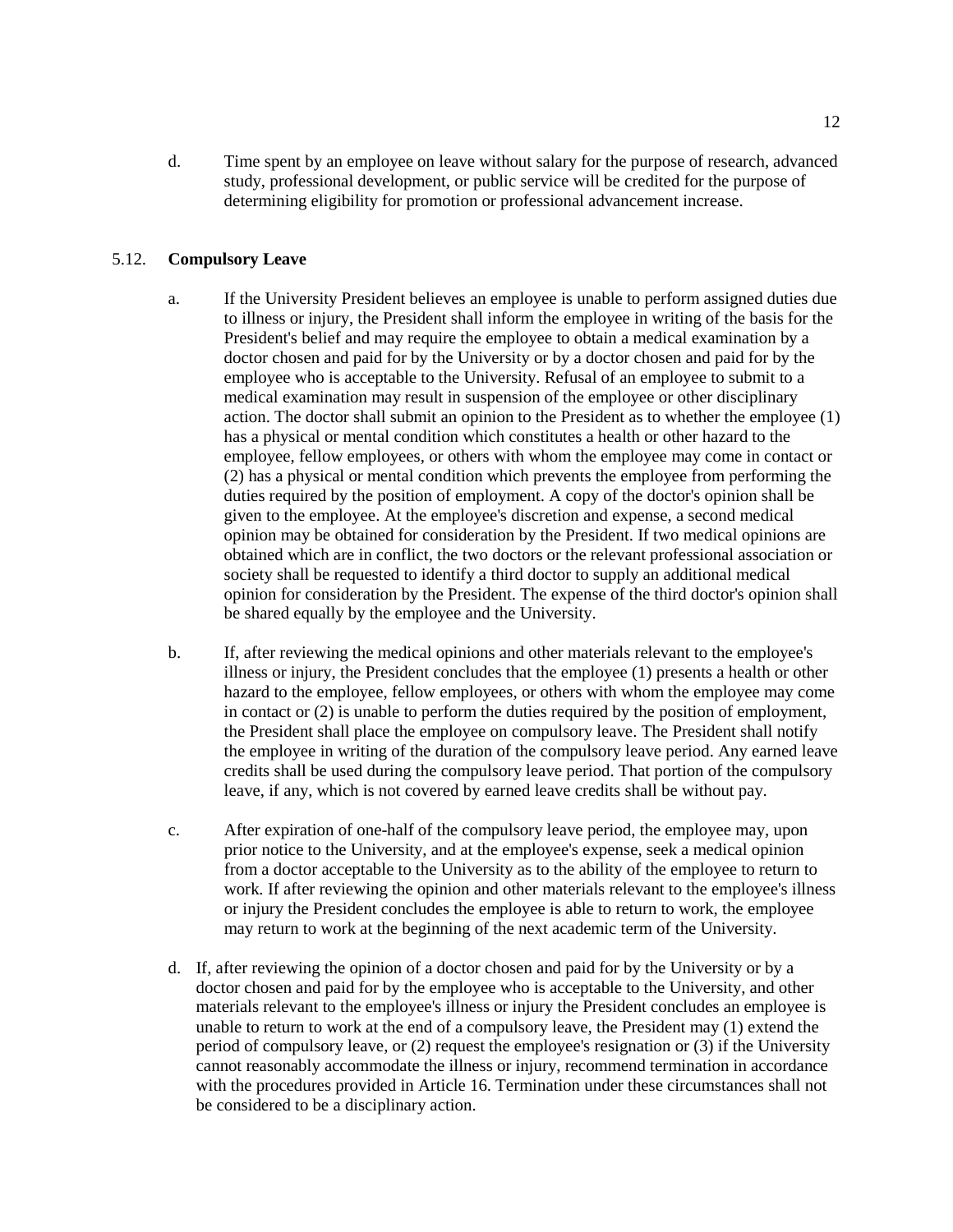Article 6 Assignment of Duties and Professional Obligations

<span id="page-12-0"></span>6.1. The employment obligation of a tenured/tenure-track employee is composed of both assigned and unassigned duties and activities. An assigned duty or activity of an employee will be reflected on an assignment of duties form and will receive a credit unit value.

# 6.2. **Definition of Assigned Obligation**

- a. The assigned obligation of teaching faculty shall be 18-24 credit units for the academic year. For each additional month of appointment beyond nine months, the assigned obligation of teaching faculty shall be three credit units outside the academic year. Any additional credit units generated by this specific appointment (such as class size or laboratory component) will be compensated as overload. Any additional credit units not directly related to this specific appointment (such as a departmental summer school appointment) will be compensated in accordance with Article 29.7.
- b. Teaching assignments for probationary faculty shall be capped at 21 credit units per academic year during the probationary period. This maximum teaching assignment may be exceeded only if there is demonstrable program need or if requested by the faculty member. When program need is asserted, the reason(s) for such an assertion must be communicated to the affected employee in a timely fashion. If requested by the employee, the reason(s) must be in writing.
- c. Probationary faculty shall be provided one semester of six or more credit units of reassigned time for non-instructional activity during a teaching faculty member's probationary period, assigned by the Department Chair during probationary year three, four or five, in consultation with the faculty member.
- d. The assigned obligation of a resource professional shall be as follows:

| Period of Appointment | Range                 |
|-----------------------|-----------------------|
| 9 months              | 18 to 24 credit units |
| 10 months             | 24 to 30 credit units |
| 11 months             | 27 to 33 credit units |
| 12 months             | 30 to 36 credit units |

- e. The obligation of an employee may be assigned in any combination of credit units within the ranges specified. If an employee is assigned duties for only part of a period of appointment, her/his assigned obligation shall be reduced in proportion to the period of appointment. If an employee is employed on a part-time appointment, her/his assigned obligation shall be proportionate to the appointment.
- f. The assigned obligation of an employee may be on campus, off campus, or some combination thereof.
- g. Teaching faculty will be assigned a minimum of 18 instructional credit units per year. This minimum shall be reduced by 1 credit unit for each credit unit awarded to the faculty member through the Research/Creative Activity/Special Project Pool. The minimum shall be waived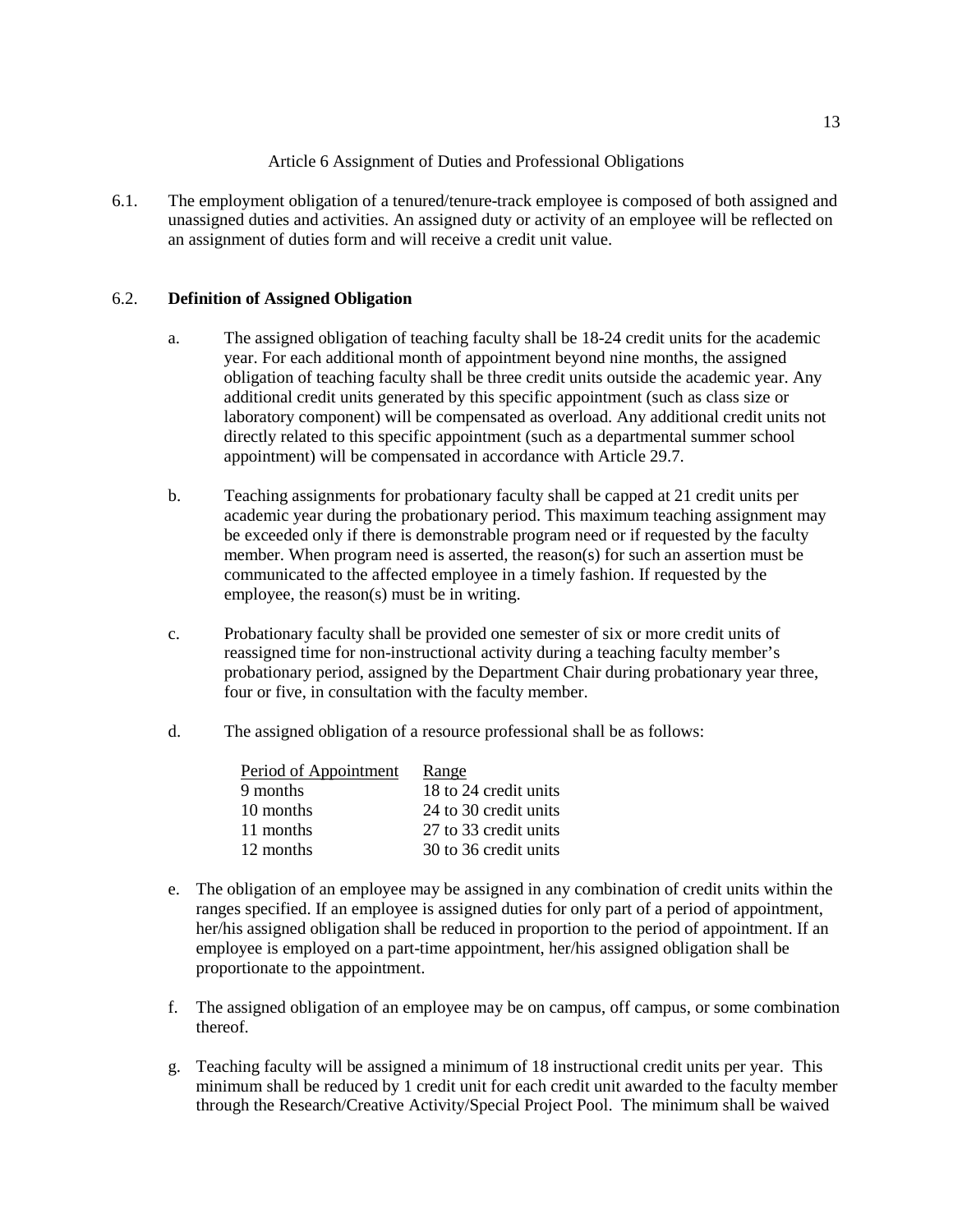for all teaching faculty who receive credit units for non-instructional activity that individually or collectively exceed 6 credit units. Each department should commence discussions and/or plans to be in compliance with this Article by Academic Year 2019 or before.

- 6.3 Research/Creative Activity/Special Project Pool
	- a. In order to generate new learning, improve teaching, and contribute to its educational and public mission, the University will provide annually a pool of credit units for research/creative activity/ special project assignments (the pool) for tenured faculty equivalent to 3 credit units for ten (10) percent of the tenured faculty.

The pool provided in Article 6.3.a is intended to supplement existing assigned and unassigned time for research and creative activity.

- b. The Provost, in consultation with the UPI Chapter President, will establish an application process for tenured faculty to use to apply for reassigned time from the pool.
	- (1) Application for reassigned time from the pool must be made in the academic year prior to the reassignment.
	- (2) The Unit A faculty in each department shall have the opportunity, either directly or through representatives elected by them, to consider applications and make recommendations regarding assignment of reassigned time in accordance with the application process established by the Provost in Article 6.3.b. above.
	- (3) Reviews provided for in 6.3.c. shall be part of the review of applications for reassigned time from the pool.
- c. The Provost, in consultation with the UPI Chapter President, will establish a process to review the outcomes of the use of reassigned time from the pool. The Unit A faculty in each department shall have the opportunity, either directly or through representatives elected by them, to participate in this review.
- 6.4. a. The Provost shall develop the forms to be used to record officially assigned duties and the timetable for distribution of credit unit guidelines for employees, the development of course schedules, and the official assignment of duties. The Provost will review the forms and timetable with the Union Chapter President before they are distributed to employees. A copy of the timetable shall be provided to each employee by October 15 unless otherwise agreed to by the Union President and the University President.
	- b. An employee may submit a proposal for an assignment for consideration by the employee's Department Chair. The proposal shall be written and shall be submitted by the date specified in the timetable described in Article 6.4.a. The proposal may include scheduling options, reassigned time, or assignment of specific duties. It may also be accompanied by requests submitted in accordance with published University procedures for resources related to specific activities in order to accomplish the proposed assignment.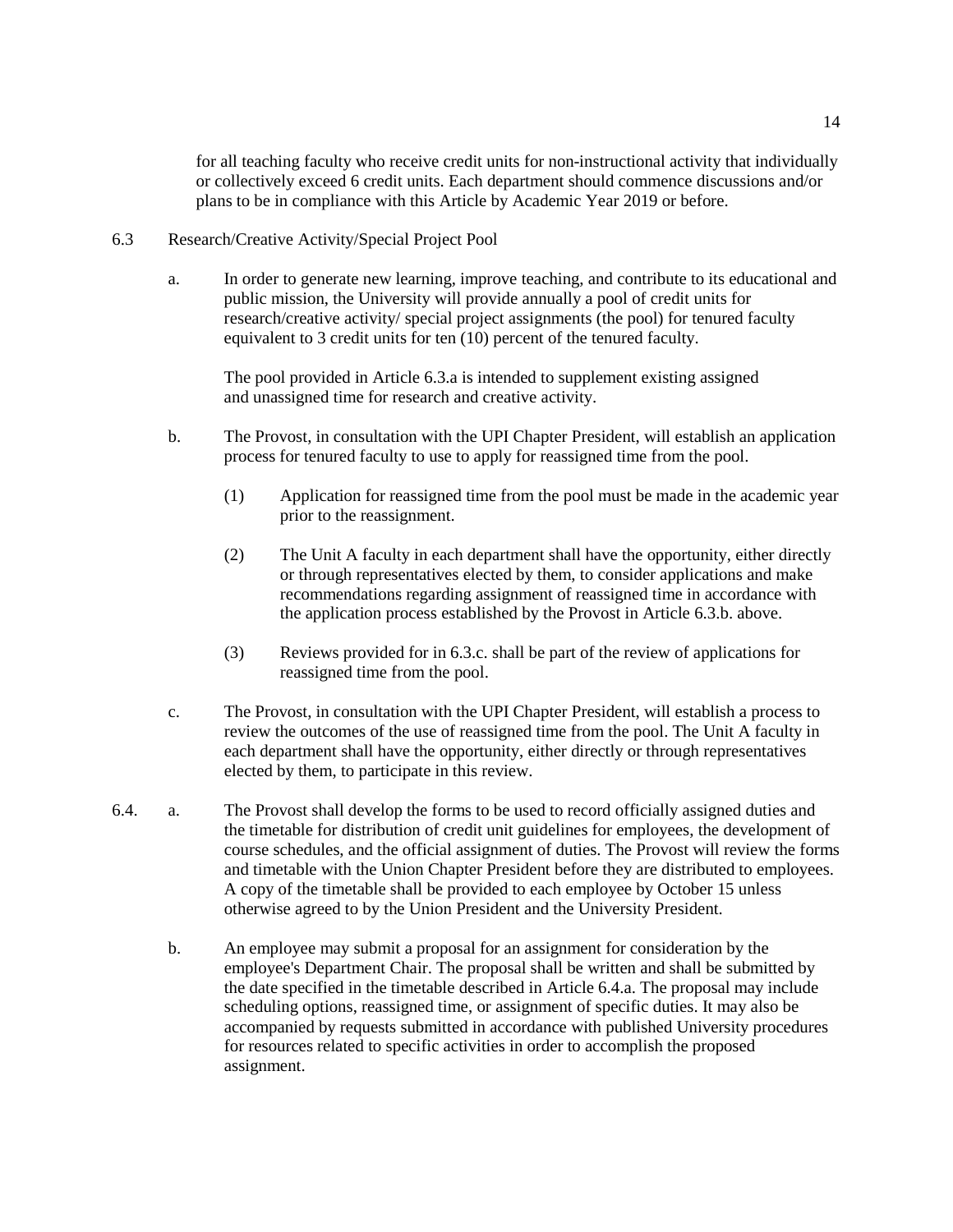- c. An employee shall have an opportunity to discuss an assignment, including unofficial assignments reflected in preliminary course schedules, in advance of an official assignment or any modification of an official assignment except where it is impossible to do so because of leave status or illness of an employee, unexpected staff changes, or changes necessitated by enrollment. If requested in writing by the employee at least one week prior to the issuance of written assignments by the Chair, a personal consultation will be held between the employee and the Chair. A reasonable effort will be made to provide an advance opportunity to discuss an official assignment or any modification of an official assignment to an employee who is away from campus on University business. The Department Chair shall develop the written assignment of duties and submit it to the appropriate Dean and Provost for approval.
- d. (1) An employee shall receive her/his official written assignment of duties including any credit units to be awarded according to the timetable described in Article 6.4.a. or at the time of appointment, whichever is later.
	- (2) If applicable, an employee shall receive an official written assignment of duties for an appointment to perform duties and activities in a summer session not included in her/his period of appointment, including the credit units to be awarded, at least 15 days in advance of the assignment. Nothing shall prevent the University from continuing to offer classes for registration for which firm contracts have not been issued, provided that no more than 10 percent of the class sections in the initial summer schedule can be so offered. If these additional classes are actually held during a summer session, they will be staffed in accordance with department rotation lists, as provided in Article 6.9.
	- (3) An employee shall be given an opportunity to discuss any modification of the official written assignment of duties, and shall receive a written copy of the modification in assignment, including any modification in credit units, as soon as possible.
- e. If, during her/his period of appointment, a significant modification occurs in an employee's assigned primary duties, she/he may request a modification of her/his official assignment, or in the credit units awarded for such assigned primary duties.
- f. The Provost will provide the Union Chapter President with tentative Assignment of Duties information for all bargaining unit members on November 15 and final information on or before March 1 of each year.

# 6.5. **Credit Units and Credit Unit Equivalencies**

a. The University's current approved credit unit guidelines, including those for resource professionals, shall continue in effect for the duration of this Agreement unless the University and the Union agree to revise or replace them. Such revision or replacement shall require the agreement of the University and the Union to the extent that the Union has a right to bargain over changes in workload pursuant to the Illinois Educational Labor Relations Act.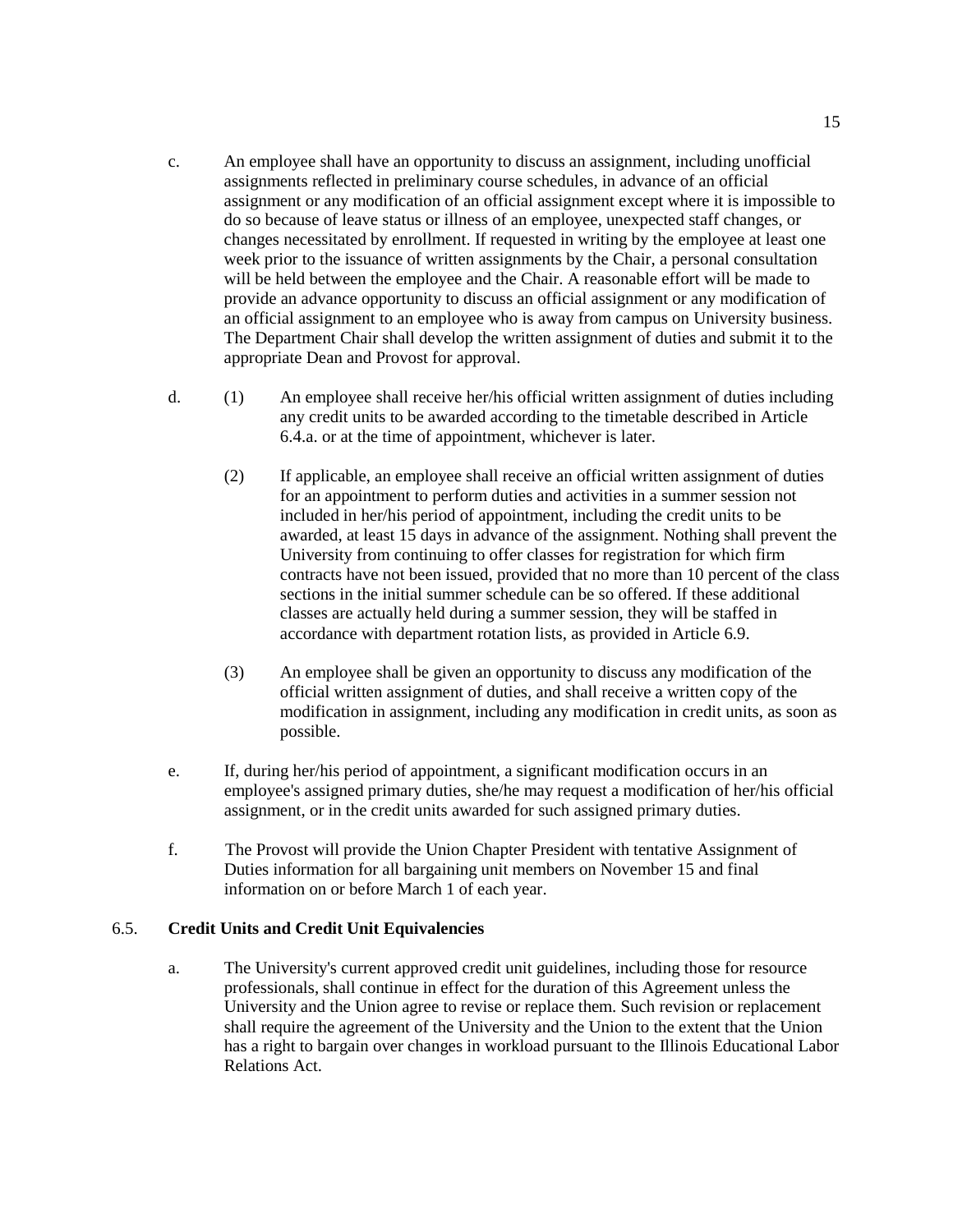- b. (1) The Provost may assign employees to perform activities such as curriculum development, grant/contract proposal development, research/creative activities, University service, supervision, public service, or service as a department student advisor.
	- (2) The Provost may adjust the credit unit value of courses or activities in which the contact hours and credit hours are not equivalent. The Provost may also adjust the credit unit value of courses or activities based on the number of students or based on the location of the course or activity. Courses offered on an independent study or tutorial basis may be given a credit unit value lower than the number of credit hours, as specified in University credit unit guidelines.
	- (3) Credit units shall be specified by the Provost for activities assigned or adjustments made pursuant to this section. The credit unit value shall be counted toward fulfillment of the obligation specified in Article 6.2.
	- (4) The Provost may grant credit units for voluntary and elected University service. If such credit is granted, it shall be counted toward fulfillment of the obligation specified in Article 6.2.
	- (5) If, as part of the assigned obligation, an employee is assigned to work on an externally funded grant or contract, the employee may request the Provost to exclude such work from the employee's assigned obligation specified in Article 6.2. The Provost shall review each request for exclusion individually. If the work is not excluded, the Provost shall determine the value of such work in terms of credit units.

# 6.6. **Overload**

- a. An employee may be requested to perform duties in excess of the top of the relevant credit unit range specified in Article 6.2. during the academic year or in excess of six credit units if she/he has a summer session appointment or in excess of nine total credit units if she/he has an extended contract (beyond the nine-month academic year) and a summer session appointment. Excess units under this section shall be compensated at the rate specified in Article 29.11. No involuntary overload shall be assigned. Overloads of more than six credit units per academic year will require the written approval of the appropriate Dean. No faculty member may carry an overload of more than nine credit units per academic year or four credit units during the summer session.
- b. (1) If an employee is absent from her/his duties, another employee may be requested or assigned to perform the absent employee's duties. Except as specified in Section 6.6.b.(2) below, the assignment shall be without compensation.
	- (2) If the assignment is in excess of the top of the relevant credit unit range specified in Articles 6.2.a., 6.2.d., and 6.2.e., or in excess of six credit units in a summer session and if the assignment exceeds two weeks within a semester or the pro rata equivalent of two weeks within a summer appointment (exclusive of periods when classes are not in session in the case of a teaching faculty member), the employee shall receive compensation prorated for the period of assignment as specified in Article 29.11., beginning with the third week of the assignment.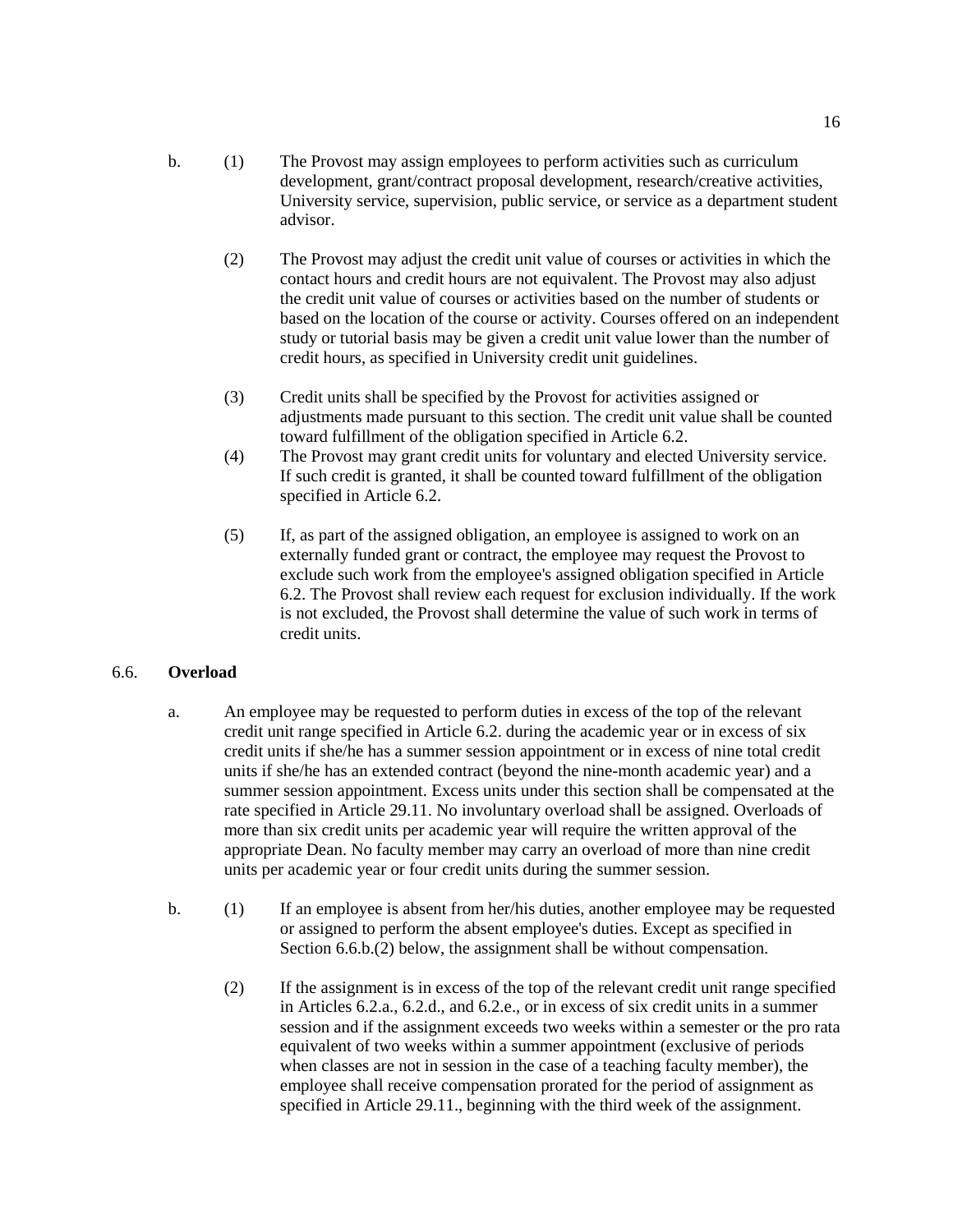### 6.7. **Scheduling of Assignments for Resource Professionals**

- a. Assignments of scheduled activities for a resource professional shall be subject to the consideration of the effective operation of the department and shall bear a reasonable relationship to the resource professional's total assignment of primary duties.
- b. A resource professional may request her/his unit head to schedule the resource professional's assigned primary duties to permit participation in activities such as research/creative activity, professional development, or service. The unit head's approval shall be subject to the consideration of the effective operation of the department. The unit head's approval shall not be unreasonably withheld.

# 6.8. **Faculty Accessibility**

Faculty interaction with individual students, other faculty, and University staff is recognized as essential in a successful learning environment. To provide individual student access to faculty, each teaching faculty member shall maintain an on-campus schedule of at least four office hours per calendar week spread over at least three days. Office hours shall be scheduled in increments of at least 30 minutes. During the summer session, each faculty member shall maintain an oncampus schedule of at least two office hours per week of the teaching assignment. These hours shall be scheduled to allow reasonable access and shall be posted. Each faculty member shall provide the Department Chair with a written schedule of her/his office hours. If necessary, and with reasonable notice, faculty are expected to be accessible to meet students, other faculty, and staff on days and times other than those of posted office hours and scheduled classes. If a faculty member's entire assignment of duties is online or off-campus, then the faculty member is not required to hold office hours on-campus, but is required to schedule equivalent online or offcampus office hours.

# 6.9. **Summer Session Appointments**

- a. Each academic year, the Provost shall, on the basis of program needs, prepare a schedule of courses or instructional activities to be offered during the summer session.
- b. (1) Except for special program needs, department employees shall be given priority in the award of summer session employment. In determining summer session assignments for department employees, the Department Chair shall consider in the order listed:
	- (2) Except for special program needs, department employees shall be given priority in the award of summer session employment. In determining summer session assignments for department employees, the Department Chair shall consider in the order listed:
		- i. program need;
		- ii. newly hired faculty immediately before and/or immediately after their first academic year of employment whose hiring agreement includes summer teaching;
		- iii. the department's summer session rotation list provided that the Department Chair may give priority consideration for up to two consecutive summer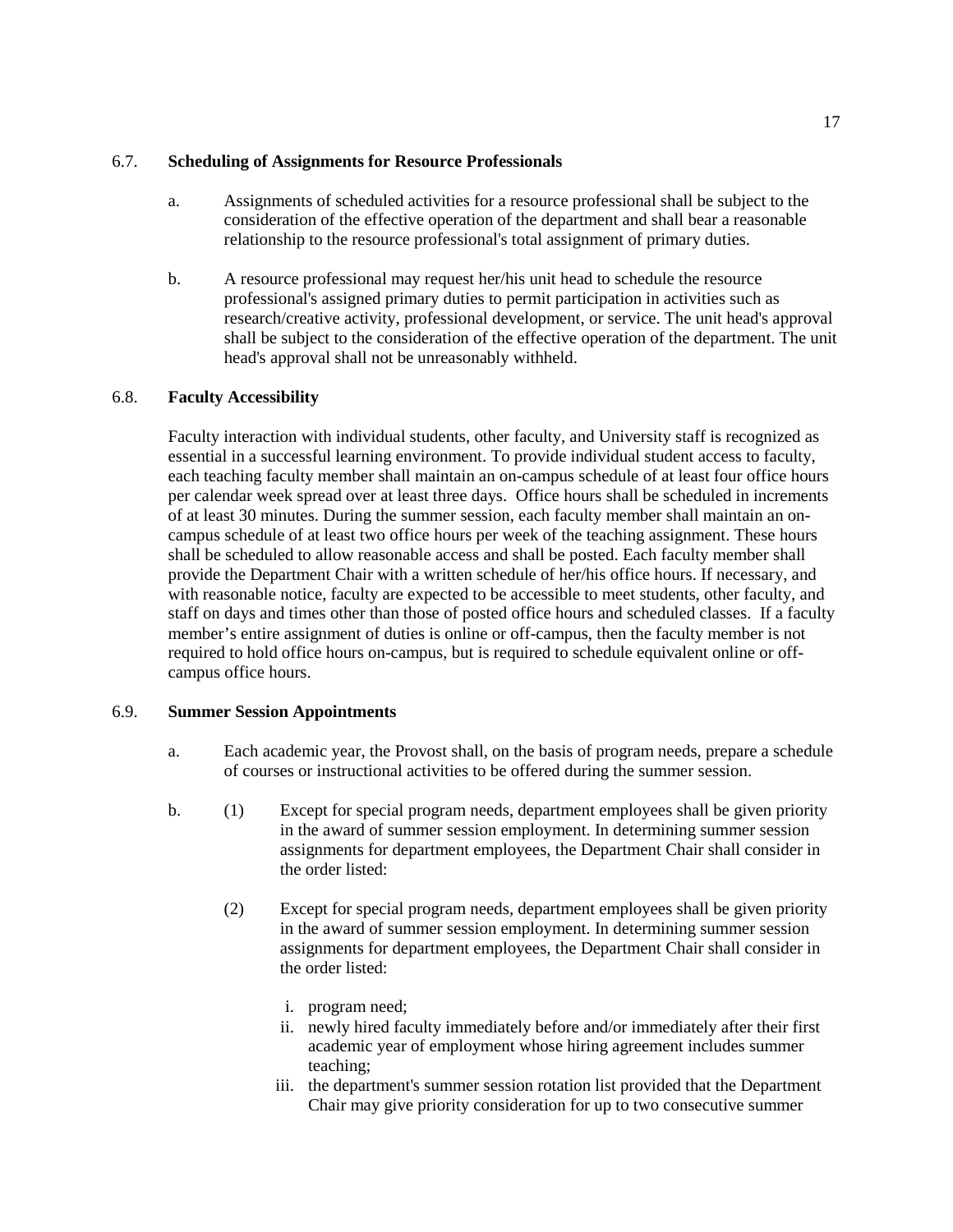sessions to a faculty member who develops or substantially reconfigures a course for the summer session

- (3) A department rotation list shall ensure that tenured/tenure-track employees in the department have equitable access to departmental summer session employment, except as limited by Article 6.9.b.(4).
- (4) Tenured/tenure-track employees shall be given priority over annually contracted employees in the awarding of summer session appointments. Summer courses may be offered to qualified Unit B faculty after a summer course has been offered in rotation to each Unit A faculty desiring a summer session assignment if program need permits. If additional summer courses still remain to be offered, then Unit A faculty will be offered a second course in accordance with the rotation list.
- (5) All summer assignments, including online, continuing education, study abroad assignments, etc., shall be assigned according to the summer rotation list as described in 6.9.
- c. The departmental rotation list for each summer will be revised by the Department Chair after the previous summer's teaching assignments are final, with employees who taught three credit units or more moving to the bottom of the departmental rotation list for the next summer. An employee who does not reach three credit units of teaching in a summer will maintain relative priority on the departmental rotation list until a total of three credit units is accumulated. It may take more than one summer to reach three credit units and move to the bottom of the rotation list.
- d. Any employee entering the bargaining unit will be placed at the bottom of the rotation list for the first summer after entering. The tie breaker for employees entering the bargaining unit at the same time is as follows: Board appointment date will be the first tie breaker, with the person with the earliest Board appointment date having priority on the rotation list. If employees entering the bargaining unit at the same time have the same Board appointment date, then the last four digits in their social security numbers will determine placement on the rotation list from highest to lowest.
- e. Summer administrative assignments are based solely on program need. Credit units for summer administrative assignments are treated in the same manner as summer teaching credit units in the derivation and application of the departmental rotation lists.
- f. If an employee is not on University approved pre-retirement summer option and is offered a summer assignment but does not take it, the employee remains on the rotation list in the same priority order for the next summer, but will not be offered another teaching assignment until the next summer (unless program need dictates a second offer).
- g. If an employee withdraws from an accepted summer teaching assignment after 10 days prior to the target publication date for the summer class schedule as identified in the administrative calendar (except in an emergency), the employee will be moved to the bottom of the departmental summer rotation list as if the employee had carried out the summer teaching assignment. If the Chair determines that an emergency situation existed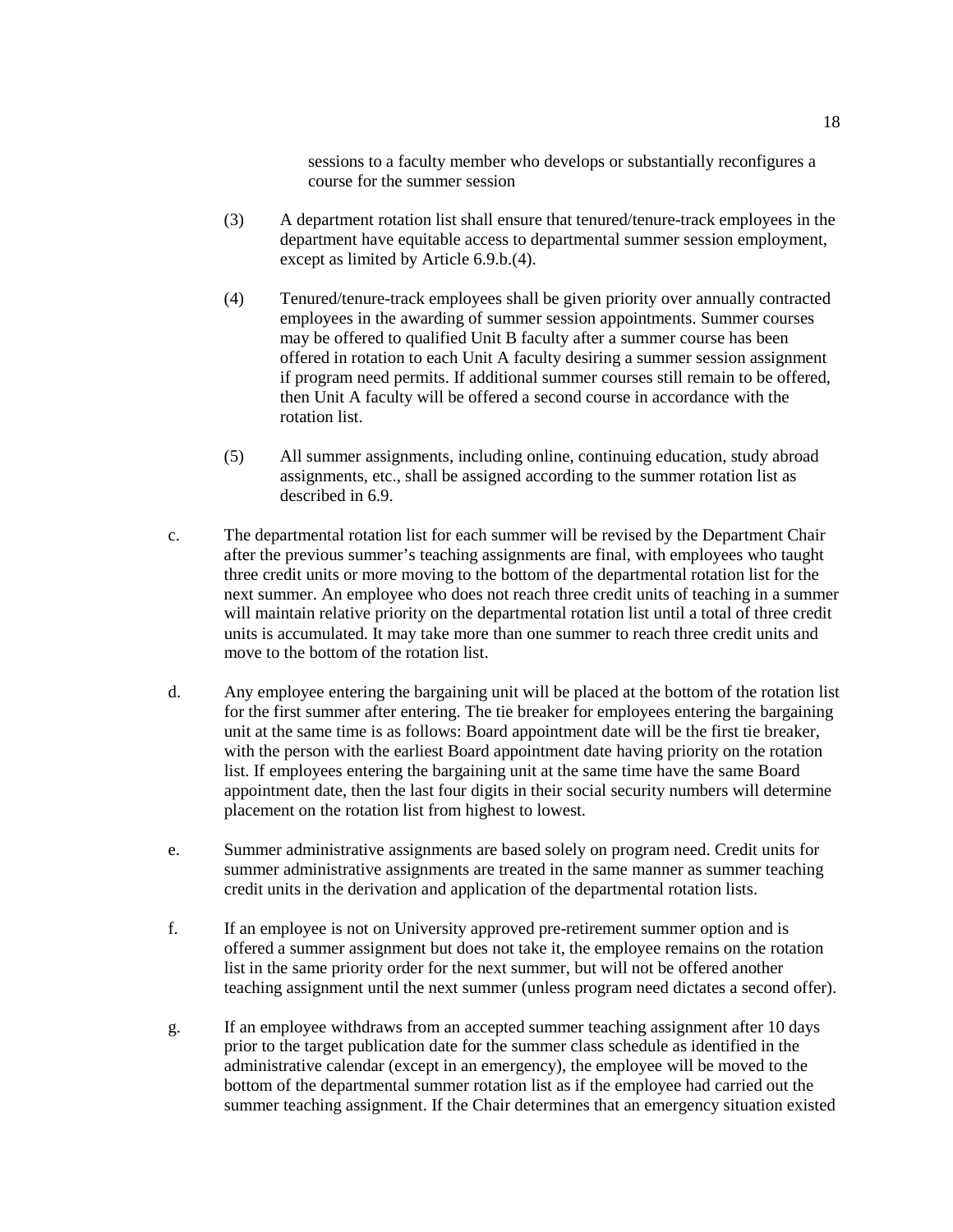and the withdrawal could not be avoided, the employee will not lose his/her priority for teaching assignment in the next summer.

- h. A copy of the approved department rotation list shall be provided to each department employee as specified in the University timetable. Each employee who does not desire a summer session assignment shall notify his/her Department Chair in writing by October 15.
- i. University Pre-retirement Summer Session Assignments
	- (1) A faculty member may request a University pre-retirement summer session assignment that contains duties for the two summer sessions immediately following the request, with up to 6 credit units of the assignment per summer compensated in accordance with Article 29.7. To be eligible to apply for a University pre-retirement summer session assignment, the faculty member must have completed at least 15 academic years of service at the University in Unit A, must have an annual appointment at the University (in accordance with Article 6.2.a.) that does not exceed 10 months, must not be on retraining leave or leave without salary, must not have previously received an approved University preretirement summer session assignment, and must declare a firm retirement date. The firm retirement date must be made in writing to the Provost, with a copy to the Dean and Department Chair. The firm retirement date is only alterable with the approval of the Provost. To apply for a pre-retirement summer session assignment, the faculty member must submit, by October 15 in writing to the Department Chair and the Provost, a notice that he/she: (a) wants to receive a University pre-retirement summer session assignment; and (b) requests that his/her name be removed from his/her department's summer session rotation list. The Provost shall approve an eligible faculty member's request, in writing to the faculty member and the Department Chair, by November 15.
	- (2) Upon approval of a faculty member's request for a University pre-retirement summer session assignment, the faculty member's name shall be moved to the top of his/her department's summer session rotation list in each of the two summer periods. If more than one faculty member in a department receives pre-retirement summer session assignment, then Board appointment date will be the first tie breaker, with the person with the earliest Board appointment date having priority on the rotation list. If the employees entering the bargaining unit at the same time have the same Board appointment date, then the last four digits in their social security number will determine placement on the rotation list from highest to lowest.
	- (3) An eligible faculty member who receives an approved University pre-retirement summer session assignment may be assigned a total of up to six credit units of summer session employment per summer for the two summer sessions immediately following the approval of the assignment. Once three credit units are assigned the faculty member shall return to the bottom of the summer rotation list for that summer. If three credit units of summer teaching are not available according to the provisions of Article 6.9., a pre-retirement summer session assignment shall be compensated to the extent that work is available. The credit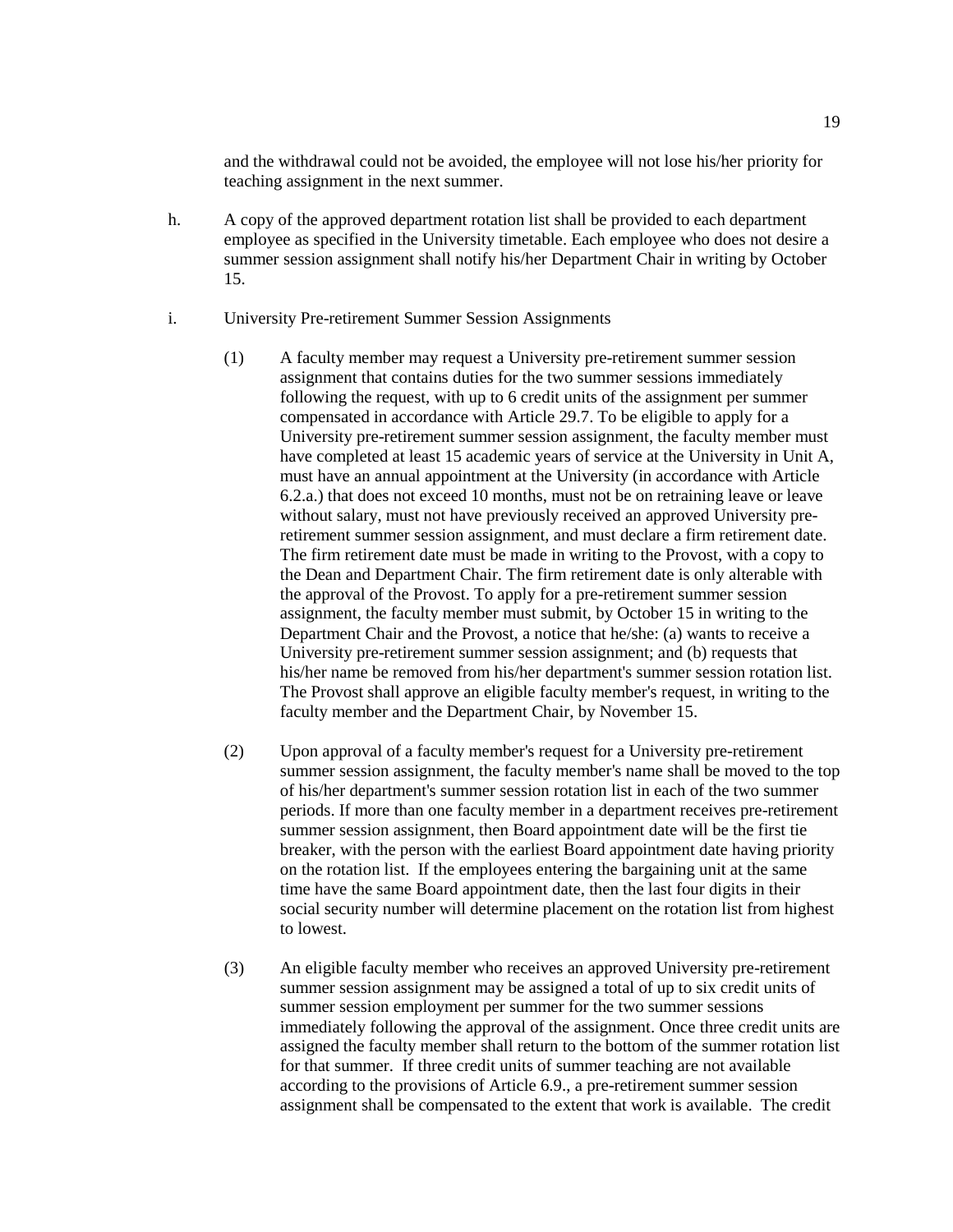units generated by the assignment shall be in accordance with the University's approved credit unit guidelines (see Article 6.5).

- (4) Faculty members who have applied to the pre-retirement summer session request in accordance with 6.9.i.1 prior to September 1, 2018, shall receive summer teaching assignment in accordance to the 2012 Collective Bargaining Agreement.
- (5) A faculty member who wishes to withdraw from a pre-retirement summer session assignment must so notify his/her Department Chair and the Provost in writing. The deadlines and penalties for withdrawing from a pre-retirement summer session assignment are as follows:
	- i. Prior to receipt of Provost's approval (no later than November 15): Application may be withdrawn without penalty.
	- ii. Up to January 31: The faculty member may petition the Provost in writing, providing reasons for the withdrawal, to have the assignment withdrawn without penalty. If the Provost approves the petition, the faculty member's name shall be returned to its place on his/her department's summer session rotation list. If the Provost does not approve the petition, the faculty member's name shall be returned to the bottom of his/her department's summer session rotation list. In either case, for the purpose of determining eligibility as provided in Article 6.9. i.(1), the faculty member shall be considered as having not previously received an approved pre-retirement summer session assignment.
	- iii. Up to 30 calendar days prior to the beginning of the first summer term covered by the assignment: The faculty member's name shall be added to the bottom of his/her department's summer session rotation list upon the Department Chair's receipt of the withdrawal notice. For the purpose of determining eligibility as provided in Article 6.9.i.(1), the faculty member shall be considered as having not previously received an approved University pre-retirement summer session assignment.
	- iv. Any time after 30 calendar days prior to the beginning of the first summer term covered by the assignment: The faculty member's eligibility for his/her department's rotational summer session assignments shall be in accordance with Article 6.9.i.(2), and the faculty member is not eligible to apply for another pre-retirement summer session assignment.
- j. Except as provided in Article 6.2.d. an employee who receives a summer session assignment shall receive a firm contract for the appointment by no later than 15 calendar days prior to the date the appointment is to begin. An additional or an alternate assignment of equivalent credit units may be made in response to program needs. An employee who does not receive a firm contract as specified immediately above, my not displace another faculty member with a summer session assignment lower on the rotation list. Department chairs will endeavor to assign courses that are less likely to be cancelled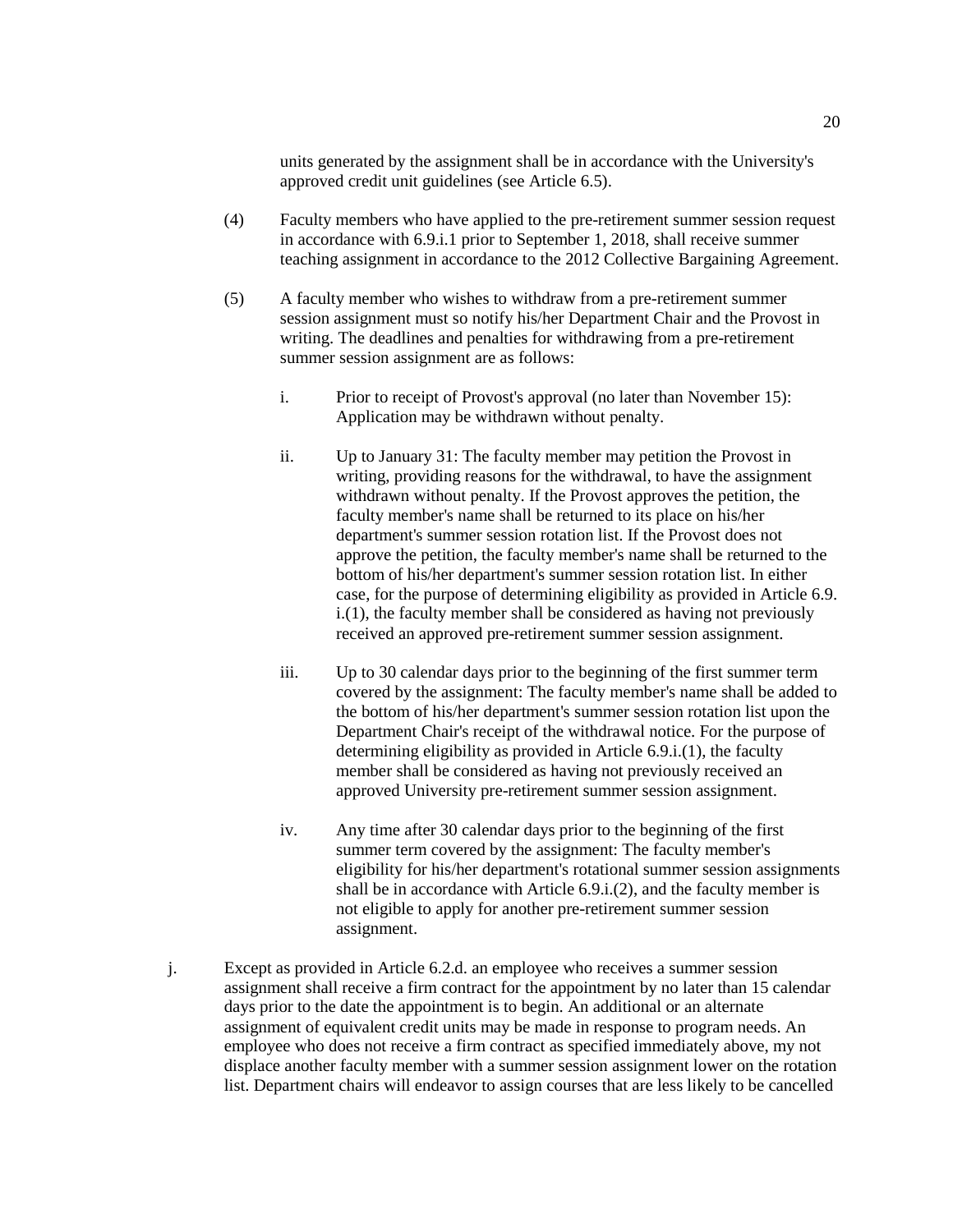due to low enrollment to an employee higher on the summer rotation list, unless otherwise requested by an employee.

- 6.10. The reasonableness of an official assignment or modification under Section 6.2., the specification of a credit unit value under Article 6.5.b., an assignment of excess duties under Article 6.6., or an assignment under Article 6.7., shall be subject to Article 19. The sole question to be decided in any such grievance shall be whether the assignment or specification was arbitrary or capricious.
- 6.11 Distance Education
	- a. Faculty members shall not be assigned to teach a technology-delivered course section unless they have received appropriate training. Except in unusual circumstances, this training will occur at least one semester prior to the one in which the faculty member is first assigned to teach a technology delivered course. A faculty member requiring such training shall receive reassigned time equal to 2 credit units. (At the faculty member's option, the credit units may be waived in return for a \$2000 stipend.)
	- b. The University retains management rights to assign workload in accordance with the provisions of this *Agreement*, including technology-delivered course sections.
	- c. A faculty member's willingness to teach technology-delivered course sections shall be considered, but program need will be given higher priority.
	- d. The following provisions apply to the assignment of technology-delivered courses:
		- (1) No faculty member shall be assigned to teach a technology-delivered course section using technology with which she or he is unfamiliar without the opportunity to be trained in the effective use of those technologies prior to the actual teaching of the course section.
		- (2) A faculty member shall be assigned to teach a technology-delivered course section using new technologies at least 105 days prior to the date on which the actual teaching of that course section is scheduled to begin, in order to provide the faculty member with adequate opportunity to prepare suitable materials.
	- e. Faculty members assigned to teach technology-delivered course sections will receive instructional, logistical, and technical support and be assured use of appropriate equipment in good working order provided that infrastructure and data system failures beyond the control of the University shall not be subject to Article 19, Grievance Procedure.
	- f. The University will not assign technology-delivered course sections in an arbitrary and capricious manner.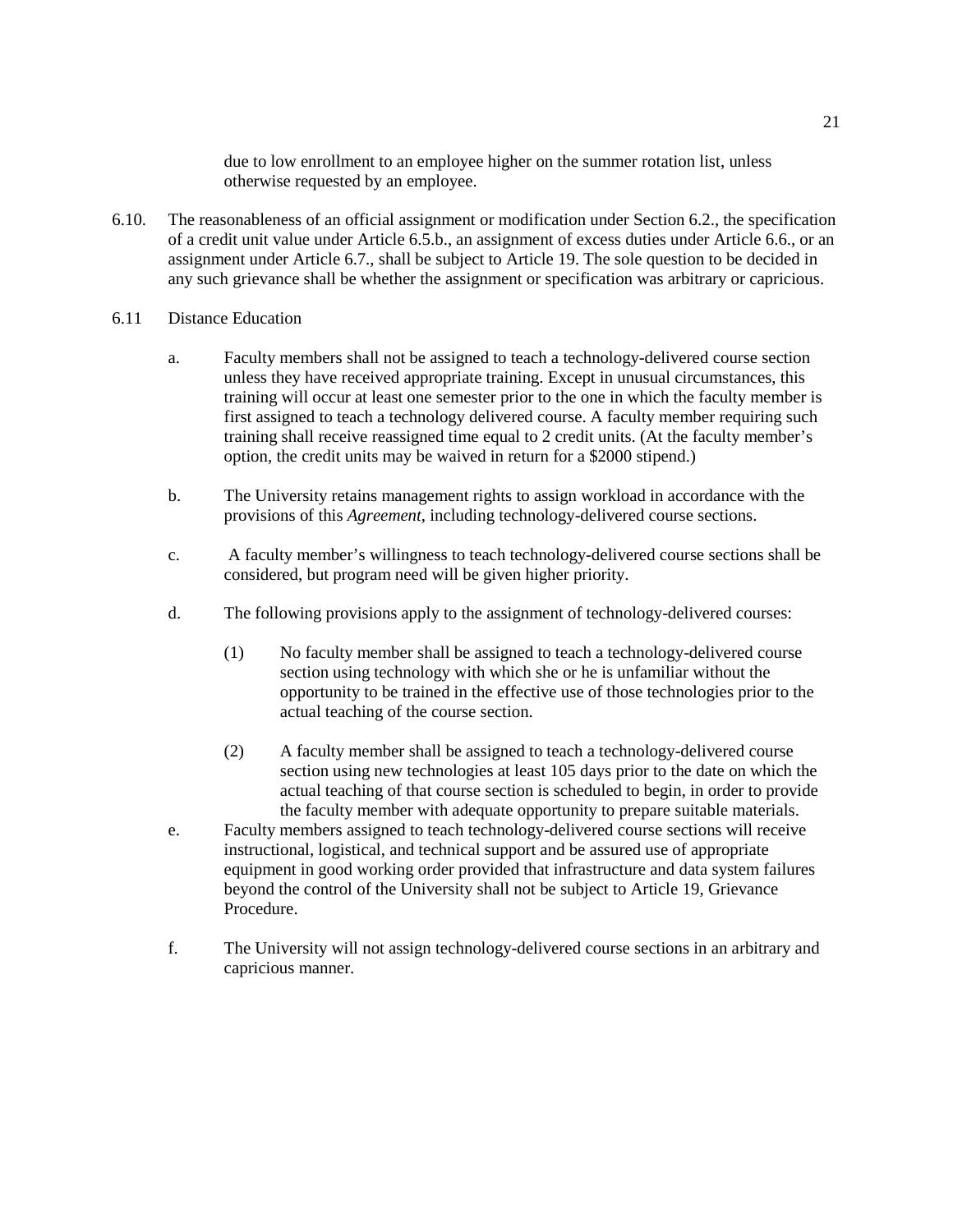### 6.12. **Outside Employment**

An employee's performance of professional obligations to the University as specified in Article 6.1. shall be given priority over any outside employment. An employee may identify herself/himself as representing the University in outside employment only when that representation is approved by the University. In the absence of this approval, an employee may not identify herself/himself as representing the University.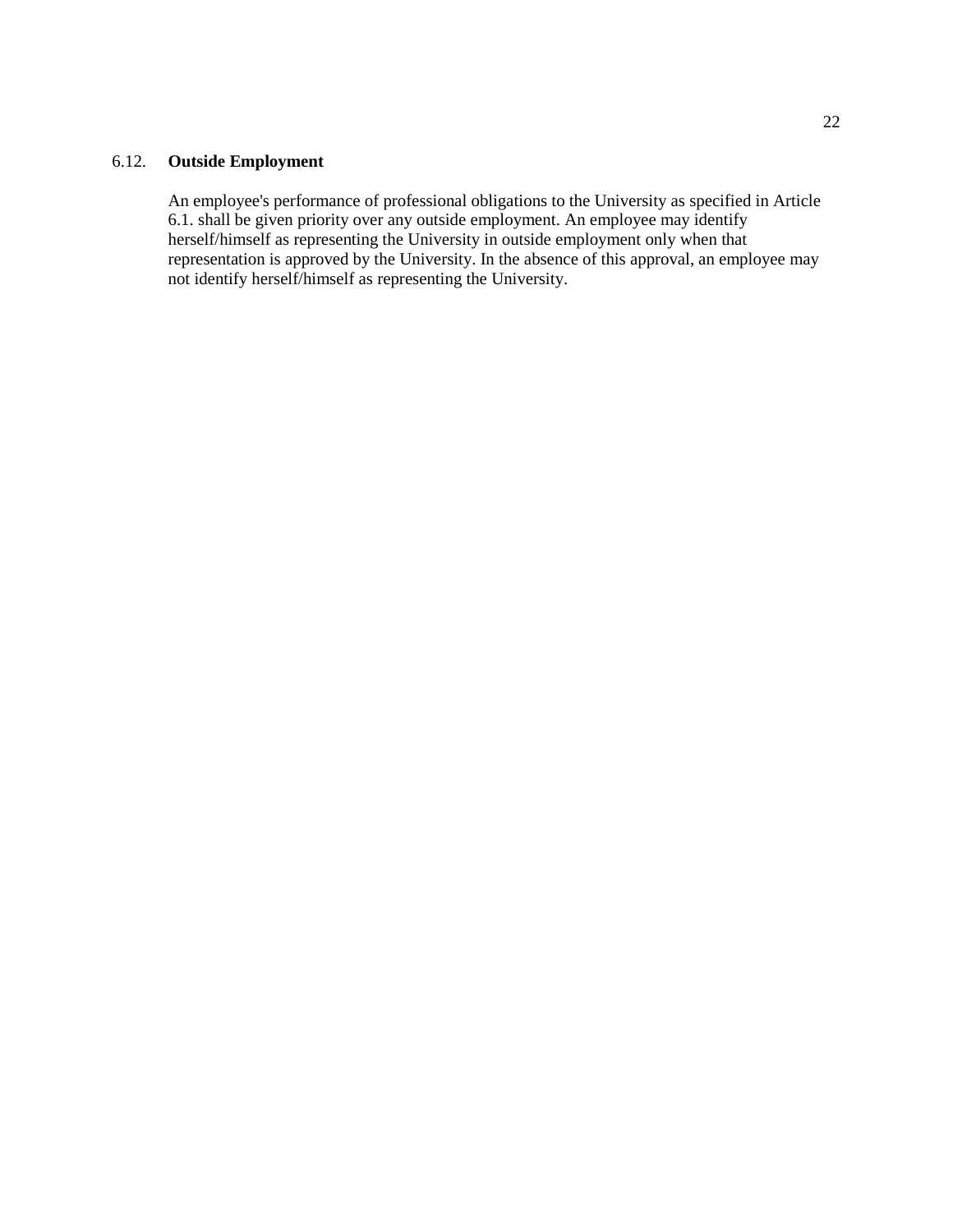#### Article 7 Personnel Files

- <span id="page-22-0"></span>7.1. The University shall maintain one official personnel file in a central location for each employee of the University. The personnel file shall contain all written evaluations of the employee, decisions rendered as a result of the grievance procedure contained in Article 19 of this *Agreement* and other materials pertinent to the employee's professional activities. Anonymous individual comments shall not be placed in the personnel file.
- 7.2. All written evaluations contained in the personnel file shall be signed except summary statements of student evaluations.
- 7.3. Any materials placed in an employee's personnel file shall be date-stamped at the time of placement in the file. Any written evaluation that is part of an evaluation conducted under the provisions of Article 8 and that is presented during an evaluation of an employee must be placed in the personnel file prior to the next evaluation of the employee for retention, promotion, tenure, or professional advancement increase. If such written evaluation is presented after the next evaluation process has begun, it shall be destroyed and shall not be placed in the personnel file. Only items dated within the defined evaluation period may be considered during an evaluation for retention, tenure, promotion or professional advancement increase.
- 7.4. Except as hereinafter noted, an employee at the University may examine her/his personnel file during the regular business hours of the office in which the file is kept under such conditions as are necessary to insure the integrity and safekeeping of the file. An employee may not examine confidential materials submitted in connection with the employee's initial appointment.
- 7.5. An employee shall be notified when any material is placed in her/his personnel file. The employee may attach a concise statement in response to any item in the personnel file. Upon request and payment of the cost of copying, an employee may obtain copies of any nonconfidential materials in the personnel file.
- 7.6. In accordance with University policies, including any records retention policy, an employee preserves the rights in 7.4. and 7.5., even after ending his/her employment with the University.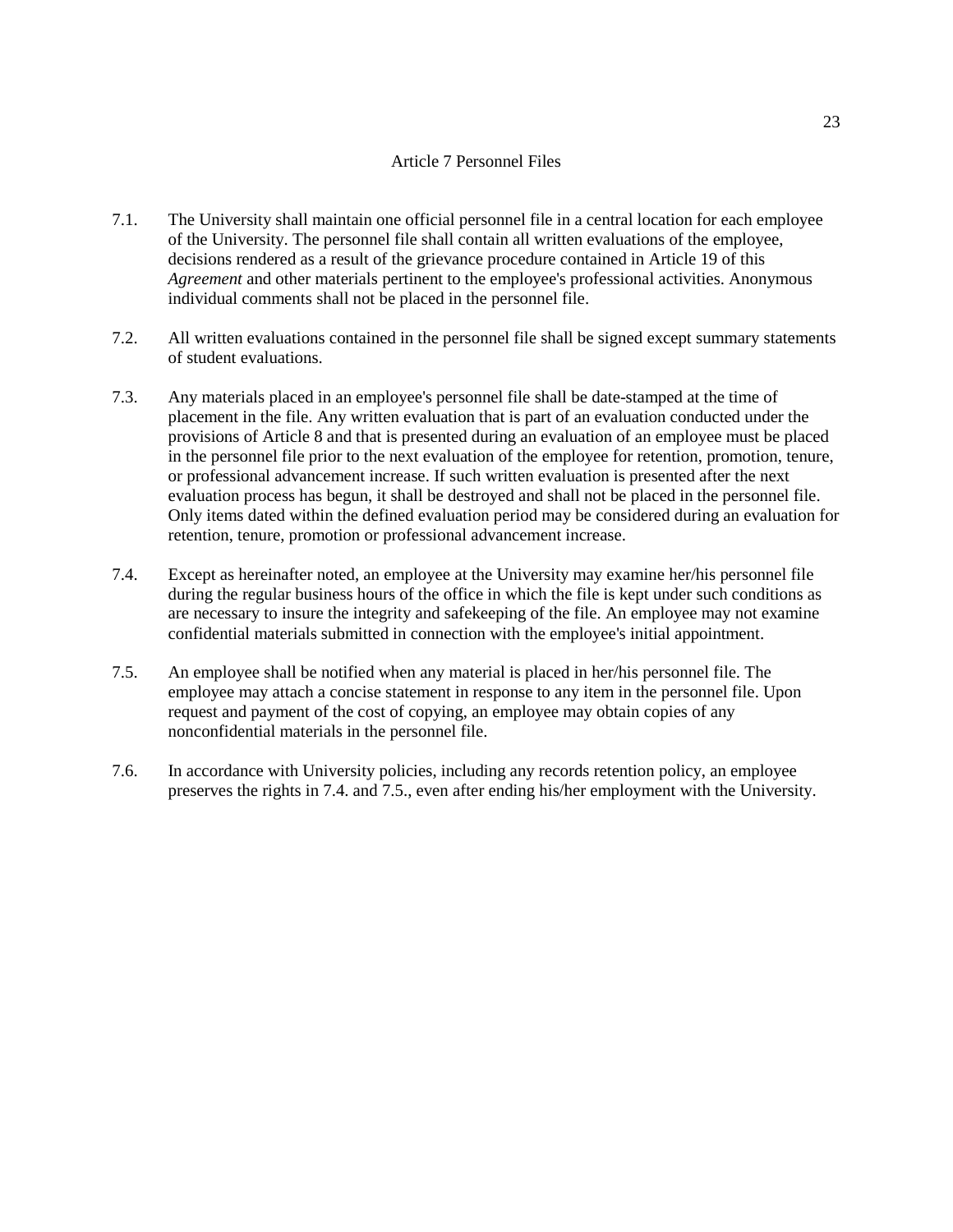#### Article 8 Evaluation and Evaluation Criteria

#### <span id="page-23-0"></span>8.1. **Purpose of Evaluation**

- a. The Board and the University are responsible for evaluating the performance of all employees. The purposes of evaluation are to judge the degree of effectiveness of an employee's performance, to identify areas of strength and weakness, and to improve employee performance. Additionally it shall provide a basis for the University President and the Board to make decisions, as appropriate, concerning retention, promotion, or tenure. An employee who has submitted a resignation or has received a terminal contract shall not be eligible to apply for retention, promotion, or tenure.
- b. Evaluation of an employee's performance shall be based on consideration of the employee's professional responsibilities. Evaluations shall be done in accordance with the terms of this *Agreement*.

### 8.2. **Schedule for Personnel Actions**

Each academic year, the Provost shall prepare the Schedule for Personnel Action, which shall include the schedule of evaluation for retention, promotion, and tenure. A copy of the Schedule for Personnel Action shall be provided to each employee by October 15.

#### 8.3. **Areas of Evaluation**

- a. The degree of effectiveness of performance of each employee being considered for retention, promotion, or tenure will be evaluated in the areas of teaching/performance of primary duties, research/creative activity, and service. Teaching/performance of primary duties will be considered the most important of the three areas of evaluation.
- b. Evaluation of an employee's teaching/ performance of primary duties will include consideration of the employee's effectiveness in her/his: execution of assigned responsibilities; command of the subject matter or discipline; oral English proficiency as mandated by Illinois statute; ability to organize, analyze, and present knowledge or material; ability to encourage and interest students in the learning process; and in student advisement, counseling, and direction of individual activities.
- c. Evaluation of the effectiveness of an employee's research/creative activity will include consideration of: the quality and quantity of research/creative activity; contributions to the employee's discipline or field; extent and nature of national, state or local recognition of research/creative activity; extent and nature of participation in professional organizations.
- d. Evaluation of the effectiveness of an employee's unit, college, University, community, or professional service will include consideration of: extent and nature of leadership; degree of participation; quality and length of service; extent and nature of national, state, or local recognition of service; and the relationship of the service to the employee's assigned responsibilities and to the University.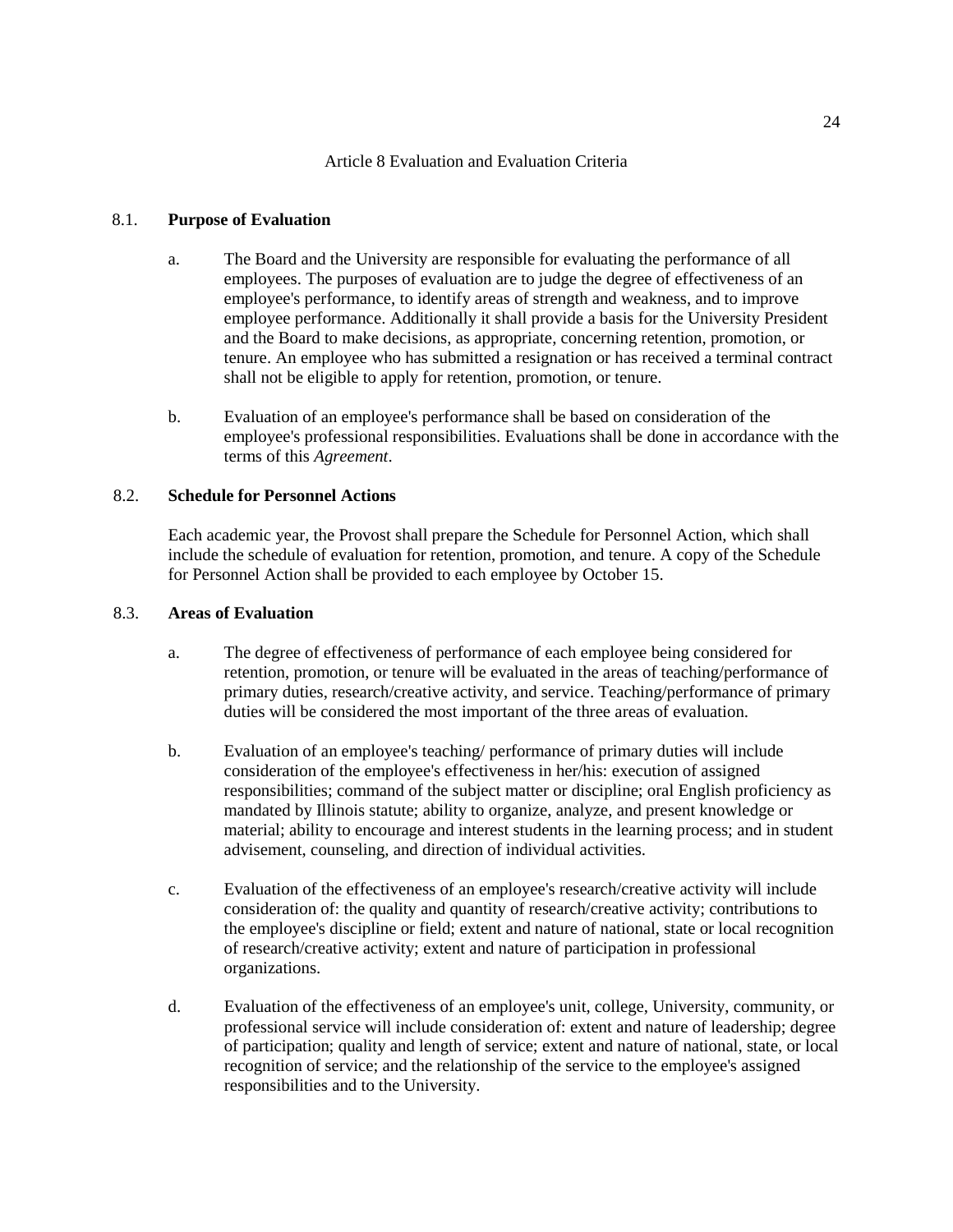### 8.4. **Levels of Evaluation**

- a. During the evaluation process, each level of evaluation listed in Article 8.8.c shall rank the degree of effectiveness of an employee's teaching/performance of primary duties as (i) "superior," (ii) "highly effective," (iii) "satisfactory," or (iv) "unsatisfactory."
- b. During the evaluation process, each level of evaluation listed in Article 8.8.c shall rank the degree of effectiveness of an employee's performance in the area of research/creative activity as (i) "superior," (ii) "significant," (iii) "satisfactory," or (iv) "unsatisfactory." If the employee being evaluated is in his/her first probationary year, the ranking of (v) "appropriate" is also available to the evaluator.
- c. During the evaluation process, each level of evaluation listed in Article 8.8.c shall rank the degree of effectiveness of an employee's performance in the area of service as (i) "superior," (ii) "significant," (iii) "satisfactory," or (iv) "unsatisfactory." If the employee being evaluated is in his/her first probationary year, the ranking of (v) "appropriate" is also available to the evaluator.

# 8.5. **Evaluation Periods**

a. Retentions

The evaluation period for retention for employees in their first and second years of employment shall be the entire period of employment within Unit A. The evaluation period for retention for all other employees shall be the period beginning immediately after the conclusion of the employee's last evaluation period for retention.

b. Tenure

The evaluation period for tenure shall be the entire period of employment within Unit A, and the performance standards in Article 8.6 shall be used to determine whether an employee's performance has achieved and sustained the required degree of effectiveness by the end of the evaluation period.

c. Promotions

If the employee has received no promotion at the University, then the evaluation period for promotion shall be the period since his/her most recent appointment to a Unit A position at the University. Otherwise, the evaluation period for promotions shall be either the previous five years of employment within Unit A or the period since the beginning of the evaluation which resulted in the employee's promotion to his/her current rank at the University, whichever is shorter.

d. Administrators entering Bargaining Unit.

A university employee with faculty rank who enters/reenters the bargaining unit may count a maximum of three years of service at the University outside the bargaining unit towards promotion, tenure, or Professional Advancement Increase.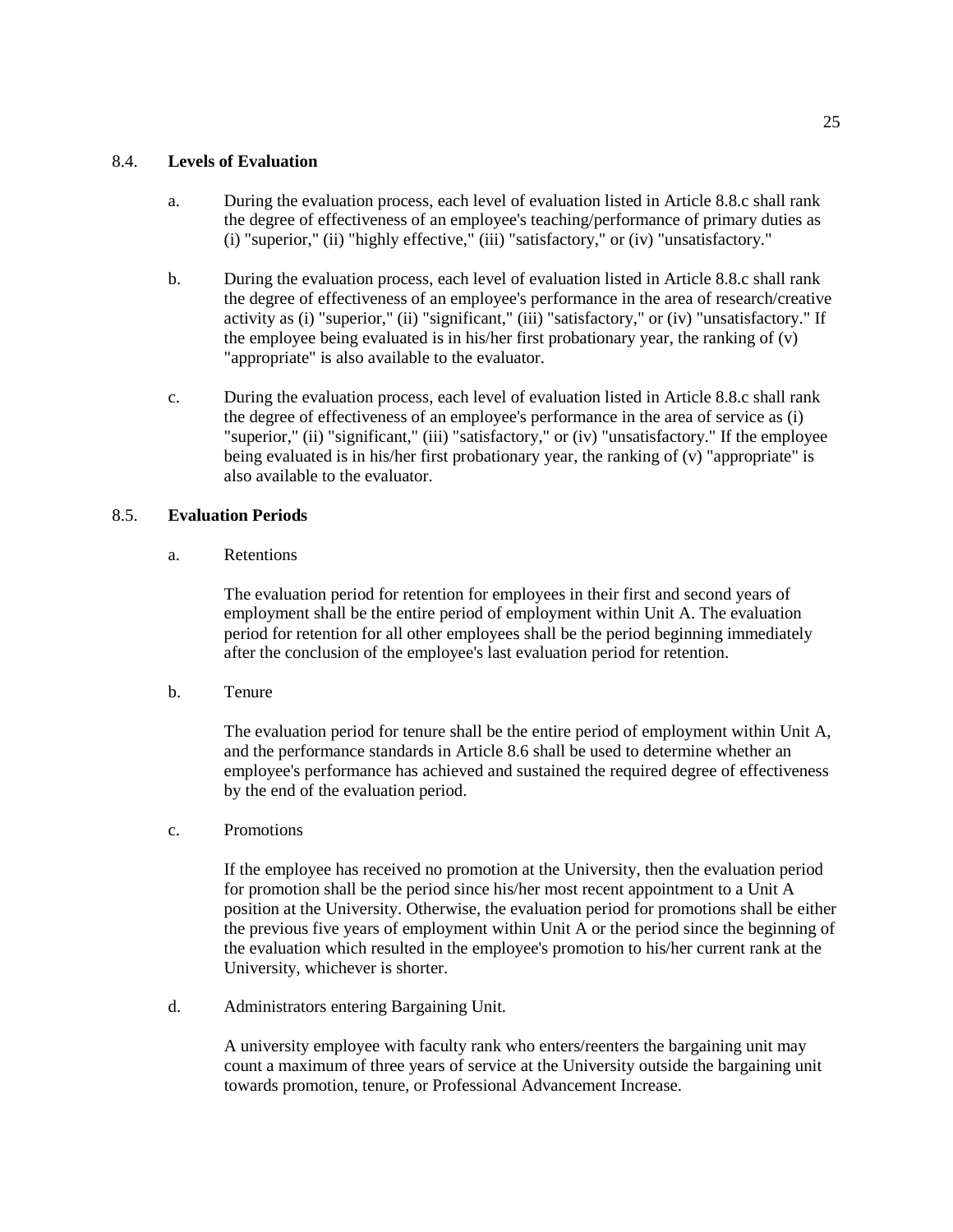### 8.6. **Evaluation Criteria**

During the evaluation process, each level of evaluation listed in Article 8.8.c shall give either a positive or negative recommendation on the employee's application for retention, promotion, or tenure. The recommendation shall be positive if the evaluator's rankings of the employee's performance meet or exceed the following performance standards:

- a. For retention in probationary year one: satisfactory progress in teaching/performance of primary duties, satisfactory progress in research/creative activity, and satisfactory progress in service during the entire evaluation period.
- b. For retention in probationary year two: satisfactory teaching/performance of primary duties, satisfactory research/creative activity, and satisfactory service during the entire evaluation period.
- c. For retention in probationary year three: highly effective teaching/performance of primary duties, satisfactory research/creative activity, and significant service during the entire evaluation period; or highly effective teaching/performance of primary duties, significant research/creative activity, and satisfactory service during the entire evaluation period.
- d. For retention in probationary year four: highly effective teaching/performance of primary duties, satisfactory research/creative activity, and significant service during the entire evaluation period; or highly effective teaching/performance of primary duties, significant research/creative activity, and satisfactory service during the entire evaluation period.
- e. For retention in probationary year five: superior teaching/performance of primary duties, significant research/creative activity, and significant service during the entire evaluation period.
- f. For tenure: superior teaching/performance of primary duties, significant research/creative activity, and significant service achieved by probationary year five and sustained through the end of the evaluation period.
- g. For promotion from Instructor to Assistant Professor: highly effective teaching/performance of primary duties, satisfactory research/creative activity, and satisfactory service during the entire evaluation period. In each evaluation area, the evaluation period shall be considered as a single aggregate viewed as a whole.
- h. For promotion from Assistant Professor to Associate Professor for an untenured employee: superior teaching/performance of primary duties, significant research/creative activity, and significant service achieved by probationary year five and sustained through the end of the evaluation period.
- i. For promotion from Assistant Professor to Associate Professor as a tenured employee: superior teaching/performance of primary duties, significant research/creative activity, and significant service during the entire evaluation period. In each evaluation area, the evaluation period shall be considered as a single aggregate viewed as a whole.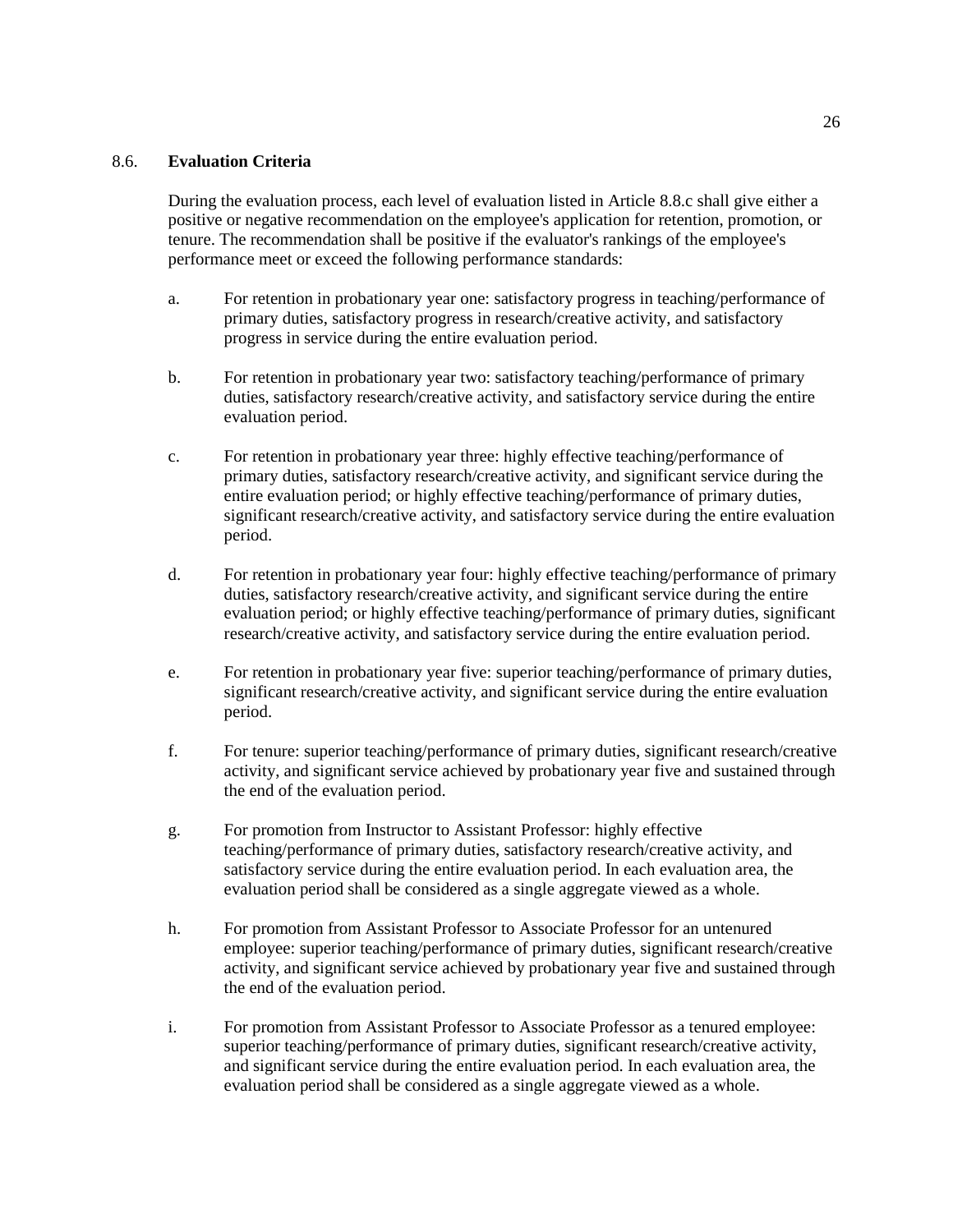- j. For promotion from Associate Professor to Professor: superior teaching/performance of primary duties, superior research/creative activity, and superior service during the entire evaluation period. In each evaluation area, the evaluation period shall be considered as a single aggregate viewed as a whole.
- k. An eligible employee who applies for tenure on the basis of exceptional performance in accordance with Article 10.7 must meet the relevant evaluation criteria described in Article 8.6.f. In addition, the employee must show evidence of exceptional performance beyond that otherwise required in one of the three evaluation areas.

| Action                       | Criteria To Be Met            |                           |                           | <b>Evaluation Period</b>                       |
|------------------------------|-------------------------------|---------------------------|---------------------------|------------------------------------------------|
|                              | Teaching/Primary              | Research/Creative         | Service                   |                                                |
|                              | Duties                        | Activity                  |                           |                                                |
| Retention                    |                               |                           |                           |                                                |
| Year 1                       | Satisfactory                  | Satisfactory              | Satisfactory              | $\overline{1}$ <sup>st</sup> day $\rightarrow$ |
|                              |                               |                           |                           | Turning in                                     |
|                              |                               |                           |                           | Portfolio                                      |
| Year <sub>2</sub>            | Satisfactory                  | Satisfactory              | Satisfactory              | $1st$ day $\rightarrow$                        |
|                              |                               |                           |                           | Turning in                                     |
|                              |                               |                           |                           | Portfolio                                      |
| Years $3 & 4$                | <b>Highly Effective</b>       | Significant               | Satisfactory              | Last Portfolio $\rightarrow$                   |
|                              |                               | $(Satisfactory)^*$        | $(Significant)^*$         | Turning in                                     |
|                              |                               |                           |                           | Portfolio                                      |
| Year 5                       | Superior                      | Significant               | Significant               | Last Portfolio $\rightarrow$                   |
|                              |                               |                           |                           | Turning in                                     |
|                              |                               |                           |                           | Portfolio                                      |
| Tenure                       | Superior                      | Significant               | Significant               | $1st$ day $\rightarrow$                        |
|                              |                               |                           |                           | Turning in                                     |
|                              |                               |                           |                           | Portfolio                                      |
| Promotion                    |                               |                           |                           |                                                |
| Instructor $\rightarrow$     | Highly Effective <sup>+</sup> | Satisfactory <sup>+</sup> | Satisfactory <sup>+</sup> | $1st$ day $\rightarrow$                        |
| Assistant                    |                               |                           |                           | Turning in                                     |
|                              |                               |                           |                           | Portfolio                                      |
| Assistant $\rightarrow$      | Superior                      | Significant               | Significant               | $1st$ day $\rightarrow$                        |
| Associate                    |                               |                           |                           | Turning in                                     |
| (Untenured)                  |                               |                           |                           | Portfolio                                      |
| Assistant $\rightarrow$      | Superior <sup>+</sup>         | Significant <sup>+</sup>  | Significant <sup>+</sup>  | $1^{\text{st}}$ day $\rightarrow$              |
| Associate                    |                               |                           |                           | Turning in                                     |
| (Tenured)                    |                               |                           |                           | Portfolio                                      |
| Associate $\rightarrow$ Full | Superior $\overline{r^+}$     | Superior <sup>+</sup>     | Superior <sup>+</sup>     | <b>Last Promotion</b>                          |
|                              |                               |                           |                           | $\rightarrow$ Turning in                       |
|                              |                               |                           |                           | Portfolio                                      |
| Professional                 | Superior <sup>+</sup>         | Superior                  | Significant               | Previous 5 Years                               |
| Advancement                  |                               | $(Significant)^{*+}$      | $(Superior)^{*+}$         | $\rightarrow$ Turning in                       |
| Increase                     |                               |                           |                           | Portfolio                                      |

Summary of Required Levels of Evaluation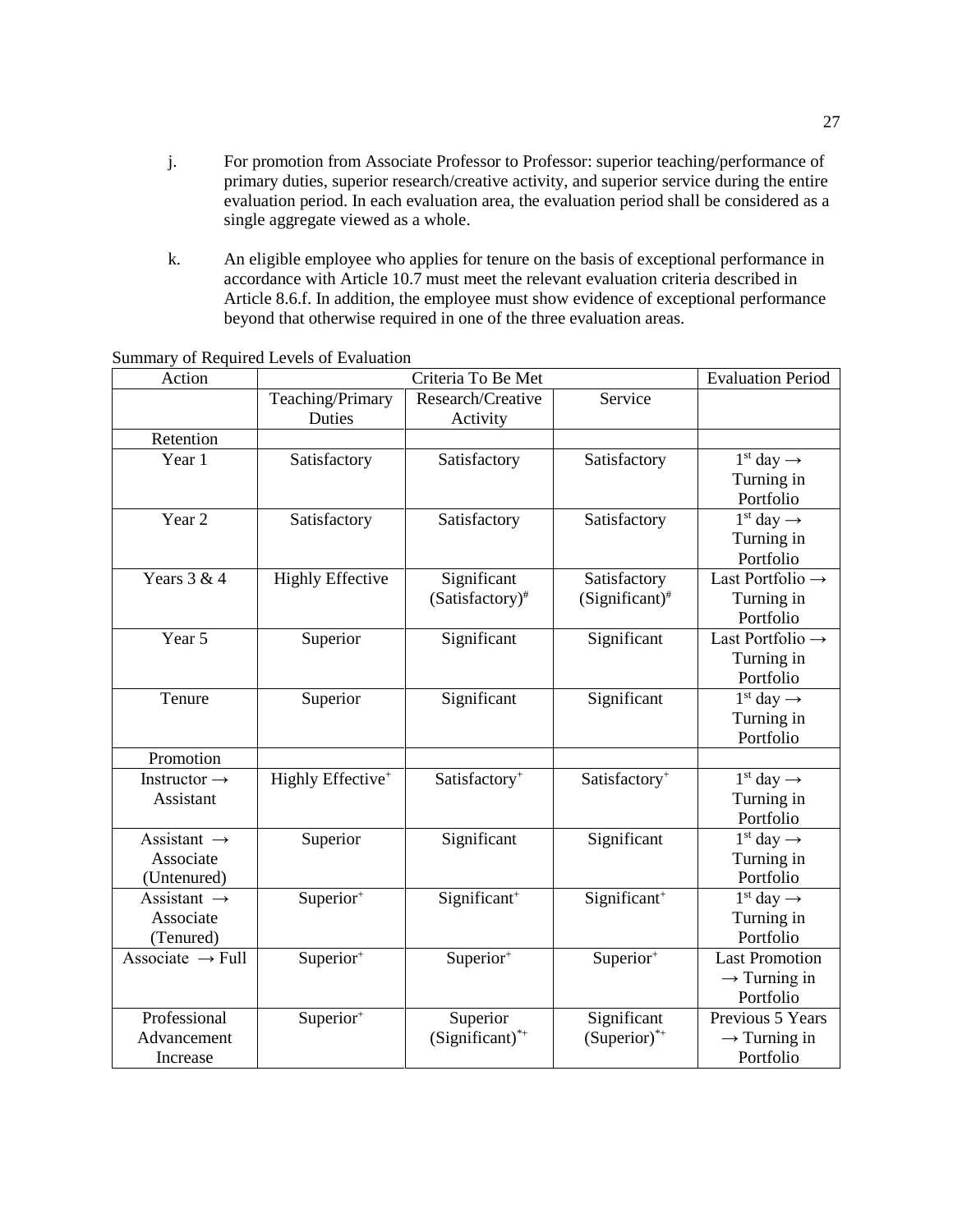### Notes:

† Evaluation rank to be chosen from the following:

Teaching/Performance of Primary Duties: Superior > Highly Effective > Satisfactory > Unsatisfactory Research/Creative Activity: Superior > Significant > Satisfactory > Unsatisfactory

Service: Superior > Significant > Satisfactory > Unsatisfactory

The ranking of Appropriate is also available for evaluation of probationary year 1 for the categories of Research/Creative Activity and Service.

- \* Superior required in one of these categories, significant in the other.
- # Satisfactory required in one of these categories, significant required in the other.
- + Evaluation period considered as a single aggregate, viewed as a whole.

The above Table was derived from language in Article 8.6.a through Article 8.6.k, and is thus meant to serve as a summary. Any discrepancies or ambiguities between the above Table and Article 8.6 language shall be resolved by the language.

# 8.7. **Departmental Application of Criteria**

- a. Each department shall have a statement of Departmental Application of Criteria, describing what materials and methods will be used in evaluating performance of employees eligible for retention, promotion, or tenure. The Departmental Application of Criteria will contain:
	- (1) categories of materials and activities appropriate for the department to use for the three areas of evaluation, including those relevant to distance education methods, and the relative importance of these materials and activities; and
	- (2) a general statement of the methods to be used for evaluation of teaching/performance of primary duties including classroom visitation by the Department Chair and peers; and also including the means by which any special concerns relevant to evaluation of teaching by means of distance-education methods are to be addressed; and
	- (3) a general statement of the methods to be used for evaluation of research/creative activity, and service; and
	- (4) the relative emphasis to be given to research/creative activity and service.
- b. The current statements of Department Application of Criteria shall remain in effect for the duration of this *Agreement* or until a revised Department Application of Criteria is approved by the Provost. If a DAC has not been revised for four or more years, the Dean, Department Chair, or a majority of the Unit A department faculty may recommend in writing deletions, additions, or modifications of the statement of Department Application of Criteria. In this case, the department faculty shall meet and draft a revised statement of Department Application of Criteria. Failure to submit a revised Department Application of Criteria shall be deemed to be a recommendation to keep the current Department Application of Criteria. By no later than November 30 of the academic year in which the request was made, each department revising the statement of Department Application of Criteria shall submit a revised statement of Departmental Application of Criteria to the Department Chair for review and response. In each department, every employee whose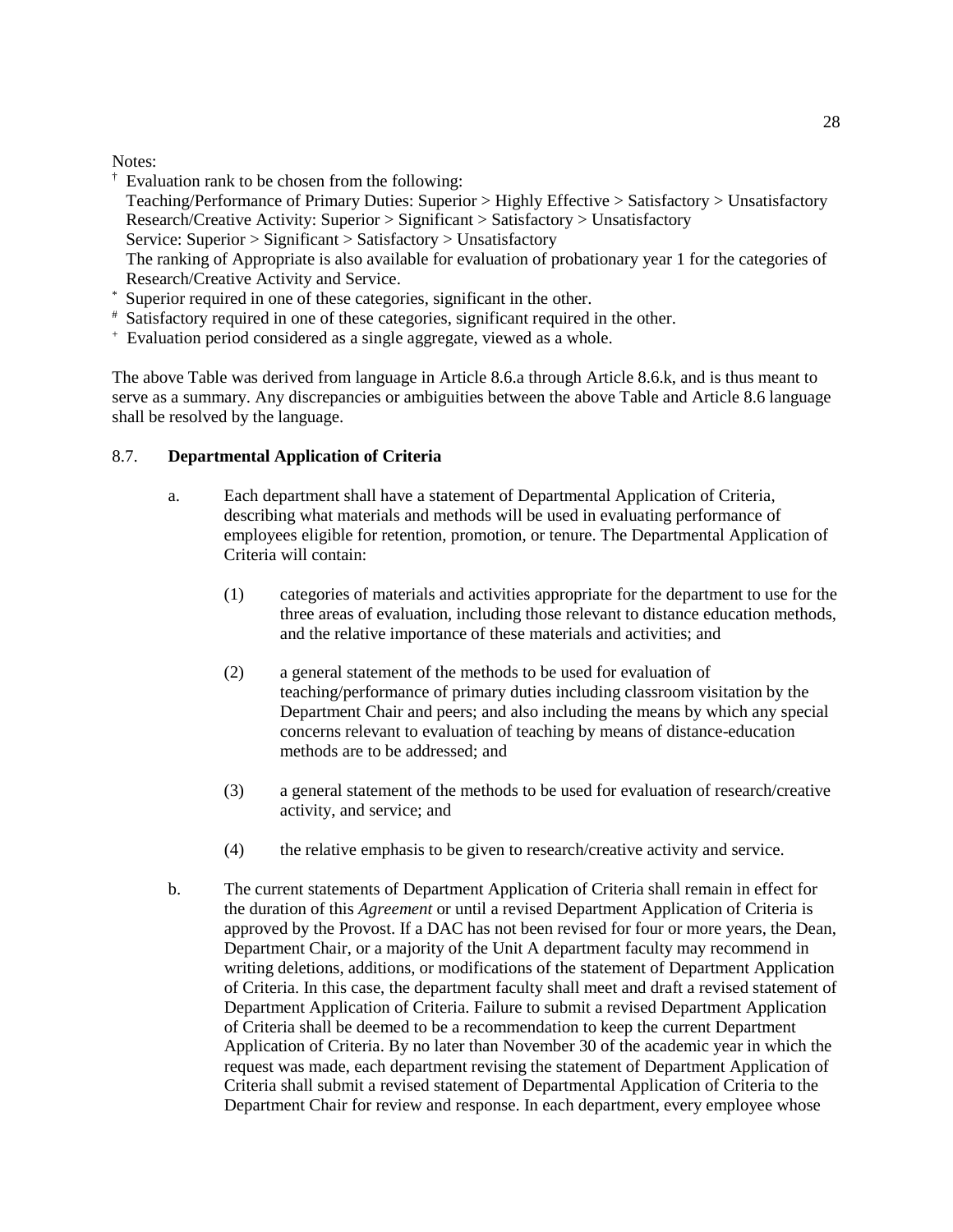performance will be measured by the statement of Departmental Application of Criteria shall be provided an opportunity to participate in the revision and review process, according to departmental policies and procedures (see Article 8.1.e of the Unit B agreement). The Department Chair will forward the revised statement of Departmental Application of Criteria to the Dean for her/his review and response with her/his recommendation by January 14, of the academic year in which the request was made. The Dean will forward the revised statement of Departmental Application of Criteria to the Provost with her/his recommendation by February 28 of the academic year in which the request was made.

- c. By no later than May 1 of the year in which a revision is sent to the Provost by the Dean, the Provost shall review any revised statements of Departmental Application of Criteria and shall notify the Dean, the Department Chair and the department employees in writing of her/his approval or disapproval. If the Provost does not approve the proposed revised statement of Departmental Application of Criteria either in whole or in part, he/she shall provide a written statement to the Dean and Department Chair of the basis for her/his disapproval with any suggested additions, deletions, or modifications of the revised statement. The Department Chair shall distribute the Provost's response to the department faculty. Nothing shall prevent the Provost from requiring common elements in all Department Application of Criteria as related to the performance of professional responsibilities
- d. If the revised statement of Departmental Application of Criteria is not approved by May 1 the Provost, in consultation with the Union Chapter President, shall establish a revised statement of Departmental Application of Criteria for the department.
- e. (1) If a Department Application of Criteria is revised , an employee subject to evaluation for retention, promotion, tenure, or professional advancement increase may choose to be evaluated under the provisions of the Departmental Application of Criteria in effect immediately prior to the revision.
	- (2) The provision in 8.7.e.(1) applies only to employees whose evaluation period commenced prior to the effective date of the approved revision. Probationary faculty who elect to be evaluated under the previous Departmental Application of Criteria for retention may continue under its provisions until their tenure evaluation.
	- (3) If a revised Departmental Application of Criteria is approved by September 1 of an academic year, then an employee who elects to be evaluated under the previous Departmental Application of Criteria must give notice to the Chair, Dean, and Provost prior to October 1 of that year.
	- (4) An employee who elects to be evaluated under the revised Departmental Application of Criteria cannot later elect to be evaluated under the previous Departmental Application of Criteria. No employee may ever be evaluated under the Departmental Application of Criteria other than the current Departmental Application of Criteria or the Departmental Application of Criteria in effect before the most recent revision.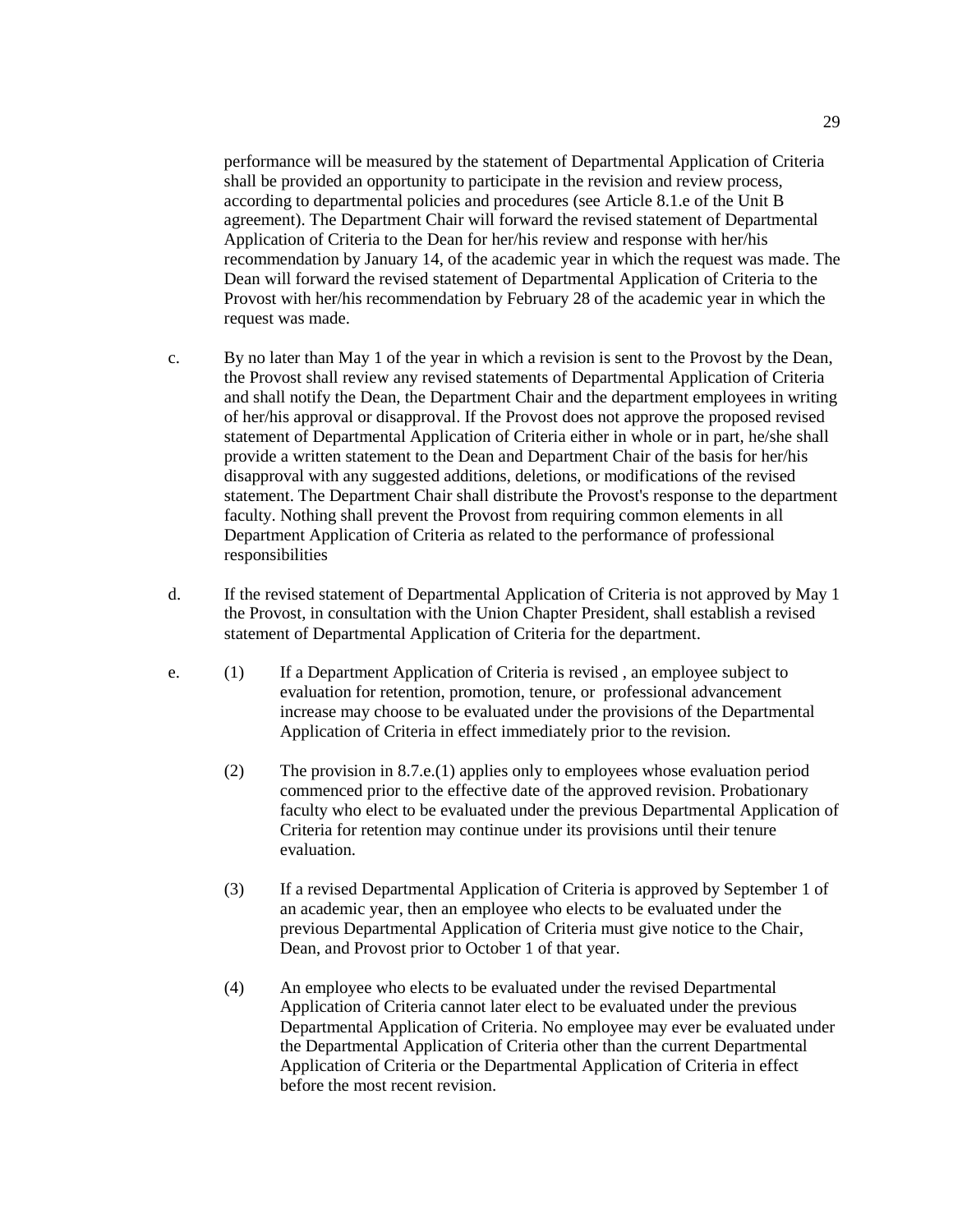### 8.8. **Evaluators and Their Responsibilities**

a. Department Personnel Committee

Each department shall have a Personnel Committee composed of and elected by department Bargaining Unit A employees. The sole purpose of the Department Personnel Committee shall be to provide recommendations to the Department Chair concerning retention, promotion, or tenure of department employees, unless provided elsewhere in this *Agreement*. If a department fails to elect a Personnel Committee, or if a Department Personnel Committee fails to make a recommendation, the failure shall not prevent decisions concerning retention, promotion, or tenure of department employees.

b. University Personnel Committee

The University shall have a University Personnel Committee composed of tenured faculty and elected by University Bargaining Unit A employees. If fewer than 50% of the faculty in a college are tenured, then a non-tenured employee may be elected to represent that college. The sole purpose of the University Personnel Committee shall be to provide recommendations to the Provost concerning retention, promotion, or tenure of University employees, unless provided elsewhere in this *Agreement*.

- (1) The University Personnel Committee shall be composed of no more than eleven faculty members.
- (2) Each college shall have at least one representative on the University Personnel **Committee**
- (3) One member of the University Personnel Committee shall be elected by and from resource professionals.
- (4) Terms on the University Personnel Committee shall be three years, and shall be staggered.
- (5) Election of the University Personnel Committee shall be conducted by the Faculty Senate at the University. If an area within a college fails to elect a representative by September 1, the Dean of the college shall appoint a representative.
- (6) If a University Personnel Committee is not elected or if a University Personnel Committee fails to make a recommendation, the failure shall not prevent decisions concerning retention, promotion, or tenure of University employees.
- c. Evaluators
	- (1) Teaching faculty who apply for retention, promotion, or tenure shall be evaluated by (i) the Department Personnel Committee (DPC), (ii) the Department Chair, (iii) the Dean of the appropriate College, and (iv) the University Personnel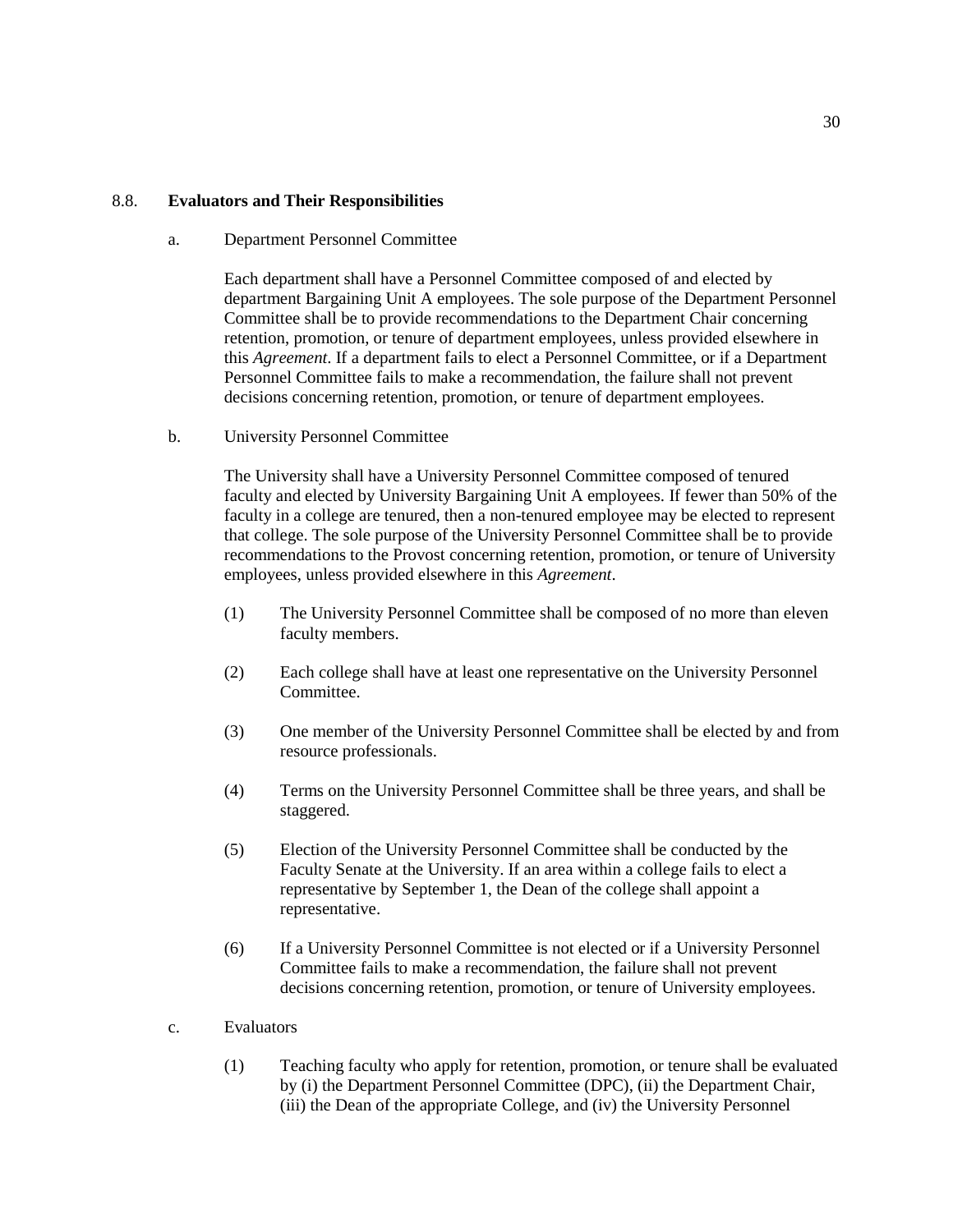Committee (UPC) except that only DPC and Chair evaluations are required for first and third probationary year retention applications unless a negative recommendation is made. Library faculty who apply for retention, promotion, or tenure shall be evaluated by (i) the Department Personnel Committee, (ii) the Dean of the Library, and (iii) the University Personnel Committee except that only DPC and Dean evaluations are required for first and third probationary year retention applications unless a negative recommendation is made.

(2) In the event that a Unit A faculty member may be involved in the evaluation of an individual at both the levels of the Departmental Personnel Committee and of the University Personnel Committee, the Unit A faculty member shall only participate in evaluation of the individual at the Departmental Personnel Committee level. The University Personnel Committee shall have the responsibility to designate an alternate from among its members.

### d. Responsibilities

Each level of evaluation shall provide a written evaluation regarding an employee's application for retention, tenure, or promotion. The evaluation shall be in the areas specified in Article 8.3.a. The evaluation shall be based solely on the considerations listed in Article 8.3.b-d as specified in the approved statement of Departmental Application of Criteria described in Article 8.7, and on the materials referred to in Article 8.9.c below. The written evaluation shall specify the level of performance in each evaluation area in accordance with Article 8.4 and a positive or negative recommendation in accordance with the applicable performance standards specified in Article 8.6. Negative recommendations must be supported with written reasons explaining how the employee has not met the applicable performance criteria specified in Article 8.6 as applied in the approved statement of Departmental Application of Criteria described in Article 8.7. Positive recommendations also should be supported with written reasons explaining how the employee has met the applicable performance criteria. For retention evaluations in probationary years one, three and four, the UPC may endorse without comment the recommendations of evaluators at previous levels if the recommendations were all positive.

# 8.9. **Evaluation Procedures**

- a. At least once each academic term, each employee who teaches a course or other instructional activity shall have her/his teaching effectiveness evaluated by students in accordance with methods specified in the approved statement of Departmental Application of Criteria. It is the responsibility of each employee to keep all student evaluations for the duration of any applicable evaluation period, including any possible grievance or arbitration procedure. Student evaluations from related course components led by other instructors (including Graduate Assistants) will not be used to evaluate the employee without permission from the employee.
- b. Annual Evaluation of Tenured Employees
	- (1) The annual evaluation for tenured employees not being considered for promotion is a limited process to identify areas of strength and weakness and to improve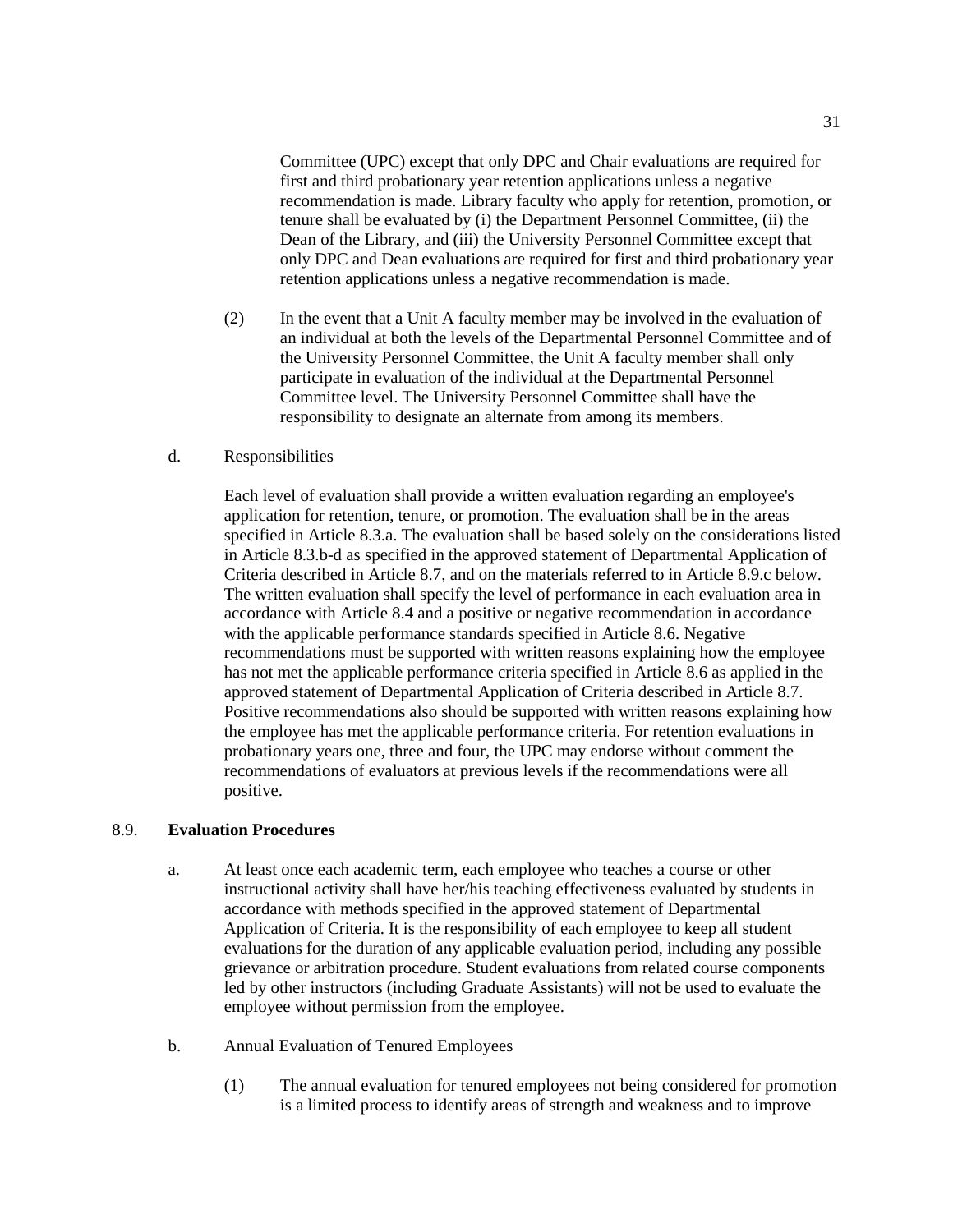performance. The evaluation shall include but not be limited to review of the following by the Department Chair:

- i. The required student course evaluations;
- ii. A summary of documentable activities submitted by the employee to substantiate performance in the areas of teaching/primary duties, research/creative activity and service;
- iii. Materials in the employee's personnel file.
- (2) Following review of the documents, the Department Chair shall write a brief evaluation statement and send it to the Dean for review. A copy of the evaluation statement shall be sent to the employee. The employee may attach a written response to the evaluation statement for inclusion in the personnel file.
- (3) Tenured employees who document exceptional performance in the areas of teaching, research/creative activity, or service are eligible to apply or be nominated for merit increases for single-year or sustained accomplishment as specified in Articles 12 and 13.
- c. Evaluation Portfolio
	- (1) By a date to be specified in the University Schedule of Personnel Actions, each employee who is to be evaluated for retention, promotion, or tenure shall submit an evaluation portfolio(s) containing evaluation materials in accordance with the statement of Departmental Application of Criteria. Materials in the evaluation portfolio shall be selected to document fulfillment of the applicable performance standard specified in Article 8.6. The employee is responsible for developing a detailed table of contents of the portfolio so adequate security of the content is provided. Additionally, a separate section will be designated for the inclusion of materials which may be inserted by evaluators in accordance with Articles 8.9.c.(4) and 8.9.c.(5). The portfolio shall be prepared in accordance with established University guidelines.
	- (2) Materials used in the process of evaluation of an employee shall be materials included in the evaluation portfolio, materials referred to in the employee's supporting materials, and materials in the employee's personnel file, except for confidential materials submitted in connection with the employee's initial appointment. Documentation of program needs may be used where program needs are the basis of a non-retention recommendation or decision. The Department Chair may include information about unsolicited student concerns raised during the evaluation period, which are related to the employee's performance of duties. Student concerns may be included (with or without the student(s) being named) provided that the employee has been previously notified of the concerns and has been provided a reasonable opportunity to address or remedy the concerns, and the University and Union Grievance Officers have been able to verify that the concerns originated from genuine students. If the Department Chair includes information about student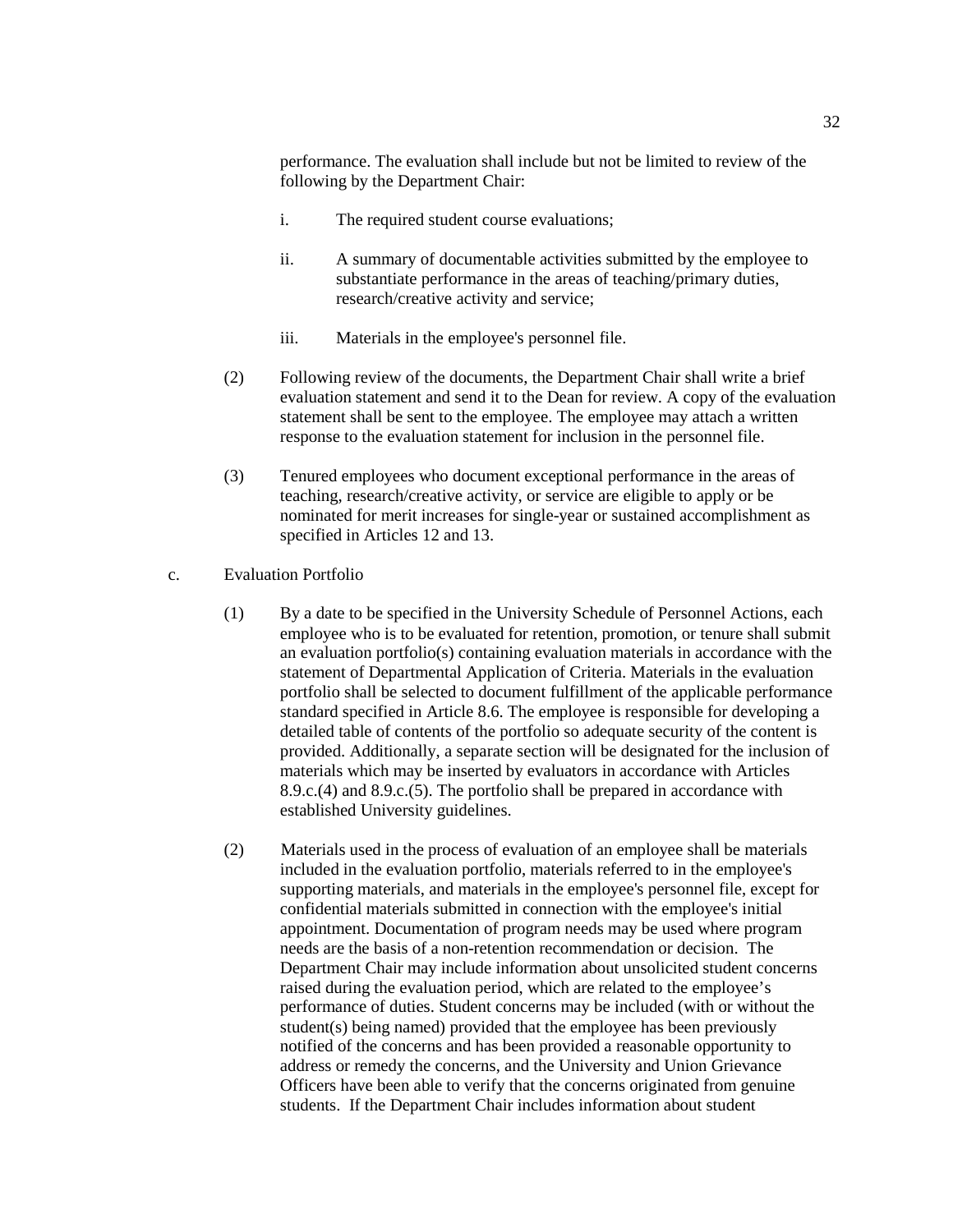concerns, the Department Chair will inform the faculty member; the faculty member may attach a statement and documentation addressing those concerns.

- (3) After the beginning of the evaluation process and at each level of evaluation, the employee may not add materials to the portfolio unless additional documentation has been requested by the Department Personnel Committee, the Department Chair, Dean, University Personnel Committee, Provost, or President, or unless the material is submitted in response to an evaluator's placement of materials in the employee's evaluation portfolio or personnel file after the beginning of the evaluation process, or unless the material was not available prior to the beginning of the evaluation process.
- (4) After the beginning of the evaluation process, and at no level of evaluation may an evaluator add materials to the employee's personnel file, unless the material was not available prior to the beginning of the evaluation process. Nor may an evaluator add materials to an employee's evaluation portfolio unless the material was not available prior to the beginning of the evaluation process, except that an evaluator may add to an employee's evaluation portfolio (a) copy(ies) of materials which were in the employee's personnel file prior to the beginning of the evaluation process but which the employee has not included in her/his evaluation portfolio, provided that (a) copy(ies) of any statement(s) the employee has attached to such materials also be added to the evaluation portfolio.
- (5) If an evaluator adds materials to an employee's evaluation portfolio or personnel file at any step of the evaluation process, notice of such materials shall be provided to the employee and the employee shall, upon request, be provided an opportunity to review and respond to the materials before the completion of that step of the evaluation process. Such an opportunity shall not delay that step of the process more than three days beyond the date specified in the Schedule of Personnel Actions, unless an extension is agreed to by the Provost and the Chapter President. An evaluator may request that an employee provide additional documentation of statements or materials in her/his evaluation portfolio. No evaluator at any level of evaluation may remove materials from the evaluation portfolio.
- (6) A copy of the evaluation recommendation made at each step of the evaluation process shall be added to the portfolio. If an employee has requested reconsideration of a negative recommendation by a Department Personnel Committee, Department Chair, or the University Personnel Committee, a copy of the written statement of the result of the reconsideration shall be included in the portfolio. A copy of any written evaluation placed in an employee's evaluation portfolio or personnel file shall be provided to the employee.

#### d. Multi-Department Assignments

(1) No employee shall be evaluated for retention, promotion, or tenure by more than one department. The evaluating department shall be specified at the time of appointment.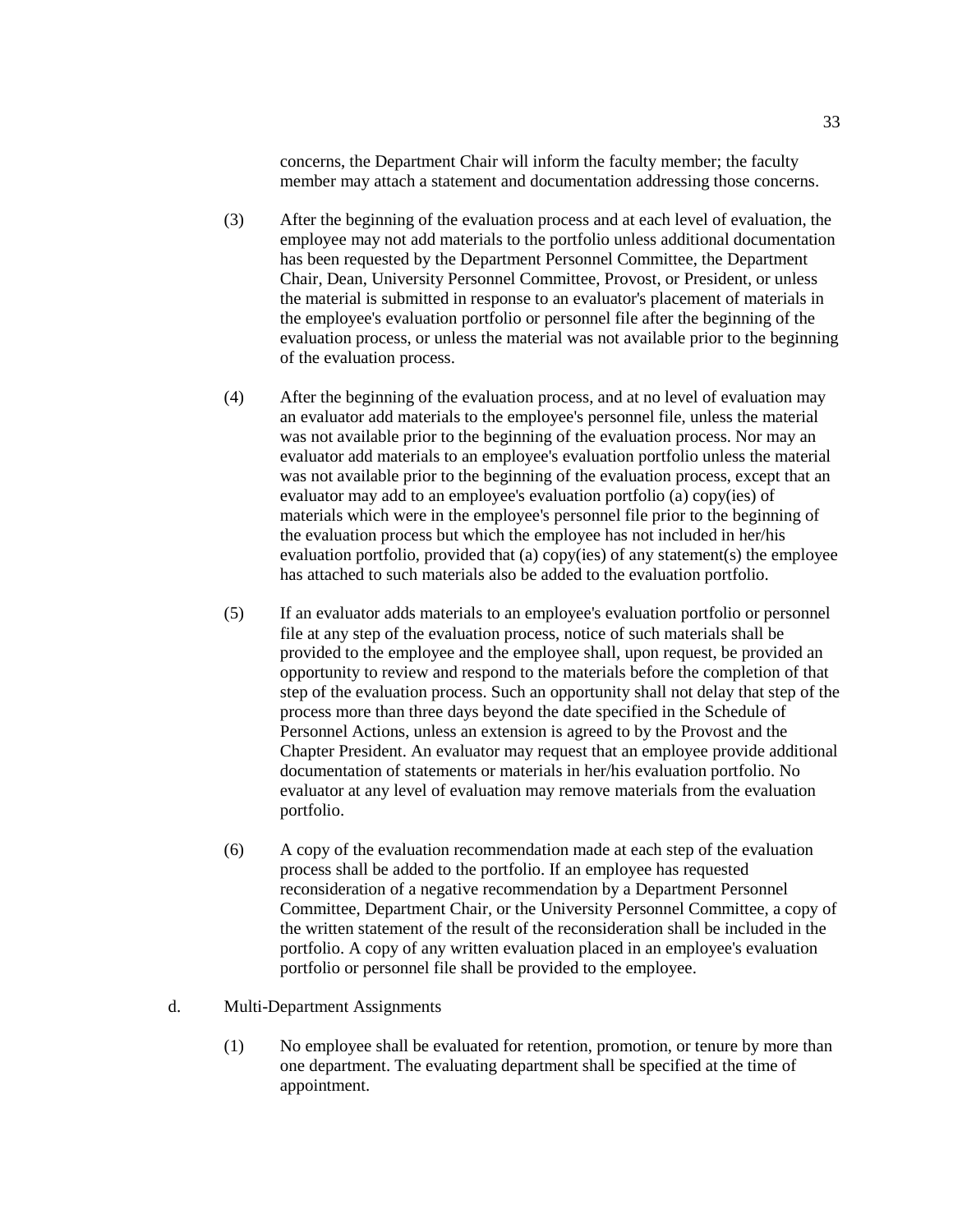- (2) An employee whose total assigned obligation during an academic calendar period or period of appointment, including any overload assignment, includes assigned duties outside the evaluating department shall submit evaluation materials relevant to those duties. Evaluation materials may include documentation of research/creative activity or service.
- (3) When an employee who has assigned duties outside the evaluating department has submitted evaluation materials relevant to those duties, the evaluators' consideration of the materials will be commensurate with the employee's assignment outside the evaluating department during the total evaluation period.
- (4) Evaluators at each level of evaluation will use the approved statement of Departmental Application of Criteria of the evaluating department in evaluating materials relating to assignments outside of the department. If the statement of Departmental Application of Criteria of the evaluating department does not contain such materials, they shall be evaluated by use of the approved statement of Departmental Application of Criteria of the department in which the duties were performed or, if no such statement exists, by use of the official written assignment of duties.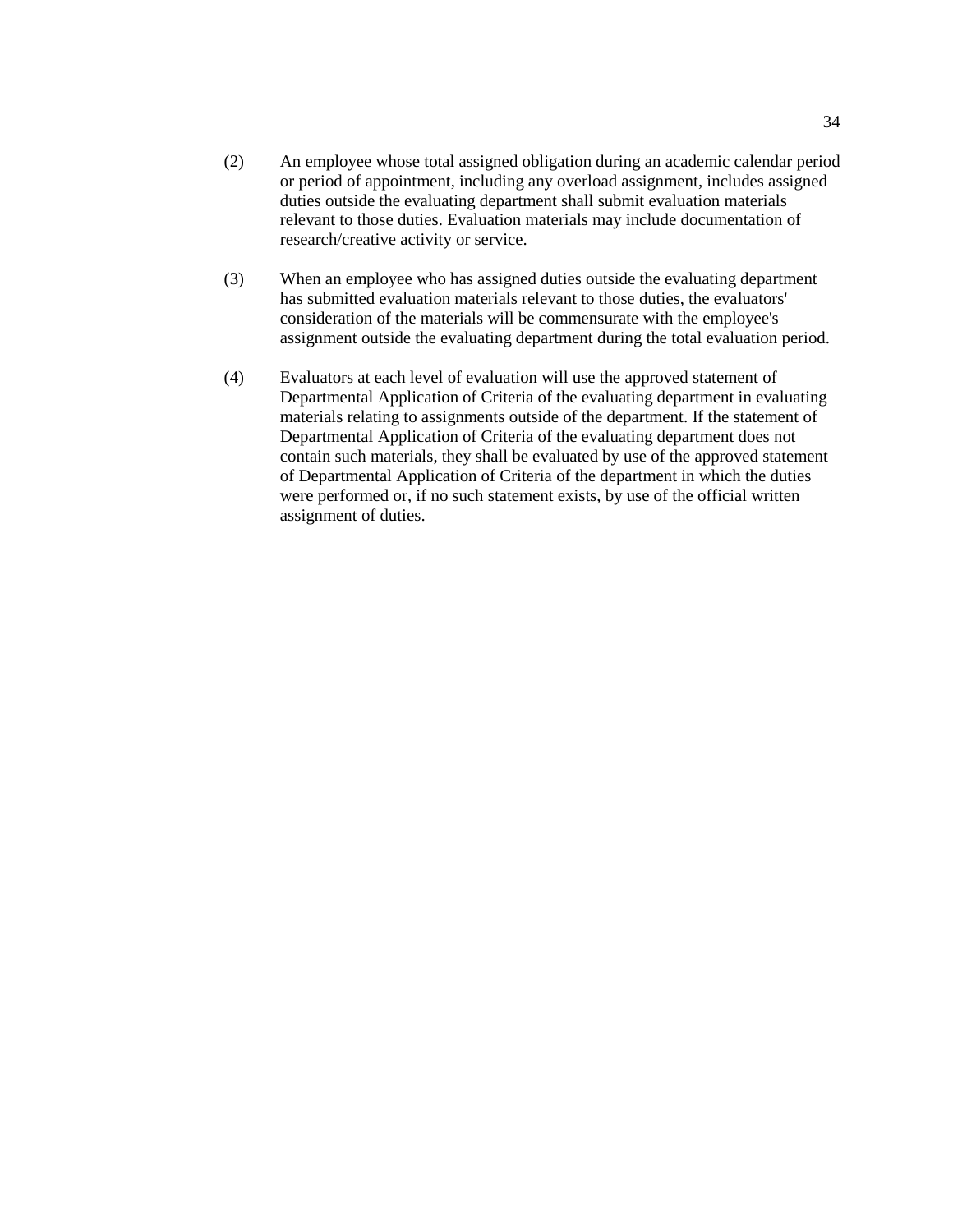#### Article 9 Retention

- <span id="page-34-0"></span>9.1. a. In the first year of employment, each probationary employee shall receive a limited progress review by the DPC, Chair, Dean, and UPC for the purpose of making a decision concerning retention of the employee except that only DPC and Chair evaluations are required for first probationary year retention applications unless a negative recommendation is made. In each subsequent year, there shall be an annual evaluation of each probationary employee for the purpose of making a decision concerning retention of the employee. The evaluation period of retention shall be the period beginning immediately after the conclusion of the employee's last evaluation period for retention except for employees in their first and second years of employment, as provided in Article 8.5.a.
	- b. The Schedule for Personnel Actions, distributed to all faculty, will include appropriate deadline dates by which retention materials or portfolios shall be submitted by the employee to the applicable Department Personnel Committee. Upon the written request of the employee or the Department Chair, the Provost may extend the deadline for submission of the materials or portfolio.
	- c. The evaluation process for retention shall be initiated by the employee in accordance with Article 8.9. All probationary employees are required to submit evaluation portfolios for retention or for tenure in accordance with article 8.9.
	- d. No employee shall be evaluated for retention until she/he has completed one full academic term of service at the University.
- 9.2. The initial recommendation regarding retention of an employee shall originate in the employee's department.
- 9.3. An employee in her/his first probationary year shall have a progress review after completing one full academic term of service. The employee shall submit all required student evaluations and a summary of documentable activities for the entire period of employment at the University. The DPC and Department Chair shall report whether the employee is making satisfactory or unsatisfactory progress. In cases where either the DPC or the Chair makes a negative recommendation, the Dean/Director shall review the employee's materials and the reports of the DPC and Department Chair and shall recommend retention or non-retention to the Provost. In cases where either the DPC or the Chair makes a negative recommendation, the University Personnel Committee shall review the materials submitted by the employee and report whether she/he is making satisfactory or unsatisfactory progress. The President shall approve retention or non-retention no later than April 1.
- 9.4. The Department Personnel Committee shall submit a written retention recommendation for each probationary employee in her/his second through sixth probationary years to the Department Chair. The written recommendation shall be supported with written reasons based on evaluation criteria, application of criteria, and materials as specified in Article 8 or, as applicable, program needs.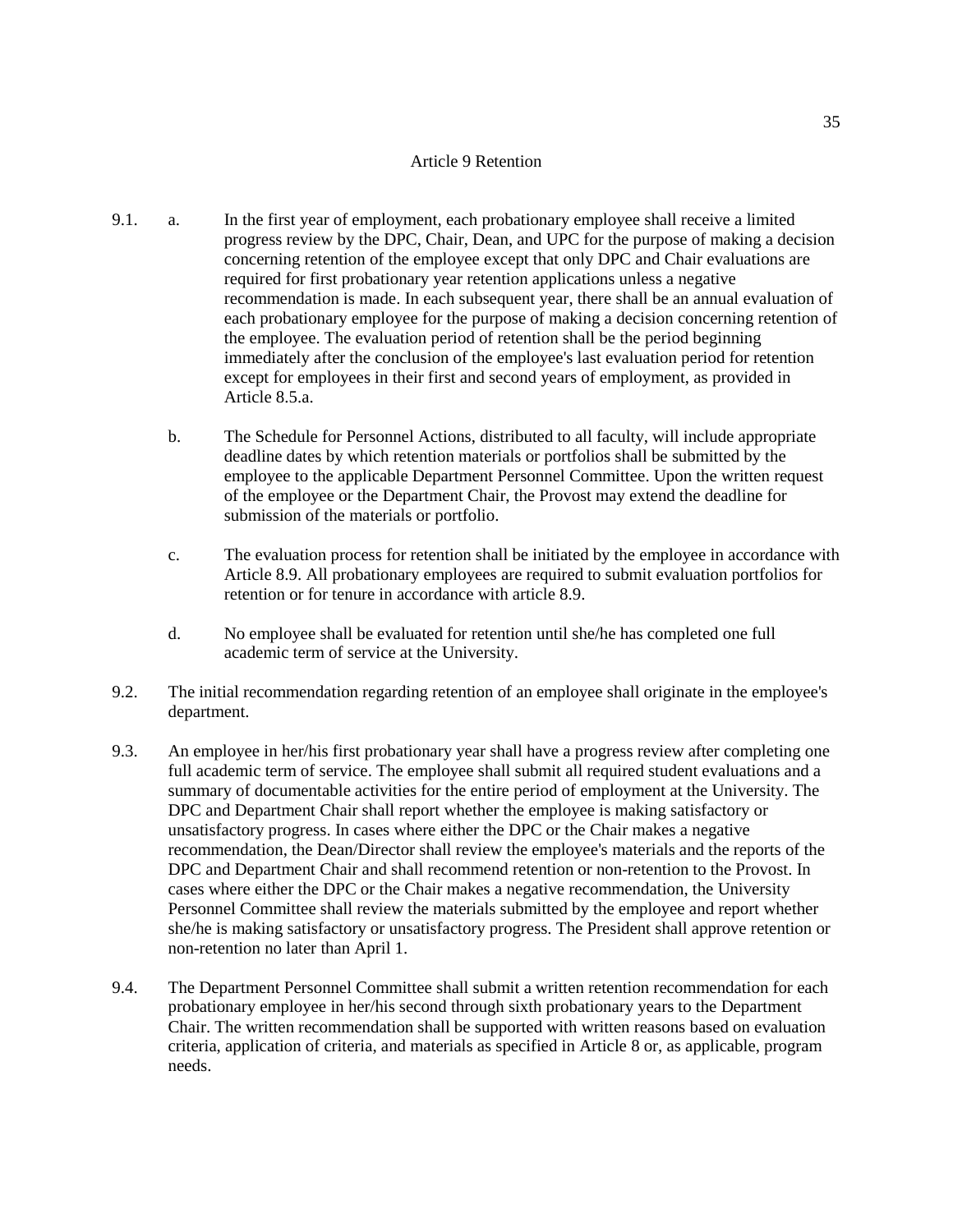- 9.5. The Department Chair shall prepare a written retention recommendation for each probationary employee in each of probationary years two through six. The written recommendation shall be supported with written reasons based on evaluation criteria, application of criteria, and materials as specified in Article 8 or, as applicable, program needs. The Department Chair shall provide each employee considered for retention with a copy of her/his retention recommendation and reasons and the retention recommendation and reasons of the Department Personnel Committee. Within five working days of receipt of the recommendation and reasons, an employee may submit a written request to the Department Chair for reconsideration of a negative recommendation by the Department Personnel Committee and/or the Department Chair. The request shall be granted and the Department Chair shall provide the employee with a written statement of the result of the reconsideration by the Department Personnel Committee and/or the Department Chair.
- 9.6. Except for first and third probationary year retention applications that include positive recommendations by the DPC and the Chair, the evaluation portfolio, retention recommendations, and reasons of Department Chairs and Department Personnel Committees shall be reviewed by the appropriate Dean/Director, if any, beyond the level of the department. The Dean/Director, if any, beyond the level of the department, shall submit a written retention recommendation for each probationary employee to the Provost. Negative recommendations shall be supported with written reasons based on evaluation criteria, application of criteria, and materials as specified in Article 8 or, as applicable, program needs. The Dean/Director, if any, beyond the level of the department, shall provide a copy of her/his retention recommendation, with supporting reasons in the event of negative recommendation, to the employee being evaluated.
- 9.7. Except for first and third probationary year retention applications that include positive recommendations by the DPC and the Chair, the Provost shall present the evaluation portfolio and all retention recommendations and supporting reasons to the University Personnel Committee. The University Personnel Committee shall submit a written recommendation to the Provost for each probationary employee. In probationary years one, three, and four, if the employee has received positive recommendations at all previous evaluation levels, the UPC may endorse the retention recommendation without comment. Negative recommendations shall be supported with written reasons based on evaluation criteria, application of criteria, and materials as specified in Article 8 or, as applicable, program needs. The Provost may review these recommendations with the University Personnel Committee. A copy of the University Personnel Committee recommendation, with supporting reasons in the event of a negative recommendation, shall be provided to the employee. If the University Personnel Committee makes a negative recommendation and the Department Personnel Committee has made a positive recommendation, the employee may submit a written request for reconsideration of the University Personnel Committee's negative recommendation to the University Personnel Committee within five working days of receipt of the recommendation and reasons. The request shall be granted, and the University Personnel Committee shall provide the employee with a written statement of the result of reconsideration.
- 9.8. The Provost shall review with the University President the evaluation portfolios and all retention recommendations and supporting reasons submitted for probationary employees. The University President shall provide each probationary employee considered for retention with a written decision. If the decision is negative, the University President shall provide the employee with a statement of reasons for the decision based on evaluation criteria, application of criteria, and materials as specified in Article 8 or, as applicable, program needs.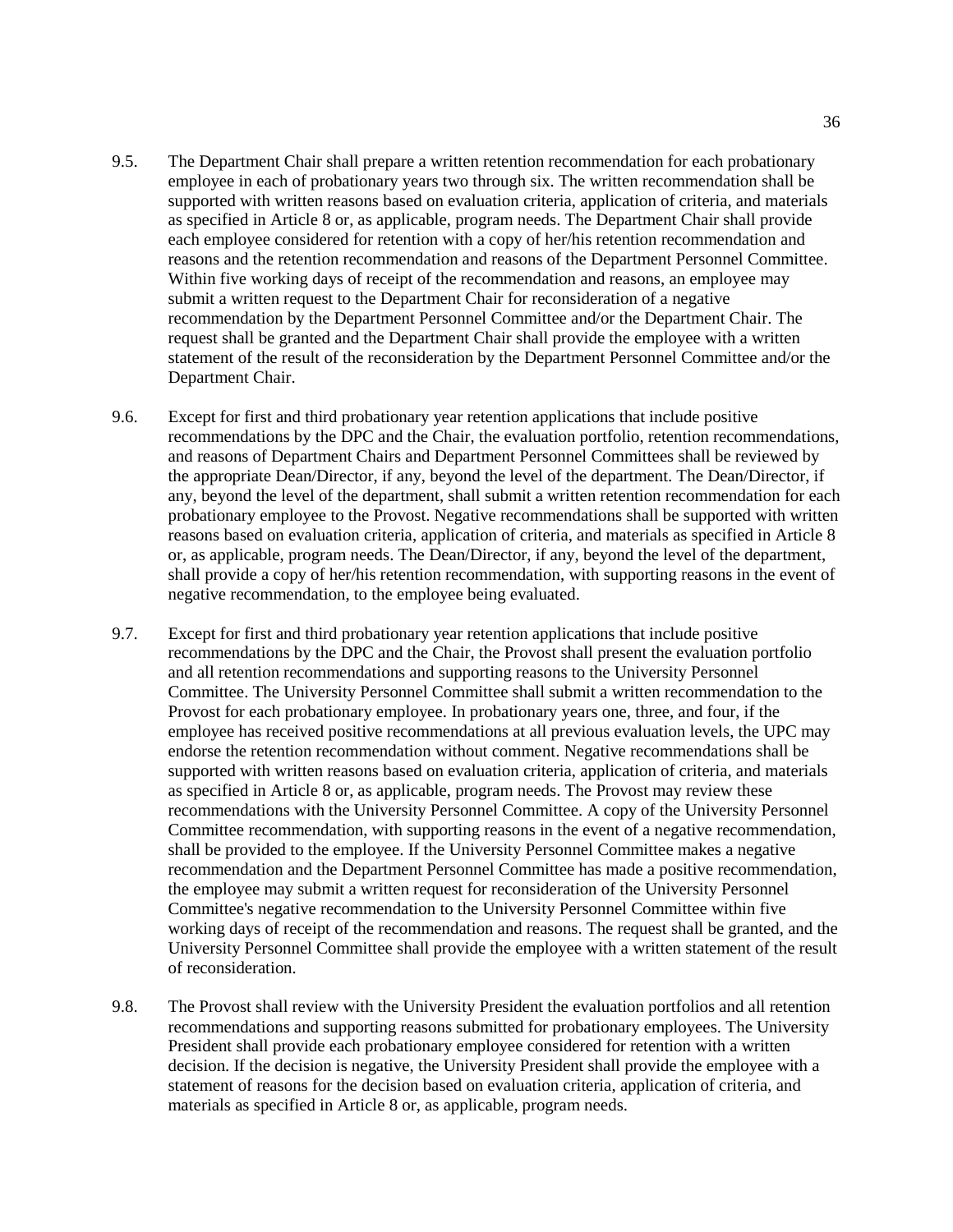- 9.9. Written notice that a probationary appointment will not be renewed will be given to an employee by the University President as follows:
	- a. by not later than April 1 of the first and second year of full-time employment in a position in the bargaining unit at the University;
	- b. by not later than 12 months before expiration of the appointment in the third and subsequent years of full-time employment in a position in the bargaining unit at the University.
- 9.10. a. In the event of failure to provide notice of nonrenewal required by Section 9.9. above, the employee shall receive a probationary appointment for one academic year.
	- b. In the event of failure of an employee to submit an evaluation portfolio for retention, the employee shall not have her/his employment continued beyond that academic year.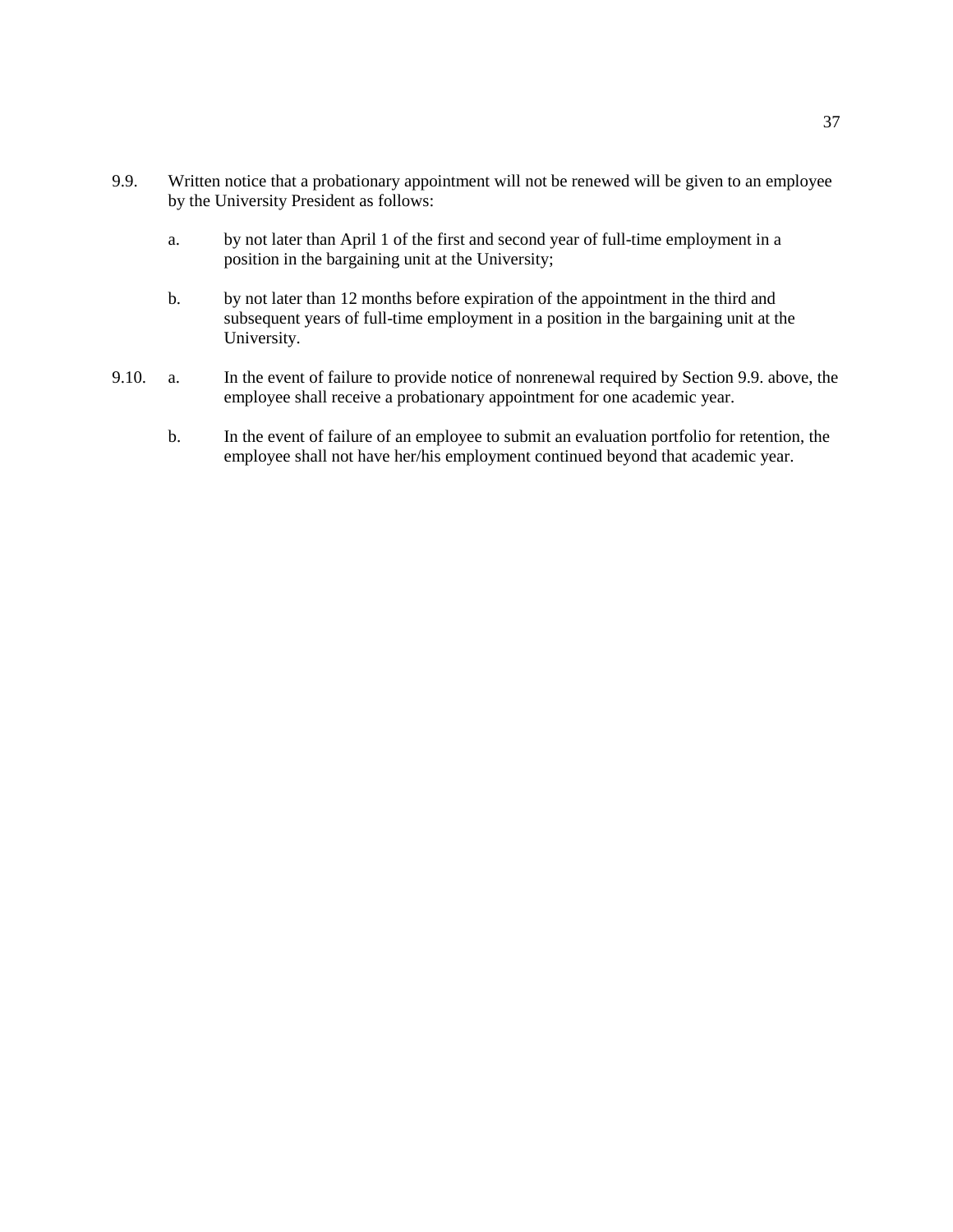## Article 10 Tenure

- 10.1. Tenure is a status awarded by the Board of Trustees upon the positive recommendation of the University President following an extensive evaluation process. Tenure is a relationship of continuing commitment between the University and the employee, benefiting both.
- 10.2. Each tenured employee shall have continuous employment at the University unless such employee resigns, retires, is laid off pursuant to Article 17, or is terminated for adequate cause.
- 10.3. Tenure shall not be acquired automatically by length of service. Tenure shall be granted and may be acquired only by specific action of the Board after receipt of a specific recommendation of the University President. Tenure shall be in a department.
- 10.4. a. Tenure may be granted to a member of the bargaining unit described in Appendix A at the time of initial appointment only after consultation with the department, and upon recommendation of the University President and approval by the Board.
	- b. The Unit A faculty of the department in which tenure may be granted shall be consulted prior to the President's recommendation to the Board regarding tenure for a nonbargaining unit employee.
- 10.5. The evaluation period for tenure shall be the entire term of employment in probationary status at the University.
- 10.6. An employee shall be eligible for consideration for tenure if she/he holds at least the rank of Assistant Professor and meets the following requirements. An employee may be considered for promotion to Assistant Professor and tenure in the same year.
	- a. Educational Requirements for Tenure

The approved educational requirements for tenure shall remain in effect for the duration of this *Agreement*. The Dean, Department Chair, or a majority of the department Unit A faculty may propose revisions in the educational requirements for tenure. The department Unit A faculty must be consulted regarding proposed revisions in the educational requirements for tenure and have an opportunity to respond in writing to the Department Chair by October 21, 2019. The Dean shall submit the revised proposal for educational requirements by December 2, 2019 to the Provost for approval.

- b. Years of Service
	- (1) An employee must apply for tenure in probationary year six. No employee may apply for tenure before probationary year six.
	- (2) All employees shall be placed in probationary year one at the time of initial appointment. Probationary year one will be extended for employees who begin their employment after the beginning of the academic year.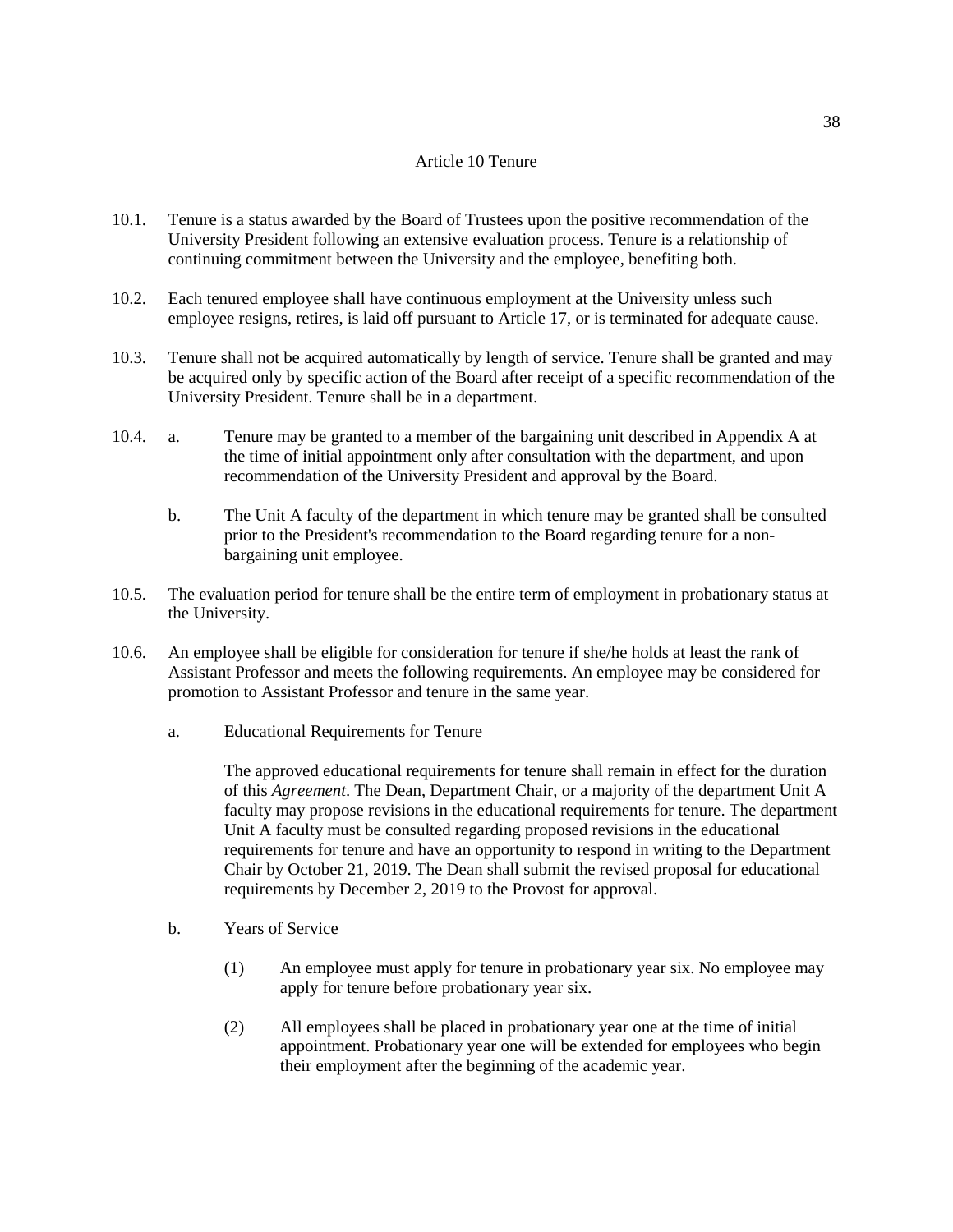- (3) By April 15 of probationary year one, an employee with prior full-time teaching or professional service in a baccalaureate degree-granting institution of higher education at the time of initial employment may elect to be placed in a higher probationary year. With at least one year of documented prior service, an employee may elect to be placed in probationary year three after the successful completion of probationary year one. With at least two years of documented prior service, an employee may elect to be placed in probationary year four after the successful completion of probationary year one. An eligible employee who elects to be placed in a higher probationary year must notify the Provost in writing by April 15 of probationary year one.
- (4) When conditions arise that substantially interfere with a probationary faculty member's ability to fulfill assigned and unassigned duties, a probationary faculty member may request that time be excluded from their probationary period. Such requests shall be made in writing to the Provost and shall include supporting documentation. Except in the case of the birth or adoption of a child, exclusion of time from an employee's probationary period is at the discretion of the Provost.
	- i. Conditions for granting exclusions include, but are not necessarily restricted to, severe illness or family care, including child bearing.
	- ii. Ordinarily, no more than one year may be excluded from the probationary period.
	- iii. Requests for exclusions must be made no later than six months from the time the condition(s) occurred which precipitated the request.
	- iv. Exclusions will not be granted after the beginning of the sixth probationary year.
	- v. Requests for exclusions will be reviewed by the Provost and decisions rendered on a case-by-case basis.
	- vi. Time approved to be excluded from the probationary period shall not shorten a probationary faculty member's probationary period.
	- vii. During a period excluded from the probationary period, if a faculty member performs assigned and/or unassigned duties, the faculty member will submit evaluation materials as prescribed in Article 8.9 for evaluation by the department chair and dean using the evaluation criteria of the most recently completed probationary year. Such evaluation shall be for advisory purposes but shall not supersede the provisions of Article 5.12.

## 10.7. **Consideration for Tenure on the Basis of Exceptional Performance**

An employee who does not satisfy the educational requirements for tenure described in Article 10.6.a may apply for tenure on the basis of exceptional teaching/performance of primary duties, research/creative activity, or service.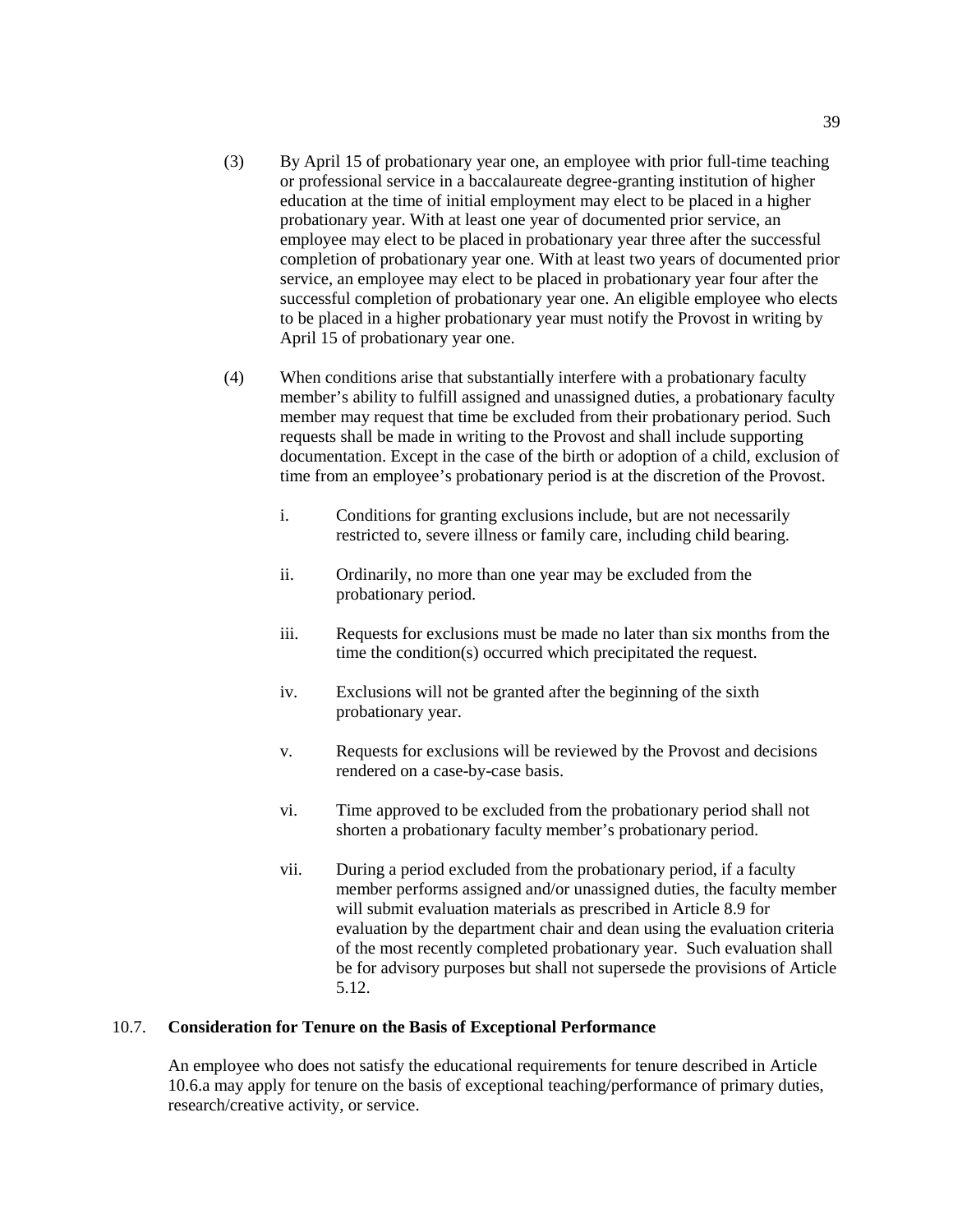10.8. An eligible employee must apply in writing to the Department Chair and the Provost prior to the commencement of the tenure process in order to be considered for tenure. In the event an eligible employee does not submit or withdraws her/his application for tenure or is not granted tenure by the Board in the sixth probationary year, the employee shall receive a terminal appointment for the next subsequent academic year. The terminal appointment shall be indicated on the Employment Status Statement. The employee shall remain a member of the bargaining unit during the year of terminal appointment and shall be subject to all provisions of this *Agreement* except that she/he shall not be eligible to apply for or to receive any discretionary salary increases during the terminal appointment year.

An eligible employee who applies for tenure and who does not withdraw her/his application and who is not granted tenure by the Board by June 1 is deemed to have been denied tenure. Notice of the Board's decision shall be provided to the employee.

- 10.9. The Department Personnel Committee shall prepare a written tenure recommendation for each eligible employee to the Department Chair. The written recommendation shall be supported with written reasons based on evaluation criteria, application of criteria, and materials as specified in Article 8.
- 10.10. The Department Chair shall prepare a written tenure recommendation for each eligible employee. The written recommendation shall be supported with written reasons based on evaluation criteria, application of criteria, and materials as specified in Article 8. The Department Chair shall provide each employee considered for tenure with a copy of her/his tenure recommendation and reasons and the tenure recommendation and reasons of the Department Personnel Committee. Within five working days of receipt of the recommendations and reasons, an employee may submit a written request for reconsideration of a negative recommendation by the Department Personnel Committee and/or the Department Chair to the Department Chair. The request shall be granted and the Department Chair shall provide the employee with a written statement of the result of the reconsideration by the Department Personnel Committee and/or the Department Chair.
- 10.11. The evaluation portfolios, tenure recommendations and reasons of Department Chairs and Department Personnel Committees shall be reviewed by the appropriate Dean/Director, if any, beyond the level of the department. The Dean/Director, if any, beyond the level of the department, shall submit a written tenure recommendation for each eligible employee to the Provost. Negative recommendations shall be supported with written reasons based on evaluation criteria, application of criteria, and materials as specified in Article 8. The Dean/Director, if any, beyond the level of the department, shall provide a copy of her/his tenure recommendation to the employee with supporting reasons in the event of a negative recommendation.
- 10.12. The Provost shall present all evaluation portfolios, tenure recommendations and supporting reasons to the University Personnel Committee. The University Personnel Committee shall submit a written recommendation to the Provost for each eligible employee. Negative recommendations shall be supported with written reasons based on evaluation criteria, application of criteria, and materials as specified in Article 8. The Provost may review the recommendations with the University Personnel Committee. A copy of the University Personnel Committee recommendation, with supporting reasons in the event of a negative recommendation, shall be provided to the employee. If the University Personnel Committee makes a negative recommendation and the Department Personnel Committee has made a positive recommendation,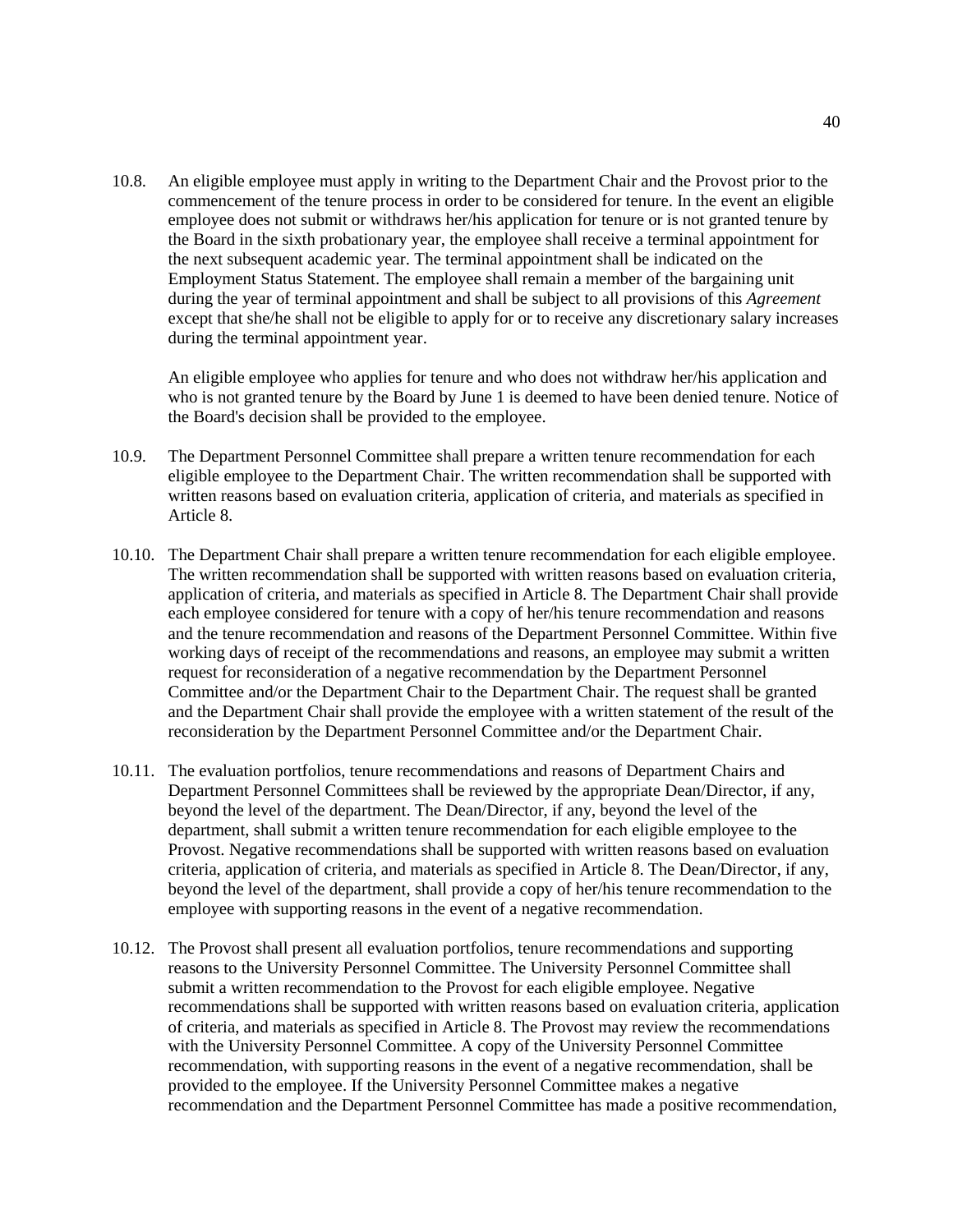the employee may submit a written request for reconsideration by the University Personnel Committee within three working days of receipt of the recommendation and reasons. The request shall be granted, and the University Personnel Committee shall provide the employee with a written statement of the result of the reconsideration.

10.13. The Provost shall review with the University President all evaluation portfolios, tenure recommendations, and supporting reasons for eligible employees. The University President shall submit her/his recommendations to the Board. The University President shall provide each eligible employee considered for tenure with a copy of her/his recommendation to the Board. If the recommendation is negative, the University President shall provide the employee with a statement of reasons based on evaluation criteria, application of criteria, and materials as specified in Article 8.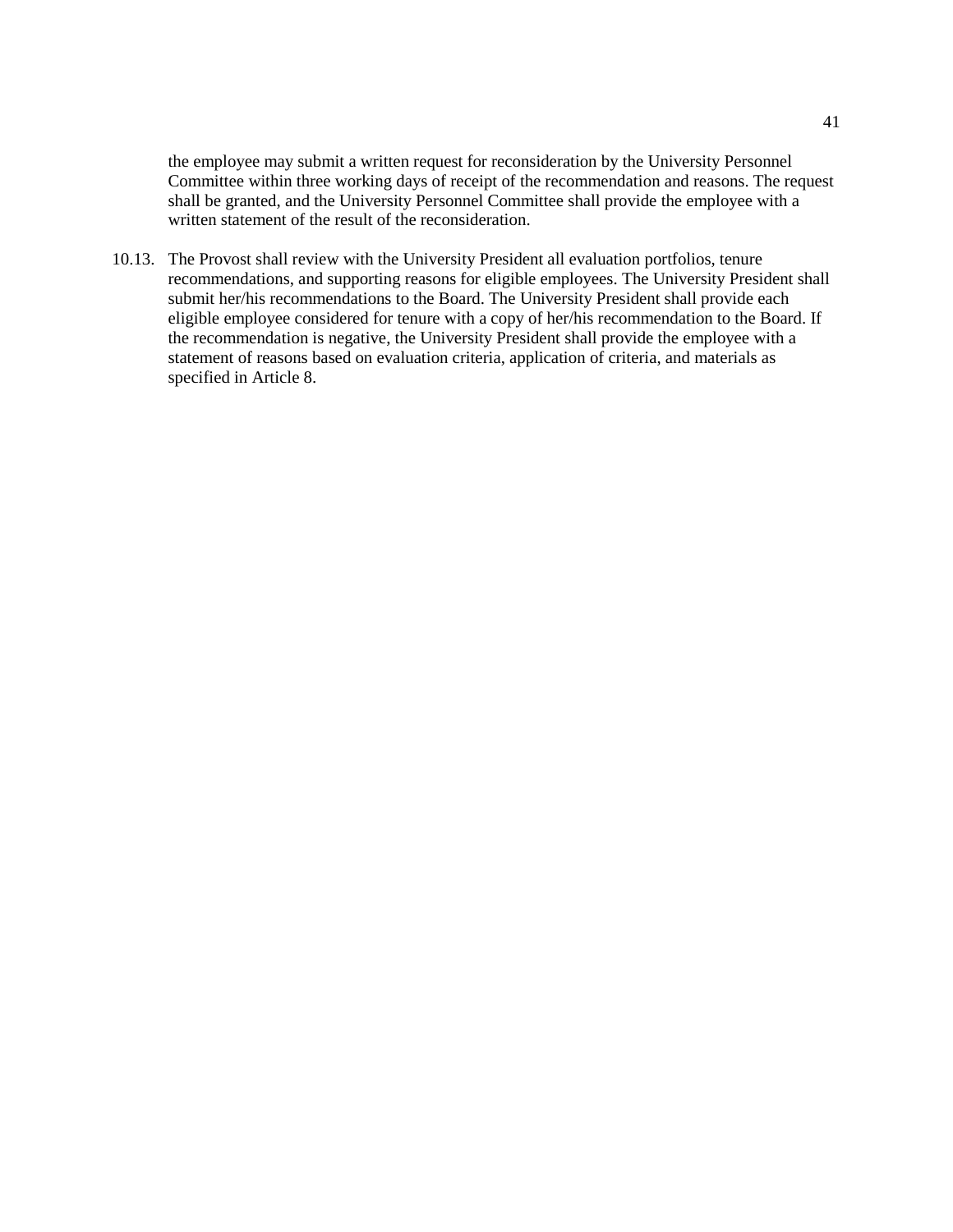## Article 11 Promotion

- 11.1. An employee shall be eligible for consideration for promotion if she/he meets the following requirements.
	- a. Degree
		- (1) To be eligible for consideration for promotion to the rank of Assistant Professor, an employee must possess a bachelor's degree from an accredited institution and have completed at least 60 semester hours, or the equivalent, of graduate study toward an advanced degree from an accredited institution; or must possess a master's degree from an accredited institution and have at least 30 semester hours, or the equivalent, of graduate study toward an advanced degree from an accredited institution, or must have fulfilled applicable educational requirements for tenure.
		- (2) To be eligible for consideration for promotion to the rank of Associate Professor, an employee must meet the educational requirements for tenure.
		- (3) To be eligible for consideration for promotion to the rank of Professor, an employee must meet the educational requirements for tenure.
	- b. Years of Service
		- (1) To be eligible to apply for a promotion to the rank of Assistant Professor, an employee must (i) hold the rank of Instructor, and (ii) have completed at least one year of full-time service in Unit A.
		- (2) a. To be eligible to apply for a promotion to the rank of Associate Professor, an untenured employee must (i) hold the rank of Assistant Professor, (ii) have completed at least three academic years of full-time service in Unit A at the rank of Assistant Professor, and (iii) be in his/her sixth and final year of probationary employment at the University (see Article 10.6.b).
			- b. To be eligible to apply for a promotion to the rank of Associate Professor, a tenured employee must
				- (i) hold the rank of Assistant Professor,

and

(ii-a) have completed at least four academic years of full-time service in Unit A at the rank of Assistant Professor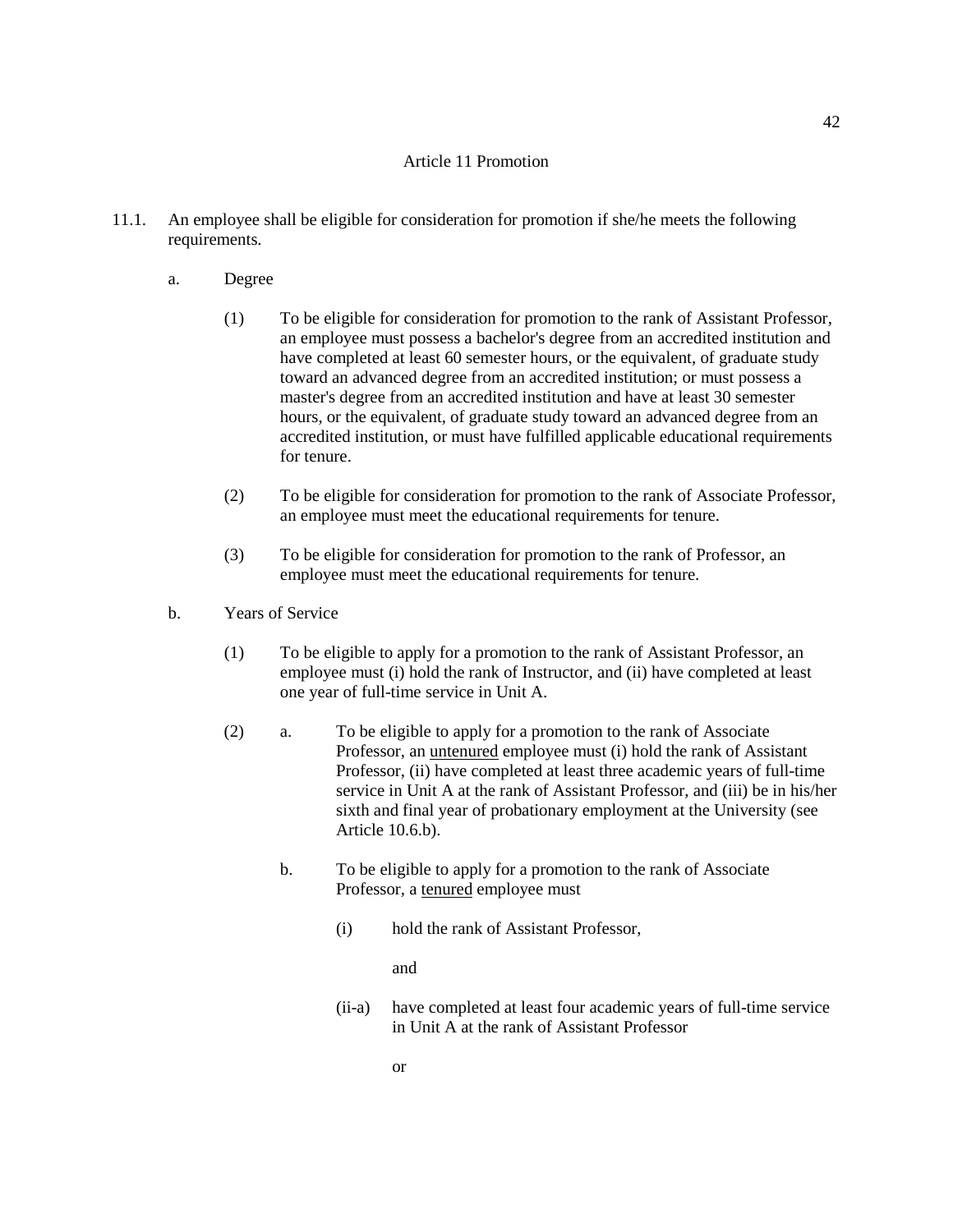- (ii-b) have completed at least six academic years of full-time service in Unit A, with at least three academic years of full-time service in Unit A at the rank of Assistant Professor.
- (3) To be eligible to apply for a promotion to the rank of Professor, an employee must (i) hold the rank of Associate Professor, (ii) hold tenure at the University, and (iii) have completed at least four academic years of full-time service in Unit A at the rank of Associate Professor.
- 11.2. An eligible employee must apply in writing to the Department Chair and the Provost prior to the commencement of the promotion process in order to be considered for promotion. If the employee has received no promotion at the University, then the evaluation period for promotion shall be either the previous five years of employment within Unit A or the period since his/her most recent appointment to a Unit A position at the University, whichever is shorter. Otherwise, the evaluation period for promotions shall be either the previous five years of employment within Unit A or the period beginning immediately after the conclusion of the evaluation which resulted in the employee's promotion to his/her current rank at the University, whichever is shorter.
- 11.3. The Department Personnel Committee shall submit a written promotion recommendation for each eligible employee to the Department Chair. The written recommendation shall be supported with written reasons based on evaluation criteria, application of criteria, and materials as specified in Article 8.
- 11.4. The Department Chair shall prepare a written promotion recommendation for each eligible employee. The written recommendation shall be supported with written reasons based on evaluation criteria, application of criteria, and materials as specified in Article 8. The Department Chair shall provide each employee considered for promotion with a copy of her/his promotion recommendation and reasons and the promotion recommendation and reasons of the Department Personnel Committee. Within five working days of receipt of the recommendations and reasons, an employee may submit a written request for reconsideration of a negative recommendation to the Department Chair. The request shall be granted and the Department Chair shall provide the employee with a written statement of the result of the reconsideration by the Department Personnel Committee and/or Department Chair. Within two working days of receipt of the result of reconsideration, an employee may withdraw her/his application for consideration for promotion by written notification to the Department Chair.
- 11.5. The evaluation portfolios, promotion recommendations, and reasons of Department Chairs and Department Personnel Committees shall be reviewed by the appropriate Dean/Director, if any, beyond the level of the department. The Dean/Director, if any, beyond the level of the department, shall submit a written promotion recommendation for each eligible employee to the Provost. Negative recommendations shall be supported with written reasons based on evaluation criteria, application of criteria, and materials as specified in Article 8. The Dean/Director, if any, beyond the level of the department, shall provide a copy of her/his promotion recommendation, with supporting reasons in the event of a negative recommendation, to the employee being evaluated.
- 11.6. The Provost shall present all evaluation portfolios, promotion recommendations, and supporting reasons to the University Personnel Committee. The University Personnel Committee shall submit a written promotion recommendation to the Provost for each eligible employee. Negative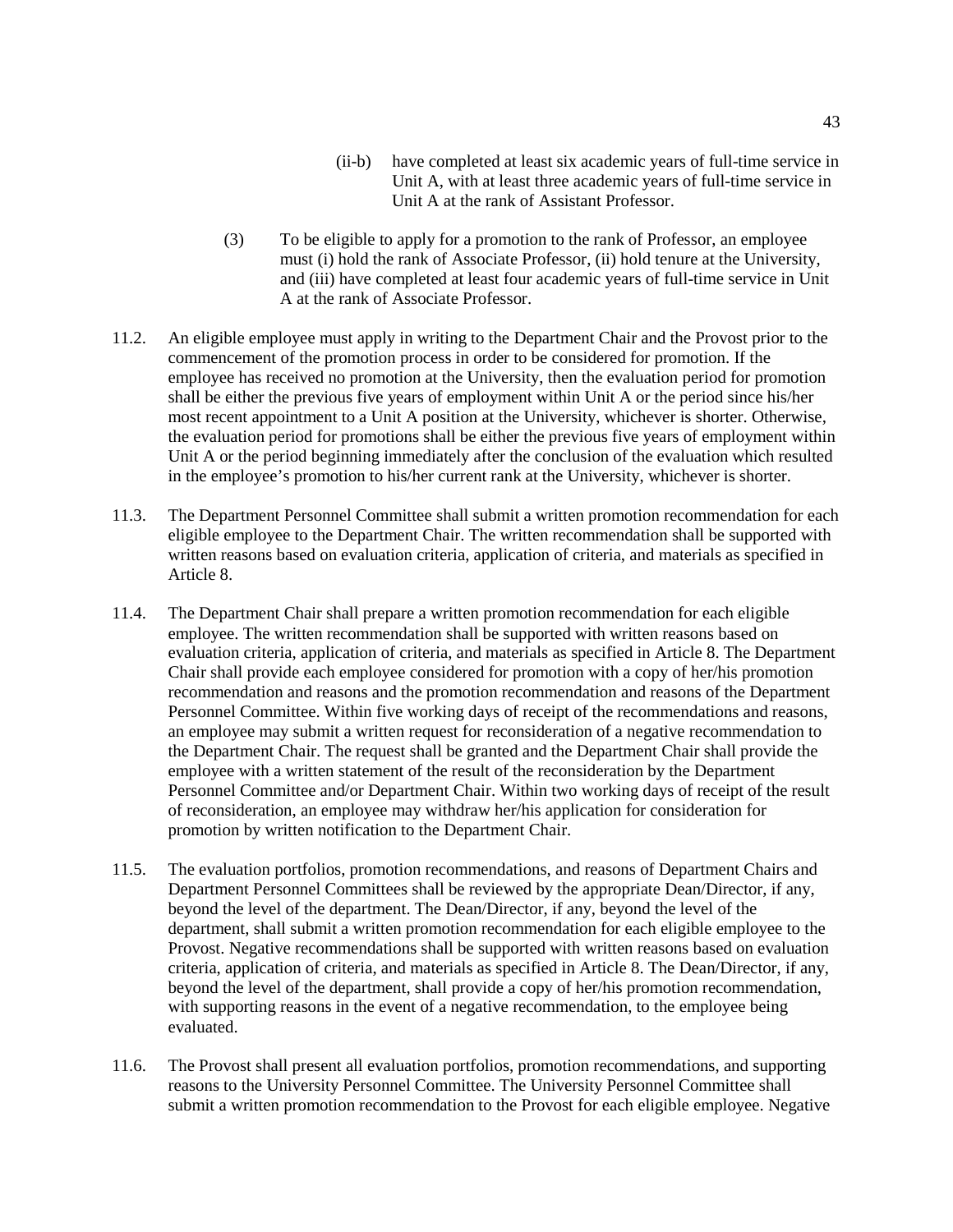recommendations shall be supported with written reasons based on evaluation criteria, application of criteria, and materials as specified in Article 8. The Provost may review recommendations with the University Personnel Committee. A copy of the University Personnel Committee recommendation, with supporting reasons in the event of a negative recommendation, shall be provided to the employee. If the University Personnel Committee makes a negative recommendation and the Department Personnel Committee has made a positive recommendation, the employee may submit a written request for reconsideration of the University Personnel Committee's negative recommendation to the University Personnel Committee within five working days of receipt of the recommendation and reasons. The request shall be granted, and the University Personnel Committee shall provide the employee with a written statement of the result of the reconsideration.

- 11.7. The Provost shall review with the University President all evaluation portfolios, promotion recommendations, and supporting reasons submitted for eligible employees. The University President shall provide each eligible employee considered for promotion with a written decision by May 1. A negative decision shall be supported with written reasons based on evaluation criteria, application of criteria, and materials as specified in Article 8.
- 11.8. The number of employees who hold a particular rank at a University shall not be grounds for denial of a promotion to an eligible employee who has otherwise satisfied evaluation criteria as specified in Article 8.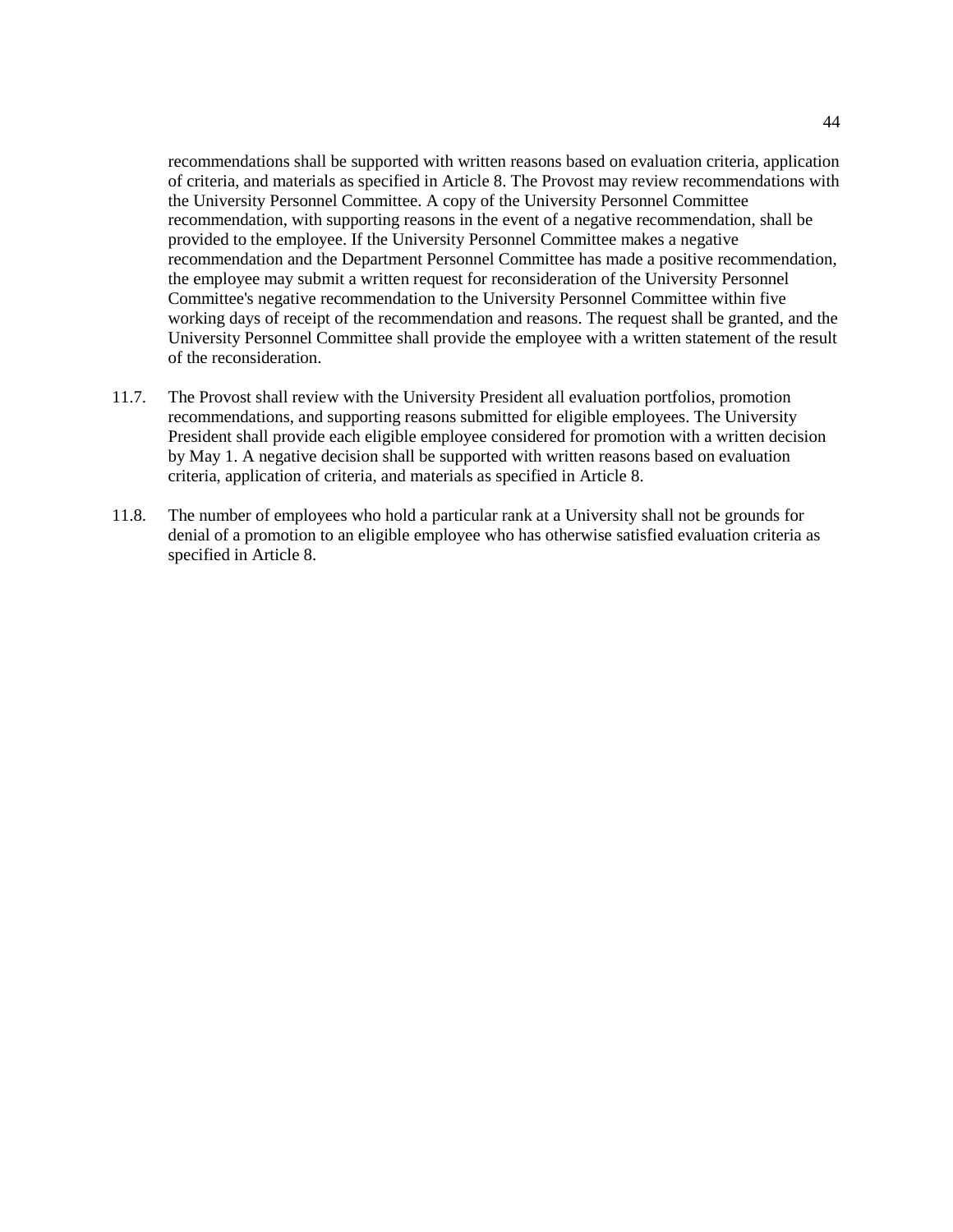#### Article 12 Professional Advancement Increase

- 12.1. After a faculty member attains the rank of Professor, they may choose to apply for a Professional Advancement Increase (PAI). To be eligible for the first PAI following promotion to the rank of Professor, a faculty member must complete at least four academic years of full-time service in Unit A following the promotion to the rank of Professor. After the first successful PAI application, a faculty member will be eligible to apply for the next PAI after two academic years of full-time service in Unit A.
- 12.2. The first PAI Application in a faculty member's career at EIU shall require full evaluation as defined in 12.3.
- 12.3. In the years when a PAI application requires full evaluation, an eligible employee will submit an evaluation portfolio in accordance with the University Schedule for Personnel Actions. Evaluation recommendations will be made by the employee's Department Chair, Department Personnel Committee, Dean, Provost, and University Personnel Committee and forwarded to the University President as required in the regular evaluation process for tenure or promotion. The performance standards necessary for a professional advancement increase are as follows:

The eligible employee must demonstrate superior teaching/performance of primary duties. In addition, the eligible employee must demonstrate either superior research/creative activity and significant service, or significant research/creative activity and superior service. In each evaluation area, the evaluation period shall be considered as a single aggregate viewed as a whole.

- 12.4 A faculty member who receives a PAI following a full portfolio evaluation as outlined in 12.3 will receive the next PAI after two academic years of full-time service in Unit A if the faculty member submits a summary statement of work to the Provost. This summary statement shall document the work performed in the period since the previous PAI. This summary statement will not be used for evaluation purposes.
- 12.5 At the time of application for PAI, if the most recent PAI awarded to the applicant was granted based on the summary statement of work, then the applicant will submit an evaluation portfolio as described in section 12.3. The evaluation period shall be since submission of the portfolio for the last promotion or PAI, or five years, whichever is shorter. An applicant can include in the portfolio only those accomplishments achieved while in the bargaining unit.
- 12.6 All professional advancement increases shall be added to the employee's basic monthly salary and shall be recurring.
- 12.7 Faculty members who are eligible to apply for PAI under the terms of the 2012 Collective Bargaining Agreement in January 2019 will be evaluated under the 2012 CBA and if awarded, will be compensated under the terms of that CBA.
- 12.8 Faculty members who are eligible to apply for PAI under the terms of the 2012 Collective Bargaining Agreement in January 2020 may choose to apply for a PAI in January 2019 under the review criteria and award conditions of this current CBA.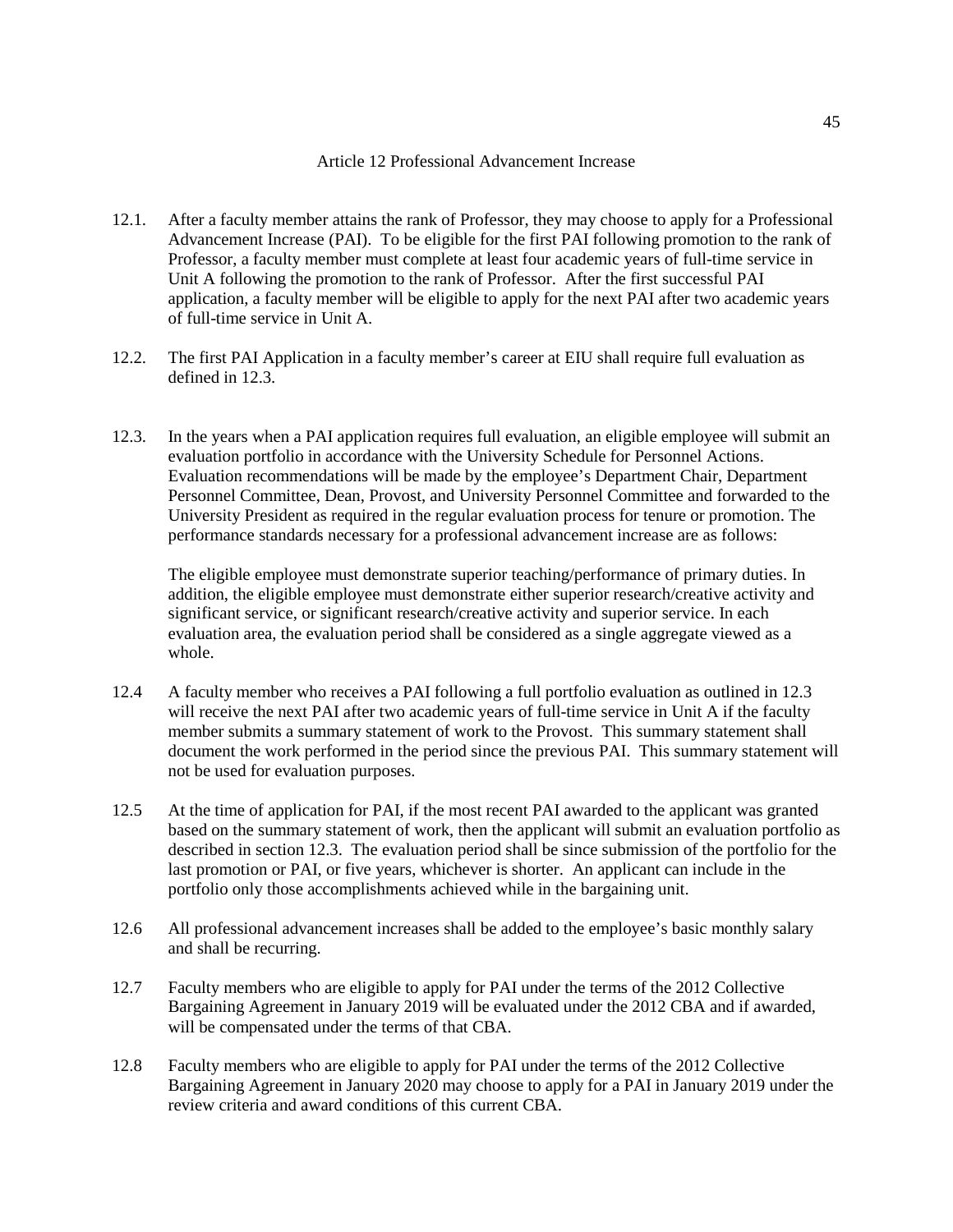## Article 13 Achievement and Contribution Awards

# 13.1. **Purpose and Criteria**

The Achievement and Contribution Awards are designed to recognize and honor selected tenured/tenure-track faculty for their performance in a single academic year. Achievement and Contribution Awards shall be made in the Fall semester of each academic year. Recipients of Achievement and Contribution Awards shall be selected based on the following criteria:

- a. Extraordinary achievement and effort
- b. Impact of achievement on others:
	- Students
	- Profession
	- University community
	- Beyond the University community
- c. Contribution to the success of others:
	- Collegiality
	- Generosity of spirit
	- Mentoring

# 13.2. **Eligibility**

- a. To be eligible for an Achievement and Contribution Award, tenured/tenure-track faculty must have completed at least one full academic year of service within the bargaining unit and must not have been an award recipient in the previous year.
- b. Faculty serving on the Achievement and Contribution Award (ACA) Selection Committee (see Article 13.3.a.) are not eligible to be nominated for or receive an Achievement and Contribution Award. Faculty serving on the ACA Selection Committee may not nominate persons or write letters of support for nominees.

## 13.3. **Nomination Process**

- a. Anyone may nominate up to two eligible tenured/tenure-track faculty members for an Achievement and Contribution Award. Self-nominations are permitted. Each nomination must be made in one of the following four areas:
	- Teaching/performance of primary duties
	- Research/creative activity
	- Service
	- Balanced (the three previous areas considered as a whole)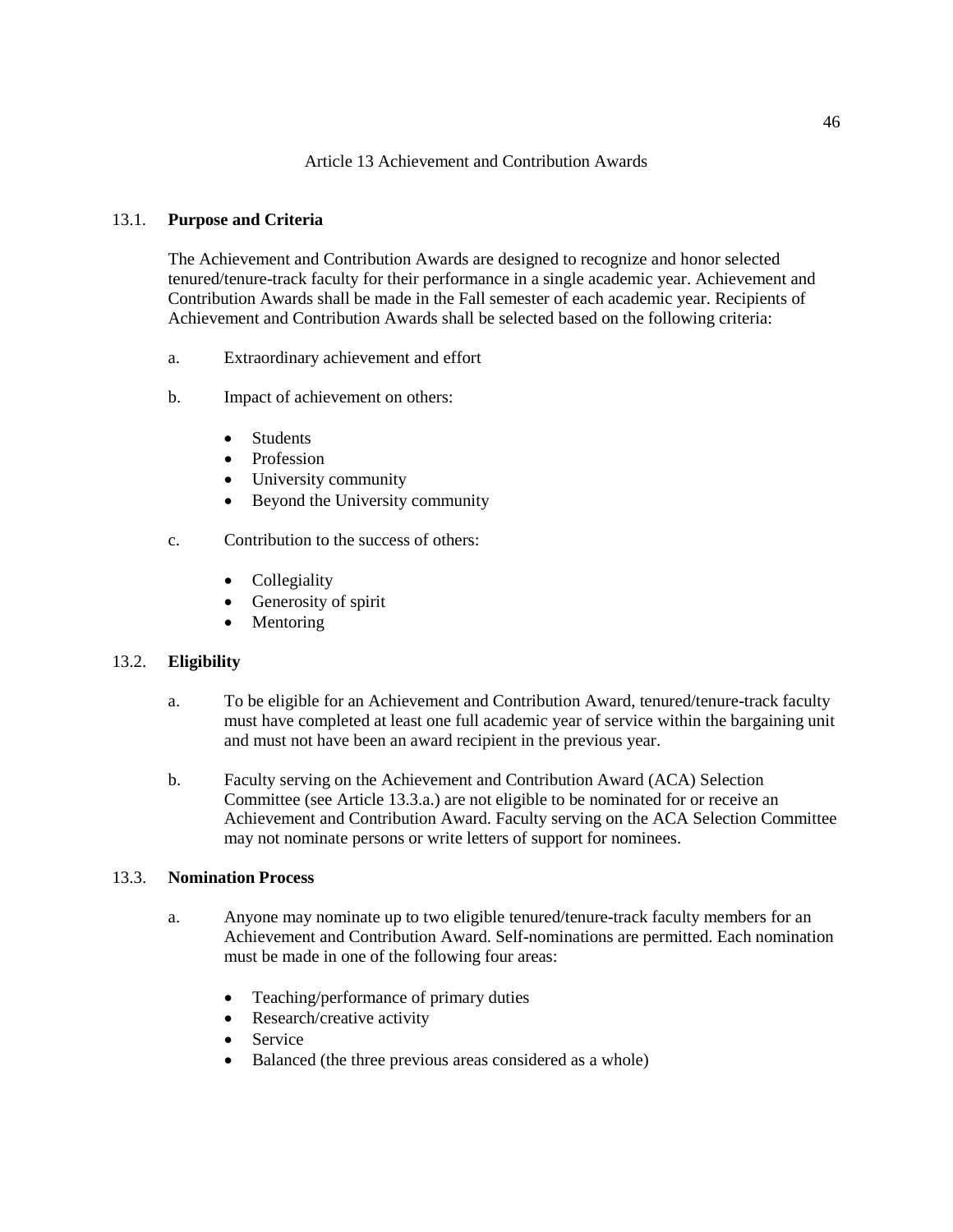Eligible faculty may not be nominated in multiple areas; only one nomination per eligible employee will be accepted. In case of multiple nominations, the nominated employee must choose which one will be considered and so notify the committee in writing.

- b. The nomination shall cover the period from August 15 of the previous calendar year to August 14 of the current calendar year. Only those achievements and contributions relevant to the specified period will be considered by the ACA Selection Committee.
- c. By September 15 of each year, nominators will submit the following materials to the Chair of the ACA Selection Committee:
	- A letter of nomination, naming the nominee, specifying the area of nomination, and outlining the reasons for the nomination.
	- A written summary of the nominee's achievements and contributions in the nomination area during the period under consideration.
	- Up to three letters in support of the nominee being selected as an award recipient
	- The nominee's curriculum vitae, with relevant activities highlighted.
	- Student evaluations, if the nomination is made in the teaching or balanced area.
	- A copy of the nominee's Assignment of Duties form for the period under consideration.

No other materials will be considered by the ACA Selection Committee. Activities performed while the employee is not in the bargaining unit or is on leave without salary are not eligible for consideration.

# 13.4. **Selection Process**

- a. The University shall establish a seven-member Achievement and Contribution Award (ACA) Selection Committee, according to the following procedure:
	- (1) The previous year's ACA Selection Committee shall elect from among its membership one person to serve as chair of the subsequent year's ACA Selection Committee. The chair shall receive a \$500 honorarium from the University in recognition of his/her two years of service on the ACA Selection Committee. The other committee members shall each receive a \$200 honorarium in recognition of their service on the ACA Selection Committee. If no chair is elected by the previous year's ACA Selection Committee, then the subsequent year's ACA Selection Committee shall elect a chair from among its membership, and this person will receive a \$300 honorarium.
	- (2) The ACA Selection Committee shall have one member from each of the University's four colleges. If the ACA Selection Committee's chair has been elected by the previous year's selection committee, and if the elected chair was representing one of the colleges, then the elected chair shall continue to represent that college. Otherwise, a pool of volunteer candidates from the college will be formed, consisting of tenured/tenure-track faculty who have been in the three previous groups of Achievement and Contribution Award recipients. By April 1 of each year, the Provost shall, in writing, notify this pool of candidates that they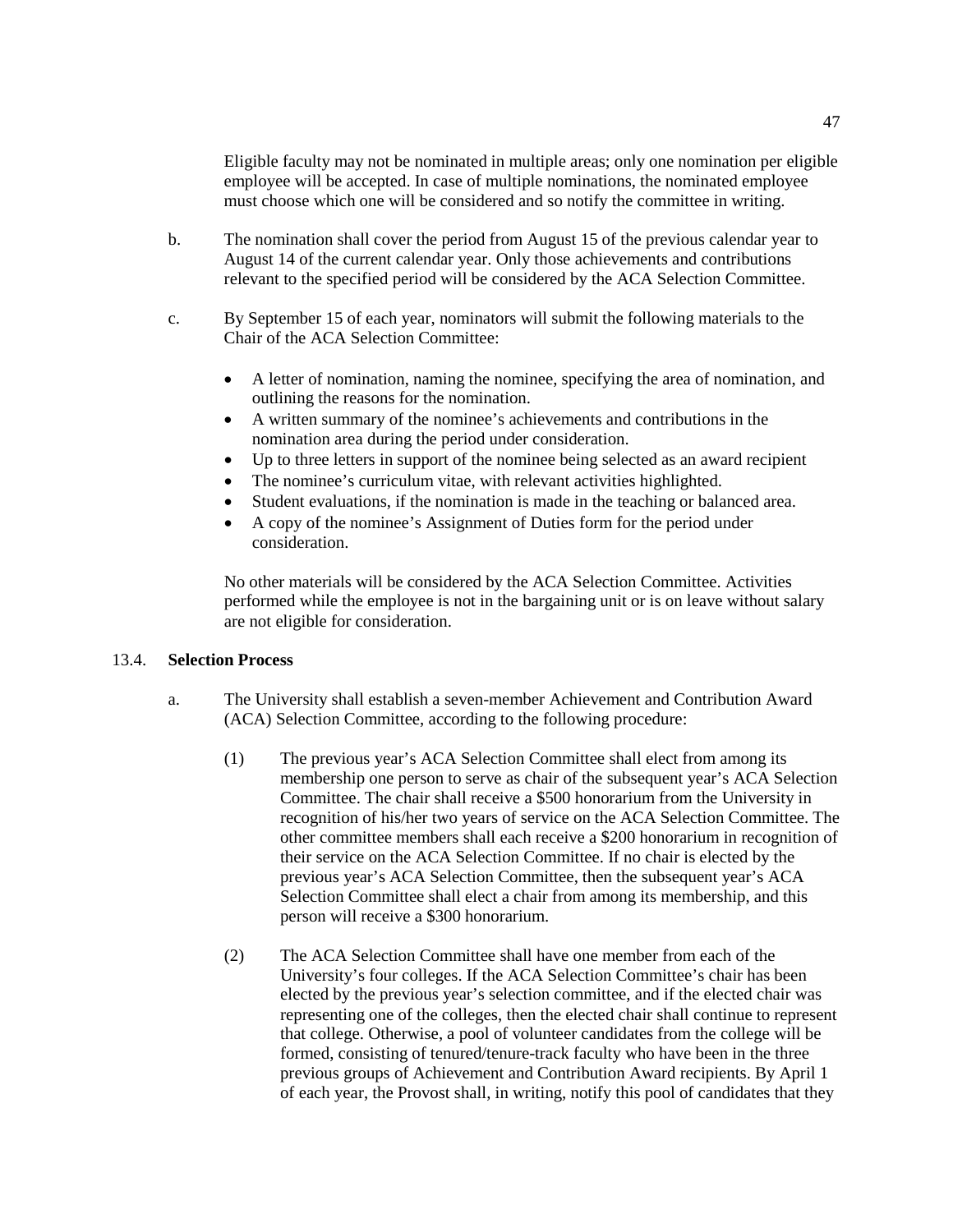are eligible to serve on the selection committee as their college representative, encourage them to serve, outline the responsibilities of the selection committee, and request a written response to the invitation to serve. If by April 15 there are fewer than two volunteers from a particular college, the Dean of that college has the responsibility of ensuring that at least two tenured/tenure-track faculty members, who need not be former award recipients, are placed in the college's pool of candidates. For the purposes of this procedure, library faculty shall be grouped with the college with the smallest number of tenured/tenure-track faculty.

- (3) The Faculty Senate, the Council on Academic Affairs, and the Council for Faculty Research shall each have a representative on the ACA Selection Committee. If the ACA Selection Committee's chair has been elected by the previous year's selection committee, and if the elected chair was representing one of the three governance groups, then the elected chair shall continue to represent that group. Otherwise, by April 15, the governance group shall forward to the Provost a list of candidates willing to serve on the ACA Selection Committee as that group's representative. Each pool of candidates shall consist of at least two tenured/tenure-track faculty members who have completed their first probationary year at the University. The candidates need not be former award recipients. In the event that a governance group fails to provide a pool of candidates by April 15, the Provost has the responsibility of ensuring that at least two tenured/tenure-track faculty members are placed in the group's pool of candidates.
- (4) By April 30 of each year, representatives of the Faculty Senate, the UPI Chapter, and the Office of Academic Affairs shall select by lottery a member for the next ACA Selection Committee from each pool of candidates.
- (5) No one may serve on the ACA Selection Committee for more than two consecutive years.
- b. The ACA Selection Committee shall determine the recipients of the year's Achievement and Contribution Awards by the following procedure:
	- (1) The ACA Selection Committee shall select award recipients in each of the four nomination areas from those who are nominated. The total number of award recipients shall equal at least 10% but no more than 12% of the tenured/tenuretrack faculty, unless fewer than 15% of the tenured/tenure-track faculty have been nominated, in which case there is no minimum requirement for the total number of awards. The number of award recipients in each nomination area shall be roughly proportional to the number of nominations received in that area.
	- (2) The ACA Selection Committee shall select award recipients based solely on the criteria listed in Article 13.1 and on the materials submitted in accordance with Article 13.3.
	- (3) By October 15, the Chair of the ACA Selection Committee shall forward a list of award recipients to the University President. If the University President has any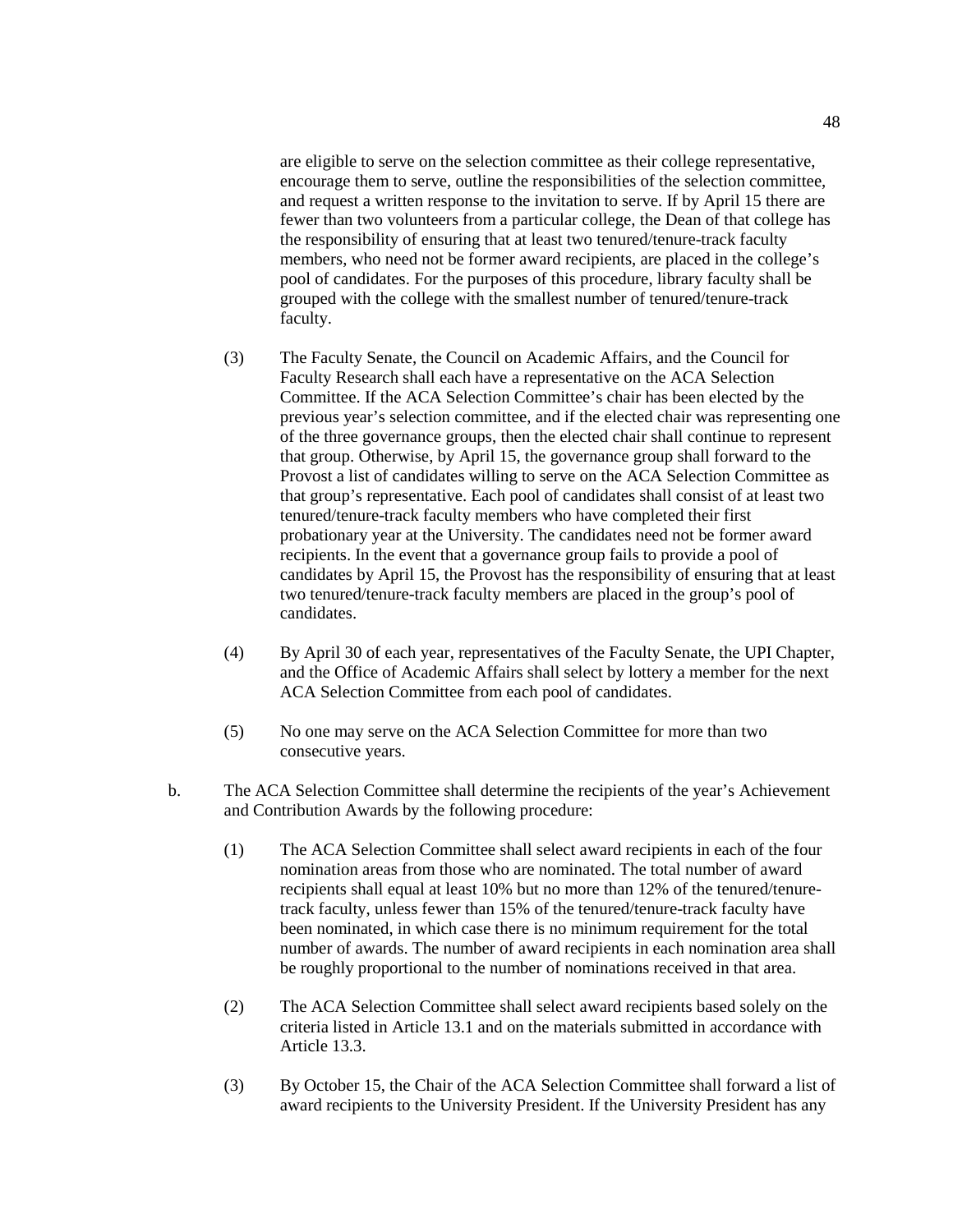disagreement or concerns with the Committee's selections, he or she must consult with the ACA Selection Committee prior to October 31. In this case, the ACA Selection Committee shall reconsider its selections and forward its determination to the University President by November 15. The final selection of award recipients rests with the ACA Selection Committee. The Committee's decisions shall not be subject to Article 19.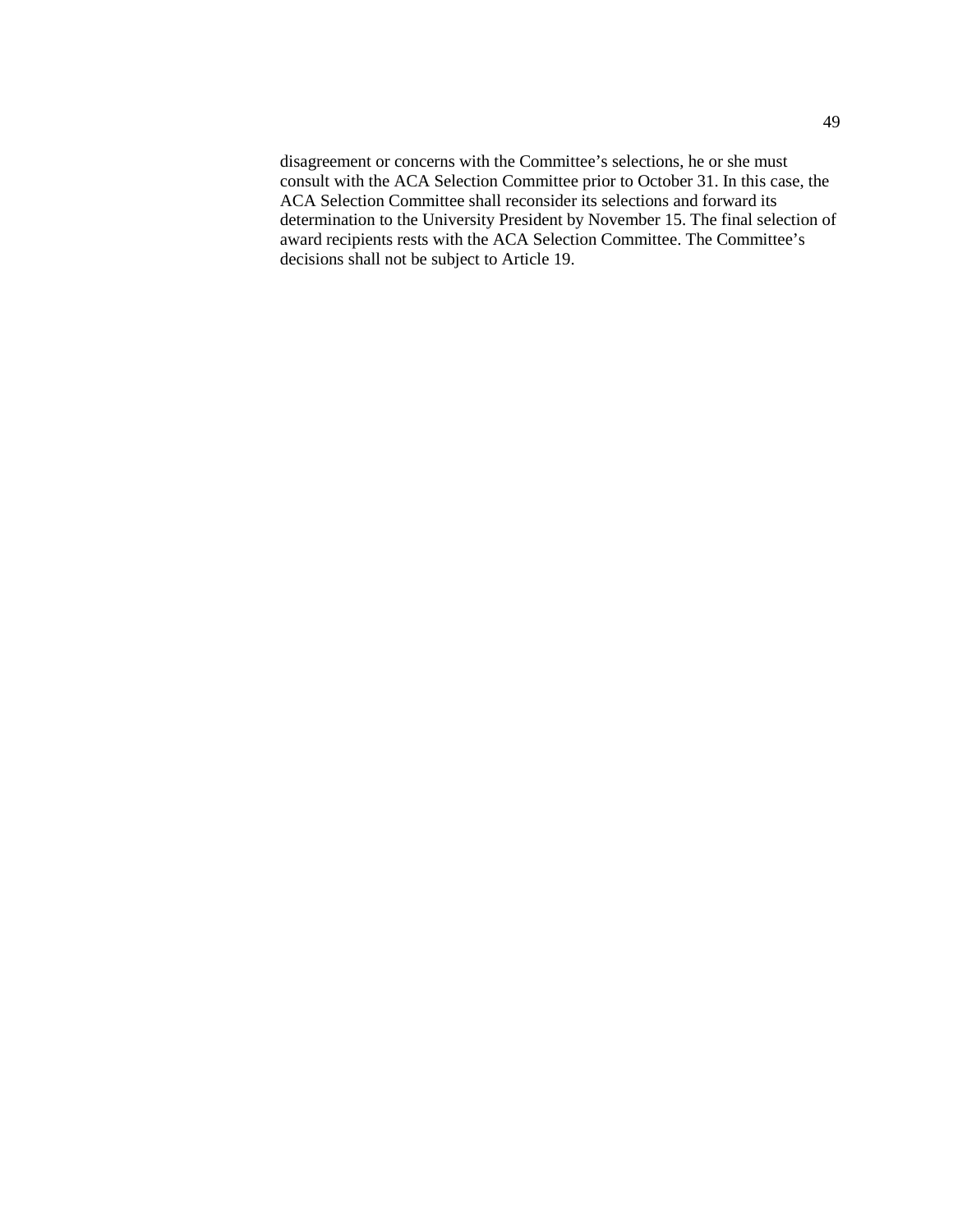## Article 14 Transfer

- 14.1. The University may transfer an employee from one department/unit to another within the same bargaining unit within the University as a result of reorganization or program need. When program need is asserted, the reason(s) for such an assertion must be communicated to the affected employee in a timely fashion. If requested by the employee, the reason(s) must be in writing. Where applicable an employee's probationary status, tenure, faculty rank, eligibility for consideration for promotion or professional advancement increase, eligibility for leave without salary, or eligibility for the compensable fringe benefits specified in Article 28 shall not be affected by transfer resulting from reorganization or program needs.
- 14.2. In the event that a transfer pursuant to retraining or enrollment decline is anticipated, the probable receiving department(s) shall be consulted by the University President to determine department program needs and the qualifications necessary for any employee to transfer into the department. The departmental response to the University President's announcement of anticipated transfer shall be in writing. If the departmental response indicates that either program needs or the qualifications of the employee to be transferred indicated that such a transfer is not appropriate at present, the University President shall continue to confer with the department. The University President shall indicate her/his decision in writing to the department. The consultation shall be held in sufficient time to allow departmental response prior to the transfer determination. The Chapter President shall be notified of these consultations.
- 14.3. An employee may, through her/his Department Chair and, as applicable, Dean/Director, submit a request to the University President for transfer from one department to another within the University, and within the same bargaining unit. The University President shall review the request with the members of the receiving department. Within 90 days of submission of her/his request to the Department Chair, the employee shall receive written notification of the University President's decision. If the University President grants the request, the employee shall be transferred. A tenured employee who is transferred pursuant to this section shall retain her/his tenure appointment only if retention of tenure is recommended by the University President and approved by the Board.
- 14.4. With the consent of the employee, the University may reassign an employee from a bargaining unit to a position outside the bargaining unit. A tenured employee who is reassigned pursuant to this section shall retain his/her tenure in the department/unit in which that employee's appointment is formally located. If the employee is subsequently reassigned to a position in a bargaining unit in the department in which his/her appointment is formally located, the employee's salary shall be no less than it would have been as a result of nondiscretionary increases if the employee had remained in the bargaining unit.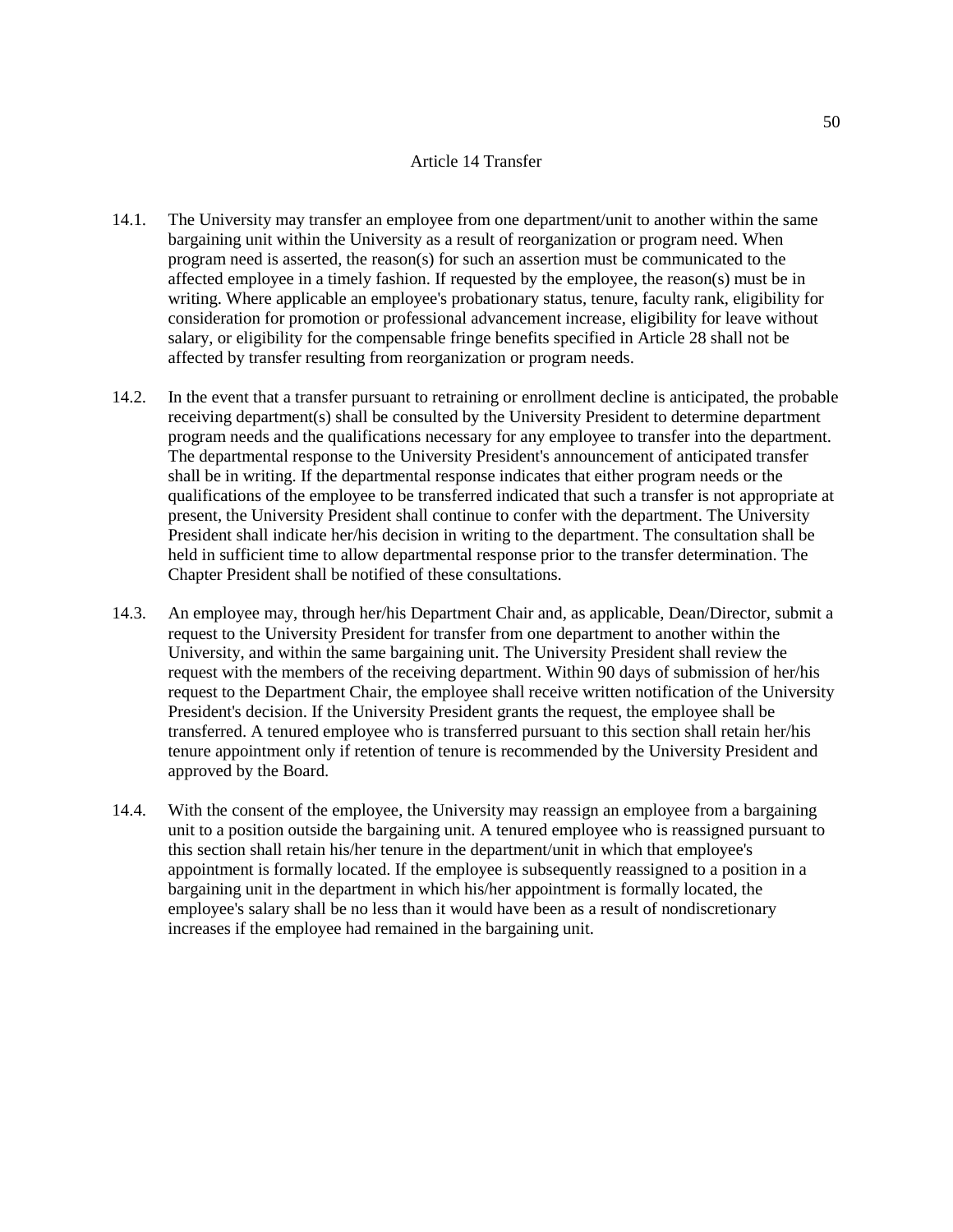#### 15.1. **Notification of Intent to Reorganize**

When a Dean submits to the Provost plans to reorganize a department structure by combining or separating elements of the existing structure, the Provost shall notify the Union Chapter President and the faculty of the department(s) to be reorganized that the plans are available for review in the main University Library and on the University's web site. The plans must include a description of the means by which the faculty of the department(s) to be reorganized were consulted during the planning process. The Chapter President and the faculty of the department(s) to be reorganized shall have 60 days from the date of the Provost's notice to respond in writing.

- 15.2. An employee's probationary status, tenure, faculty rank, eligibility for consideration for promotion, eligibility for leave without salary, or eligibility for the compensable fringe benefits specified in Article 28 shall not be affected by a reorganization which results in the employee's transfer from one department/unit or college to another within the University.
- 15.3. An employee who has been transferred to a new department as a result of reorganization and who has applied for tenure in the new department shall be subject to the educational requirements for tenure of her/his former department. If the employee was not previously a member of a department within the University which had educational requirements for tenure, she/he shall be subject to the educational requirements for tenure of the new department.
- 15.4. During the first academic year of operation of a new department created as a result of a reorganization, an employee will be evaluated for retention, promotion, professional advancement increase, or tenure in accordance with the statement of Departmental Application of Criteria of her/his former department unless the timing of the reorganization is such that a statement of Departmental Application of Criteria for the new department can be adopted and implemented pursuant to Article 8.7. of this *Agreement*. If the employee was not previously a member of a department within the University which had a statement of Departmental Application of Criteria, she/he shall be evaluated for retention, promotion, professional advancement increase, or tenure in accordance with Article 8.
- 15.5. By November 1 of the first academic year of operation of a new department created as a result of a reorganization, a department summer rotation plan shall be submitted to the Provost for approval pursuant to Article 6.9. of this *Agreement*.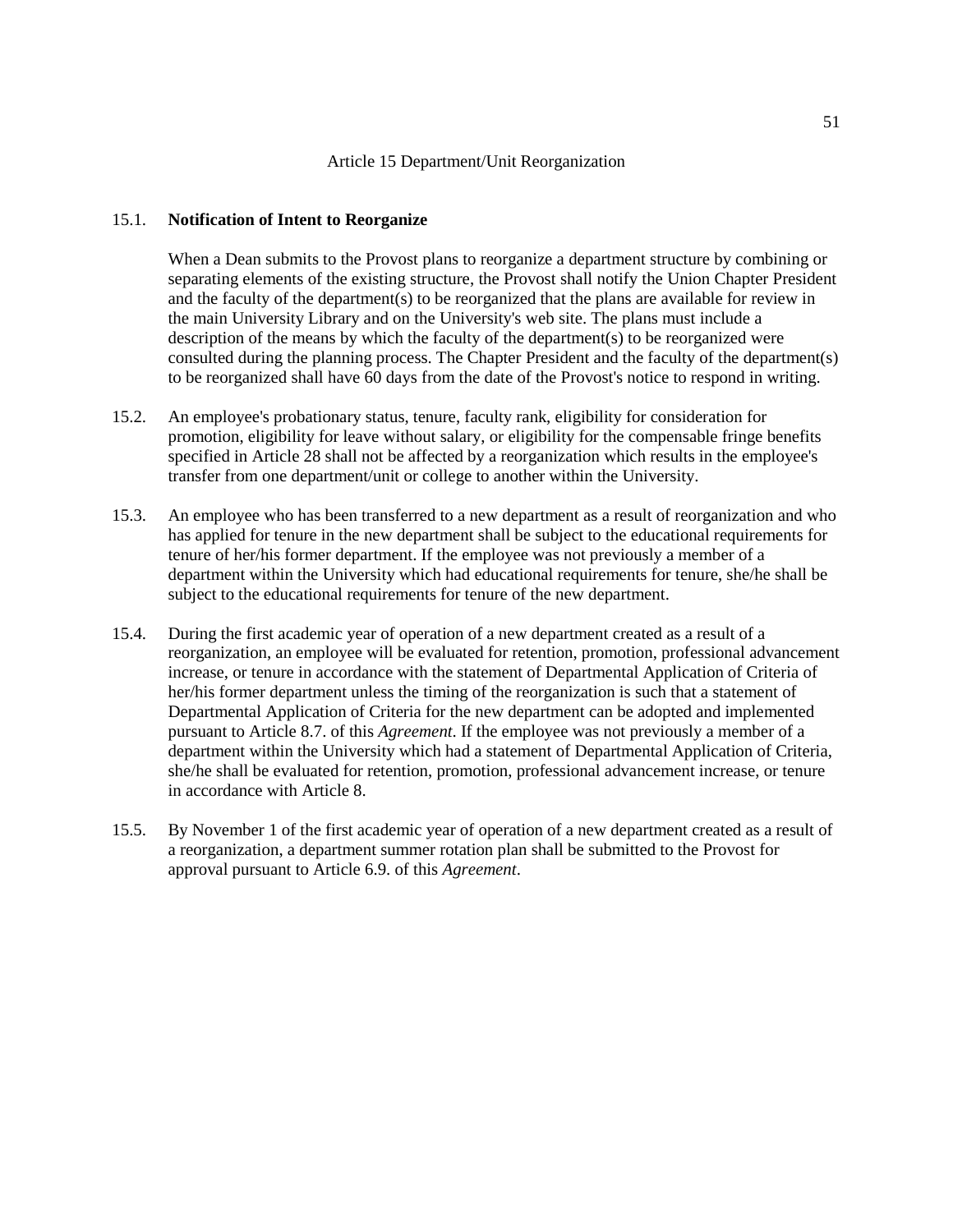## 16.1 **Sanctions and Termination Hearing Committee**

The Sanctions and Termination Hearing Committee shall be composed of five tenured faculty chosen in an election conducted by the Faculty Senate. Each of the four academic colleges shall elect one member of the Sanctions and Termination Hearing Committee (the Library faculty shall participate in the election as part of the college with the lowest number of tenured faculty). One member of the committee shall be elected at large. Members shall serve two-year, staggered terms. If a college fails to elect a member, the Dean of that college will name a member from among the tenured faculty of that college. If no at-large member is elected, the Provost will name a member from among the tenured faculty.

# 16.2 **Sanctions**

- a. A sanction is an official University action imposed solely for the purpose of changing the behavior of an employee who is in violation of his/her employment obligations. Sanctions include but are not limited to official letters of reprimand from the University President and suspension from duties without pay.
- b. Sanctions may be imposed on an employee for violation of employment obligations contained in the UPI/EIU *Agreement* or in Board and University policies, rules, and regulations. The University shall make readily available the applicable policies, rules, and regulations to all employees and supervisors, and the location of these documents shall be noted in the Schedule for Personnel Actions (see Article 8.2). No employee shall be sanctioned for a violation of these policies, rules, and regulations until they are made available and their location shall be noted in the University Newsletter and in the Schedule for Personnel Actions.
- c. Prior to any sanction being imposed on an employee, the University President or her/his designee shall hold at least one meeting with the employee to notify the employee that a sanction is being considered, to present the alleged violation and related documentation, and to discuss possible resolution of the matter. The Union Chapter President shall be informed of this meeting, and a Union representative may be present at the meeting, with the consent of the employee.
- d. If the matter is not resolved by the meeting, the University President shall send the employee written notice of the sanction, including a statement of the reasons for the sanction.
- e. If the proposed sanction comprises a penalty other than a written reprimand or more than two days' pay, the employee shall have the right, at his/her request, to a hearing. The hearing shall be conducted by a panel consisting of the three members of the Sanctions and Termination Hearing Committee remaining after the employee and the University President have each excused one member of the five member panel without explanation. The chair of the panel shall be chosen by the panel. If an employee has requested a hearing and the panel is not selected within five working days, then the University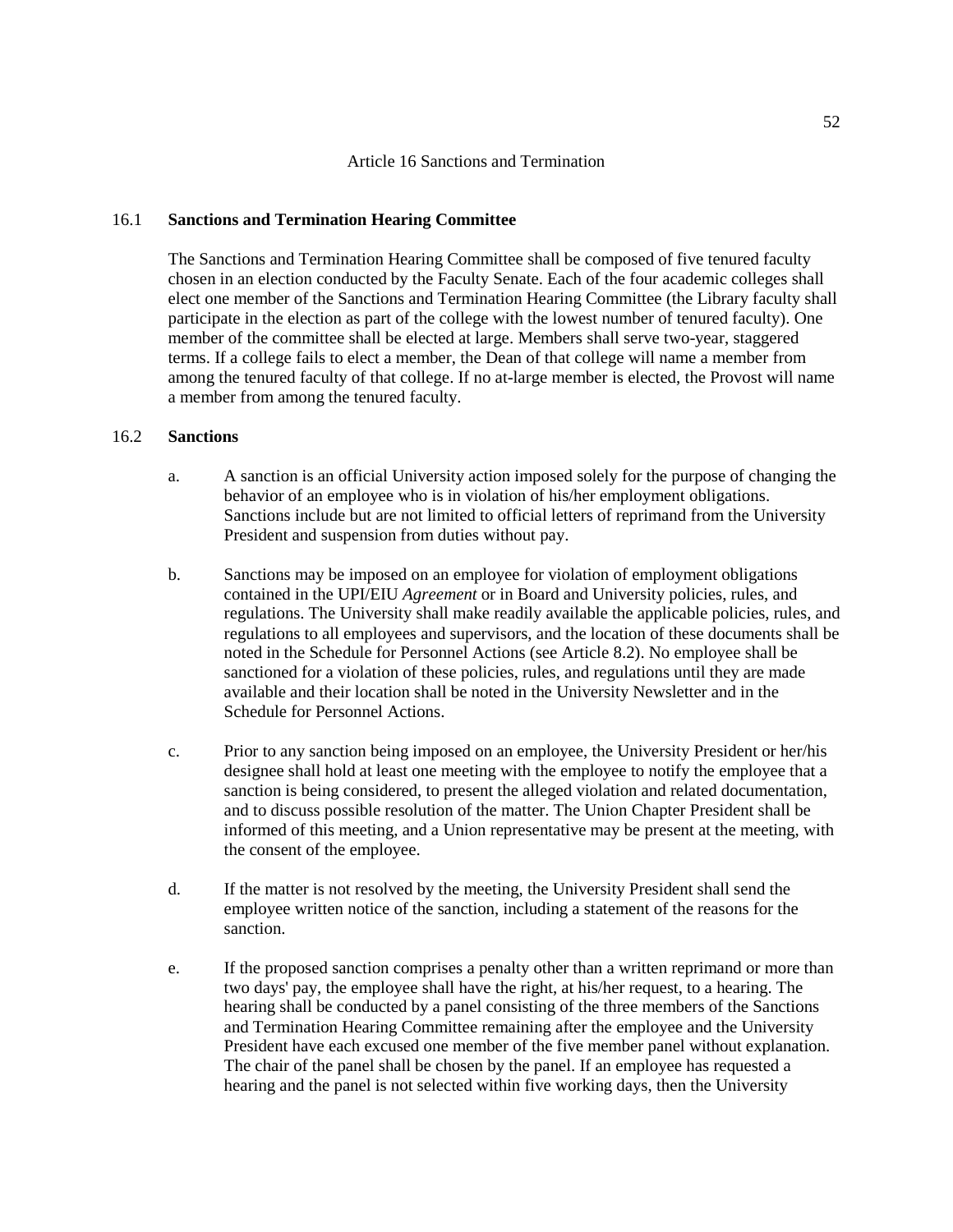President, in consultation with the Union Chapter President, shall select the members of the panel.

- f. A suspension from duties with pay may be imposed before a hearing if, in the judgment of the University President, an immediate threat to health and safety exists. The burden of proof in such instances shall reside with the University, and the University retains the right to impose a sanction.
- g. The panel shall review in executive session the reasons for the proposed sanction and related documentation. The committee has a right to request of both the University and the employee identifiable documents related to the written charges. The burden of proof that a sanction is warranted and appropriate rests with the University.
- h. The panel shall make a good faith effort to hold full day hearing sessions, five days per week, on days when the University is in session. The University will offer appropriate released time to employees serving on the panel. A hearing on a proposed sanction shall not exceed 30 working days, commencing with the first day of formal hearings. If the panel concludes that the University has met its burden of proof for a sanction and that the proposed sanction is appropriate, it will so report, with supporting reasons, to the University President. If the panel reaches an alternate conclusion, it will report its conclusion to the University President, with supporting reasons, and with recommendations for disposing of the matter. The panel will report its findings within five working days of the end of the hearings.
- i. A record of any sanction imposed on an employee shall be placed in the employee's personnel file.
- j. Official sanctions may be issued only by the University President or her/his designee.
- k. No sanctions shall be imposed upon employees except in accordance with the provisions of Article 16.

# 16.3. **Termination**

Termination of an employee, including termination of a tenure appointment at any time or of a probationary appointment before the end of the specified term, may be effected for adequate cause.

a. (1) Prior to service of a notice of intent to seek termination, the University President shall, when practicable, hold at least one meeting with an employee to discuss possible remedial actions by the employee or to discuss settlement of the matter. The Union Chapter President shall be informed of this meeting, and a Union representative may be present at the meeting, with the consent of the employee. If such a meeting is not practicable, the University President shall make at least one good faith attempt to communicate with the employee by registered or certified mail, return receipt requested, addressed to the employee's last known address to offer the employee the opportunity to propose remedial actions by the employee or to discuss settlement. The Union Chapter President shall be informed of this attempt to communicate with the employee.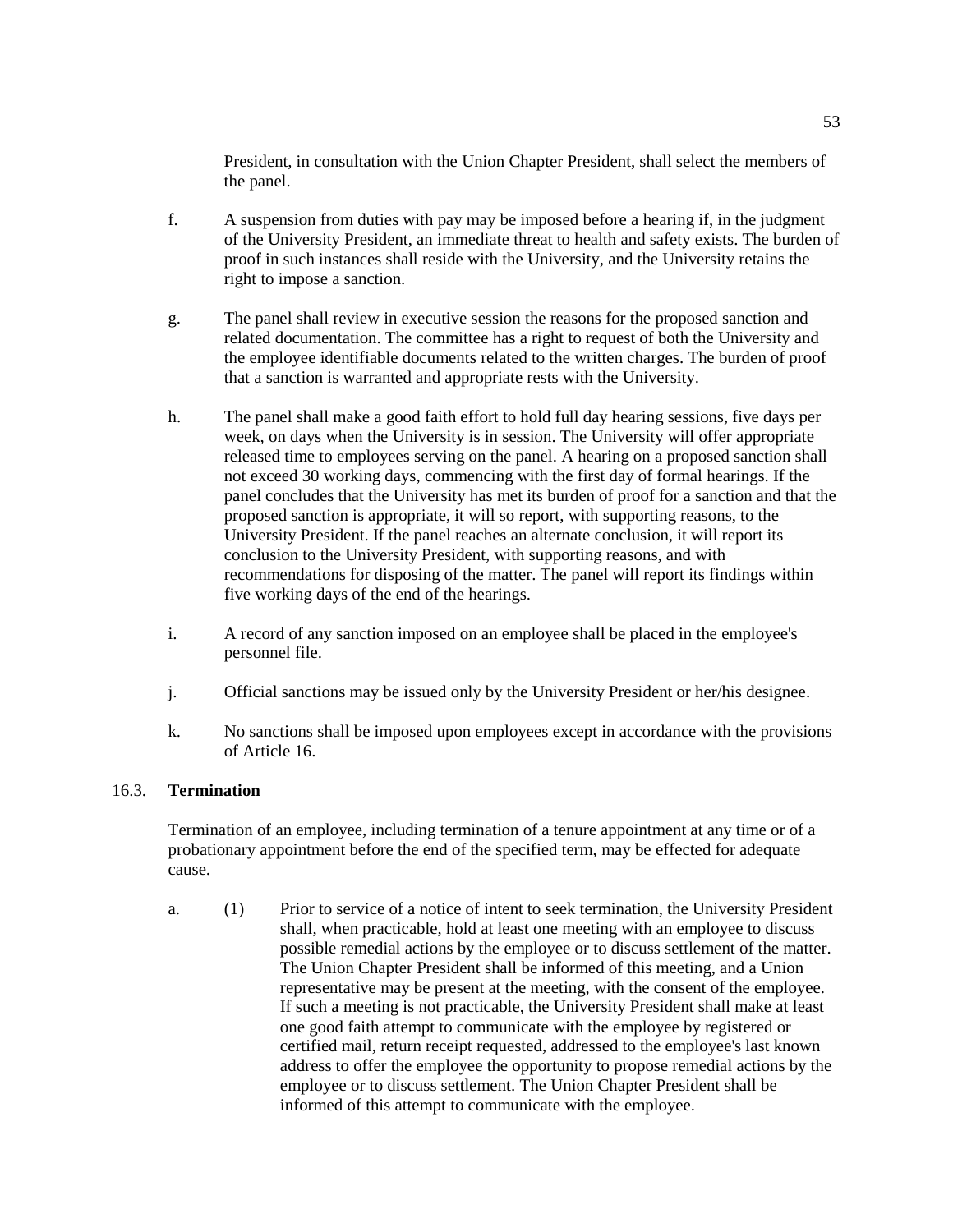- (2) Prior to such a meeting or attempted communication, the University President shall provide the employee with a written statement of the purpose of the meeting including an identification of the topic(s) to be discussed.
- (3) Additional meetings or communications to discuss possible remedial actions by the employee or to discuss settlement of the matter may continue until either the University President or the employee notifies the other in writing of her/his belief that further meetings will not be productive.
- (4) No later than six months from the date of the first meeting or communication under Article 16.3.a.(1) (a time limitation which may be extended by written agreement of the parties), the University President shall provide the employee in writing with one of the following:
	- (a) a statement that further action on the matter will not be pursued, and that all references to it will be removed from the employee's personnel file; or
	- (b) a statement that further action on the matter will not be pursued at that time, but that reference to it shall remain in the employee's personnel file; or
	- (c) specification of any remedial actions to be taken by the employee, the date by which the remedial actions are to be taken, the method to be used to evaluate whether the remedial actions have been successful, and a statement that no notice of termination will be issued before evaluation of the remedial actions; or
	- (d) the terms upon which the matter is to be settled; or
	- (e) a notice of intent to seek termination.
- b. If the University President serves a notice of intent to seek termination, the following procedure shall apply:
	- (1) A termination proceeding shall be initiated by the University President serving notice of intent to seek termination including a statement of reasons for termination of the employee by registered or certified mail return receipt requested addressed to the employee's last known address with a copy to the Union. Such mailing of the notice or other documents under this Article shall constitute service.
	- (2) (a) An employee served with a notice of termination shall have the right to a formal hearing. Upon the service of a notice of termination, the employee has 10 working days to deliver to the University President a written request for a formal hearing. If at the end of the 10 working days no such written request has been received by the University President, no formal hearing shall be required.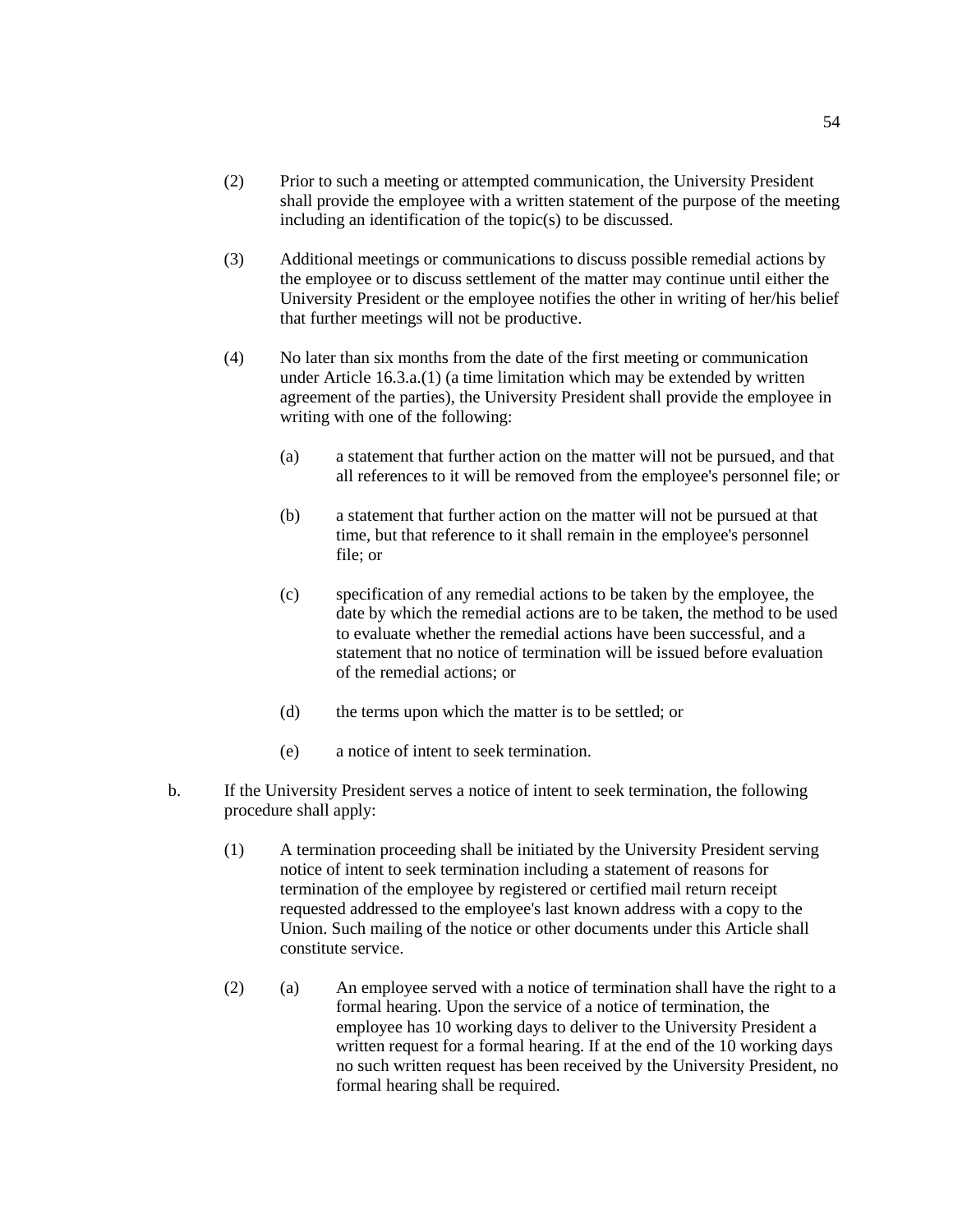- (b) The hearing panel shall consist of five tenured faculty members selected as follows: The employee and the University President shall each excuse one member of the five member Sanctions and Termination Hearing Committee without explanation, with the remaining three members to serve on the hearing panel. The employee and the University President each shall name one additional person from the tenured faculty to serve on the panel, neither of whom may chair the hearing panel. The five members shall elect the chair of the panel from among the three serving members of the Sanctions and Termination Hearing Committee. If an employee has requested a hearing and the panel is not selected within 10 working days, then the University President, in consultation with the Union Chapter President, shall select the members of the panel.
- (3) An employee served notice of intent to seek termination who timely requests a formal hearing in writing shall be served by the University President with a notice of hearing and specific written charges at least 20 working days prior to commencement of the hearing. During the proceedings, the employee will be permitted to have a counselor or an advisor of her/his choice. When practicable, the employee shall be present but such presence is not required for the proceeding to go forward.
- (4) The University shall ensure that a verbatim record of the hearing will be taken and a typewritten copy will be provided to the employee. The burden of proof that adequate cause exists rests with the University and shall be satisfied only by clear and convincing evidence in the record considered as a whole. The employee will be afforded the opportunity to present witnesses and to confront and crossexamine all witnesses.
- (5) The panel shall meet in executive session and make a good faith effort to hold full day hearing sessions, five days per week, on days when the University is in session. The Board will offer appropriate released time to employees serving on the panel. A termination hearing shall not exceed 60 working days, commencing with the first day of formal hearings. The panel has a right to request of both the University and the employee identifiable documents related to the written charges. The findings and recommendations of the Hearing Panel shall be reduced to writing and served on the employee and the University President within 20 working days after the conclusion of the hearing. If the Hearing Panel concludes that adequate cause has not been established by the evidence in the record, it will so report to the University President. If the University President rejects the report, she/he shall state in writing the reasons for doing so to the Hearing Panel and the employee and provide 10 working days for delivery of a written response. If the Hearing Panel concludes that adequate cause for dismissal has been established, it will so recommend in writing, with supporting reasons to the University President. If the Hearing Panel concludes that adequate cause for a sanction less than dismissal has been established, it will so recommend in writing, with supporting reasons, to the University President.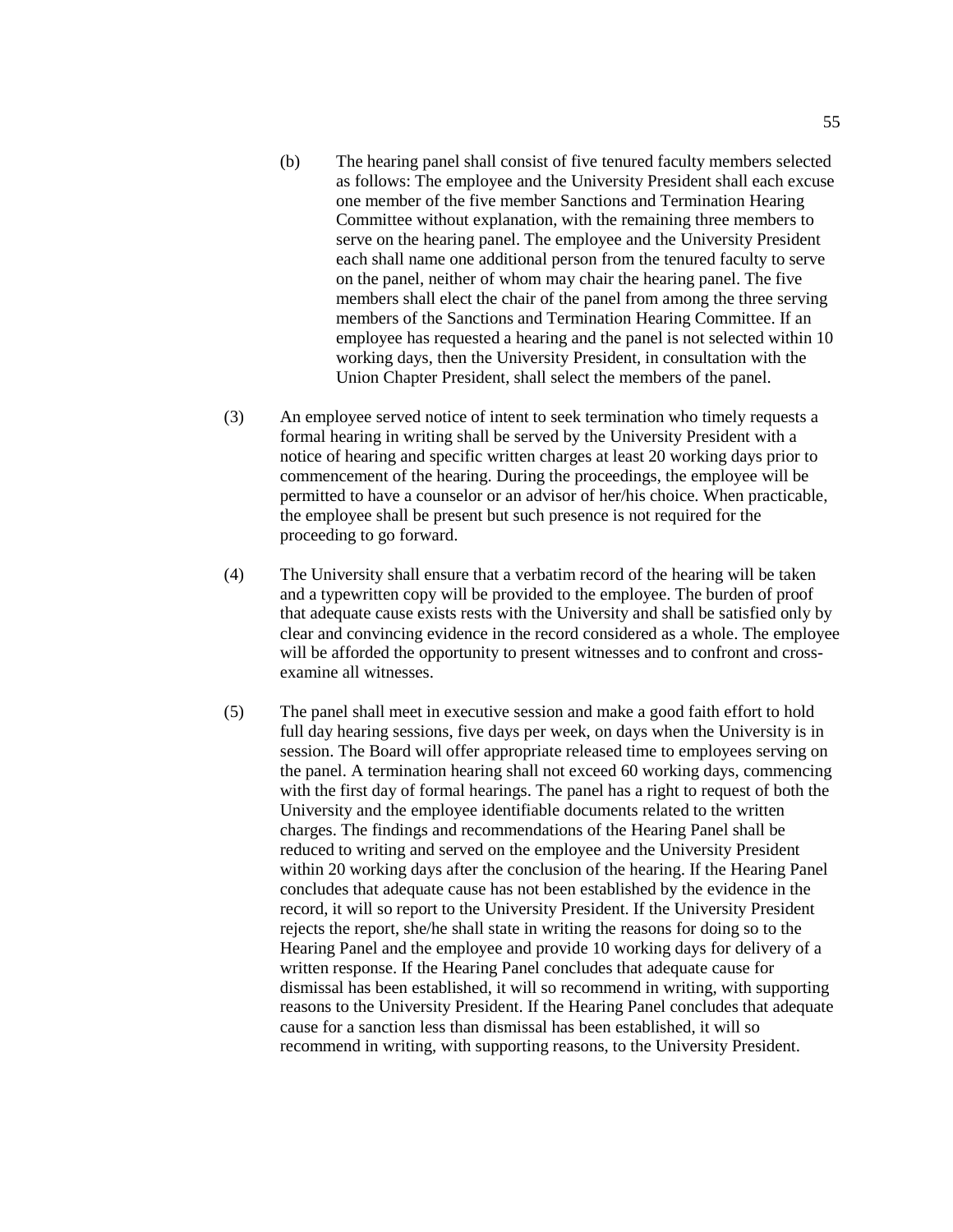- (6) The recommendation of the University President, along with that of the Hearing Panel should it not concur with the President, shall be delivered to the Board for final action.
- (7) If the employee does not request a hearing in accordance with Article 16.3.b(2)(a) or if a Hearing Panel fails to provide its findings and recommendations within 20 working days after conclusion of the hearing, the University President shall submit her/his recommendation to the Board for final action.
- (8) An employee terminated for cause shall not be entitled to salary, severance pay, or any other compensation beyond that earned up to the last day of employment.
- (9) An employee served with notice of termination may be suspended or reassigned by the University President with compensation if the University President is of the opinion that the employee's presence in her/his appointed position constitutes a threat of bodily harm or harm to property or might impede University operations. If, following the hearing process described above, it is determined that no actions against the employee will be imposed, the employee will be restored to her/his appointed position.
- (10) A record of any disciplinary action taken against an employee shall be placed in the employee's official personnel file.
- 16.4. All actions imposed upon employees pursuant to this Article are subject to Article 19, Grievance Procedure.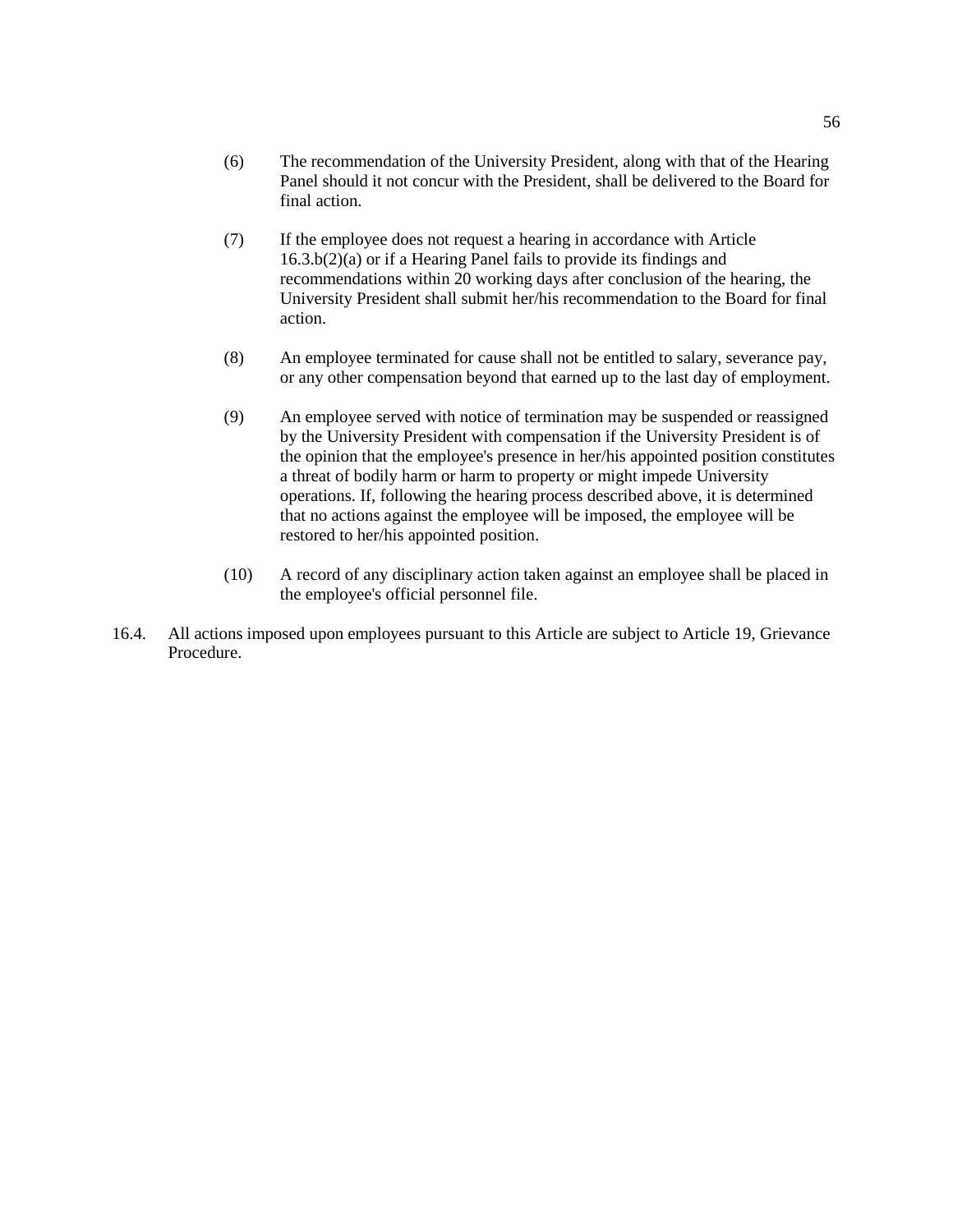# Article 17 Layoff and Recall Procedures

- 17.1. An employee may be laid off as a result of demonstrable financial exigency or demonstrable enrollment reduction, or as a result of a modification of curriculum or program instituted through established program review procedures. If financial exigency is asserted as the basis for a layoff, the financial exigency must be demonstrated to be University-wide.
- 17.2. If the Board decides it is necessary to lay off employees in accordance with Article 17.1, the factors which will be considered in light of the University's program needs, in determining which, if any, employees will be retained, are: length of full-time service at the University, including approved leaves; length of full-time service in the department, including approved leaves; educational qualifications; professional training; and professional experiences. When program need is asserted, the reason(s) for such an assertion must be communicated to the affected employee in a timely fashion. If requested by the employee, the reason(s) must be in writing. The layoff of employees in the level of organization as determined by the Board to which the layoff applies shall be in the order listed below:
	- a. Temporary and part-time employees;
	- b. Full-time employees on probationary appointment, but without tenure;
	- c. Tenured employees.
- 17.3. No tenured employee shall be laid off for the purpose of creating a vacancy to be filled by an administrator entering the bargaining unit.
- 17.4 a. Prior to the effective date of the layoff of any employee, the University and the Board shall review the possibility of:
	- (1) an assignment with duties in more than one unit;
	- (2) part-time employment;
	- (3) transfer to another unit or position pursuant to Article 14;
	- (4) retraining pursuant to Article 28.

The results of these efforts shall be made known to the employee. A laid-off employee who accepts such other bargaining unit employment may, with Board approval, retain accumulated rights or benefits. The employee shall be informed of the locations of University employment postings. Until the effective date of the layoff, the University shall provide access to the University Placement Service for assistance in locating other employment outside the University. Nothing in this article shall be a contravention of Article 21.3 or University policy.

b. Prior to the effective date of her/his layoff, an employee given notice of layoff may request a meeting with the Dean to establish: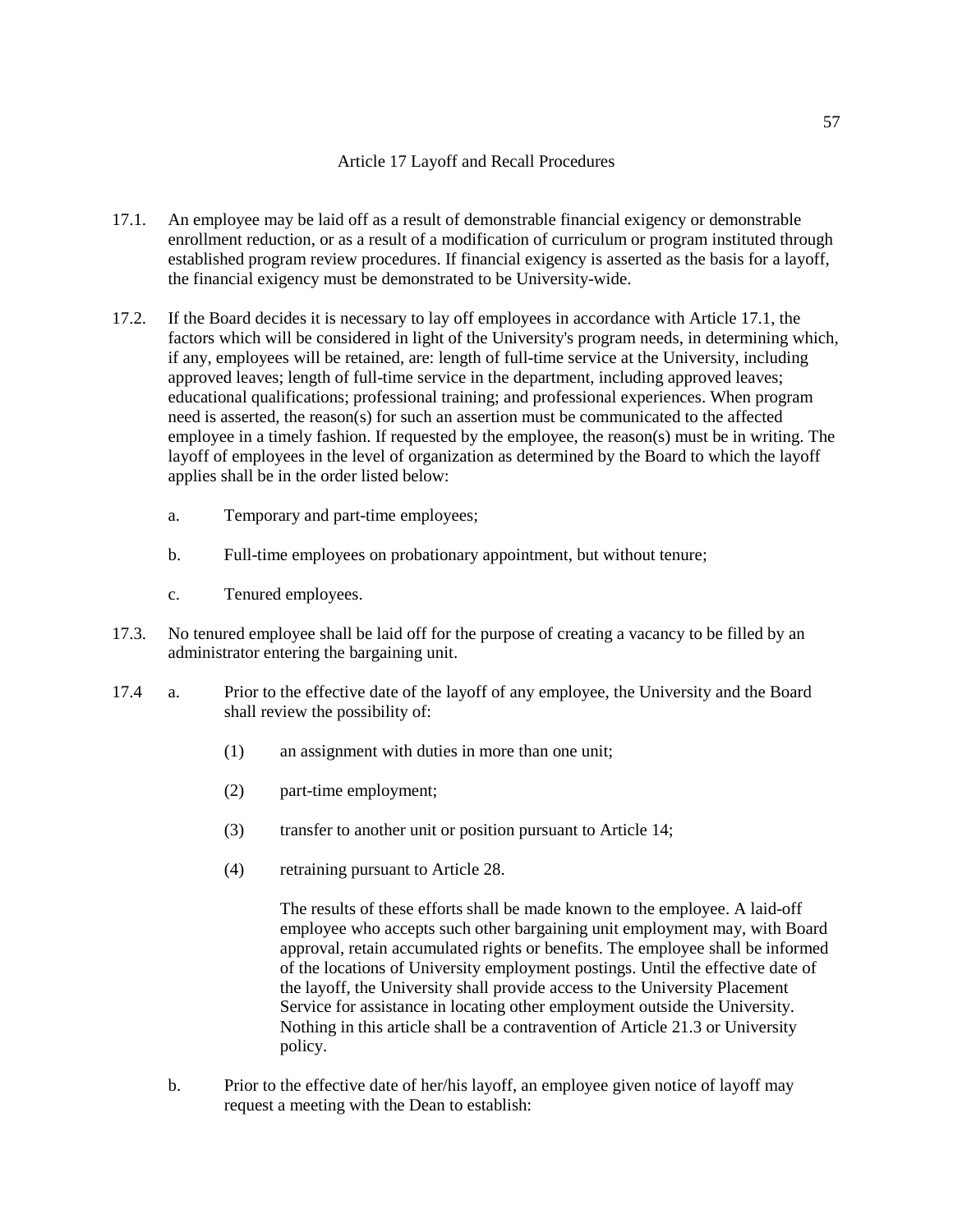- (1) the description of the employee's position at the time she/he was given notice of layoff;
- (2) the areas of bargaining unit employment for which the employee is qualified on the basis of training or experience.
- 17.5. An employee with a probationary appointment shall be given the same notice in the event of the layoff as would be given in the event of nonrenewal of her/his appointment. A tenured employee shall be given employment for at least one academic year beyond the academic year in which she/he is given notice of layoff. The notice requirements shall not apply in cases of extreme and immediate financial exigency.
- 17.6. a. The University will maintain a list of employees who are laid off for a period of three years after the layoff. If an employee's position at the time she/he was given notice of layoff is reinstated during such period, the employee shall be sent notice of that fact at the employee's last known address and offered re-employment. It shall be the employee's responsibility to keep the University advised of the employee's current address. An offer made pursuant to this section must be accepted within 30 calendar days, such acceptance to take effect not later than the beginning of the academic term specified in the offer. If the offer is not accepted, the employee's name may be deleted from the list and, if so deleted, the Board and the University shall have no further obligation to the employee.
	- b. During the three-year period specified in Article 17.6.a., a laid-off employee has the right to apply for employment at the University for which he/she may be qualified. If the employee applies for consideration for any such employment opportunity, she/he shall be granted an interview. If the employee is not offered re-employment, her/his name shall remain on the layoff list for the remainder of the period specified in Article 17.6.a.
	- c. An employee who held a tenured position on the date of layoff shall resume tenure if the position is reinstated and an offer of re-employment in that position is accepted. An employee who has been laid off and who accepts re-employment in a bargaining unit position at the University shall, upon re-employment, be credited with any sick leave which the employee had accrued as of the effective date of layoff, and with any annual leave which the employee had accrued as of the effective date of layoff and for which the employee has not received payment. The salary of a laid-off employee who resumes employment in a bargaining unit position at the University shall be adjusted to reflect non-discretionary increases to which the employee would have been entitled if not laid off.
- 17.7. An employee who is laid off may continue to contribute toward and receive the benefits of any State or Board insurance program and may continue to contribute toward and receive retirement credit in the State Universities Retirement System if the laws, rules, regulations, policies, and procedures governing the administration of such insurance programs or the State Universities Retirement System so permit.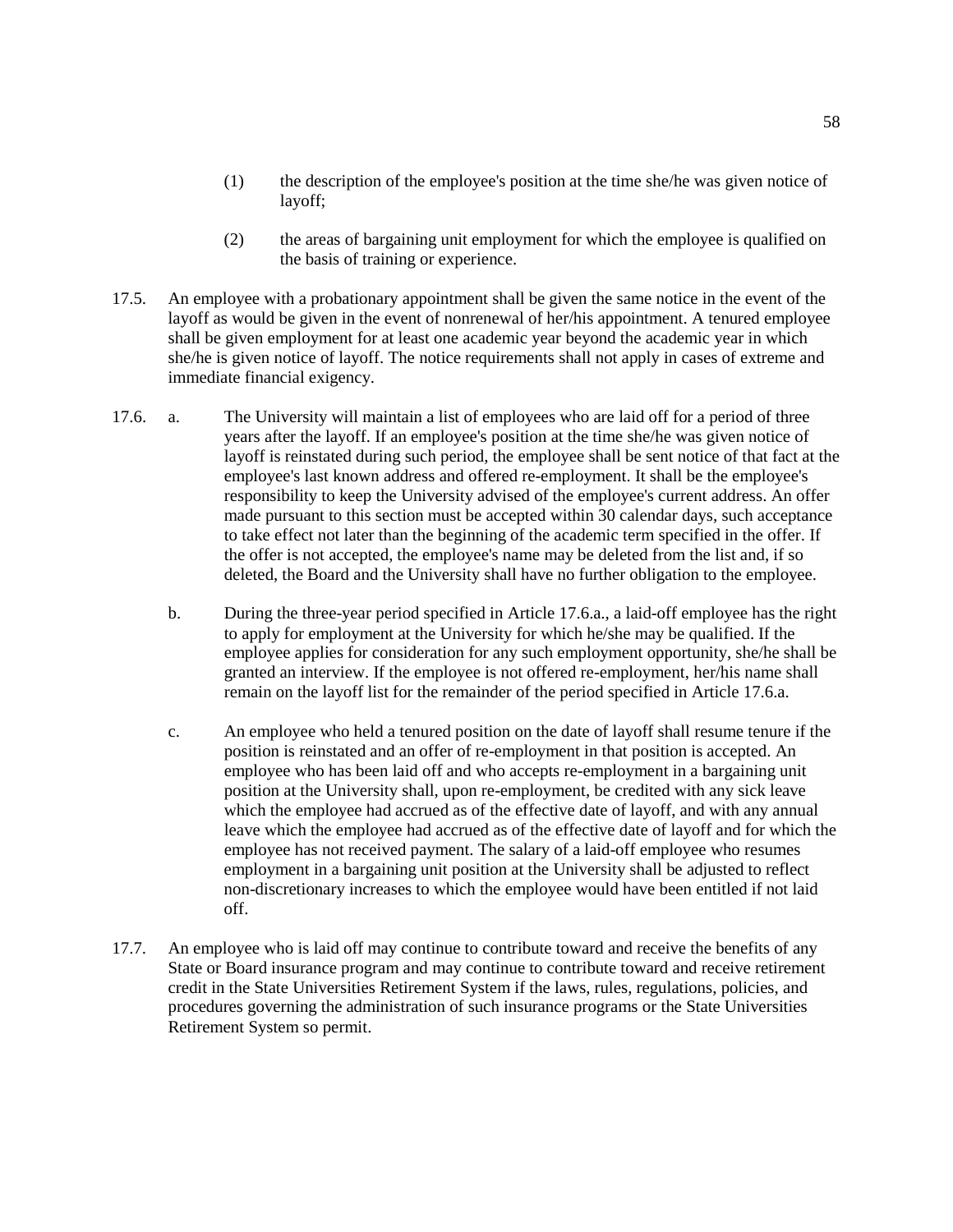Article 18 Academic Program Elimination/Reorganization Review Committee

- 18.1. The University shall have an Academic Program Elimination/Reorganization Review Committee composed of and elected by University employees. The sole purpose of the Academic Program Elimination/Reorganization Review Committee shall be to provide recommendations to the Provost concerning academic programs/academic departments being considered for elimination or reorganization which would result in the layoff of an employee.
- 18.2. The University Academic Program Elimination/Reorganization Review Committee shall:
	- a. be composed of no more than seven employees;
	- b. have representation from each college and major academic unit;
	- c. have staggered three-year terms;
	- d. be elected in an election conducted by the Faculty Senate.
- 18.3. a. Each year the Academic Program Elimination/Reorganization Review Committee shall receive information by January 20 on each program being considered by the Provost for elimination or reorganization as part of the University's established academic program review procedures which would result in the layoff of an employee. The information shall include:
	- (1) data on enrollment, majors, and course offerings;
	- (2) data on program costs.
	- b. The Academic Program Elimination/Reorganization Review Committee may request additional relevant information from the Provost.
- 18.4. In the process of developing its recommendations, the Committee shall review program costs and enrollment history; contributions of the program to the general education requirements, interdisciplinary and service functions, graduation requirements, and the University curriculum; and contributions of the program to the mission and goals of the University.
- 18.5. Before the University formally transmits its recommendations on program status to the Board, the Academic Program Elimination/Reorganization Review Committee shall make its recommendations to the Provost by March 15. The Committee's recommendations shall be included with the University's recommendations and sent to the Board.
- 18.6. A Board decision concerning the elimination or reorganization of any academic program which would result in the layoff of an employee(s) shall be communicated in writing to the employee(s) in the program being considered for elimination or reorganization.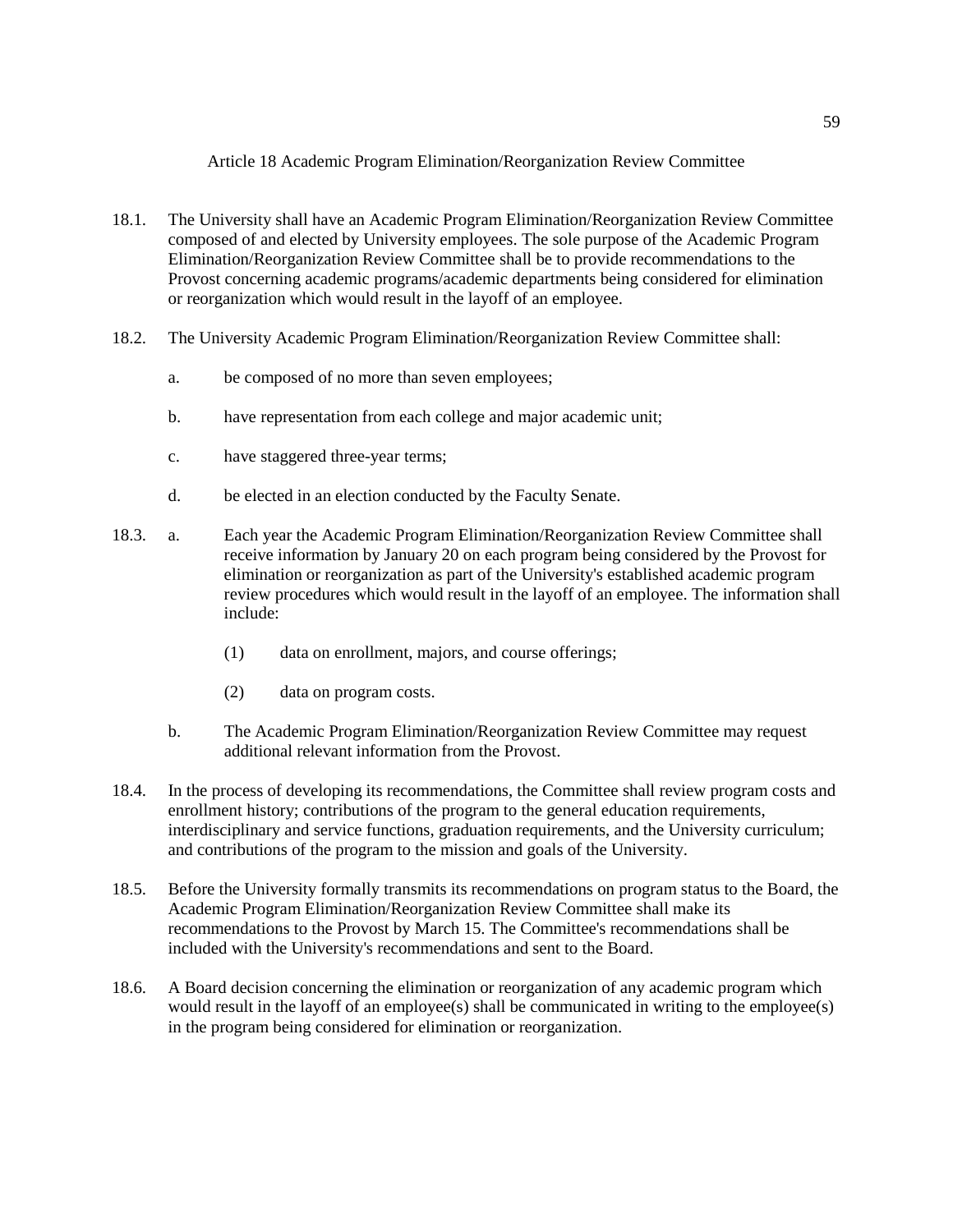#### Article 19 Grievance Procedure

#### 19.1. **Purpose**

The Board and the Union encourage open communication and endorse the informal resolution of grievances and agree that, insofar as possible, problems should be resolved before the filing of a grievance. The purpose of this Article is to promote a prompt and efficient process for the investigation and resolution of grievances related to the terms and conditions of this *Agreement*. The procedures hereinafter set forth shall be the sole and exclusive method of resolving the grievances of employees.

# 19.2. **Definitions**

- a. The term "grievance" shall mean a dispute concerning the interpretation or application of a specific term or provision of this *Agreement*, subject to those exclusions appearing in other Articles of this *Agreement*.
- b. The term "grievant" shall mean an employee or group of employees in a dispute over a term or provision of this *Agreement* as it relates to them, or the Union in a dispute over a term or provision of this *Agreement* as it relates to the Union as an organization.

#### 19.3. **Representation**

The Union may, with the consent of the employee, represent an employee in a grievance filed under this Article. An employee may also represent herself or himself in a grievance. If an employee chooses to represent herself or himself, she or he shall so inform the Chapter Grievance Representative and the University Grievance Officer at the time of filing; in so doing, the grievant retains the right to request Union representation at any stage of the grievance process. However, once a grievant chooses Union representation, then the Union is the sole representative of the grievant throughout the remainder of the grievance process. No resolution of any individually processed grievance shall be inconsistent with the terms of this *Agreement*, and for this purpose the Union shall have the right to have an observer present at all meetings called for the purpose of discussing grievances. The Chapter Grievance Representative or his/her designee shall be notified at least 24 hours in advance of any such meeting.

#### 19.4. **Grievance Representatives**

Within 30 days after the execution of this *Agreement*, the Union shall furnish the Provost with a list of all persons authorized to act as the Chapter and UPI Local Grievance Representatives and shall update the list as changes occur. The designated Chapter Grievance Representative shall be an employee of the University and shall have the responsibility to meet classes, office hours, and other assigned duties and responsibilities. If the responsibilities of the Chapter Grievance Representative require rescheduling of the representative's University duties, the representative may, with the approval of the Provost, arrange for the rescheduling of such duties or their coverage by colleagues. Such approval shall not be unreasonably withheld. The provisions of Article 19.4 shall also apply to the UPI Local Grievance Representative if he or she is an employee of the University.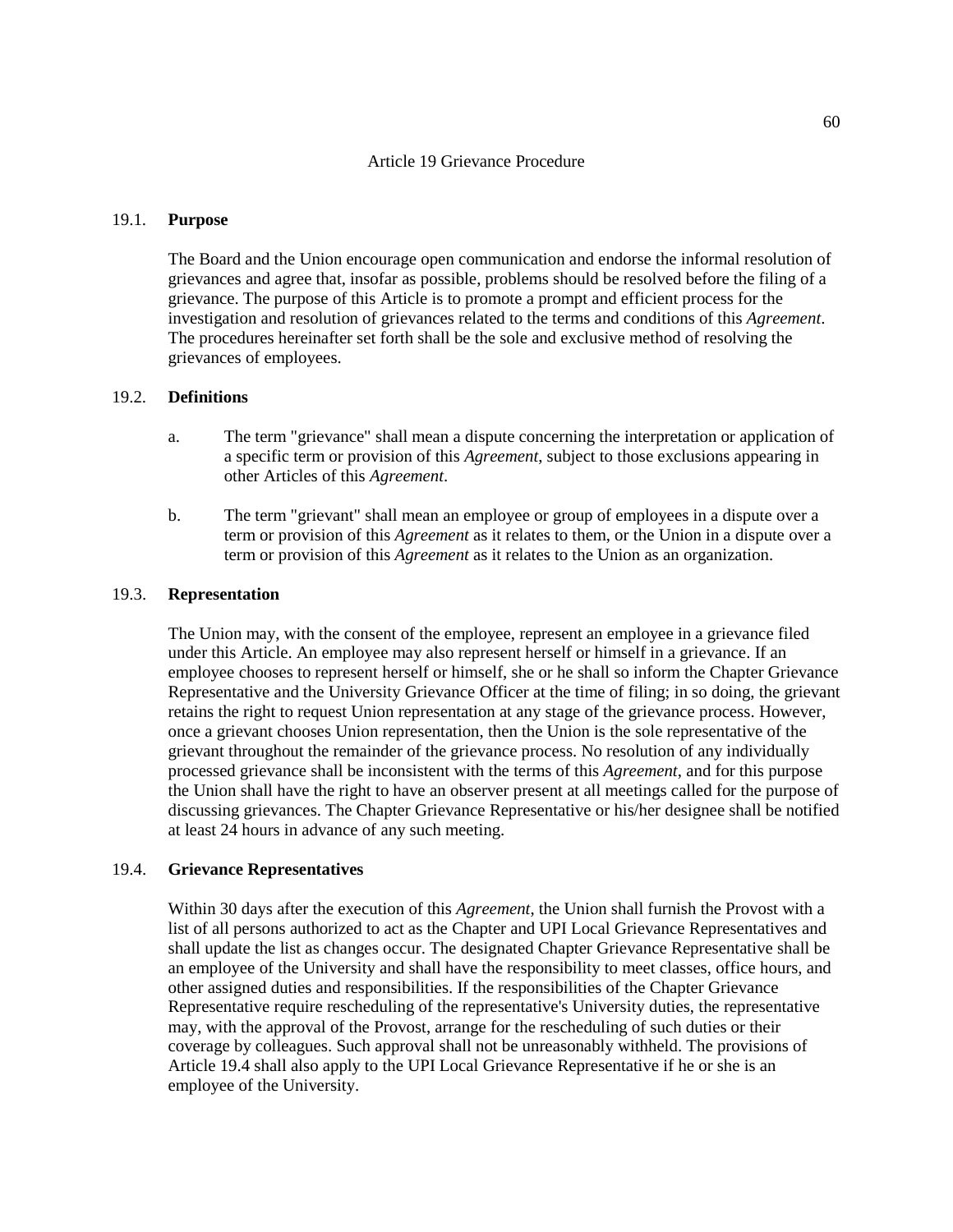## 19.5. **Appearances**

If it is necessary for an employee to participate in a grievance or arbitration proceeding during working hours, the employee's salary shall neither be reduced nor increased for time spent in such activities. Prior to participation in any such proceeding, the employee shall make arrangements acceptable to the Provost for the performance of the employee's duties. Approval of such arrangements shall not be unreasonably withheld.

# 19.6. **Grievance Forms**

All grievances and requests for review must be submitted in writing on forms as attached to this *Agreement* as Appendices B and C, and shall be signed by the grievant. Except for the initial filing of the grievance, if there is a difficulty in meeting any time limit, in cases where the Union represents an employee the Union representative may sign such documents for the grievant and later file a copy signed by the grievant.

# 19.7. **Compliance with Procedure**

All grievances must be filed in accordance with the procedures in this Article. The Board shall be under no obligation to process or consider a grievance which is not filed in accordance with the procedures of this Article.

#### 19.8. **Procedure for Handling Grievances**

- a. Step 1 Discussion
	- (1) Following the date of the act or omission giving rise thereto, or the date on which the employee knew or reasonably should have known of such act or omission if that date is later, the aggrieved member shall discuss the grievance with his/her immediate administrator, identifying it as a grievance, either with or without a representative of the UPI, at the grievant's(s') election. The employee and the immediate administrator will attempt to achieve an informal resolution.
- b. Step 2 Written Grievance
	- (1) If the matter is not resolved in Step 1, a written grievance shall be filed with the University President within 30 working days following the date of the act or omission giving rise thereto, or the date on which the employee knew or reasonably should have known of such act or omission if that date is later. At the time a grievance is initiated, the Chapter Grievance Representative and the University Grievance Officer will attempt to achieve an informal resolution.
	- (2) The University Grievance Officer will, within 10 working days of the filing of the grievance, contact the grievant, the Chapter Grievance Representative, and other affected parties to schedule meetings and other appropriate action. The University Grievance Officer, the Chapter Grievance Representative, the grievant, and appropriate others will attempt to resolve the issue within 30 working days. Once the grievance has been filed, the grievant shall have the right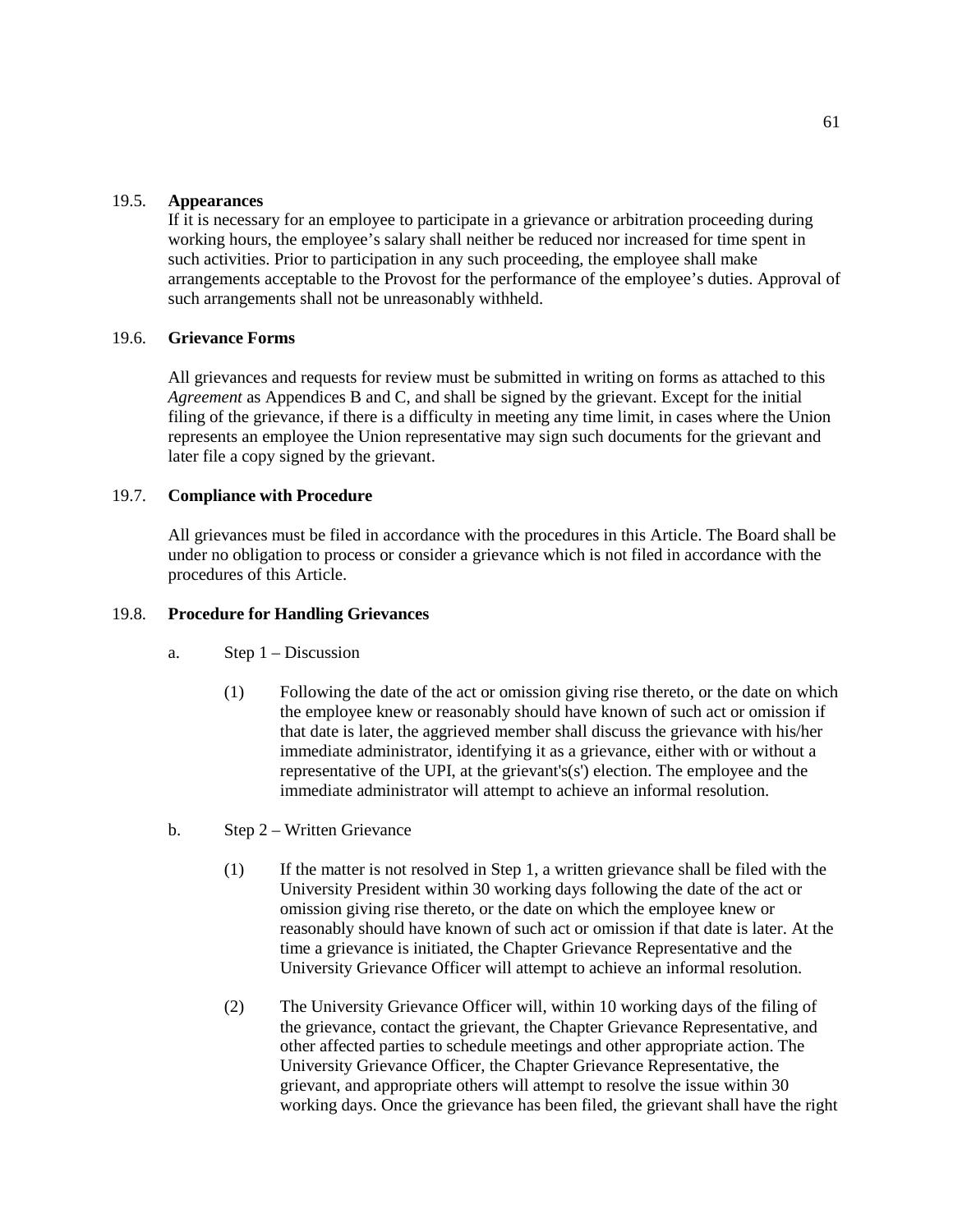upon request to a copy of any existing, identifiable documents in the possession of the University that refer to the action(s) being grieved. The grievant may not request any documents related to personnel matters concerning another employee. During this time, including any extensions which have been granted in accordance with Article 19.8.b.(3), the University Grievance Officer may make a written offer to resolve the grievance, and the grievant shall have 10 working days in which to accept or reject, in writing, the written offer.

- (3) The grievant may, for the purpose of seeking informal resolution of the grievance, request an extension of an additional 30 working days. Upon the grievant's written request, this 30-day extension will be granted unless to do so would impede the resolution of the grievance. The grievant may terminate the informal resolution process at any time by giving written notice to the University President and the University Grievance Officer, requesting that the grievance proceed to a grievance conference.
- (4) If the grievant does not terminate the informal resolution process early, in accordance with 19.8.b.(3), and requests a grievance conference in accordance with Article 19.8.b.(3), then the informal resolution process shall be considered as concluded when the 30-day period described in Article 19.8.b.(2), plus any extension granted in Article 19.8.b.(3), has expired. If the grievant accepts the outcome of the informal resolution process, the grievant will agree to withdraw the grievance without recourse to further steps described in Article 19. If the grievant is not satisfied with the outcome of the informal resolution process, the Union, or the grievant if the grievant is representing herself/himself, may, within 10 working days of the conclusion of the informal resolution process, give written notice to the University President and the University Grievance Officer, requesting that the grievance proceed to a grievance conference.
- c. Step 3 Grievance Conference
	- (1) If the grievance proceeds to a grievance conference, the University Grievance Officer and the UPI Chapter Grievance Representative (or the grievant if the grievant is representing himself/herself) shall jointly prepare a report of factfinding related to the grievance. If the University Grievance Officer and the UPI Chapter Grievance Representative (or the grievant if the grievant is representing himself/herself) cannot agree on a single report of fact-finding, the University Grievance Officer and the UPI Chapter Grievance Representative (or the grievant if the grievant is representing him/herself) shall prepare independent reports of fact-finding. The report(s) shall also include descriptions of the efforts of the informal grievance resolution process. Copies of documents referred to in the report(s) shall be attached to the report(s). Copies of the independent report(s) shall be exchanged, the Chapter Grievance Representative's report (or that of the grievant if the grievant is representing him/herself) to be provided to the University Grievance Officer, and the University Grievance Officer's report to be provided to the Chapter Grievance Representative (or to the grievant if the grievant is representing himself/herself) not less than three working days prior to the grievance conference.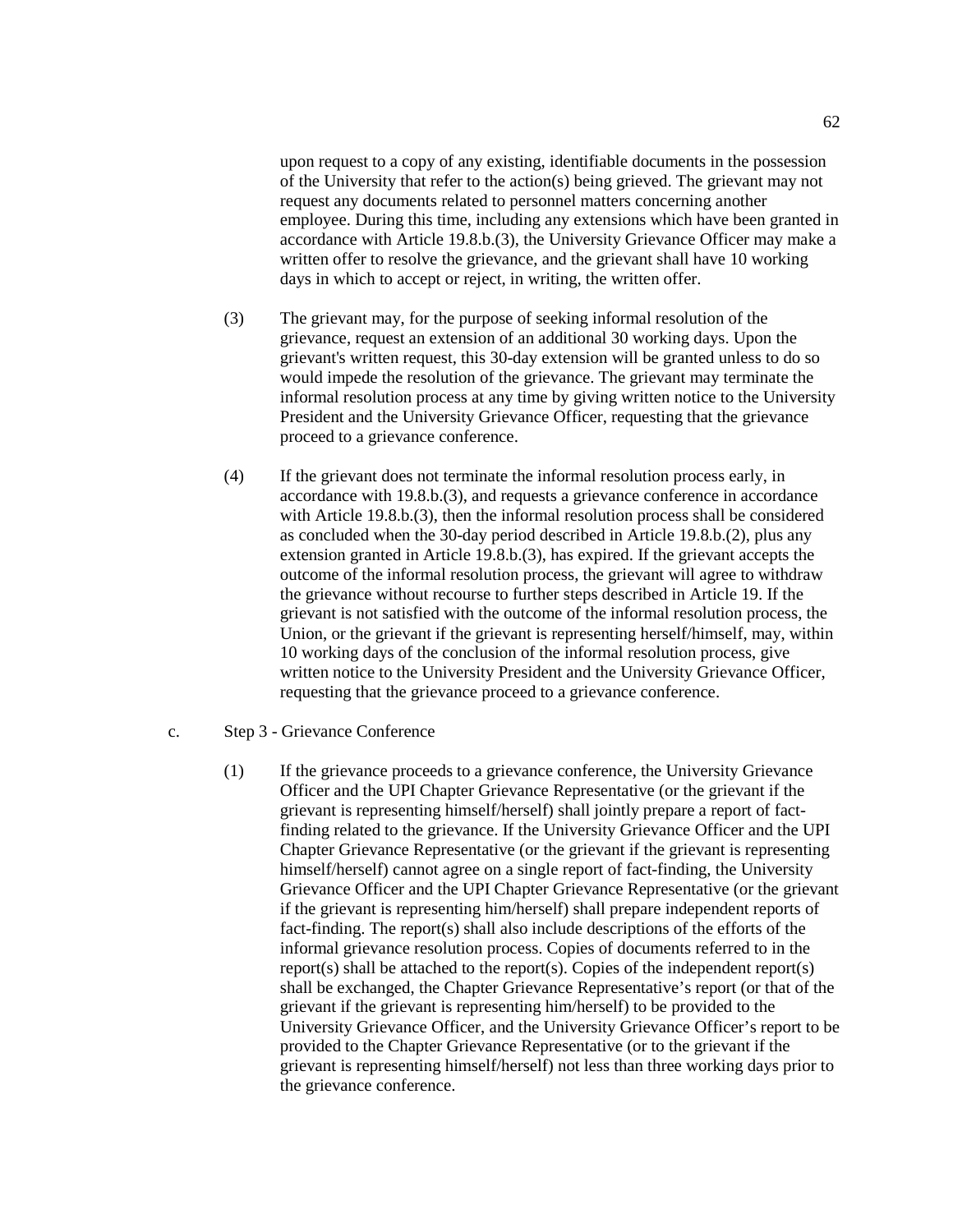- (2) The University Grievance Officer and the Union Grievance Representative (or the grievant if the grievant is representing himself/herself) shall convene the grievance conference within 30 working days of the written request for the grievance to proceed to a grievance conference. A UPI Local Grievance Representative may assist or substitute for the Chapter Grievance Representative at the request of UPI (hereinafter Union Grievance Representative). The grievant may be present at the grievance conference. At the grievance conference, the Union Grievance Representative (or the grievant if the grievant is representing himself/herself) and the University Grievance Officer will review the factfinding report(s) and present and review related information in a further effort to resolve the grievance.
- (3) If the grievance conference does not result in a resolution within 15 days, and the University Grievance Officer and the Union Grievance Representative (or the grievant if the grievant is representing himself/herself) do not mutually agree to seek mediation (which is optional), the grievance may proceed to arbitration. If a resolution of the grievance is arrived at by the University Grievance Officer and a grievant representing himself/herself at grievance step 2 or grievance step 3, the UPI Chapter Grievance Representative and the UPI Chapter President must approve the proposed resolution prior to it being finalized. If a resolution has not been finalized 15 days after the grievance conference, or 15 days after the last agreed upon mediation session, whichever is later, the grievance conference process shall be deemed to have expired.
- d. Proceeding to Arbitration

If the grievance is not satisfactorily resolved in the grievance conference process, the Union may, upon the request of the grievant, proceed to arbitration by filing a written notice of intent to do so. Notice of intent to proceed to arbitration must be filed with the University President within working 30 working days after expiration of the grievance conference process and shall be signed by the grievant and the UPI Local President. No later than 30 working days after filing a written notice of intent to arbitrate, the Union and the University will select an arbitrator and date for the arbitration hearing. The arbitration hearing will take place no later than six months after the filing of the intent to arbitrate. All dates may be extended by mutual consent of the Union and the Board. Only those acts or omissions and terms or provisions of the *Agreement* identified during the grievance conference described in Article 19.8.c. may be considered at arbitration.

e. Withdrawal of Grievance

A grievance may be withdrawn at any time by the grievant, or by the Union representative, at any time prior to the arbitrator rendering a decision.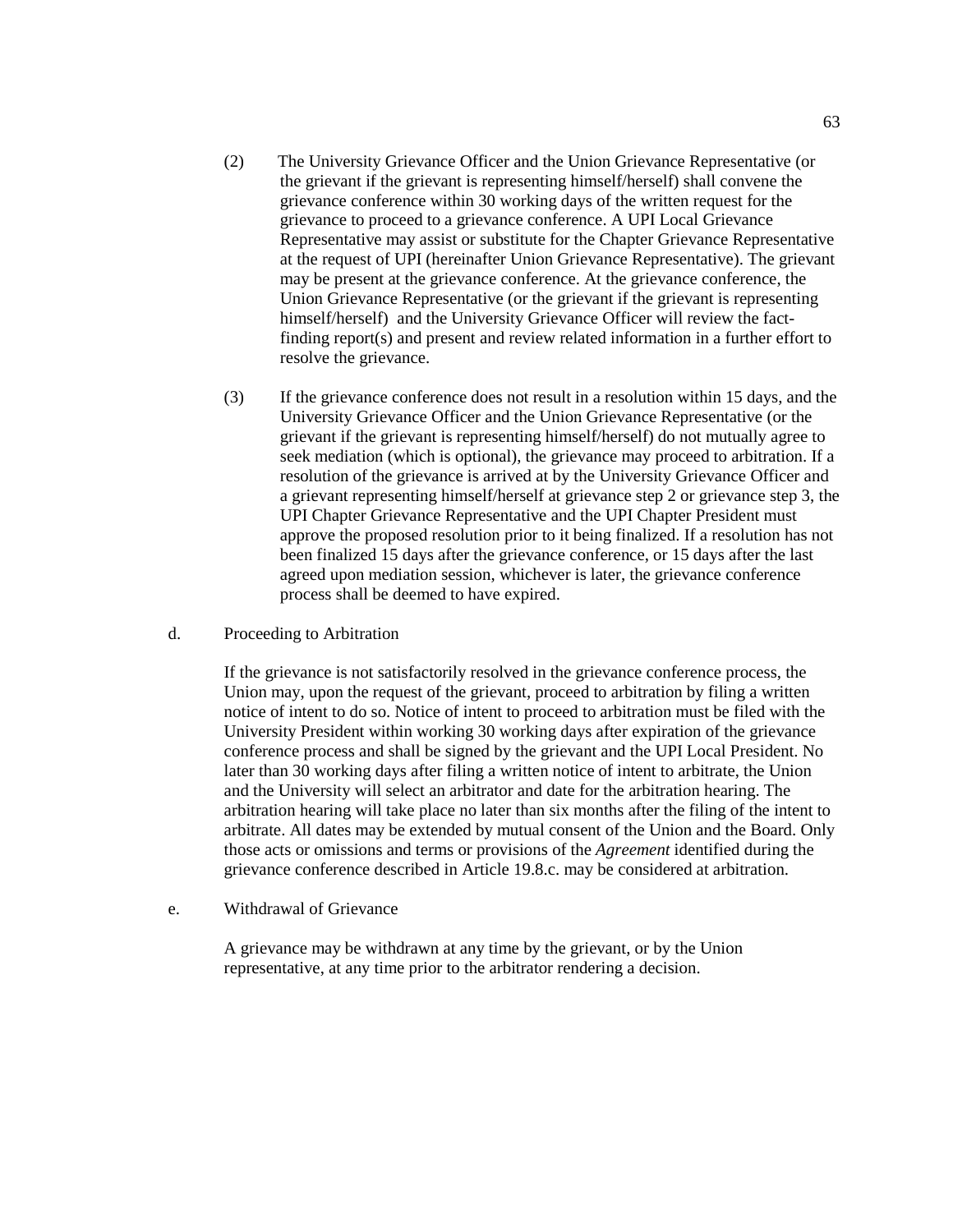## 19.9. **Arbitration Procedure**

#### a. Selection of an Arbitrator

The selection of an arbitrator will be governed by Illinois Education Labor Relations Board guidelines or, if necessary, the normal American Arbitration Association procedures for selection of an arbitrator.

## b. Authority of the Arbitrator

- (1) The arbitrator shall neither add to, subtract from, modify or alter the terms or provisions of this *Agreement*. Arbitration shall be confined solely to the application and/or interpretation of this *Agreement* and the precise issue(s) submitted for arbitration. The arbitrator shall have no authority to determine any other issue(s). The arbitrator shall refrain from issuing any statements of opinion or conclusions not essential to the determination of the issue(s) submitted.
- (2) Where an administrator has made an academic judgment, such as a judgment concerning application of evaluation criteria in decisions on retention, promotion, or tenure, or a judgment concerning the academic acceptability of a sabbatical proposal, the arbitrator shall not substitute her/his judgment for that of the administrator. Nor shall the arbitrator review such decision except for the purpose of determining whether the decision has violated this *Agreement*. If the arbitrator determines that the *Agreement* has been violated, the arbitrator shall direct the University to take appropriate action. An arbitrator may award back salary where the arbitrator determines that the employee is not receiving the appropriate salary from the University but the arbitrator may not award other monetary damages or penalties. If notice that further employment will not be offered is not given on time, the arbitrator may direct the University to renew the appointment only upon a finding that no other remedy is adequate and that the notice was given so late that (a) the employee was deprived of reasonable opportunity to seek other employment or (b) the employee actually rejected an offer of comparable employment which the employee otherwise would have accepted.

An arbitrator's decision awarding employment beyond the sixth year shall not entitle the employee to tenure. In such case the employee shall serve during the seventh year without further right to notice that the employee will not be offered employment thereafter.

#### c. Arbitrability

In any proceeding, the first matter to be decided is the arbitrator's jurisdiction to act, which decision the arbitrator shall announce. Upon concluding that the arbitrator has no such power, the arbitrator shall make no decision or recommendation as to the merits of the grievance. Upon concluding that the issue is arbitrable, the arbitrator shall normally proceed with the hearing at the time, provided that either party may seek judicial review of the arbitrator's decision as to jurisdiction and have the hearing on the merits of the grievance delayed until such review is completed.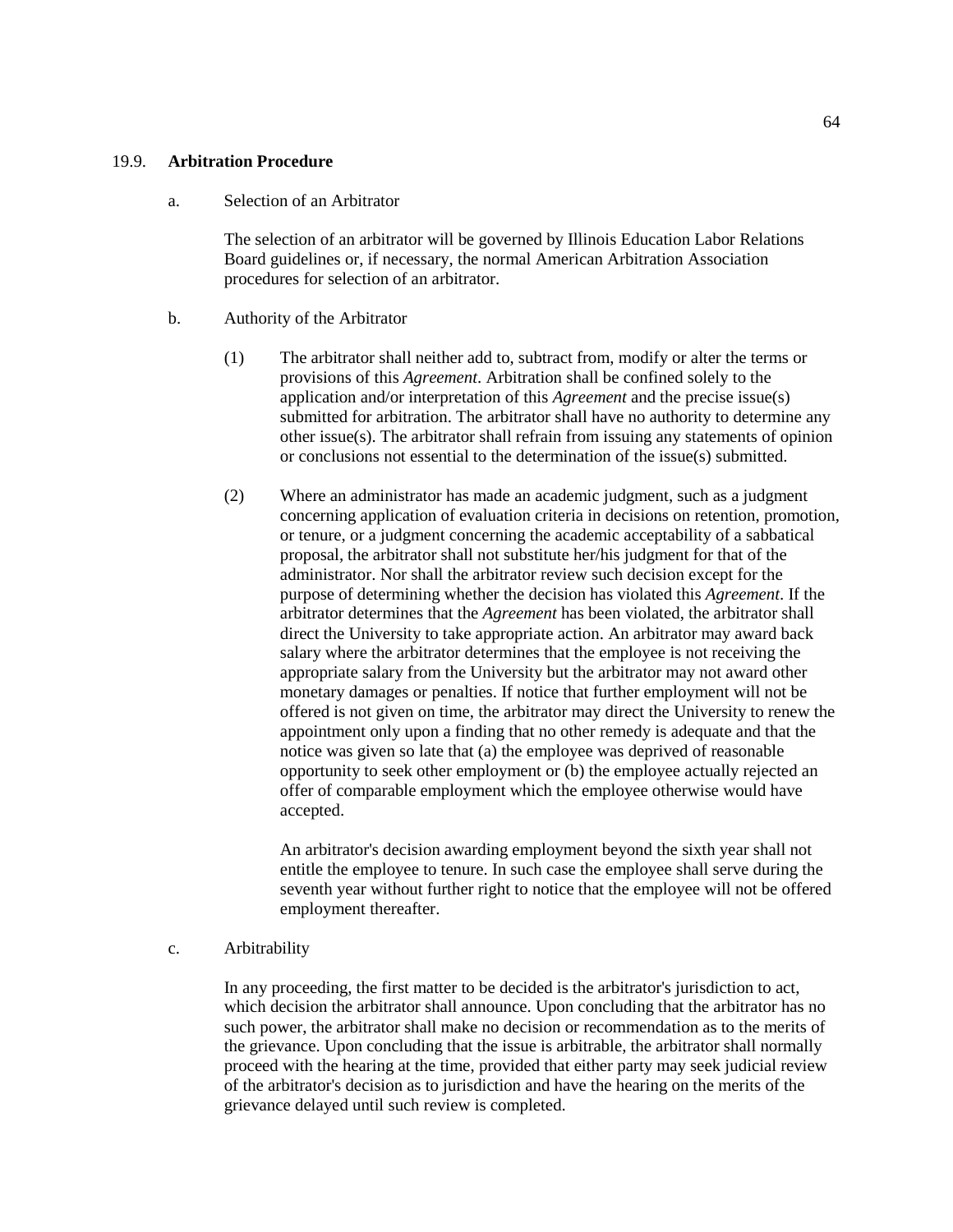# d. Conduct of Hearing

The arbitrator shall hold the hearing in the city where the grievant is employed unless otherwise agreed to by the parties. The hearing shall commence within 21 days of the arbitrator's acceptance of selection, or as soon thereafter as is practicable, and the arbitrator shall issue the decision within 30 days of the close of the hearing or the submission of briefs, whichever is later, unless additional time is agreed to by the parties. The decision shall be in writing and shall set forth findings of fact, reasoning, and conclusions on the issue(s) submitted. Except as modified by the provisions of this *Agreement*, arbitration proceedings shall be conducted in accordance with the rules and procedures of the American Arbitration Association.

e. Effect of Decision

The decision or award of the arbitrator shall be final and binding upon the Board, the Union, and the grievant to the extent permitted by and in accordance with applicable law and this *Agreement*.

f. Fees and Expenses

All fees and expenses of the arbitrator shall be divided equally between the parties. Each party shall bear the cost of preparing and presenting its own case. Any party desiring a transcript of the proceedings shall bear the cost. The cost of any transcripts required by the arbitrator shall be divided equally between the parties.

## 19.10. **Miscellaneous Provisions**

a. Settlement Implementation

All formal grievance settlements shall specify a time by which the settlement shall be implemented. The time limit may be extended by mutual agreement between the University and the Union.

b. Time Limits

All time limits contained in this Article may be extended by mutual agreement of the parties, except that the time limits for the initial filing of a grievance may be extended only by agreement between the University and the Union. Upon failure of the University to provide a decision within the time limits provided in this Article, the Union may proceed to the next step. Upon the failure of the Union to file an appeal within the time limits provided in this Article, the grievance shall be deemed to have been resolved by the decision at the prior step.

c. Notification

All grievances, request for review, notices, and decisions shall be transmitted in person or by certified or registered mail, return receipt requested. In the event of a question as to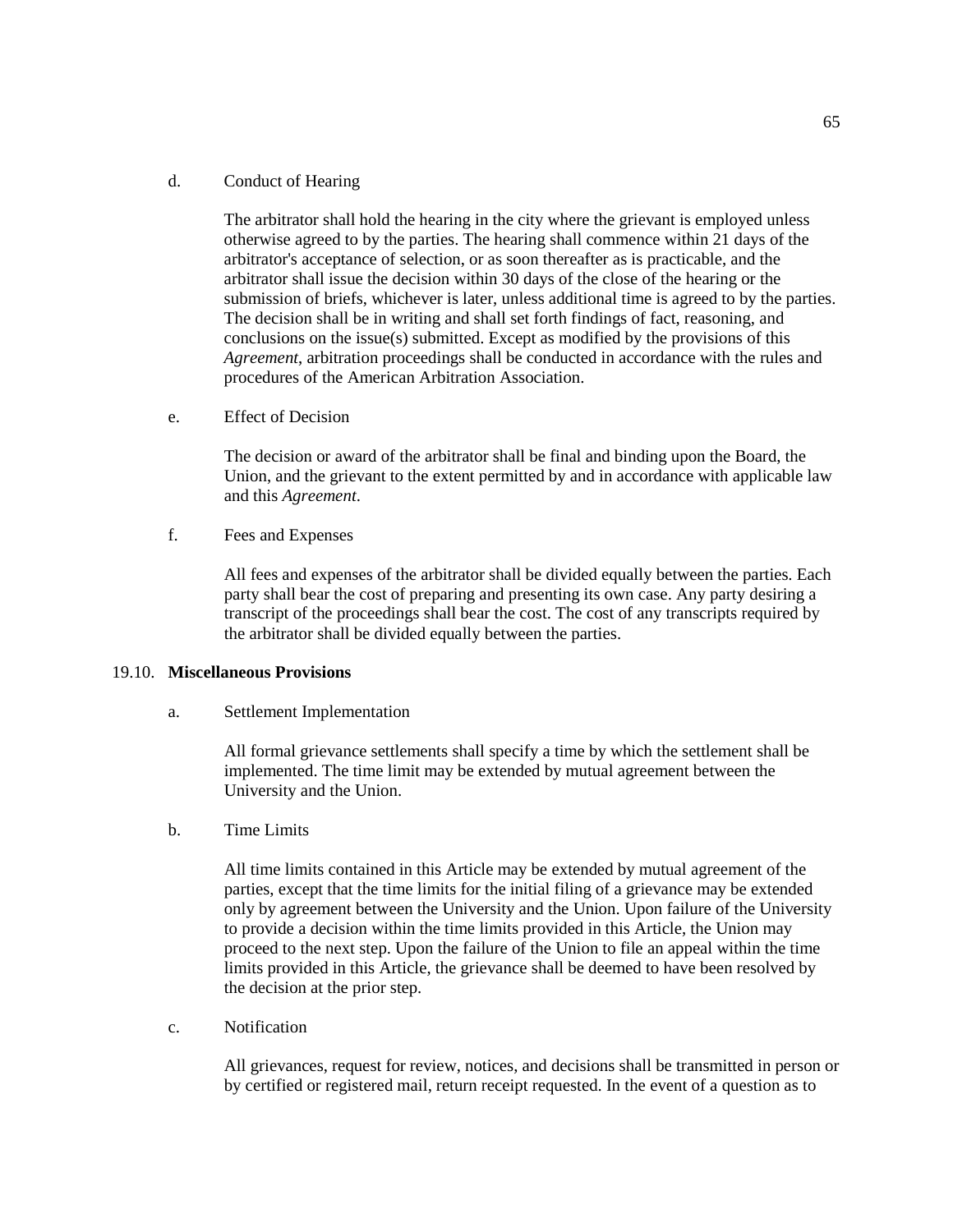the timeliness of any grievance, request for review, notice or decision, the date of receipt shall be determinative.

d. Precedent

No complaint informally resolved or grievance resolved under Article 19.8.a., 19.8.b., and 19.8.c. shall constitute a precedent for any purpose unless agreed to in writing by the University and the Union President.

e. Retroactivity

An arbitrator's award may be retroactive as the equities of a case may demand, but in no case shall an award, including an award of back salary, be retroactive to a date earlier than 30 days prior to the date the grievance was initially filed in accordance with this Article or the date on which the act or omission occurred, whichever is later.

f. Processing

The filing or pendency of any grievance, or of arbitration proceedings, under this Article shall not operate to impede, preclude, or delay the University's actions which are challenged in the grievance. Reasonable efforts, including the shortening of time limits when practical, shall be made to conclude the processing of a grievance prior to the expiration of the grievant's employment. In no event shall any employee, as a result of a pending grievance, receive compensation following cessation of employment.

g. Reprisal

No reprisal of any kind will be made by the Board or Union against any grievant, witness, or other participant in the grievance procedure by reason of such participation.

h. Records

All written materials pertinent to a grievance shall be filed separately from the personnel file of the grievant or witness, except decisions resulting from arbitration or settlement.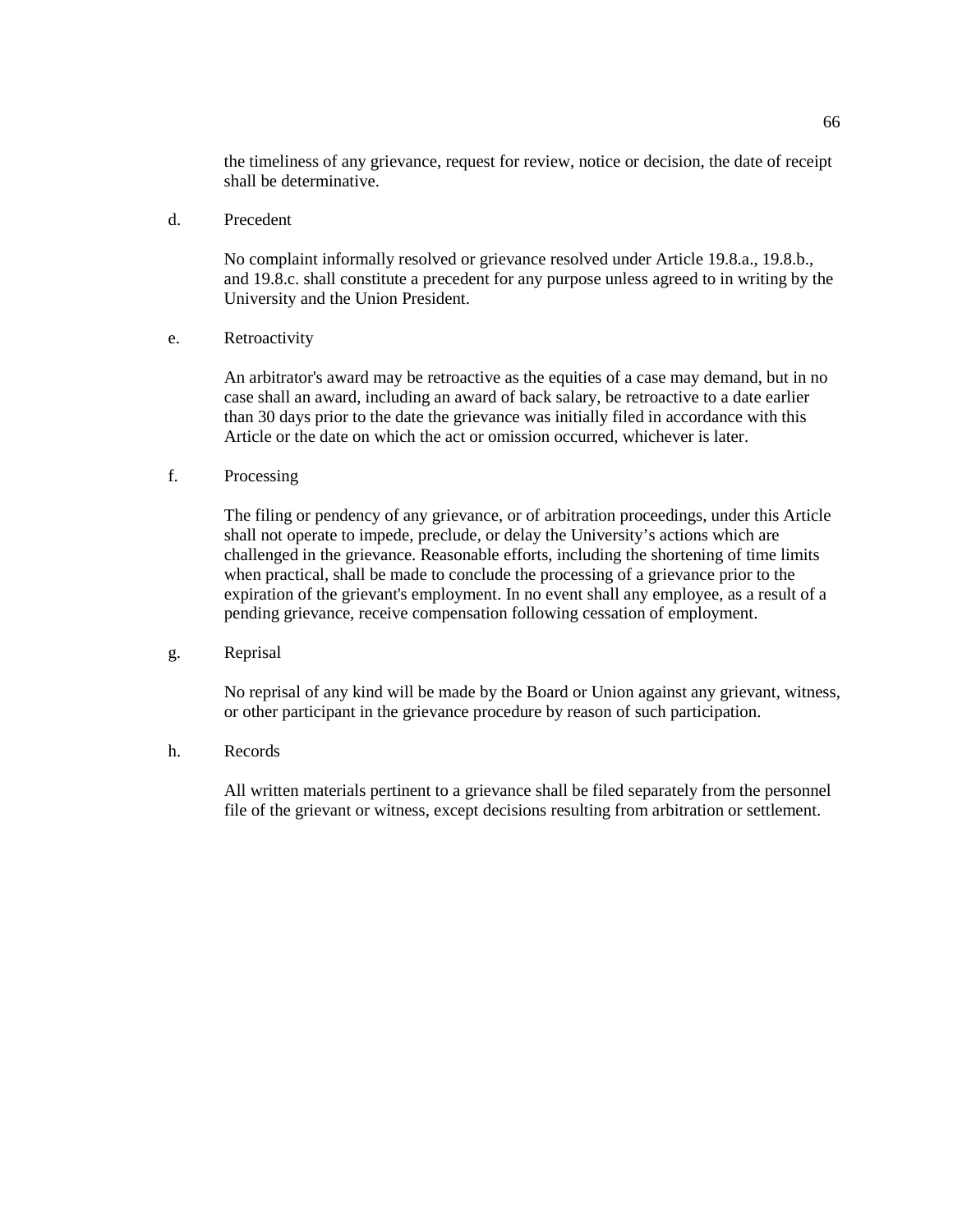# Article 20 Union Rights

# 20.1. **Use of Facilities**

- a. Subject to and in accordance with University policies on the use and scheduling of physical facilities, including payment of charges established by the University for the use of such facilities, the Union may use the physical facilities of a University, except for student residential facilities.
- b. The Union may use services of a University in accordance with University policies on the use of such services, including payment of charges established by the University.

# 20.2. **Provisions of Materials**

Prior to each regular or special meeting of the Board, a copy of each of the following materials will be transmitted to the Union President and to the Chapter President: (a) the agenda for the meeting; (b) the report to the Board, if a written report is made; and (c) the reports of the University President to the Board, if written reports are made. The materials will be transmitted to the Union President and the Chapter President at the same time such materials are transmitted to other recipients.

# 20.3. **Reassigned Time**

- a. Reassigned time, leaves without salary, and additional purchased time shall be granted in accordance with terms agreed upon by the University and the Union.
- b. Employees granted reassigned time and/or leaves without salary as described above shall not be considered representatives of their respective University for any activities on behalf of employees or the Union. The Union shall indemnify and hold the Board, its agents and employees harmless against any damages due to a violation of this clause.
- c. The university will allot thirty (30) CU's per year to the UPI leadership for UPI work. Summer compensation will be at the same rate for UPI members assigned administrative work.

# 20.4. **Bulletin Boards**

- a. The Union may post materials on University bulletin boards and electronic posting sites. The Union must be clearly identified on the face of any posted material. The Union shall assume all costs associated with any posted material. Posted material shall bear the date of posting and may be removed by University representatives after having been posted for a period of 21 calendar days unless the University grants permission for a longer posting.
- b. The Union shall indemnify, defend, and hold the Board, its agents, and employees harmless against any claim, demand, suit or form of liability arising as a result of the posting of any Union materials issued by a Union officer or representative authorized by the Chapter President on University bulletin boards and electronic posting sites in accordance with the provisions of this Article. Materials which are not posted in accordance with the provisions of this Article may be removed by University representatives.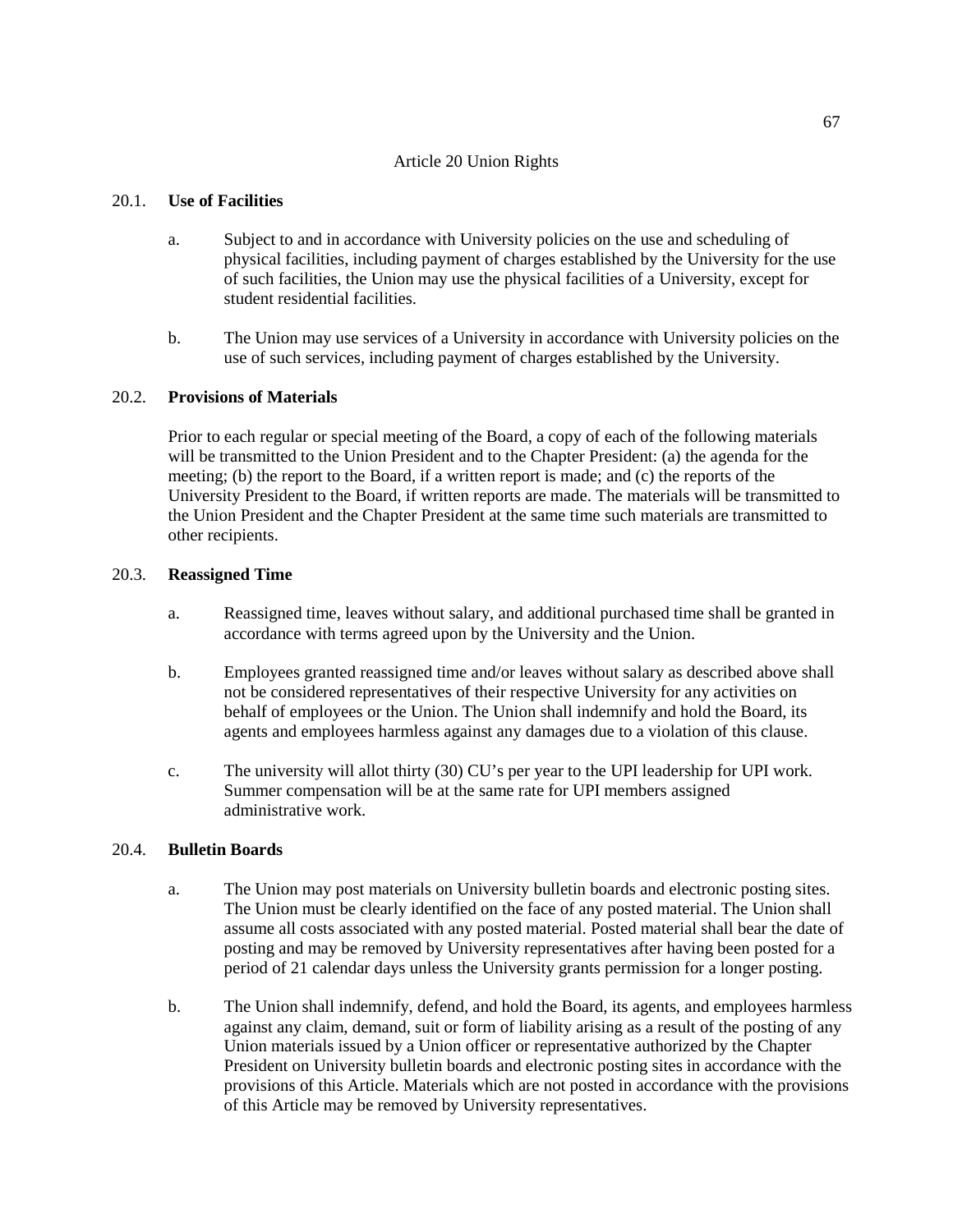## Article 21 Facilities and Equipment

- 21.1. In accordance with applicable law, policy, and established procedures, the Board will seek to provide a safe working environment for all employees, adequate equipment and materials, and instructional, office, and laboratory facilities that provide for a reasonable expectation of privacy and security conducive to the performance of professional obligations.
- 21.2. In accordance with University policy, an employee may obtain entry to her/his office during periods when the building in which the office is located is closed.
- 21.3. In accordance with applicable University policy and procedures, University facilities, equipment or personnel shall be used only for University business.
- 21.4. The University is not obligated to provide continuing access to University facilities and equipment after termination of employment with the University. These restrictions do not apply to employees on lay-off status according to the provisions of Article 17.
- 21.5. The freedom of faculty to use e-mail, Internet browsers and related software for intellectual inquiry and creative activity shall be given the strongest respect and protection. The University shall take all reasonable measures to ensure the privacy of all records stored on assigned computing devices and related peripherals and of e-mail messages transmitted or stored on University servers.
- 21.6. The University may stipulate the installation of necessary software on its computers and networks and may intervene in the use of assigned computers to the extent necessary to combat viruses, to resolve technical problems and performance issues, and to better ensure effective functioning of its computers and networks. Otherwise the University shall not limit or prescribe the content of files on assigned computing devices and related peripherals or of e-mail messages sent or received, except to prohibit outright illegality.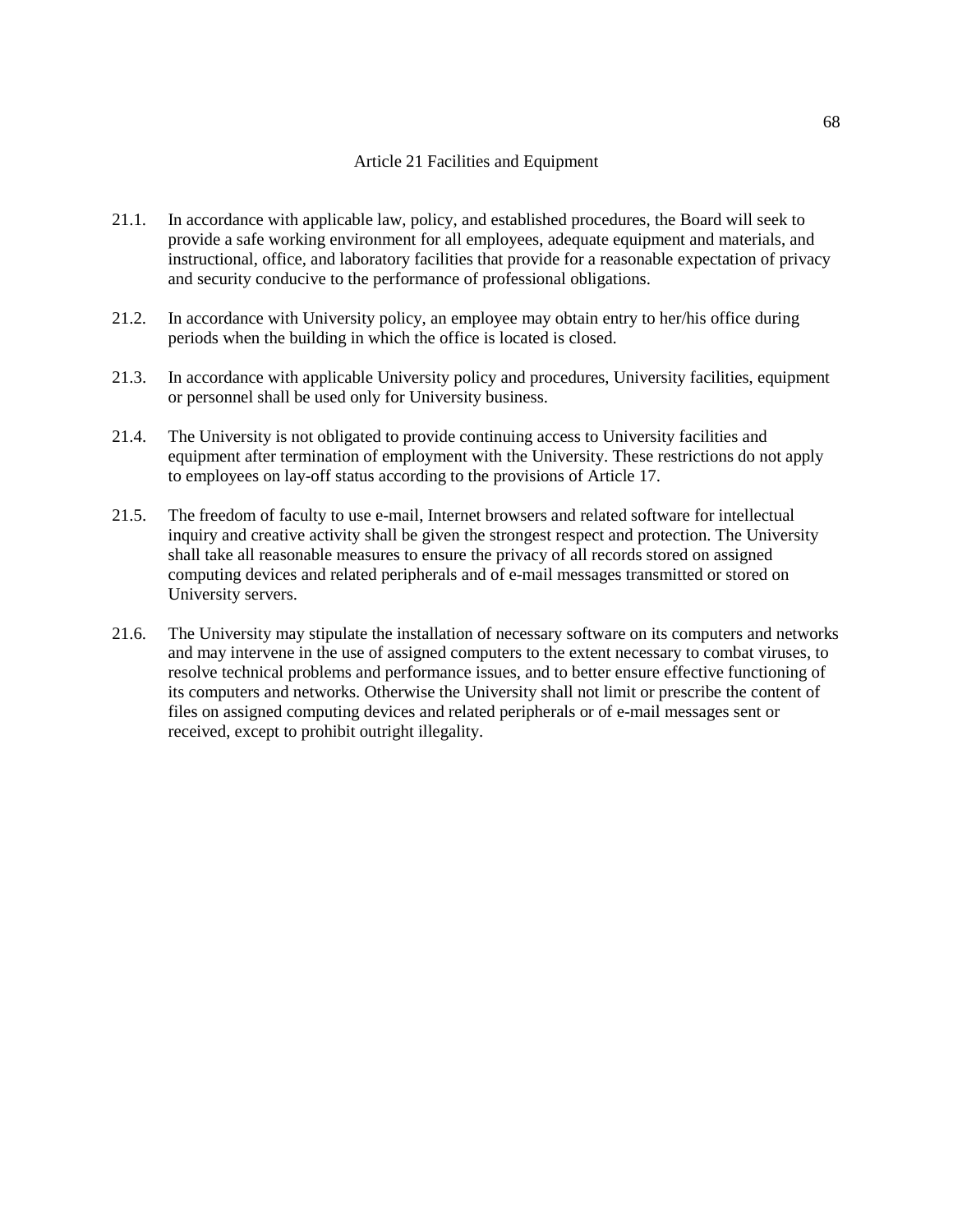#### Article 22 Dues Checkoff

- 22.1. In accordance with the State Salary and Annuity Withholding Act, 5 ILCS 365/1 et seq., and except as limited below, the Board agrees that the University will deduct Union membership dues, in an amount established by the Union and certified in writing by the treasurer of University Professionals of Illinois, Local 4100, to the Provost, from the salary of each employee who gives the University written authorization to make such deduction. Deductions will be made in each pay period beginning with the first full pay period commencing at least seven calendar days following receipt by the University of the dues deduction authorization.
- 22.2. Dues deducted will be remitted to the Union treasurer or other official designated in writing by the Union as soon as payroll warrants are prepared and verified. Accompanying each remittance shall be a list of the employees from whose salaries such deductions were made and the amounts deducted.
- 22.3. Any authorization to withhold Union dues from the salary of an employee shall terminate and such withholding shall cease upon the happening of any of the following events: (a) termination of the employee's employment; (b) written notice by the Union Chapter President to the University of cancellation of the authorization by the employee; (c) expiration of the time during which such withholding was authorized; or (d) when the total amount authorized to be withheld has been so withheld.
- 22.4. Neither the Board nor the University shall be under any obligation to make any deductions for dues if any employee's pay within any pay period, after deductions for withholding tax, State Universities Retirement System, State insurance and other mandatory deductions required by law is less than the amount of authorized deductions. In such event, it will be the responsibility of the Union to collect its dues for that pay period directly from the employee.
- 22.5. The Union shall give written notice to the Provost of any changes in its dues at least thirty days prior to the effective date of any such change. If any change in Union dues requires modification of the computer programs used in processing Union dues deductions, the Union shall, upon request of the Provost, pay the actual cost of such reprogramming.
- 22.6. The Union shall indemnify, defend, and hold the Board, its members, officials, agents or representatives or the University, its employees, agents, or representatives harmless against any claim, demand, suit, action, or any form of liability (monetary or otherwise), including attorney's fees and costs, arising from any action taken or not taken by the Board, its members, officials, agents, or representatives or the University, its employees, agents, or representatives in complying with this Article or in reliance on any notice, letter, or written authorization forwarded to the Board or the University pursuant to this Article. The Union assumes full responsibility and liability for the disposition of moneys deducted from the salaries of employees for Union dues by the University once the University has remitted such moneys to the officer designated by the Union to receive such remittance. The Union shall promptly refund to the University any funds received pursuant to this Article which are in excess of the amount of dues which the University has agreed to deduct.
- 22.7. Nothing in this Article shall require the University to deduct Union fines, penalties, or special assessments from the salary of any employee.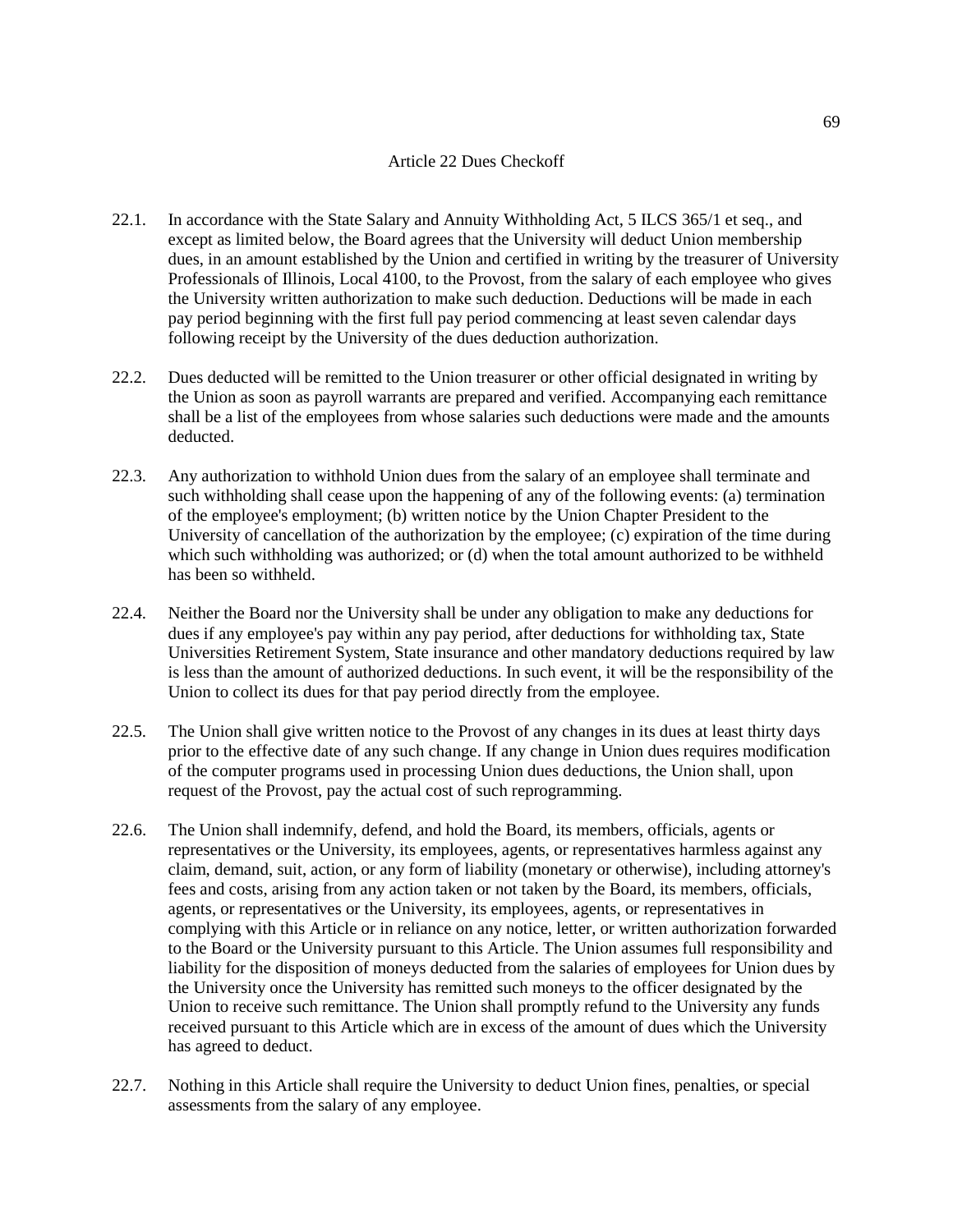22.8. Neither the Board nor the University shall be liable to the Union by reason of the requirements of this Article for the remittance or payment of any sum other than that constituting authorized deductions for Union dues from the salaries of employees who authorize such deductions.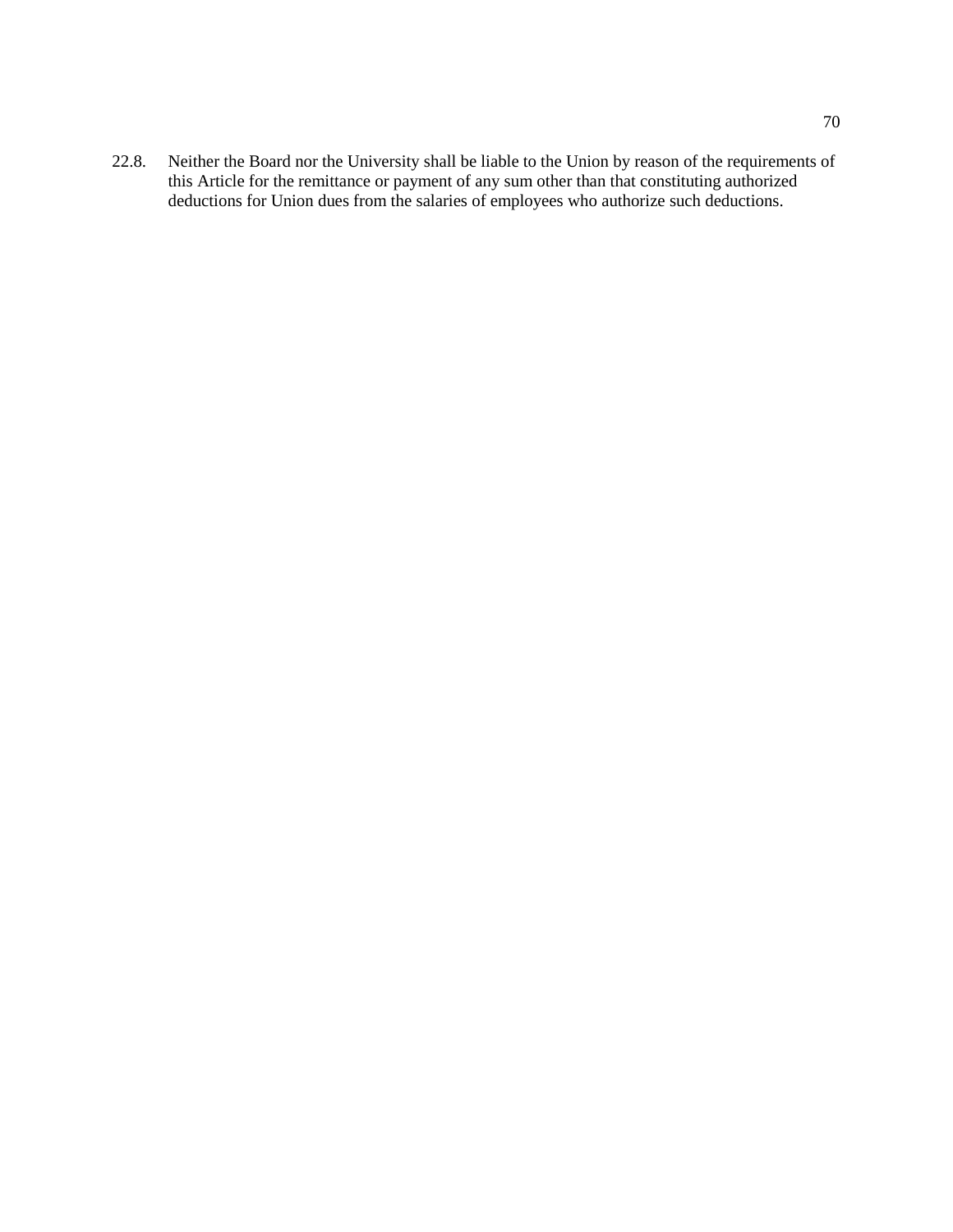# Article 23 Minutes, Policies, and Budgets

The Board will have a copy of each of the following documents placed in the reference section of the main library of the University and on the University website as soon as the documents are available:

- a. The approved minutes of the meetings of the Board.
- b. Published policies of the Board.
- c. Published University-wide policies of the University which affect employees.
- d. The internal operating budget of the University.
- e. The University's planning document.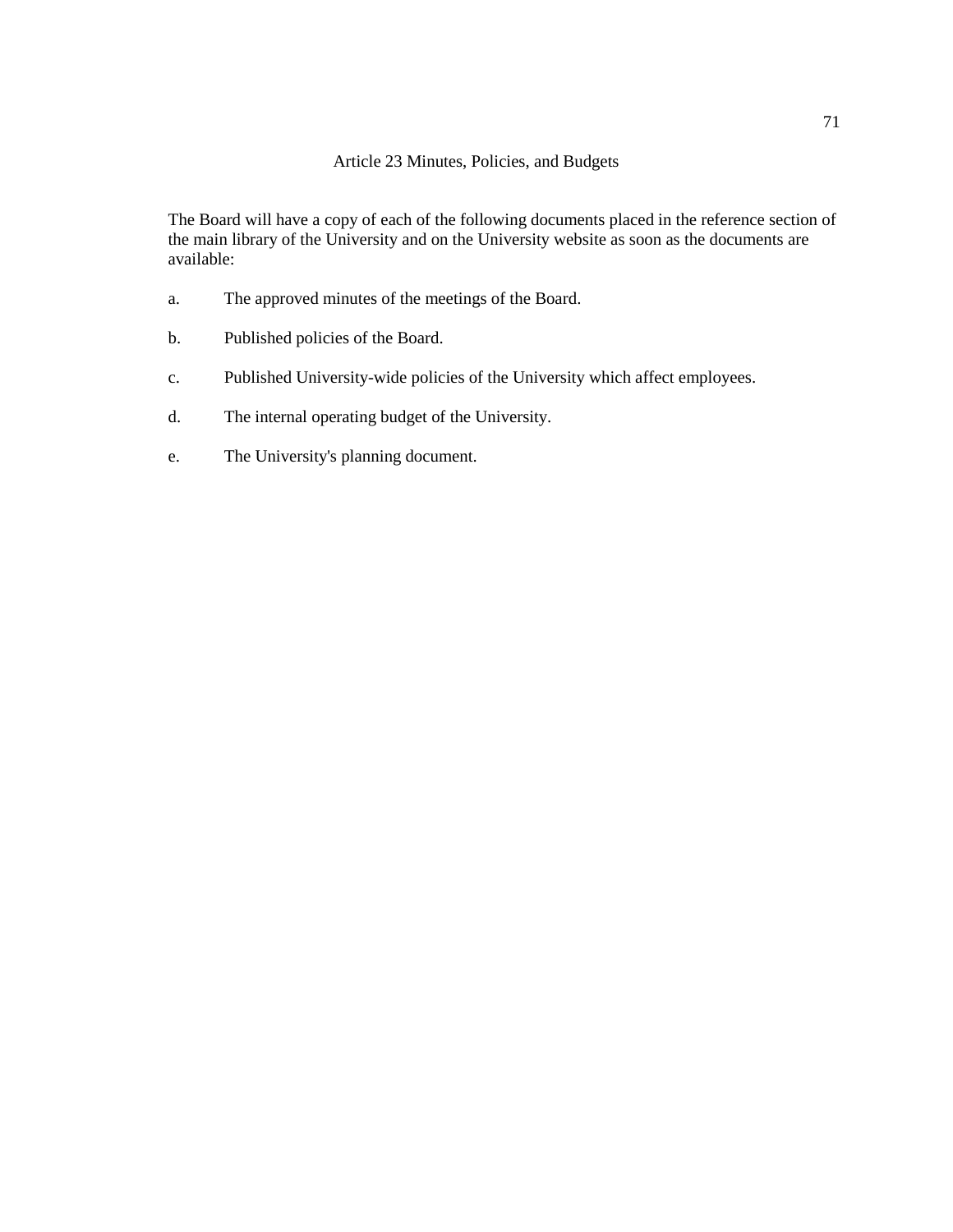#### Article 24 Management Rights

- 24.1. The Board retains and reserves to itself all rights, powers, privileges, duties, responsibilities and authority conferred upon and vested in it by law, whether exercised or not, including, but not limited to, the right to operate, manage, control, organize, and maintain the University and in all respects carry out the ordinary and customary functions of management and to adopt policies, rules, regulations, and practices in furtherance thereof.
- 24.2. The Board's exercise of its rights, powers, privileges, duties, responsibilities, and authority and the adoption by the Board of policies, rules, regulations, and practices in furtherance thereof shall be limited only by the specific and express terms of this *Agreement*.
- 24.3. Neither the Union nor the Board waive the rights guaranteed them under the Illinois Educational Labor Relations Act.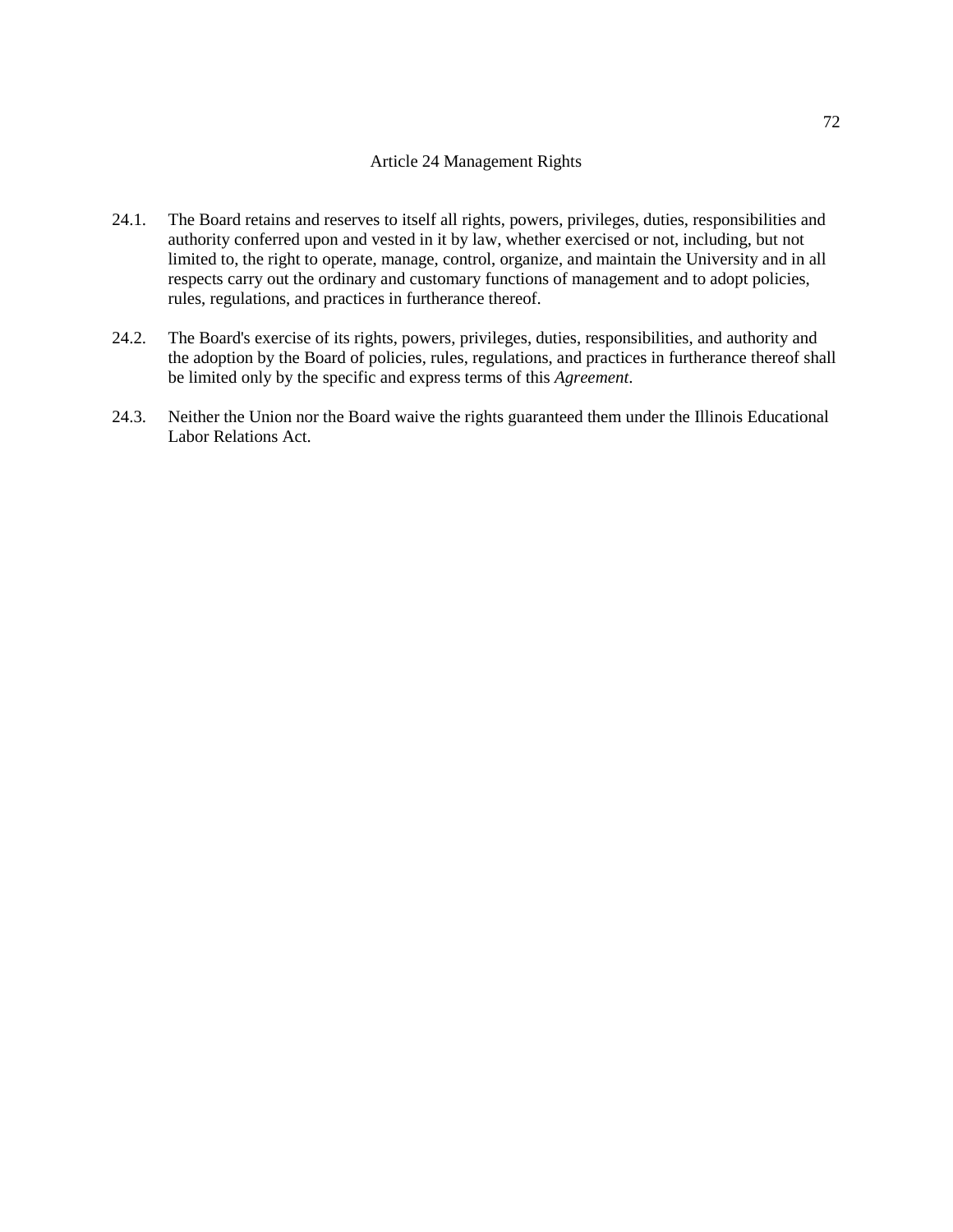### Article 25 No Strike or Lockout

The Board agrees that there will be no lockout at the University while the terms of this *Agreement* are in effect. The Union agrees there will be no strike by itself and that it will not authorize or encourage any strike by any employees while the terms of this *Agreement* are in effect.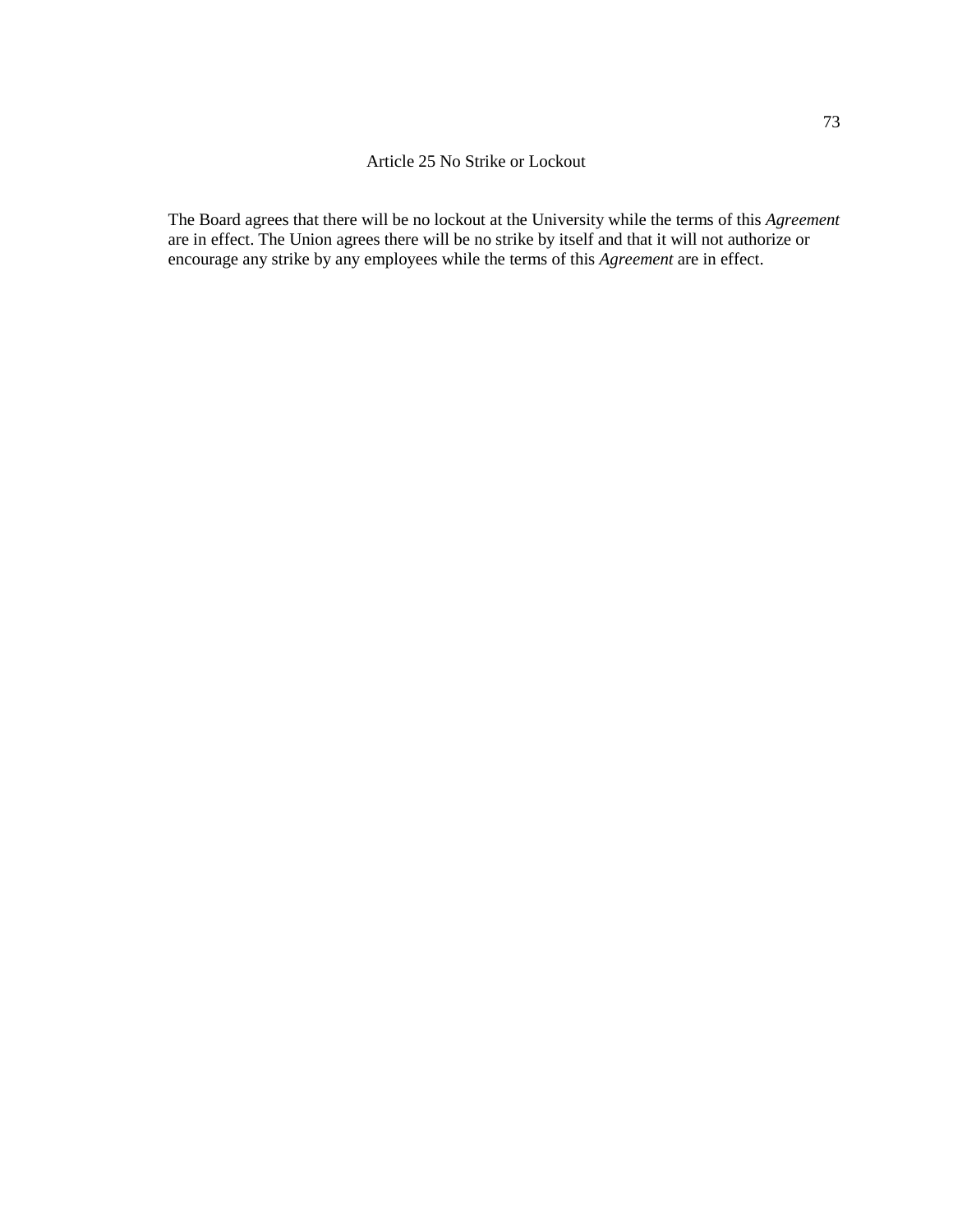#### Article 26 Severability

- 26.1. In the event any provision of this *Agreement* (a) shall at any time be contrary to law; or (b) is found to be invalid by operation of law or by a decision of a tribunal of competent jurisdiction; or (c) is rendered invalid by reason of subsequently enacted legislation; or (d) if compliance with or enforcement of any provision should be restrained by a tribunal of competent jurisdiction pending a final determination as to its validity, then the provision or provisions shall be of no force or effect, but the remainder of this *Agreement* shall continue in full force and effect.
- 26.2. If a provision of this *Agreement* is rendered ineffective for any of the reasons specified above, the Board and the Union shall, within 30 calendar days thereafter, commence negotiations to seek resolution of any problem caused thereby.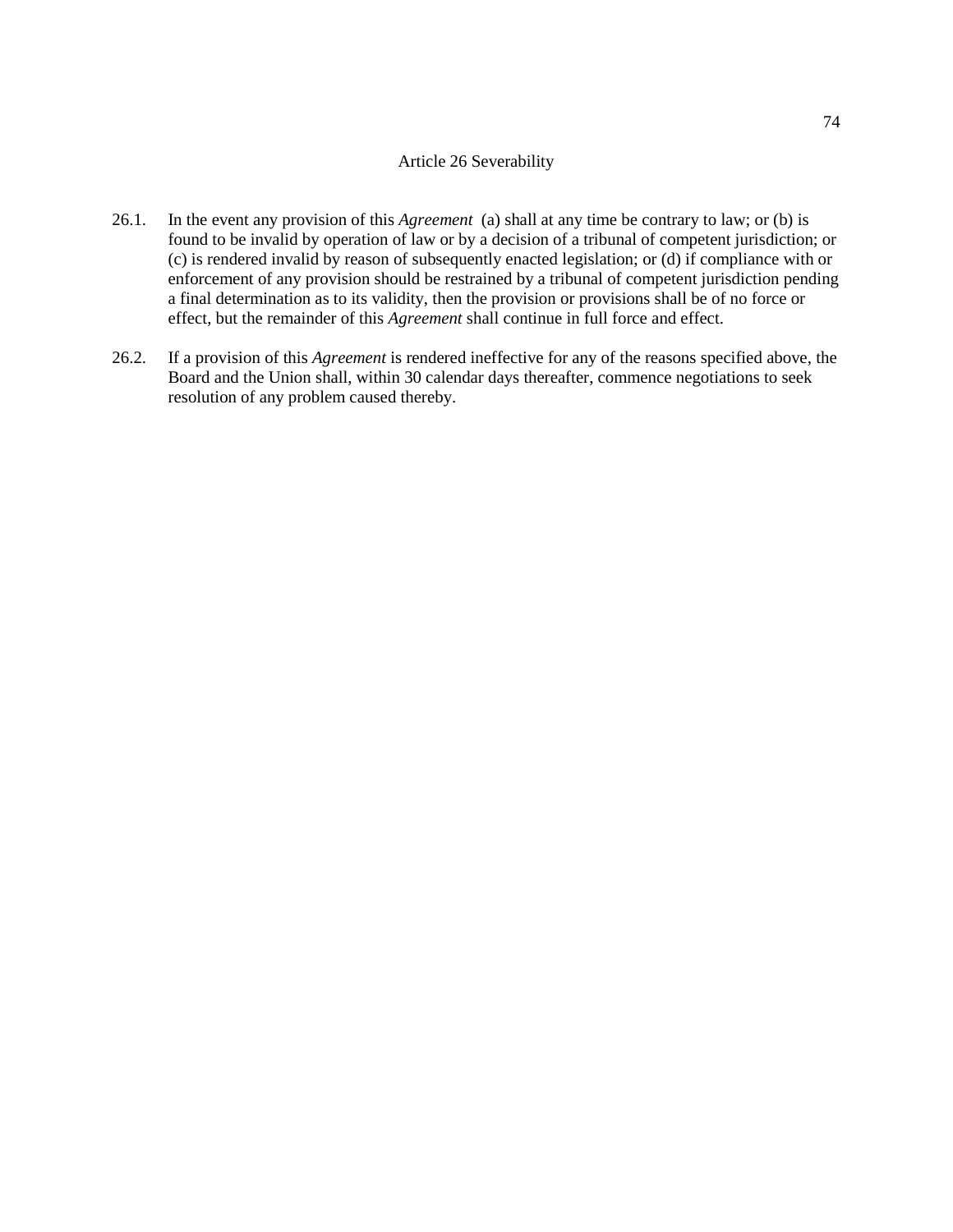#### Article 27 Miscellaneous Provisions

# 27.1. **Totality**

The Board and Union acknowledge that during the negotiations which resulted in this *Agreement*, both parties had the unlimited opportunity to present all demands and proposals and that this *Agreement* shall constitute the entire agreement between the parties for its duration.

# 27.2. **Amendment and Modification**

Nothing herein shall preclude the Board and Union from mutually agreeing to amend or modify any of the provisions of this *Agreement*. In the event the Board and Union negotiate a mutually acceptable amendment or modification of this *Agreement*, the amendment or modification shall be put in writing and become a part of this *Agreement* upon ratification by the parties.

# 27.3. **Conflict with Policies or Regulation**

If there is conflict between an existing Board or University policy or regulation and an express term or provision of this *Agreement*, the term or provision of this *Agreement* shall apply.

# 27.4. **Availability of Agreement**

The Board and the Union agree to provide each employee in the bargaining unit with a copy of the *Agreement* and to provide a copy to each new employee upon hiring.

27.5. Employees may identify themselves as employees of the University for purposes of identification. They may not present themselves as representing or speaking for the University unless they are engaged in activities assigned or officially approved by the University.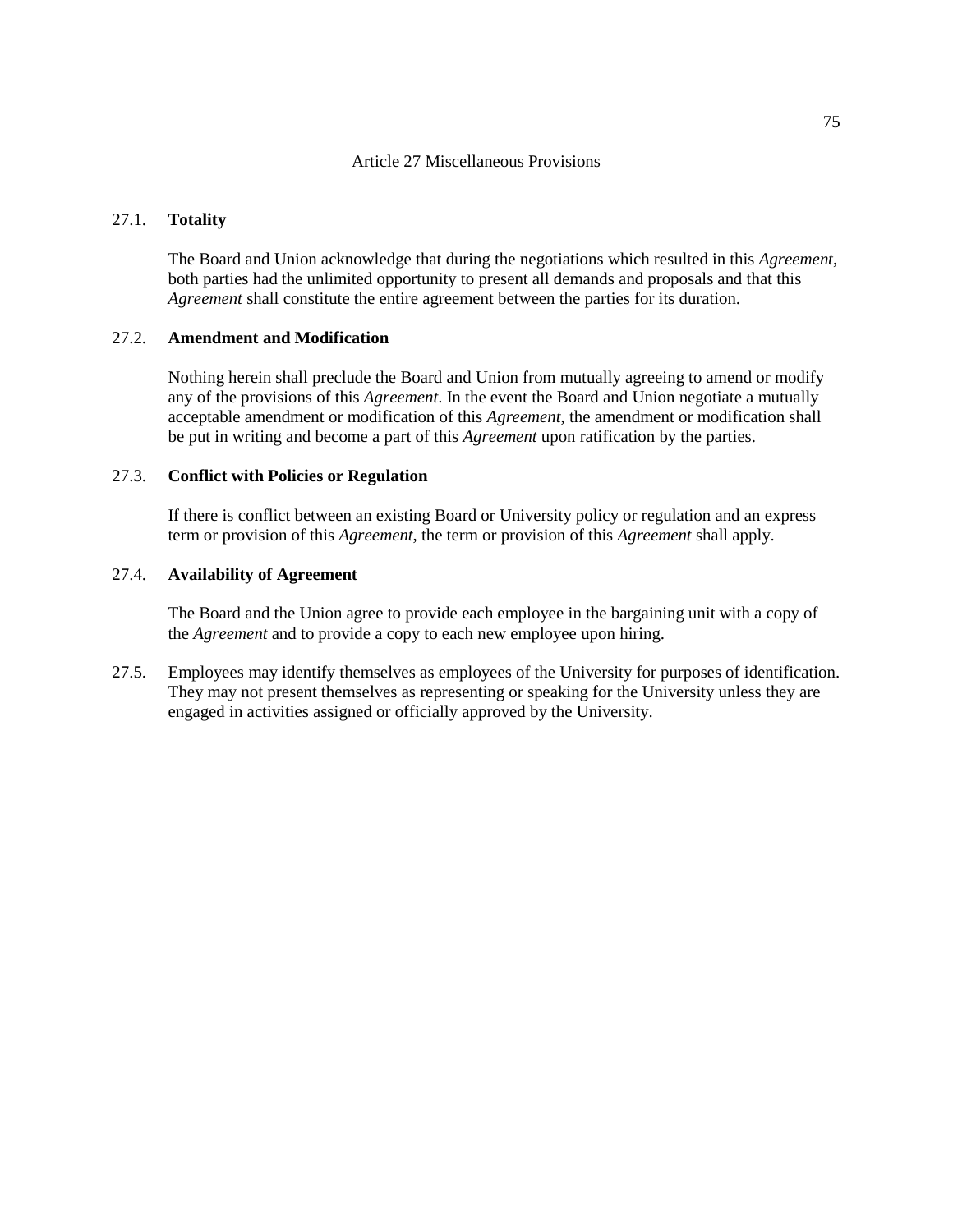### Article 28 Compensable Fringe Benefits

28.1. During the terms of this *Agreement*, employee benefit programs (health, life, etc.) shall be provided to all employees covered by this *Agreement* who are eligible to participate in those programs in accordance with the Illinois State Employees Group Insurance Act, 5 ILCS 375/ et seq. The parties agree to accept all of the terms and conditions in employee benefit packages as determined by the Department of Central Management Services to be intended to apply to employees of the Board of Trustees of Eastern Illinois University. Changes or modifications in benefits, benefit levels, or to the types of employee benefit packages that may be offered is the exclusive right of Central Management Services. The costs for participation in any of the employee benefit programs that Central Management Services determines to be contributory by the employee and costs for optional coverage are the sole responsibility of the employee.

# 28.2. **Approved Academic Sabbatical Assignments**

a. Purpose

Because of its commitment to provide excellence in education, the Board recognizes the need for providing sabbatical assignments for the purposes of encouraging research/creative activity, updating professional knowledge, acquiring new professional knowledge, and enhancing teaching performance, for the mutual benefit of the University and the employee.

b. Eligibility

An approved academic sabbatical assignment is granted at the discretion of the University President. A tenured employee is eligible to apply for an approved academic sabbatical assignment from a University only after completing at least five years of fulltime service in the bargaining unit at the University either continuously or discontinuously. An approved academic sabbatical assignment shall not be awarded to the same employee more than once every seven academic years and approved academic sabbatical assignment time shall not be cumulative.

c. Uses

An approved academic sabbatical assignment may be used for the following purposes, in accordance with Article 28.2.a.:

- Research/creative activity
- Updating of professional knowledge
- Acquiring new professional knowledge
- Enhancement of teaching performance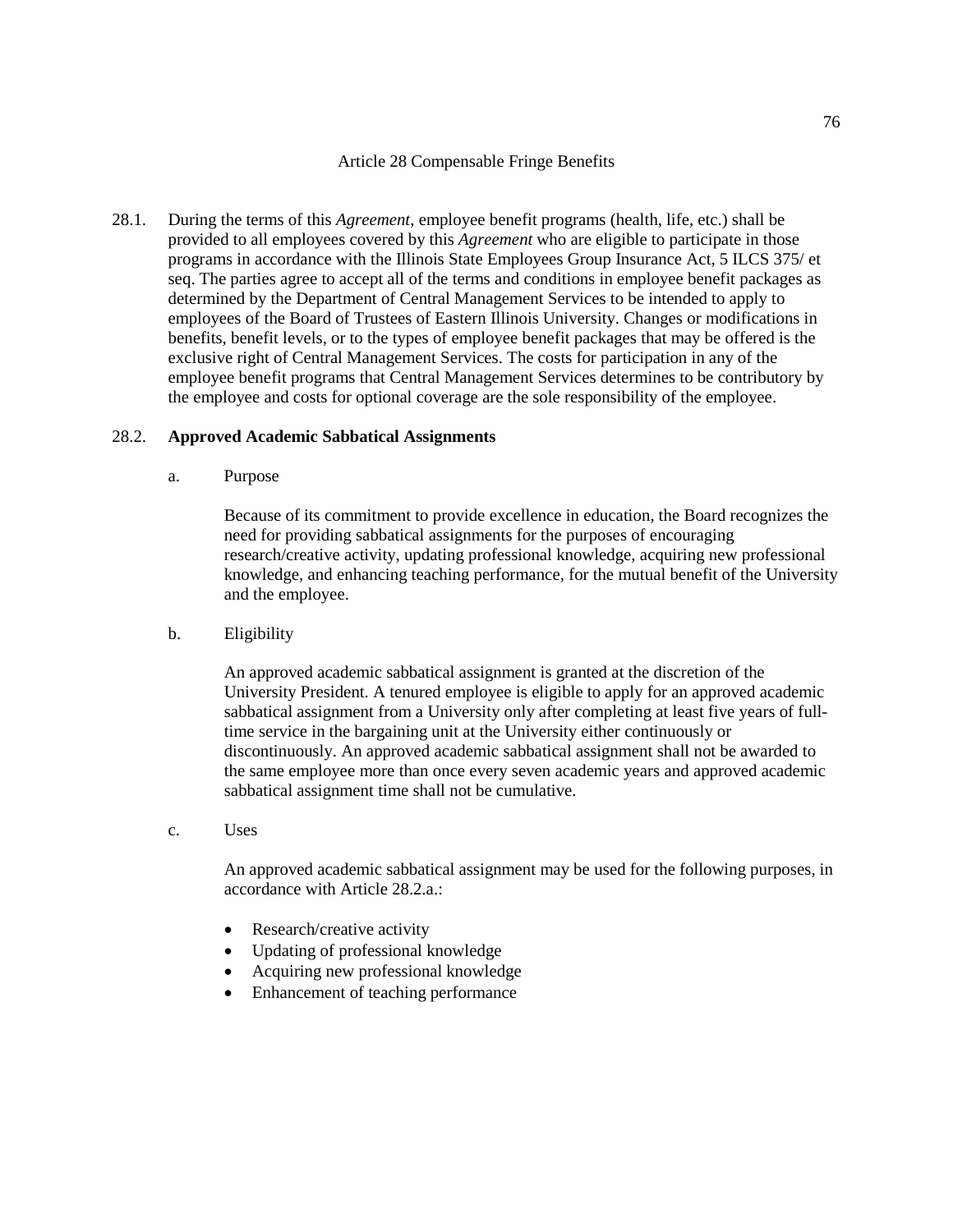#### d. Quota

The approved academic sabbatical assignment quota for the University shall be determined at the beginning of each academic year. The quota shall be one approved academic sabbatical assignment for each 16 employees, or major fraction thereof. If the number of approved academic sabbatical assignments generated for a given academic year exceeds the number of academically qualified proposals for the approved academic sabbatical assignment, the maximum available for award in such year shall be equal to the number of academically qualified proposals.

- e. Procedures
	- (1) Academic sabbatical assignment proposals shall be reviewed by Department Chair, appropriate Dean, and the Provost for academic acceptability in accordance with established University procedures. An academically acceptable proposal must include the general purpose in accordance with Article 28.2.c. and must indicate information on the following:
		- the specific purpose of the project or activity
		- a background statement
		- an outline of the project or activity
		- a statement of the anticipated benefits of the project or activity
	- (2) The University President may deny a request for an academic sabbatical assignment because the proposal is academically unacceptable. In the event that such a denial is made, upon request made within ten working days after receipt of such denial, the University President shall provide a written explanation for the denial to the employee who submitted the proposal.
- f. Priority
	- (1) If the number of academically acceptable approved sabbatical assignment proposals exceeds the number of available approved sabbatical assignments at the University, priority of award shall be determined on the basis of years of service in the bargaining unit either continuously or discontinuously or qualifying years of service in the bargaining unit since the last sabbatical assignment either continuously or discontinuously. If an employee has never had a sabbatical from the University, her/his priority shall be determined on the basis of years of fulltime service at the University. If an employee has had a sabbatical from the University, her/his priority shall be determined on the basis of the number of years since her/his last sabbatical. A sabbatical may be deferred to a later date if necessitated by program need. Notice of deferral must be given upon notification of receipt of the sabbatical. The person deferred will begin accruing years of service toward eligibility toward the next sabbatical with the year following the initial granting of the sabbatical.
	- (2) When two or more applicants for sabbatical assignments or administrative educational leaves meet all requirements for the acceptability of the leave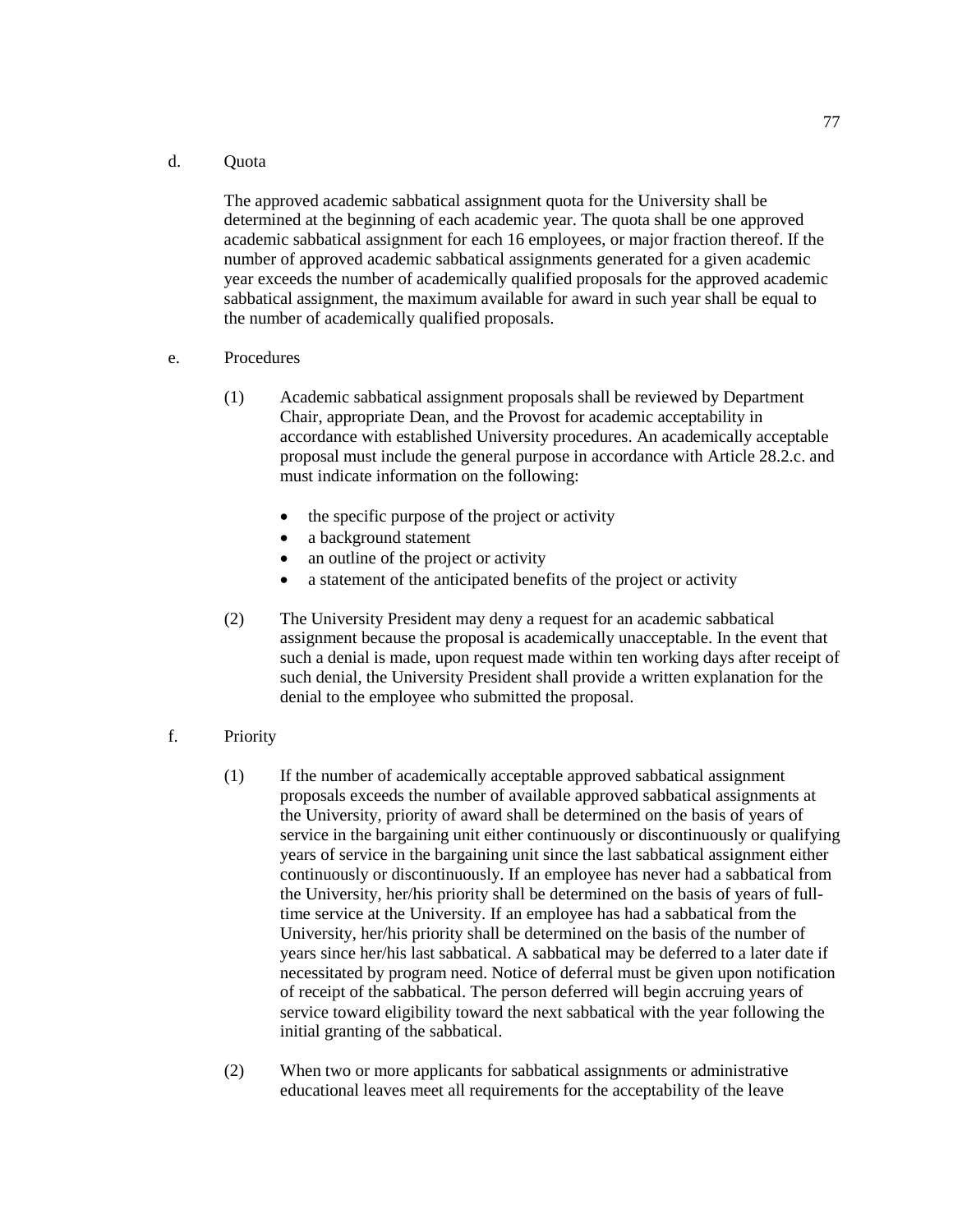application and are in all respects equal in seniority and when the number of leaves available is less than the number of equally qualified applicants, determination of which person(s) receive leaves will be by lottery. In the presence of a representative of the Union and a representative of the Provost, a mutually agreed upon disinterested third party will draw names from the pool of equally qualified applicants until all available leaves are granted. In the event that a leave is declined after this process, the lottery will continue until all leaves are granted or all qualified applicants have been offered leaves. This process will not be grievable.

# g. Term

- (1) The term of approved sabbatical assignment shall be either one academic term at full pay or two academic terms at half pay. Each academic year, 70 percent of the total approved sabbatical assignments available for award at the University shall be available for award for one academic term at full pay. If application of the 70 percent ratio results in a major fraction, the fraction shall be rounded up the next highest whole number.
- (2) If an academic employee receives a grant in connection with an approved sabbatical assignment, the duration of the sabbatical may be adjusted by the University to coincide with the provisions of the grant.

# h. Conditions

- (1) Each employee who is granted an approved sabbatical assignment shall agree to serve at the University for at least one academic year after the completion of the sabbatical and shall give a judgment note to the University for the amount of the approved sabbatical assignment, said judgment note to be canceled at the end of the required year of service or at the death or permanent disability of the employee.
- (2) Faculty with sabbatical assignments may have no other assigned credit units, unless justified by program need.
- (3) Faculty with a sabbatical assignment shall either complete any prior commitments made for directing student theses and other student mentoring or make appropriate arrangements for such students.
- (4) Each employee in her/his sabbatical proposal shall inform the University of other salaries, grants, fellowships, or financial support for which the employee has applied or does receive. If notice of support is received after the proposal is submitted, the employee shall notify the Provost.
- i. Report of Approved Sabbatical Assignment
	- (1) By the end of the first academic term following return to the University from approved sabbatical assignment, the academic employee shall file a written account of sabbatical activities and accomplishments as related to the goals and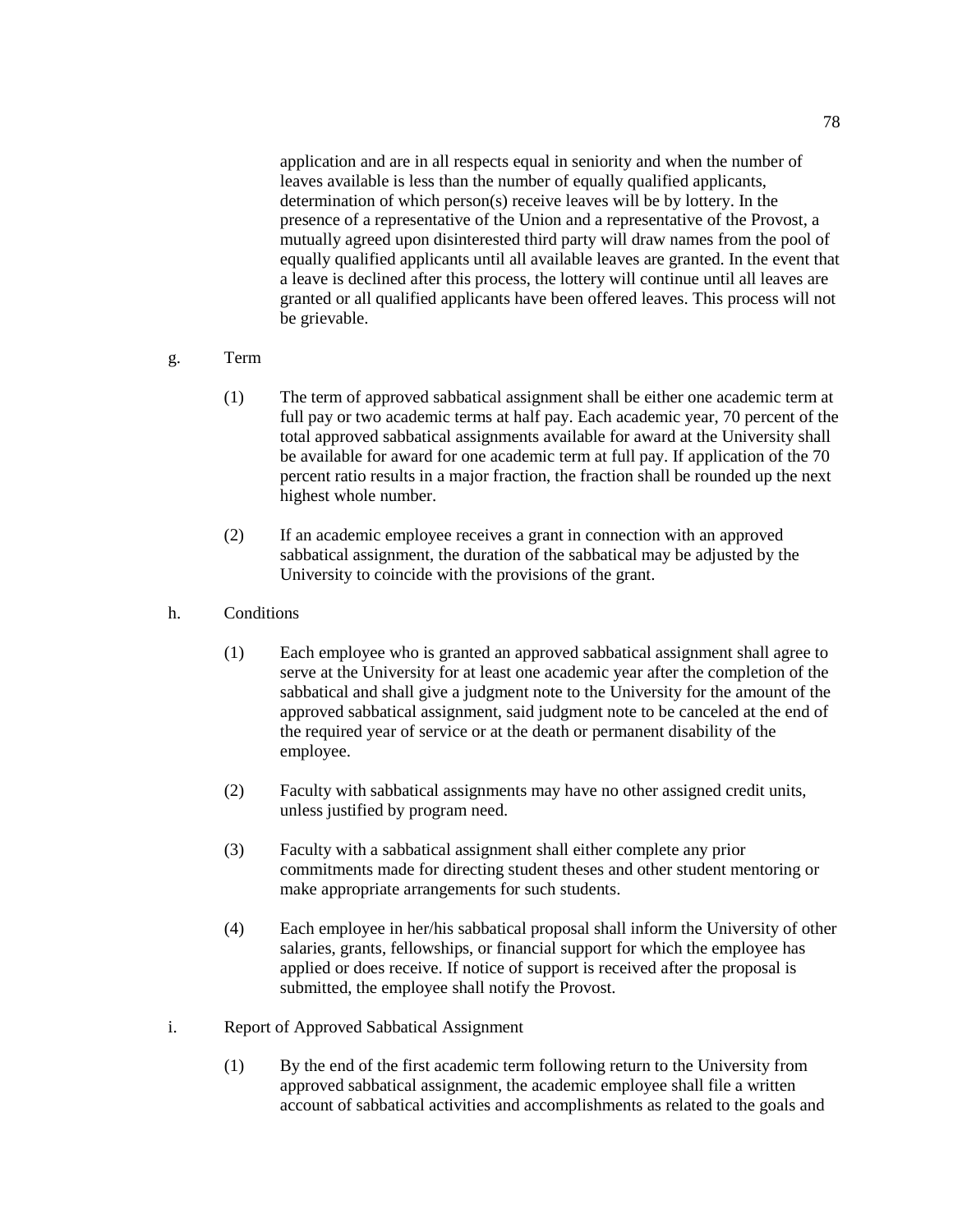objectives stated in the sabbatical proposal with the Provost, Dean, and Department Chair. The report shall be made available to department colleagues and shall be placed in the employee's personnel file.

- (2) Any change in the sabbatical which significantly modifies the original proposal must be reported to the Provost for approval at the earliest possible time.
- j. Miscellaneous

Time spent by an employee on an approved sabbatical assignment will be credited for the purpose of determining eligibility for promotion.

# 28.3. **Retraining Leave**

- a. The University President, at her/his discretion, may grant a retraining leave to an eligible employee for the purpose of acquiring new skills for the benefit of the University.
- b. The University will establish procedures for submission of applications for retraining leaves. Applications shall specify the purpose, method, and timetable of the retraining leave.

Applications submitted pursuant to Article 17, Layoff and Recall Procedures, shall be considered at any time. If successful completion of a retraining leave might lead to transfer of the applicant to a specific department in the University, the University President will provide that department an opportunity to discuss the retraining leave proposal.

- c. The term of a retraining leave may be for a period of up to 12 months. Retraining leaves may be extended at the discretion of the University President. Compensation for retraining leaves shall be at no less than half pay.
- d. Each employee who is granted one year of retraining leave shall agree to serve at the University for at least three academic years after the completion of the leave, plus one additional year for each year the retraining leave is extended, and shall give a promissory note to the Board of Trustees for the amount of the retraining leave, said promissory note to be canceled at the end of the required period of service or at the death or permanent disability of the employee, or if the employee is non-retained or is not granted tenure.
- e. Upon completion of a retraining leave an employee shall file a written account of retraining activities and accomplishments with the Provost. If after successful completion of a retraining leave, an employee is transferred to another department, her/his transfer shall be made in accordance with the provisions of Article 14, Transfer.
- f. There shall be no evaluation of an employee for the purpose of retention during the period of a retraining leave unless the time on leave is being credited toward tenure in accordance with Article 28.3.
- g. Time spent by an employee described in Appendix A on a retraining leave will not be credited for the purpose of determining eligibility for promotion or sabbatical.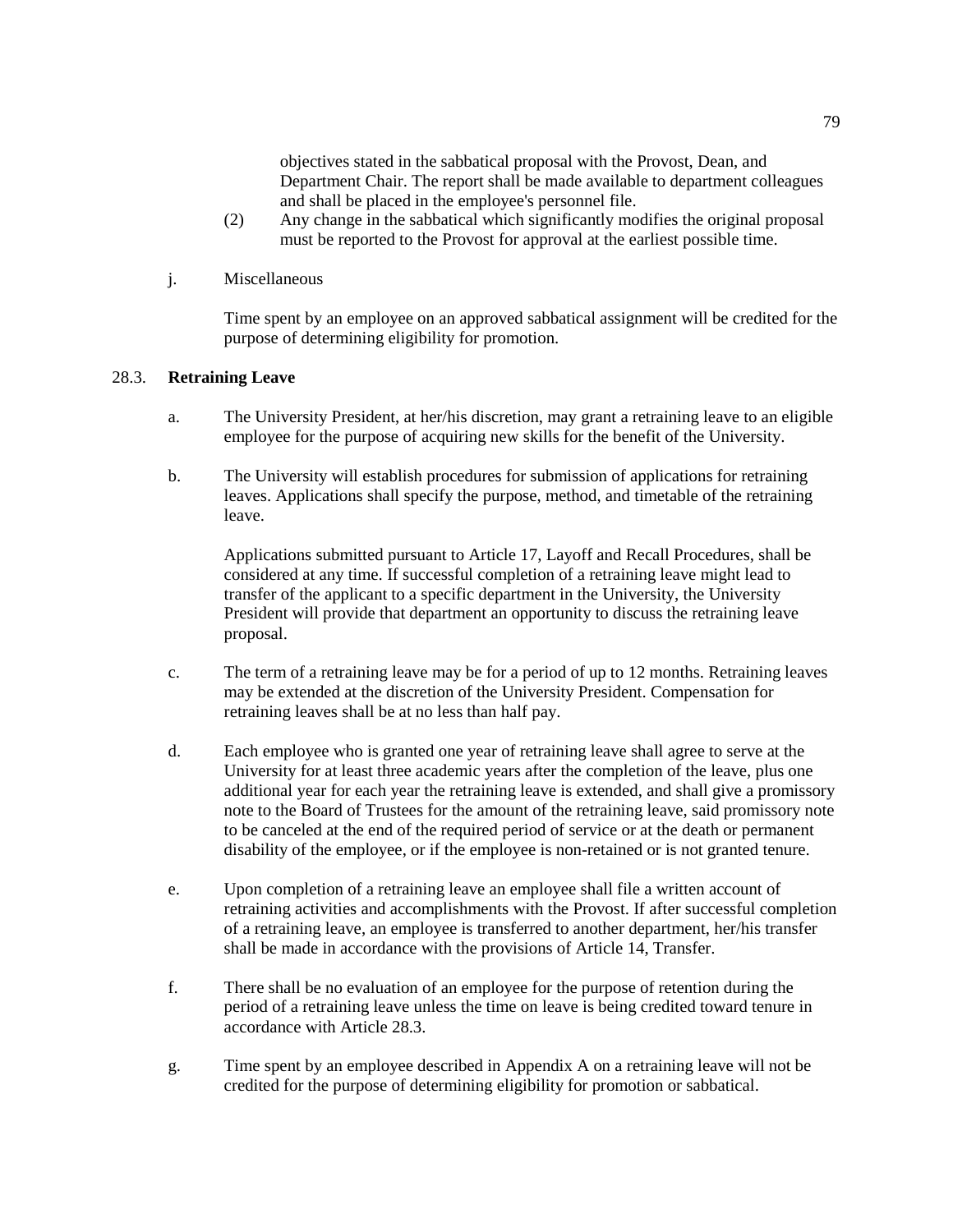h. Time spent by an employee described in Appendix A on a retraining leave will be credited for the purpose of determining eligibility for tenure only if approved by the University President. At the time of application, an employee must indicate in writing to the University President whether the employee wishes the time spent on a retraining leave to be credited for the purpose of determining eligibility for tenure. Upon request, the University President will provide a written explanation within ten working days to an employee whose request to credit the time spent on a retraining leave for the purpose of determining eligibility for tenure has been denied. If the employee believes such a request has been arbitrarily and capriciously denied, she/he may file a grievance under Article 19, Grievance Procedure. The sole question to be decided in any such grievance shall be whether the denial was arbitrary and capricious.

# 28.4. **Parental Leave**

A tenured/tenure-track employee may use up to 30 days of earned sick leave per academic year for additional parental leave upon the birth or adoption of a child of the employee. Requests for parental leave of more than ten days shall be submitted to the Provost 30 days in advance, except in cases of emergency. Non-emergency requests for parental leave of more than ten days shall be subject to the consideration of maintaining efficiency of operations. Such requests shall not be unreasonably denied. In addition, the employee may choose to have the academic year in which the birth or adoption took place excluded from the probationary period in accordance with Article 10.6.b (4).

#### 28.5. **Annual Leave**

- a. Any tenured/tenure-track employee who is employed on a 12-month contract shall earn annual leave at the rate of two days per month during each month or major fraction thereof of service in full-pay status. No other employee shall earn or receive annual leave. An employee who is employed on a 12-month contract may accrue annual leave during the term of employment at the University up to a maximum of 48 days. An employee who has accrued the maximum will earn no further annual leave until the employee's use of annual leave reduces the accrual below the maximum. An employee who is required to work on a special assignment may, at the discretion of the University President, or her/his designee, be permitted to earn up to 12 days of annual leave beyond the maximum of 48 days. Such additional annual leave must be used within 12 months after the employee completes work on the special assignment. Upon cessation of employment with the Board, an employee, or such employee's estate, shall be entitled to a lump sum payment for accrued annual leave. Annual leave days eligible for lump sum payment shall be computed by determining the number of days, or fractions thereof, accrued by the employee and subtracting any days, or fractions thereof, used by the employee.
- b. Annual leave shall be earned before being taken. All requests for annual leave must receive approval prior to the leave being taken. Requests for annual leave in excess of three days shall be submitted to the employee's Department Head at least 30 days in advance of the date on which the employee wishes to begin leave.
- c. A response shall be given within seven days to a request for annual leave in excess of three days. Approval of the dates on which an employee wishes to take annual leave shall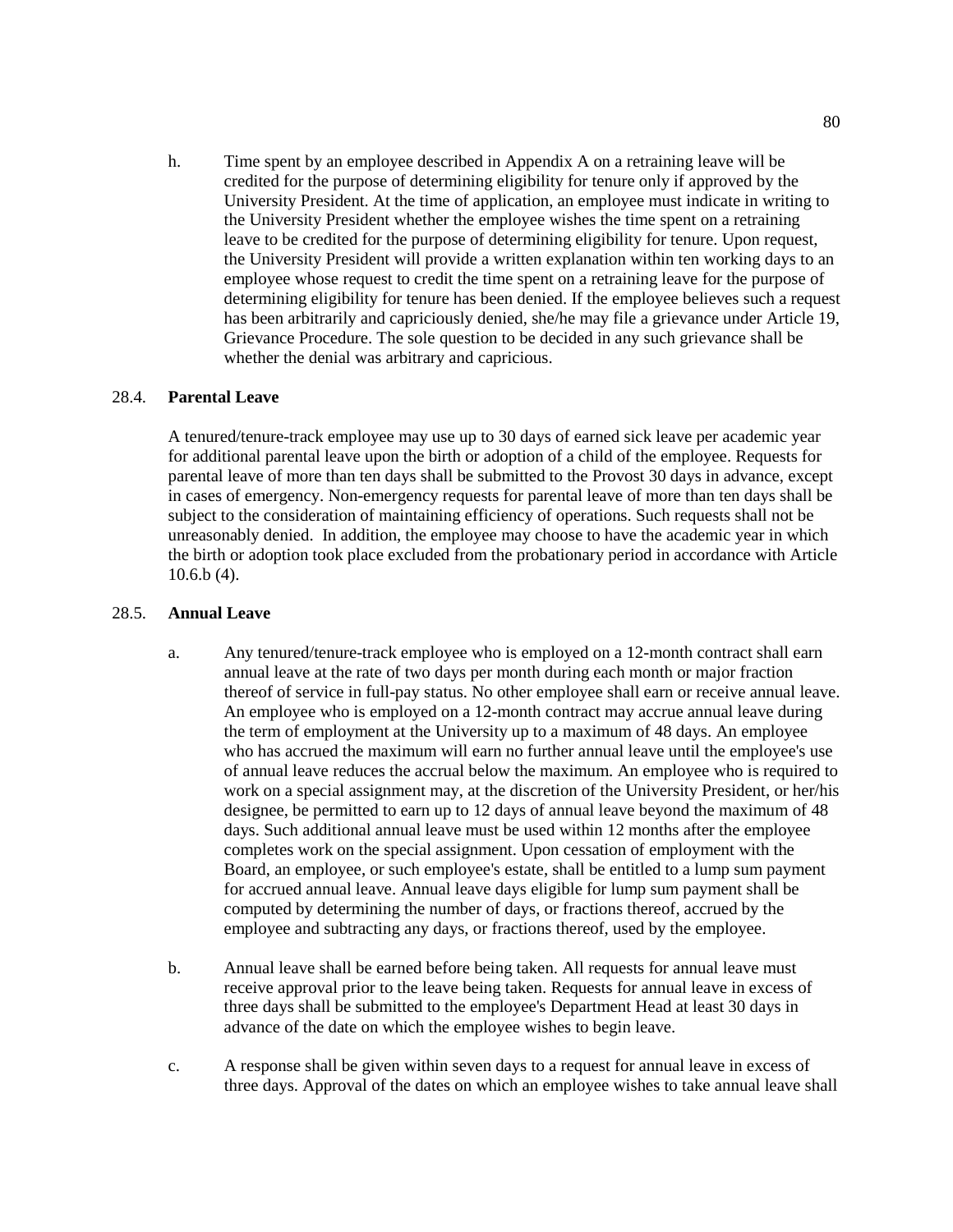be at the discretion of the Provost and shall be subject to the consideration of maintaining efficiency of operations. A request for annual leave shall not be unreasonably denied.

d. Deductions of annual leave shall not be made for any Board-approved holiday. Days when the University is officially closed for business as well as the days between December 25 and January 1 may be used for unscheduled professional activities by tenured/tenure-track employees with 12-month periods of appointment. During the contractual period of appointment, any employee not on approved annual leave shall be accessible in accordance with Article 6.8.

# 28.6. **Military Leave**

- a. A tenured/tenure-track employee who is a member of any reserve component of the United States Armed Forces or of any reserve component of the Illinois State Militia, shall be granted leave for any period actively spent in such military service, while under contract, including:
	- (1) basic training;
	- (2) special or advanced training, whether or not within the State, and whether or not voluntary; and
	- (3) annual training.
- b. During leaves for annual training, the employee while under contract shall continue to receive her/his regular compensation. During leaves for basic training and up to 60 calendar days of special or advanced training, if such employee's compensation for military activities is less than her/his compensation as an employee, she or he shall receive her/his regular compensation as an employee minus the amount of her/his base pay for military activities. The deduction of military pay from the salary of an employee shall be reflected in the first payroll prepared after verification of the amount of the employee's military pay.
- c. A member of the National Guard (or other State military component) who is called to temporary active duty in case of civil disturbance or natural disaster declared to be an emergency by the Governor may receive a combined salary from the University and the military equal to, but not exceeding the employee's pro rata daily rate for work days absent. If the daily rate received for temporary active duty exceeds the daily rate of the employee from the University, the employee may elect to accept the higher rate in which instance the employee shall receive no compensation from the University. The amount of compensation received for temporary active duty shall be reported to the University within 30 days after release from temporary active duty. Appropriate adjustment to offset the amount received shall be made on the next regular payroll. Time used for temporary active duty shall not be deducted from the time allowed for regular military training periods in accordance with Articles 28.6 (a) and (b).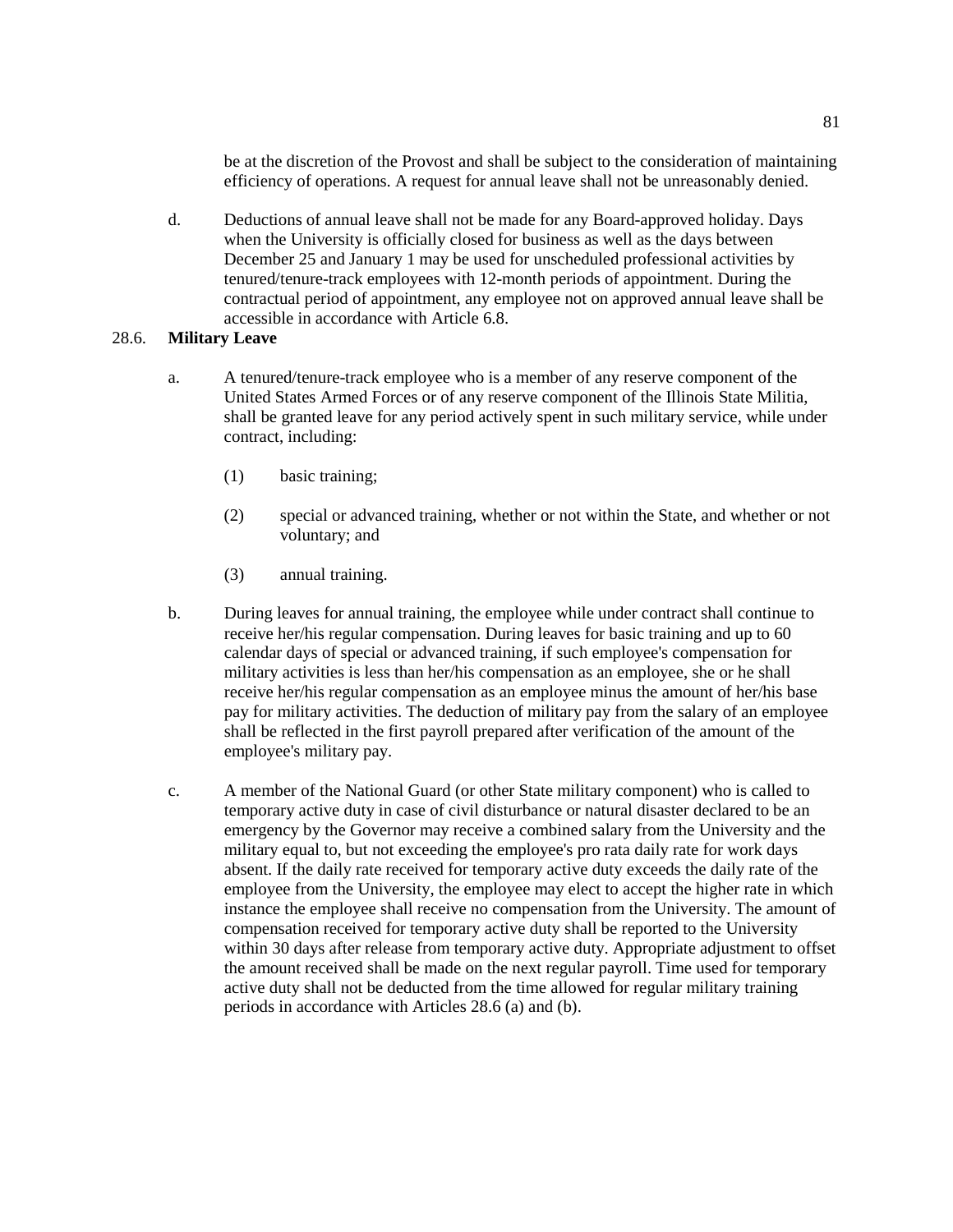# 28.7. **Sick Leave**

- a. Sick leave may be used for injury or illness of an employee, including temporary disabilities caused or contributed to by pregnancy. An employee may use up to five days of earned sick leave per academic year for absences resulting from the illness or injury of a parent, spouse, child, or member of immediate household. Upon approval of the Provost, an employee may use additional accrued sick leave for such absences.
- b. The purpose of sick leave is to accommodate an employee while she/he is sick or injured, and unavailable to perform her/his duties. An employee on sick leave, therefore, may not accept employment or perform consulting services for another employer.
- c. (1) A tenured/tenure-track employee who has accrued sick leave at the University shall, for purposes of this *Agreement*, be credited with such accrual as of the effective date of this *Agreement*.
	- (2) The maximum number of non-compensable sick leave days an employee may accrue shall be set at the equivalent of 1.5 years of service as defined by the State Universities Retirement System (State Universities Retirement System rules still apply in accordance with the unused/unpaid sick leave chart).
	- (3) A tenured/tenure-track employee who has accrued non-compensable sick leave in excess of 1.5 years of service as defined by SURS shall be given the option of donating the excess sick leave to the sick leave bank before it is eliminated on December 1, 2018.
- d. During the first three years of employment at the University, an employee shall earn sick leave at the rate of 20 work days per academic year or 1.75 work days for each month, or major fraction thereof, of service under the employee's contract, whichever is greater. Thereafter, the employee shall earn sick leave at the rate of 1.75 work days for each month, or major fraction thereof, of service under the employee's contract, irrespective of the term of the employee's contract. During the first three years of employment at the University, sick leave will be credited to employees at the beginning of each academic year. Thereafter, sick leave shall be earned on a monthly basis. No additional sick leave will accrue to an employee during a month in which that employee was on sick leave for the entire month.
- e. Sick leave must be filed whenever an employee is unable to perform her/his professional obligations, either on or off campus, for reasons of illness or injury. Faculty must report sick leave in quarter hour increments for times they are unable to meet classes, hold office hours or participate in scheduled activities that they would have been expected to attend. Employees are required to inform their department office if they will be away from their duties. Procedures for reporting sick leave will be developed at the University and provided to each employee.
- f. Sick leave may be used only during the term of an employee's period of appointment.
- g. Deductions of sick leave shall not be made during any Board-approved holiday. One day of sick leave shall be deducted for each day the employee is absent because of injury or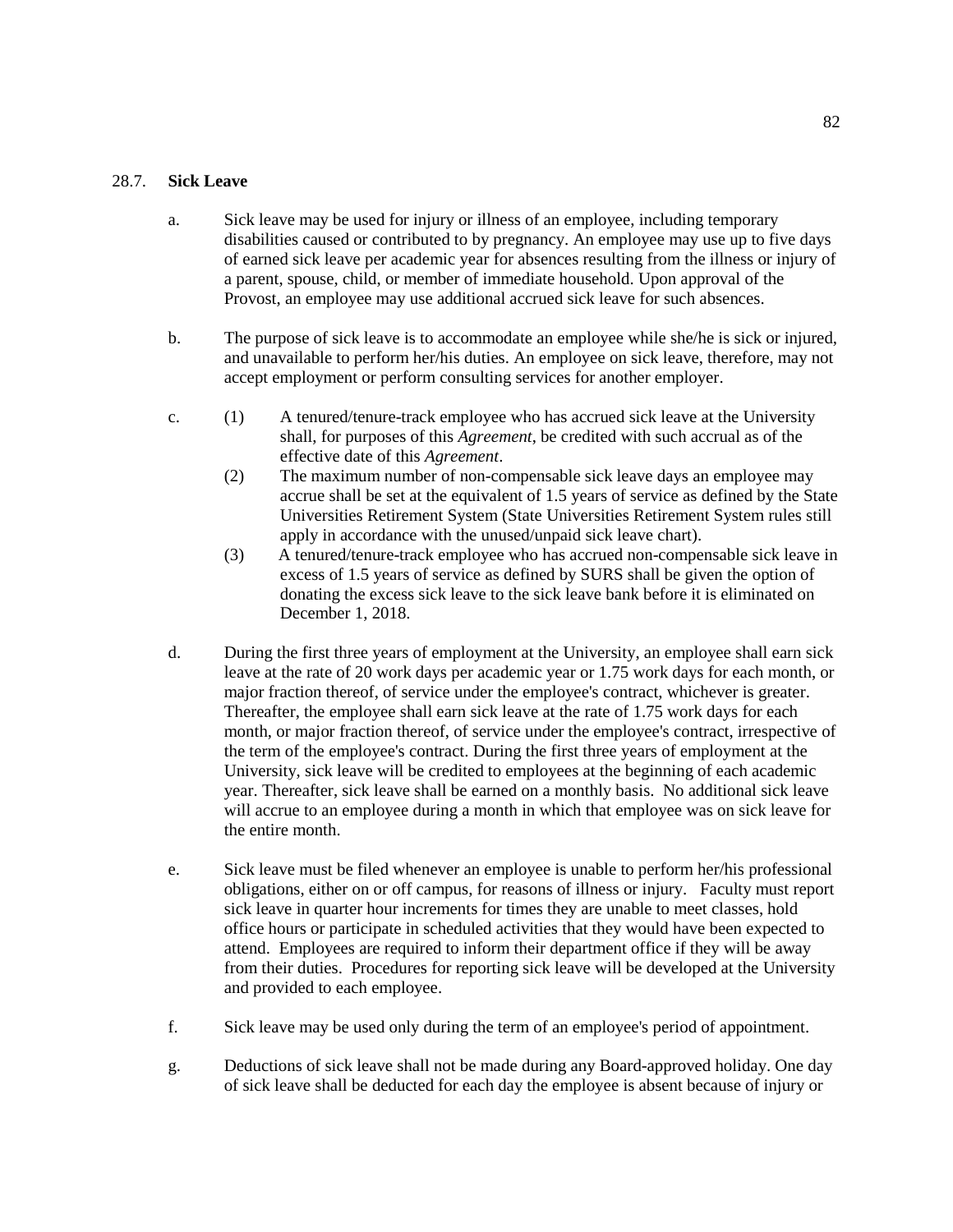illness. No more than five days of sick leave shall be deducted in any one calendar week, unless the employee is scheduled for more than five days.

- h. (1) Upon cessation of employment with the Board, for at least 30 days an employee, or such employee's estate, shall be entitled to a lump sum payment for accrued sick leave earned on or after January 1, 1984, and before January 1, 1998.
	- (2) The lump sum payment for accrued sick leave shall be computed as the product of the employee's daily rate of compensation and one-half of the lesser of the following: (1) the number of days, or fractions thereof, of accrued sick leave earned by the employee in accordance with Article 28.7.d. minus any days, or fractions thereof, of accrued sick leave used by the employee; or (2) the number of days, or fractions thereof, of accrued sick leave earned by the employee in accordance with Article 28.7.d. on or after January 1, 1984, and before January 1, 1998. Accrued sick leave days shall be used in the order in which they have been accrued.
	- (3) An employee who has received a lump sum payment for accrued sick leave in accordance with this Article and who, within two years of the cessation of his/her employment with the Board is reemployed by the Board, may have his/her accrued sick leave restored if, within 30 days after the commencement of such reemployment, the employee repays said lump sum payment to the Board for the benefit of the University at which accrued sick leave is restored. For each day of sick leave to be restored, the employee shall repay the gross amount she or he was paid for one day of accrued sick leave. An employee may have part or all of her/his accrued sick leave restored in this manner; however, if the employee does not make any such repayment to the Board, she or he shall not be entitled to have any such sick leave so restored.
	- (4) Public Act 92-0599
		- (a) Pursuant to Public Act 92-0599 and subsequently upon the employee's written request, unused sick leave that can be used for sick leave buy-out as provided in Articles 28.7.h.(1) and 28.7.h.(2) above will be paid at the current rate of earnings as part of earnings from the University during up to two academic years as defined by SURS prior to retirement, subject to the 20% limitation specified in PA 92-0599 and the guidelines set by SURS. The employee must submit in writing an irrevocable election to retire prior to receiving this benefit.
		- (b) In the event that Public Act 92-0599 is amended, the Board and the Union agree to reopen this article for renegotiation.
		- (c) In the event that Public Act 92-0599 is repealed in whole or in pertinent part, unused sick leave that can be used for sick leave buy-out as provided in Articles 28.7.h.(1) and 28.7.h.(2) above will not be paid as part of earnings from the University during up to two academic years as defined by SURS prior to retirement, except as allowed pursuant to the repeal of the act.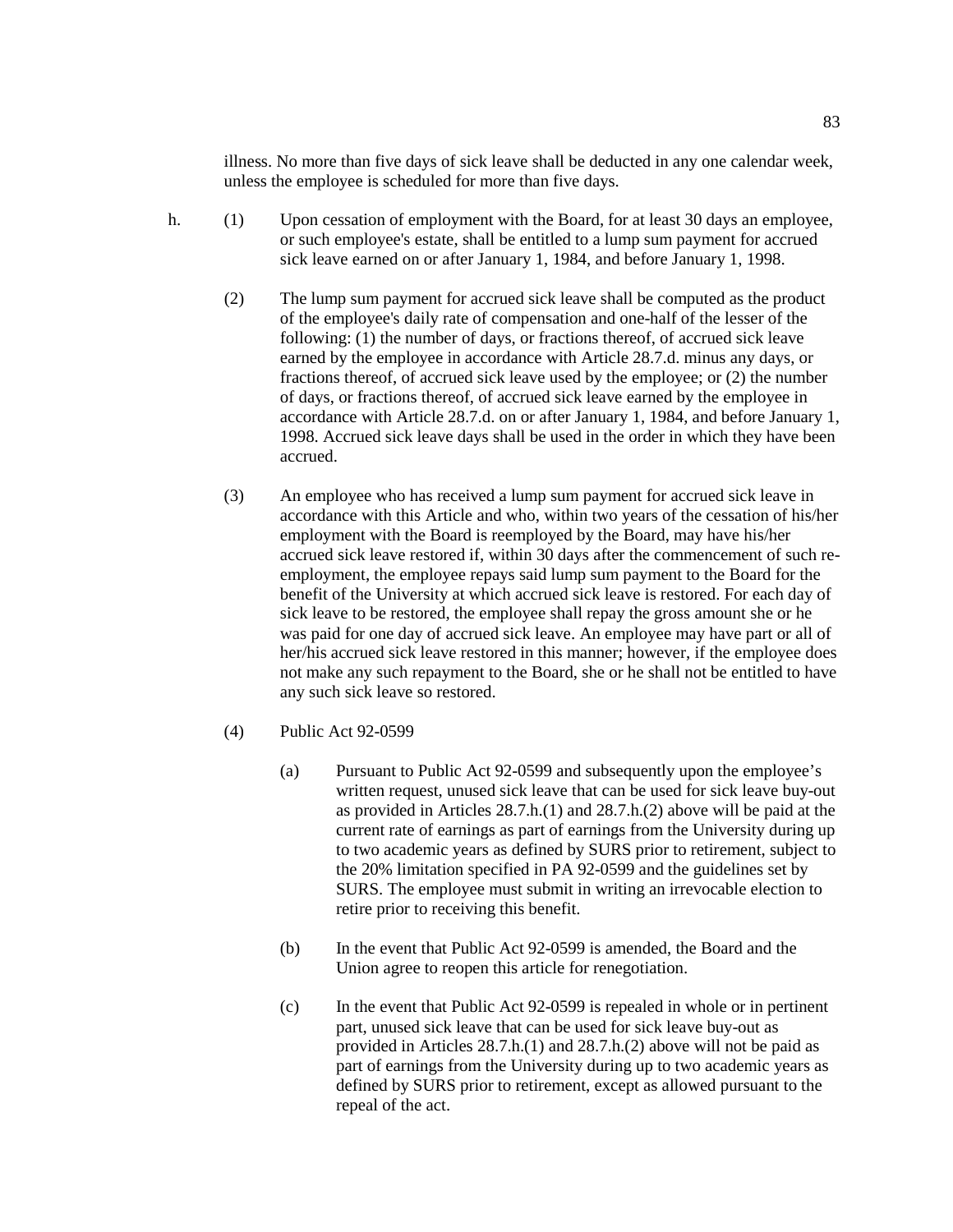- i. Upon recommendation of the Provost, the University President may grant a tenured or tenure-track employee a leave with full pay for a period not to exceed 60 calendar days, if the employee: (1) has completed at least three full academic years of service at the University, (2) has exhausted all sick leave benefits under the terms of this *Agreement*; (3) is a participant in the State Universities Retirement System; and (4) is entitled to and has applied for disability benefits under the State Universities Retirement System.
- j. (1) Nothing herein shall be construed to prevent or limit a University from requiring appropriate verification, or from taking action on the results of such verification, of the legitimacy of the use of sick leave by an employee where the University has reason to doubt the legitimacy of such use.
	- (2) Nothing herein shall be construed to prevent or limit a University from requiring appropriate documentation prior to a return to work from sick leave. Such documentation would indicate approval to return to work and state any limitations on such approval which might affect scheduling and/or performance of assigned duties and necessitate modification of the assignment. In such cases, sick-leave days used will be pro-rated until the employee is able to return to a full-time status.
- k. Bargaining Unit employees are eligible to participate in the sick leave bank established and administered by the University and in so doing shall be subject to the policies of the sick leave bank.

### 28.8. **Personal Leave**

Up to five days of earned (cumulative) sick leave per year may be used for personal days. Sick leave used for personal days shall be subtracted from earned sick leave. All requests for personal leave must receive approval prior to the leave being taken.

# 28.9. **Professional Meetings and Work-Related Travel**

- a. An employee's expenses in connection with approved professional meetings or activities may be reimbursed in accordance with written University policy.
- b. An employee shall receive a reimbursement for authorized travel required by the employee's work assignment in accordance with written University policy.

#### 28.10. **Bereavement Leave**

Leave with pay of up to five days per occurrence in accordance with University Policy will be granted to an employee for the purpose of attending a funeral or memorial service for a deceased member of the employee's immediate family, immediate household, or a deceased relative. Bereavement leave may only be used during the term of an employee's contract. Bereavement leave may not be accrued. Upon approval of the Provost, an employee may use accrued sick leave for bereavement leave requirements in excess of five days.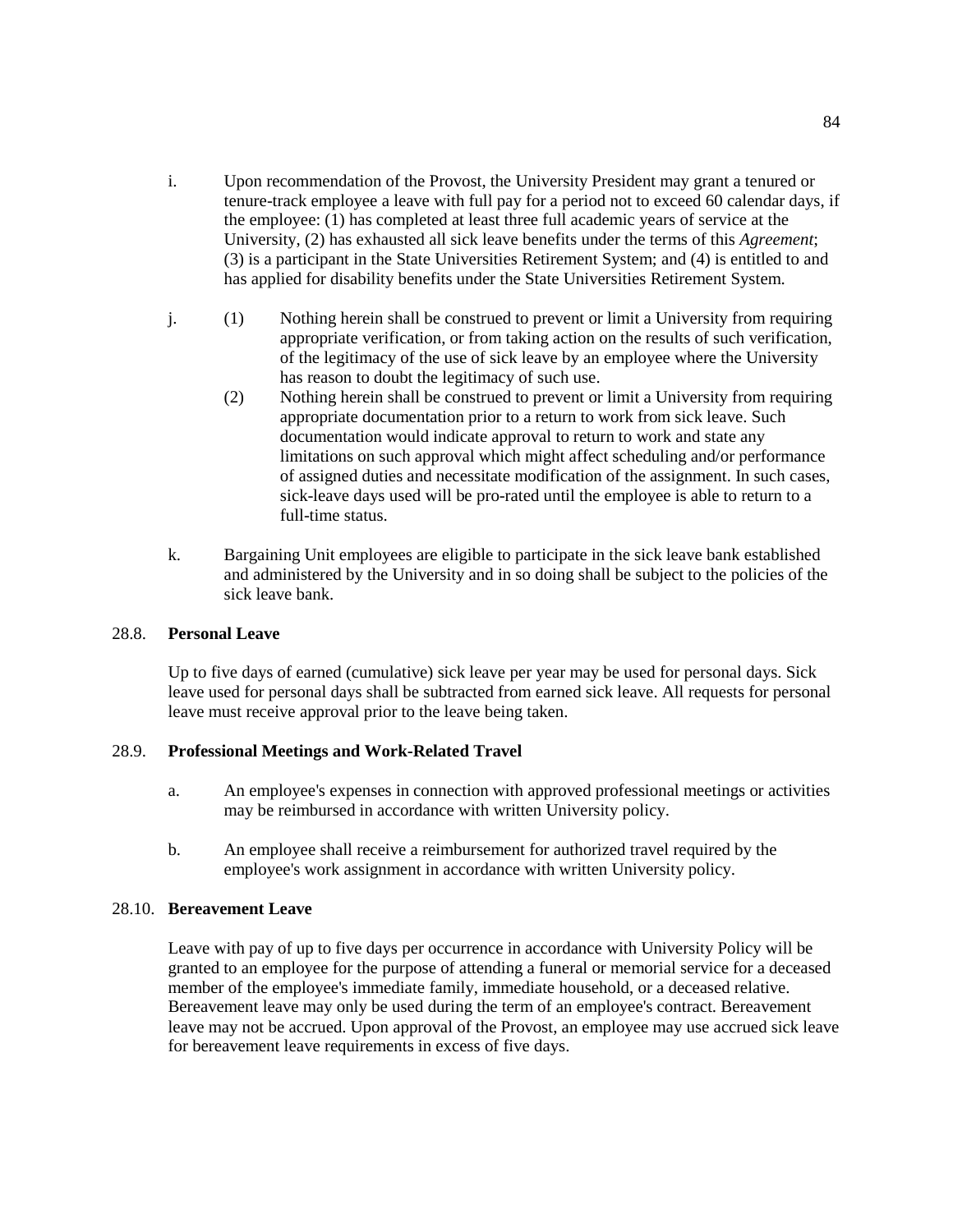# 28.11. **Leave for Court-Required Service**

An employee who is summoned for jury duty or subpoenaed as a witness before a court of competent jurisdiction or as a witness in a proceeding before any federal or state administrative agency shall be granted leave with pay, and any jury or witness fees may be retained by the employee provided that no employee shall be given leave with pay for (a) appearing as a party in a non-job related proceeding involving such employee, (b) appearing as an expert witness when the employee is compensated for such appearance, or (c) appearing as a plaintiff or complainant in a proceeding in which the Board or the University is a defendant or respondent.

# 28.12. **Educational Benefits**

- a. A full-time employee may enroll for credit at the University for a maximum of two courses, or six credit hours, whichever is greater, in any one academic term with exemption from the payment of tuition and fees.
- b. The natural, adopted, foster, or step-children, or the spouse of any employee who dies while in service shall be entitled to a waiver of tuition and fees up to and including the baccalaureate degree at the University. Should both parents be employees, the death of one parent makes the child eligible for a waiver. Children of divorced employees are eligible if the deceased employee had been contributing to their support.

# 28.13. **Benefits While on Compensated Leave**

- a. An employee on compensated leave may continue to contribute toward and receive the benefits of any state or Board insurance program and may continue to contribute toward and receive retirement credit in the State Universities Retirement System if the laws, rules, regulations, policies, and procedures governing the administration of such insurance programs or the State Universities Retirement System so permit.
- b. Upon return to the University from a compensated leave, an employee's salary shall be adjusted to reflect nondiscretionary increases which the employee would have received if not on leave.

# 28.14. **Previously Accrued Leave**

- a. If an employee has accrued cumulative annual leave and moves into a position in which annual leave is not accrued, that employee's accrued cumulative annual leave will be maintained on the University's records until the employee moves into a position in which annual leave may be accrued, at which point the employee shall be credited with previously accrued annual leave days, or until the employee leaves the employment of the University, at which point the employee shall be entitled to a lump sum payment in accordance with Board Regulations.
- b. If an employee has accrued cumulative sick leave and moves into a position in which sick leave is not accrued, that employee's accrued cumulative sick leave will be maintained on the University's records until the employee moves into a position in which sick leave may be accrued, at which point the employee shall be credited with previously accrued sick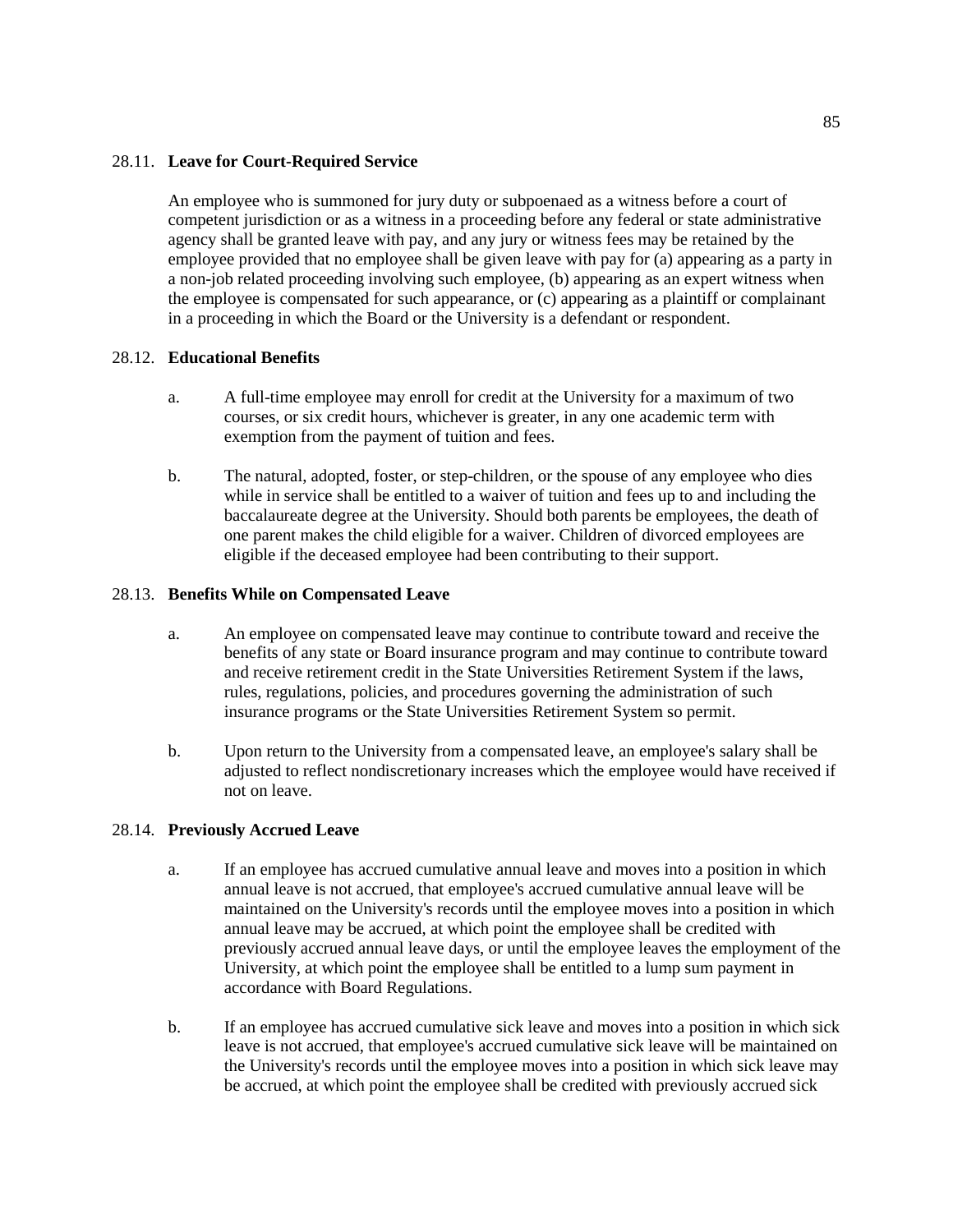leave days, or until the employee leaves the employment of the University, at which point the employee shall be entitled to a lump sum payment in accordance with Article 28.7.h.

# 28.15. **Post-Retirement Employment**

A tenured/tenure-track employee who is planning to retire from the University may request, at least six months prior to retirement, part-time, post-retirement employment for one year. This appointment may be renewed on a year-to-year basis. During this post-retirement employment, the retiree will not be a member of the bargaining unit. The retiree's State Universities Retirement System annuities and benefits, and the effect on those annuities and benefits by this postretirement employment, will be determined by the State Universities Retirement System.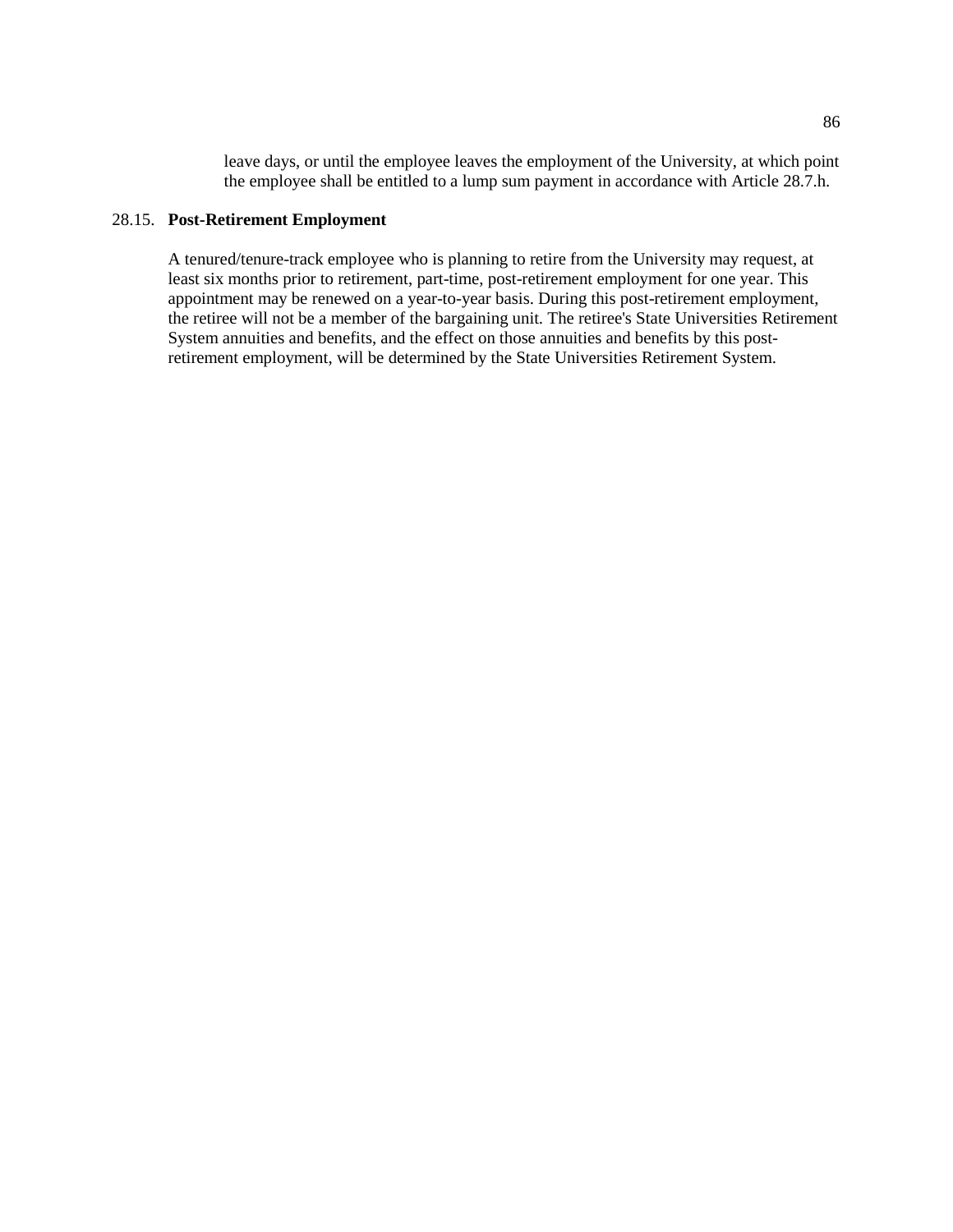#### Article 29 Compensation

#### 29.1. **Salary Increases**

- a. Each fiscal year, salary increases will be distributed to eligible individuals as follows:
	- 1. First, across-the-board straight percentage salary increases will be distributed effective September 1 for Units A and B faculty and July 1 for Unit B academic support professionals. . Year 1/FY19, the acrossthe-board wage increase is 1.5%. Year 2/FY20, the across-the-board wage increase is 1.5%. \*Year 3/FY21, the across-the-board wage increase is 1.75%. \*\*Year 4/FY22, the across-the-board wage increase is 2%.

 \*In Year 3/FY21, if a positive Full Time Enrollment (FTE) of greater than or equal to 250 students occurs above the Fall 2018 FTE (determined by EIU 10 day numbers) or the Illinois State budget appropriation increases by 7% based on FY19 (\$39.5 million), an additional 0.25% across-the-board (ATB) increase will be added to the 1.75% ATB wage which will reflect a 2% total ATB wage increase. However, in FY21, if the FTE reflects a growth of fewer than 50 students or a decline in FTE enrollment from the Fall 2018 FTE or the Illinois State budget appropriation decreases by 2% based on FY19 (\$39.5m), a 0.5% ATB decrease will be adjusted to the 1.75% ATB shall decrease by 0.5% to a 1.25% total ATB wage increase. In the event both positive and negative adjustments are triggered, the wage will remain at a 1.75% total ATB wage increase for FY21.

 \*\*In Year 4/FY22, if a positive Full Time Enrollment (FTE) of 350 students occurs above the Fall 2018 FTE (determined by EIU 10-day numbers) or the Illinois State budget appropriation increases by 8.3% based on FY19 (\$39.5 million), an additional 0.25% across-the-board (ATB) increase will be added to the 2% ATB wage which will reflect a 2.25% total ATB wage increase. However, in FY22, if the FTE reflects a growth of fewer than 100 students or a decline in FTE enrollment from the Fall 2018 FTE or the Illinois State budget appropriation decreases by 2% based on FY19 (\$39.5m), the ATB shall decrease by 0.5% to a 1.5% total ATB. In the event both positive and negative adjustments are triggered, the 2% wage will be decreased by .25% for a total ATB wage increase of 1.75% for FY22.

- 2. Second, employees with monthly salaries below the minima, as defined in Article 29.3., will be raised to the minimum salary.
- 3. Third, promotion, PAI, PBI, merit, and ACA increases will be distributed to those eligible retroactive to September 1 for Units A and B faculty and to July 1 for academic support professionals.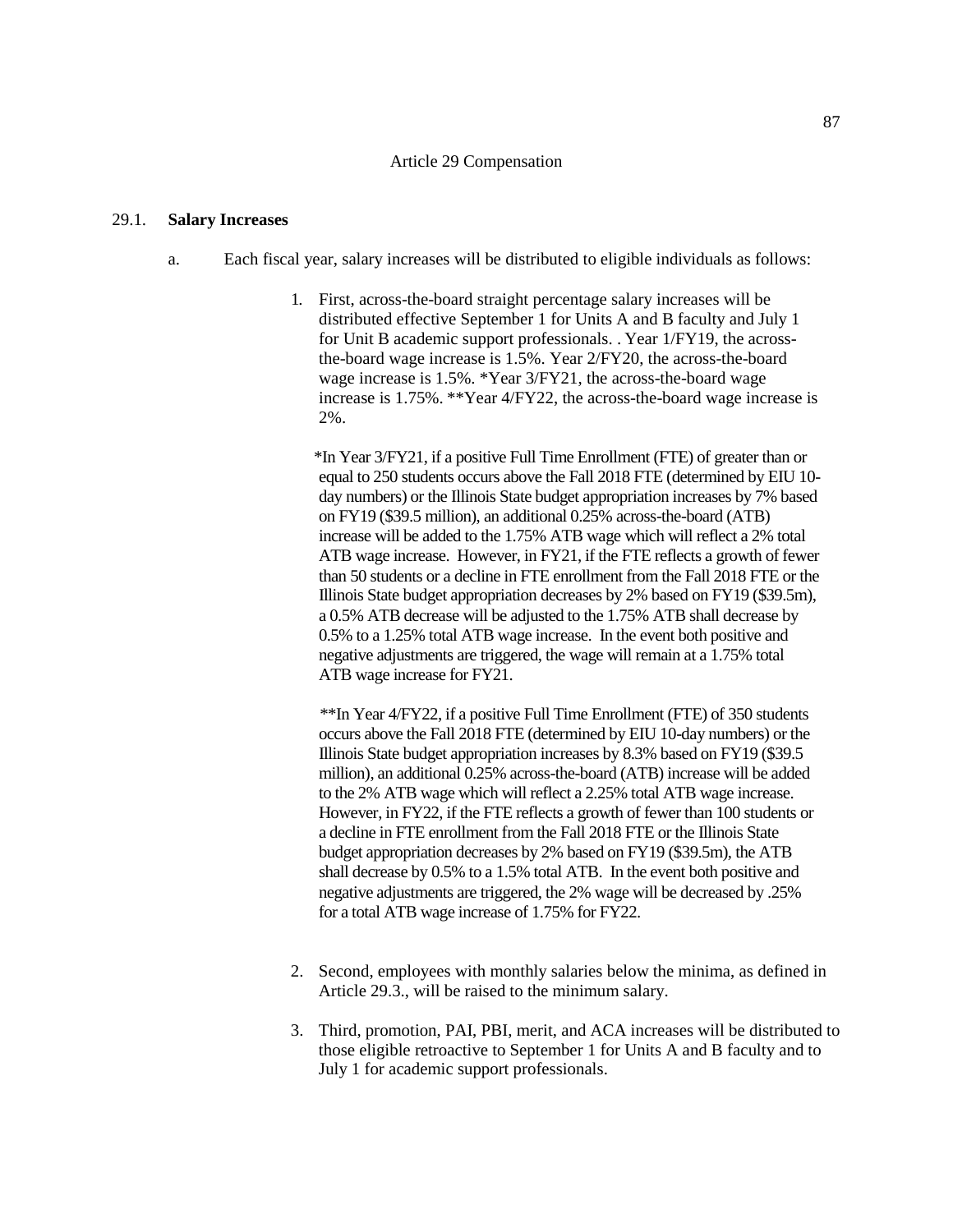- b. The across-the-board salary increase distribution shall be determined by the specified across-the-board percentage increase based on an individual employee's previous year's salary.
- b. In the event of a demonstrable, university-wide financial emergency, both parties agree to meet to discuss options. Nothing here limits any other provisions in the Unit A or Unit B agreements. Such discussions shall conclude within thirty (30) days. The language in section c. expires on August 31, 2022.

# 29.2. **Promotional and Professional Advancement Increase**

- a. An employee shall receive an increase for promotion from one academic rank to another during the previous academic year as long as the promotion is to become effective with the beginning of the current academic year.
- c. The amount of the promotional and professional advancement increases per month shall be 7.5% of the employee's previous year's monthly salary provided that the increase will not be less than \$525 per month or more than \$850 per month.
- d. The amount of the first professional advancement increases per month shall be 7.5% of the employee's previous year's monthly salary provided that the increase will not be less than \$525 per month or more than \$850 per month. The amount of all subsequent professional advancement increases per month shall be 3.6% of the employee's previous year's monthly salary.

# 29.3. **Minimum Salaries**

a. Minima Levels

For the purposes of determining minimum salaries each Unit A employee shall be assigned a minima level. The minima levels shall be based on an employee's rank and the number of academic years of service in that rank that he or she has completed at the University, in accordance with the following table:

|                             | 0-2 years in rank | 3-8 years in rank | 9-14 years in rank | $15+$ years in rank |
|-----------------------------|-------------------|-------------------|--------------------|---------------------|
| Professor                   | Level G           | Level H           | Level I            | Level J             |
| Associate Professor Level E |                   | Level F           | Level G            | Level H             |
| <b>Assistant Professor</b>  | Level C           | Level D           | Level E            | Level F             |
| Instructor                  | Level A           | Level B           | Level C            | Level D             |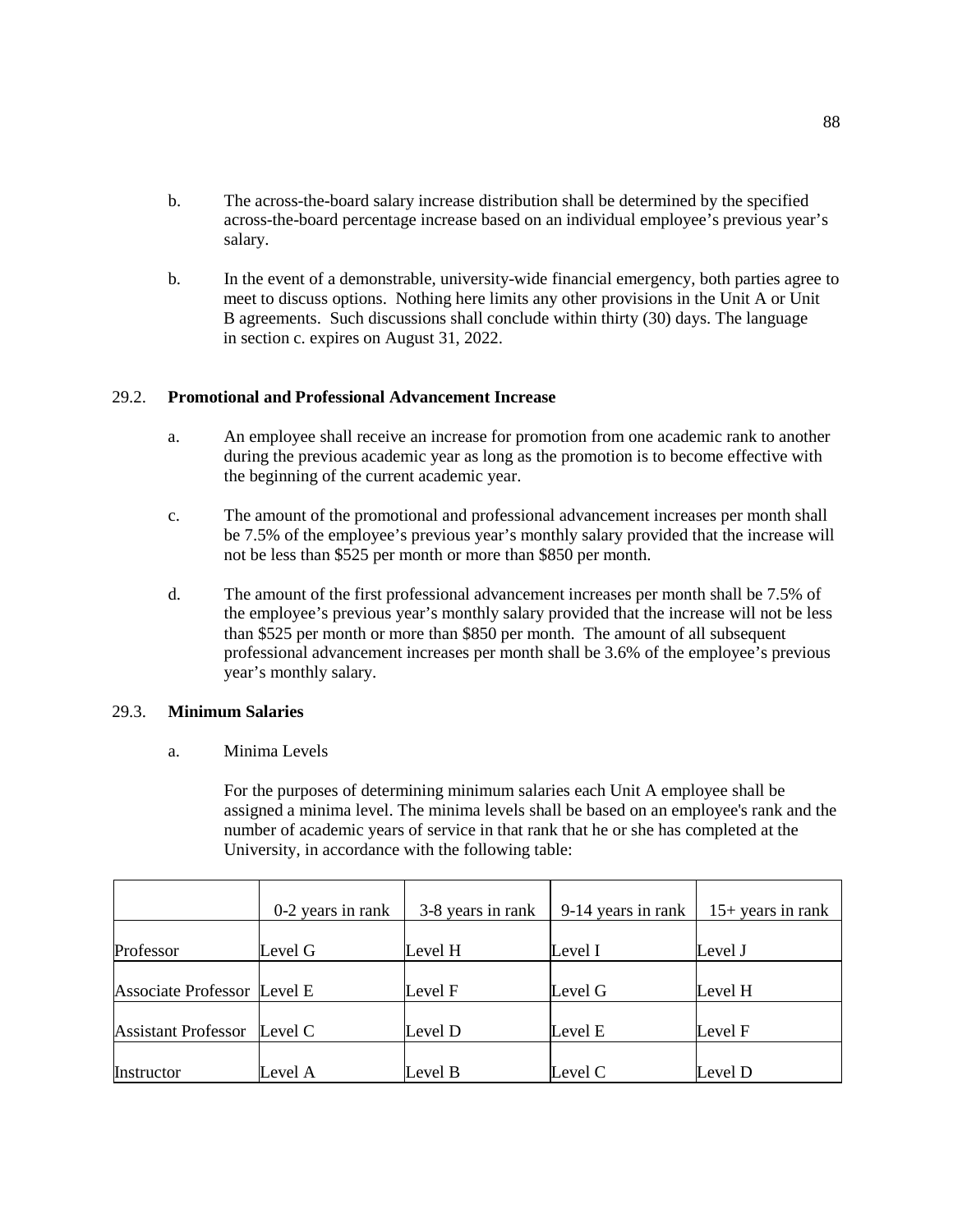Employees with 12 or more completed academic years of service in rank at the University, when promoted, are credited with three completed academic years of service in the new rank for the sole purpose of determining his or her minima level.

b. Minimum Salaries

Each academic year, the Board shall adjust the salary of an employee whose salary is less than the applicable minimum below. The minimum monthly salaries for each minima level shall be as follows:

| LEVEL | FY19<br>MIN | <b>FY20</b><br>MIN | <b>FY21</b><br>MIN | <b>FY22</b><br>MIN |
|-------|-------------|--------------------|--------------------|--------------------|
| A     | 4,157       | 4,219              | 4,283              | 4,346              |
| В     | 4,530       | 4,598              | 4,667              | 4,737              |
| C     | 5,329       | 5,409              | 5,490              | 5,572              |
| D     | 5,808       | 5,895              | 5,984              | 6,074              |
| E     | 6,359       | 6,454              | 6,550              | 6,649              |
| F     | 6,929       | 7,032              | 7,138              | 7,246              |
| G     | 7,501       | 7,614              | 7,727              | 7,843              |
| H     | 8,203       | 8,325              | 8,450              | 8,577              |
| I     | 8,901       | 9,035              | 9,171              | 9,308              |
| J     | 9,603       | 9,747              | 9,893              | 10,041             |

### 29.4. **Achievement and Contribution Awards**

Each year, the Achievement and Contribution Award recipients chosen by the ACA Selection Committee shall receive a monthly base increase of \$110 per month retroactive to the previous September 1.

#### 29.5. **General Eligibility**

- a. Faculty in Unit A will be eligible for a salary increase if (i) he or she is employed in a Unit A position as of the date of the ratification of this *Agreement* by the Board and the Union or September 1 of the academic year in which the salary increase is granted, whichever is later, and either (ii-a) he or she was employed in a position described in Appendix A at the University for at least one academic term during the previous academic year or (ii-b) he or she is returning to a previously held Unit A position following employment in a permanent full-time position at the University for at least one academic term during the previous academic year.
- b. An employee shall not be eligible for the academic year's salary increases if prior to his or her employment in a Unit A position, the employee has received a salary increase from the University for the academic year.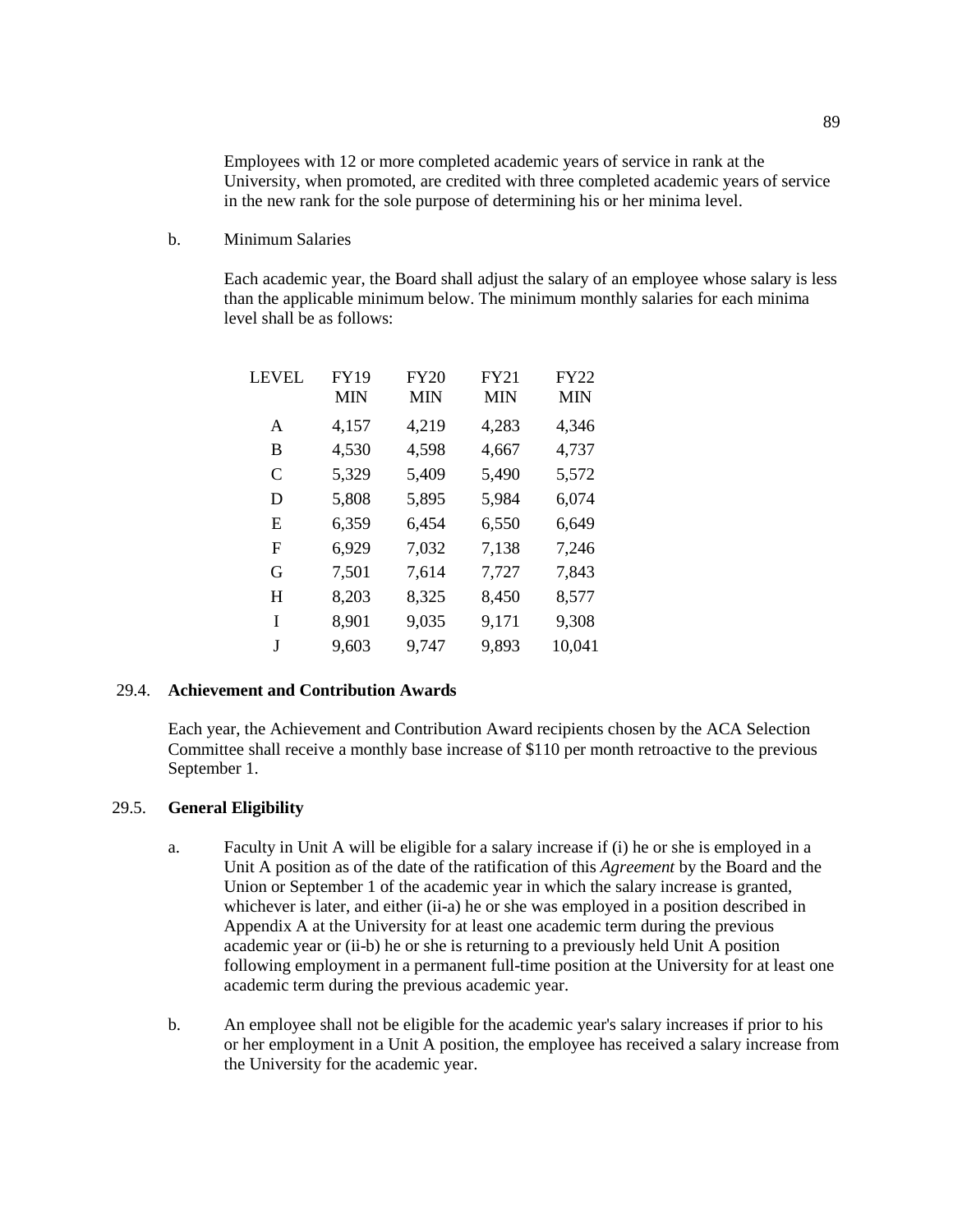### 29.6. **Initial Appointment and Degree Completion**

- a. A person who receives an initial appointment to a position in the bargaining unit for or during an academic year shall be appointed at a salary at least equal to the applicable minimum salary for that academic year as specified in Article 29.3.
- b. In addition to the salary increases specified in Article 29.1, the Board will grant a salary increase of \$225 per month, effective September 1, to each eligible employee: (1) who completes all requirements for his or her first terminal degree from an accredited graduate school during his or her initial three academic terms as a Unit A employee at the University; (2) who presents satisfactory evidence thereof to the Provost by November 1 of the year in which the increase is awarded; (3) who has not previously received a salary increase for completion of the degree; and (4) who does not have a provision for such an increase made in his or her initial offer.
- c. The terminal degrees for which the increase specified in paragraph b. above will be granted are the Doctoral degree, MFA degree or the MLS degree with an additional Master's degree. A degree in Fine Arts or Library Science from an accredited graduate school which is recognized by the granting institution and the major professional association in the relevant field or discipline as the academic equivalent of the MFA degree or MLS degree will be treated as the equivalent for the purpose of the increase specified in paragraph b. above.
- d. The increase specified in paragraph b. above will also be granted to each employee who, during the specified period, completes all of the requirements for the MSW degree. A degree in social work from an accredited graduate school which is recognized by the granting institution and the major professional association in the field of social work as the academic equivalent of the MSW degree will be treated as the equivalent for the purposes of the increase specified in paragraph b. above.
- e. The increase specified in paragraph b. above will also be granted to each teaching professional whose primary assignment at the University is to teach courses in an academic degree program of the University in which there was no Doctoral degree offered in the United States as of September 1, 2002, and: (1) who at the beginning of the period specified in paragraph b. above has completed at least 30 semester hours, or the equivalent, of graduate study in an appropriate discipline and who during the period completes a Master's degree from an accredited program in the discipline of her/his primary assignment or in a related discipline in addition to the 30 hours or equivalent; or (2) who at the beginning of the period specified in paragraph b. above has a Master's degree from an accredited program in the discipline of her/his primary assignment or in a related discipline and who during the period completes 30 semester hours, or the equivalent, of graduate study in (an) appropriate discipline(s) beyond the Master's degree. The question of whether a Doctoral degree was offered in the United States as of September 1, 2002, shall be determined by reference to the most recent edition of the College Blue Book, Degrees Offered by College and Subject. Any questions concerning whether a proposed Master's degree is in a related discipline or whether the proposed 30 semester hours, or equivalent, are in (an) appropriate discipline(s) shall be addressed in writing to the Provost. The Provost shall respond, within 30 days, to the request in writing regarding her/his determination of whether or not the degree or hours are in a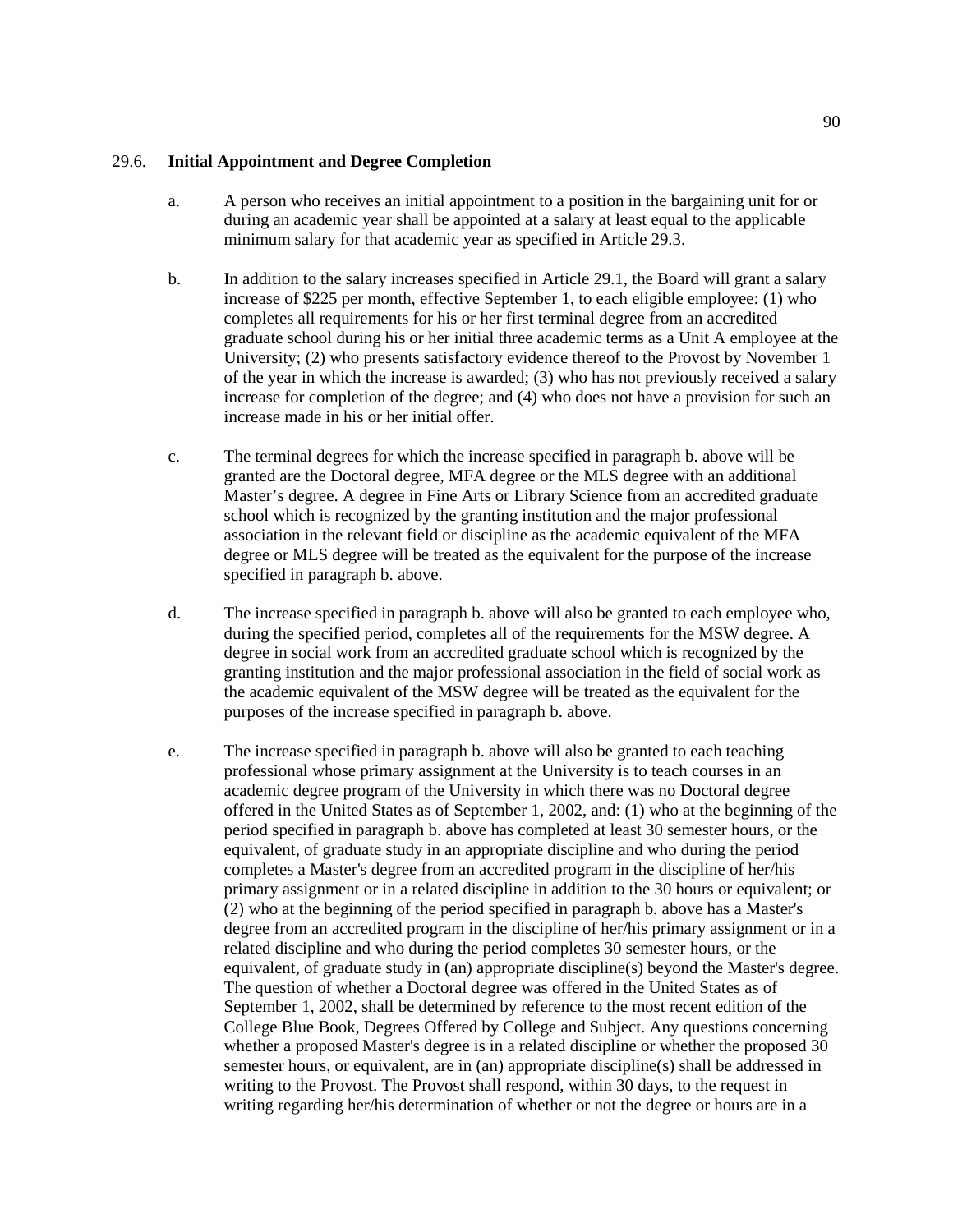related or appropriate discipline. The acceptance of the Provost shall not be unreasonably withheld.

- f. The increase specified in paragraph b. above will also be granted to each eligible employee who, during one of the specified periods, completes all requirements for a second terminal degree or an additional graduate or professional degree from an accredited graduate or professional school if the Provost has agreed in writing that the employee should undertake the degree program for the purpose of increasing her/his academic skills or to develop expertise in additional areas directly related to her/his professional assignment.
- g. During the term of this *Agreement*, the degrees specified in paragraphs c. and d. above will be recognized as terminal degrees only for purposes of the increase specified in paragraph b. above and for no other purpose.

# 29.7. **Summer Session Salaries**

- a. Faculty members who receive summer session assignment in accordance with Article 6.9 shall receive compensation at the rate of 26.6% of their monthly salary per CU, up to 6 total CU's.
- b. For a faculty member who receives a summer session assignment in accordance with Article 6.9., assignments of six or fewer credit units shall be compensated as described in Article 29.7.a., Any assigned credit units in excess of six credit units shall be compensated as overload in accordance with Article 29.11. For a faculty member who receives an extended contract outside of the nine-month academic year and a summer session assignment in accordance with Article 6.9, assignments totaling nine or fewer credit units shall be compensated at 100% of the employee's monthly salary for the immediately preceding academic year for the term of the extended contract. Summer assignments in addition to the extended contract shall be compensated according to 29.7.a. Assigned credit units in excess of nine total credit units shall be compensated as overload in accordance with Article 29.11.

#### 29.8. **Grant/Contract Salaries**

If an employee is assigned work on an externally funded grant or contract, the work may be excluded from her/his assigned obligation if approved by the Provost. Any amount earned shall be in addition to the employee's basic salary. This section shall not apply to grant or contract work performed during approved sabbatical assignment.

# 29.9. **Counteroffer**

a. The University President may approve a salary increase to retain an employee who has received a bonafide offer of other employment which the University President has verified with an appropriate official. The employee's monthly salary following the effective date of an increase under this paragraph shall not exceed the amount of the monthly starting salary offered to the employee by the other employer.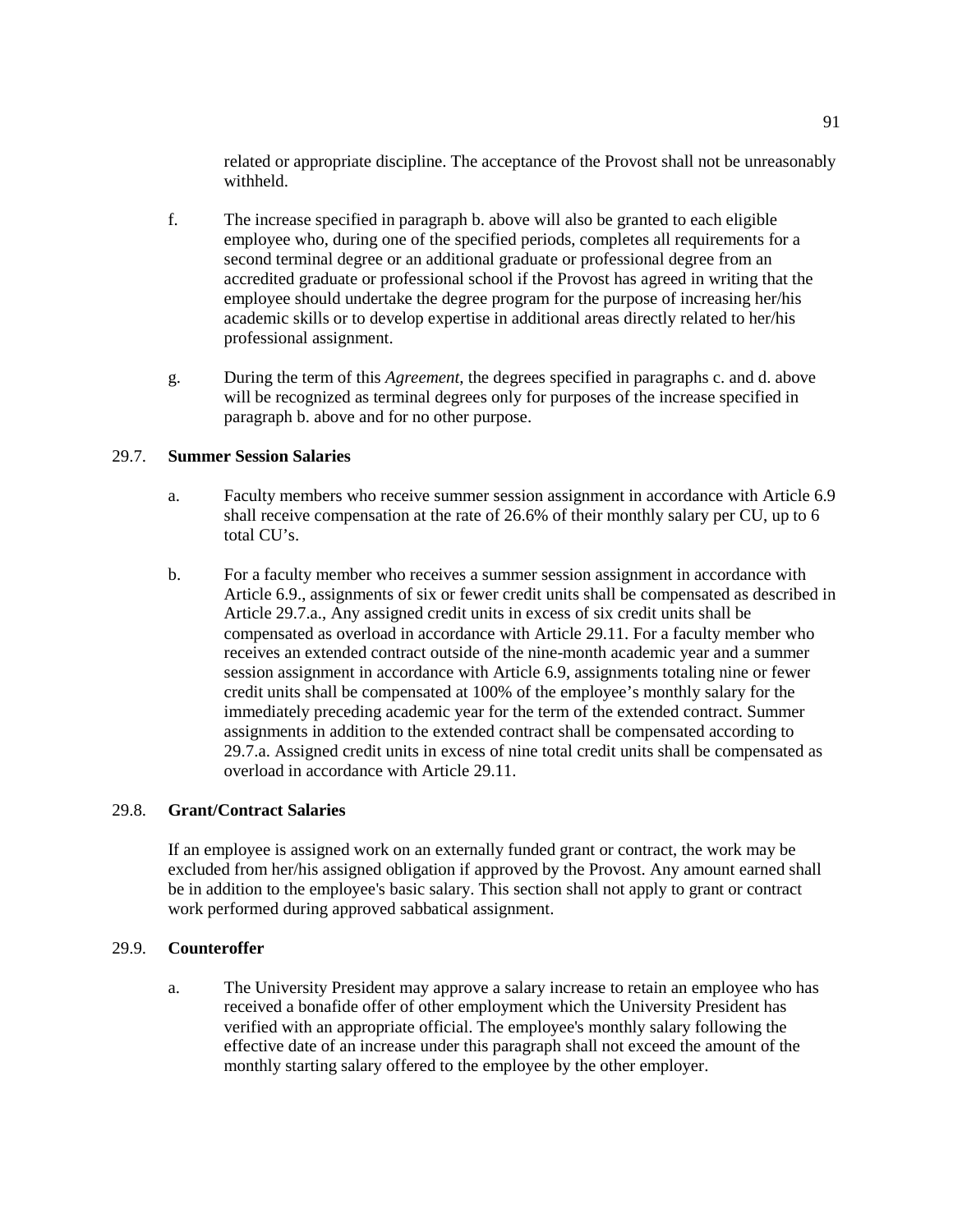- b. The effective date of the increase provided in paragraph a. above shall be no sooner than the first day of the academic term which immediately succeeds the approval of the counteroffer by the President.
- c. An employee shall not be eligible to receive a salary increase under paragraph a. above until her/his second year of full-time employment in the bargaining unit. An employee who receives a counteroffer in her/his second year of employment will not be eligible to receive another such increase until the sixth year after the increase. An employee who receives a counteroffer in her/his third year of employment will not be eligible again until the fifth year after the increase. An employee in his/her fourth or later year of employment will not be eligible again until the fourth year after the increase.
- d. An employee who receives an increase under paragraph a. above shall be eligible for the increases specified in Articles 29.2, Promotion and Professional Advancement Increase; and 29.4, Achievement and Contribution Awards, if the employee is otherwise eligible for the increase under the terms of this Article and under the terms of Article 29.2. An employee who receives an increase under paragraph a. above shall not be eligible for the increase specified in Article 29.1, except as provided below.
- e. An employee who receives an increase under paragraph a. above shall be eligible to receive the difference between the increase under paragraph a. above and the increase specified in Article 29.1 if the increase under paragraph *a*. above is less than the increase specified in Article 29.1.
- f. Each employee in her/his second or later year who receives a salary increase under paragraph a. above shall agree to serve at the University for two academic years subsequent to the academic year in which the increase is received and shall give a judgment note to the Board of Trustees for the amount of the increase, said judgment note to be canceled at the end of the required period of service or at the death or permanent disability of the employee.
- g. The Union Chapter President shall be notified of the details of the counteroffer within 30 days and shall be provided an explanation of the reasons for the counteroffer upon request.
- h. The approval of or failure to approve an increase under paragraph a. above shall not be subject to the grievance procedure specified in Article 19. The Union may file a grievance concerning any other aspect of Article 29.9. The grievance must be filed within the time limit for filing a grievance specified in Article 19.9.b.

#### 29.10. **Transfer and Reassignment Adjustments**

The University may adjust an employee's salary based upon transfer or reassignment in accordance with paragraphs a, b, and c below. An employee may request an adjustment by notifying in writing the Provost of the desired adjustment. The employee may include endorsement by her/his supervisor(s) in the request. If the request is honored, the salary increase shall take place at the beginning of the next term of employment. If the request is denied, the employee will be so notified, in writing, by the Provost. Such request shall not be unreasonably denied.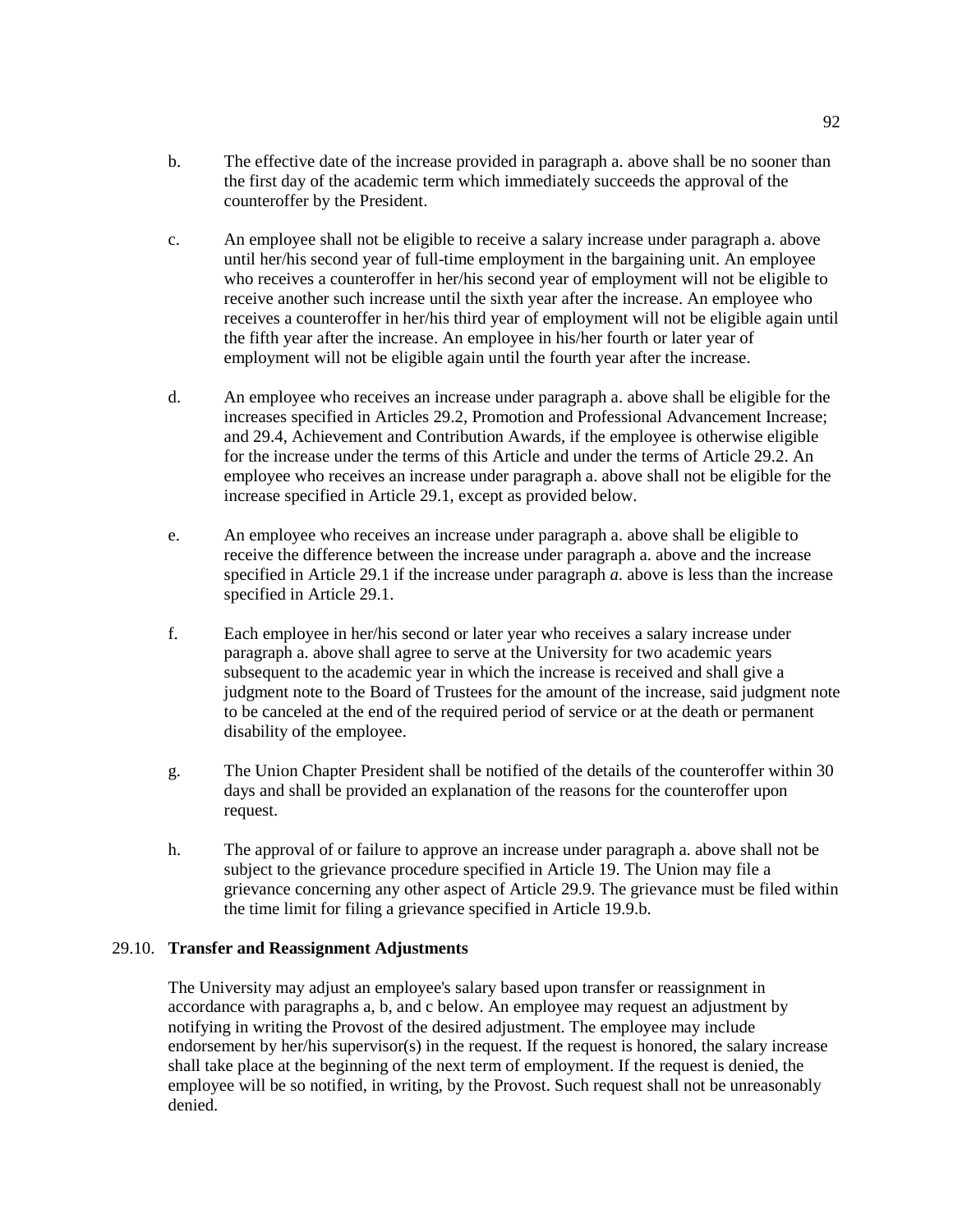- a. The salary of an employee who assumes a position with a different title and with expanded responsibilities preponderantly outside of her/his department may be increased to a level comparable to the salaries of other employees with comparable titles and a comparable level of responsibilities.
- b. The salary of an employee who is transferred, pursuant to Article 14, from one department or unit of the University to another may be increased to a level comparable to the salaries of other employees with similar qualifications and experience in the receiving department.
- c. Within 30 days after the granting of an increase under this Section, the Union Chapter President shall be notified of the name of the employee granted the increase, the reason for the increase, and the amount of the increase.

# 29.11. **Overload**

- a. An employee who is assigned duties in excess of the top of the relevant credit unit range specified in Article 6.2, or an employee who receives a summer session assignment with assigned duties in excess of six credit units, or an employee who receives extended contract and summer session assignments with assigned duties totaling in excess of nine credit units shall be compensated for excess units at the overload rate specified in Article 29.11.c.
- b. If a Continuing Education assignment paid from the School of Continuing Education budget or a Study Abroad assignment results in an academic year overload for an employee, then the employee shall be compensated at the overload rate for all credit units awarded for that assignment. For instance, if a full-time faculty member with assigned duties totaling 22 credit units for the academic year subsequently receives a 3 credit-unit assignment for and paid by the School of Continuing Education, then that faculty member shall be compensated for 3 credit units at the overload rate.
- c. The overload rate per credit unit shall equal \$1,162 for FY19, \$1,179 for FY20, \$1,197 for FY21, and \$1,215 for FY22.

#### 29.12. **Off Campus Travel Compensation**

University credit unit guidelines may be modified to permit monetary compensation in lieu of credit units for travel required by off campus assignments.

#### 29.13. **Summer Research Awards**

Each summer, the University agrees to provide a pool of \$80,000 in Summer Research Awards for Unit A faculty, awarded in accordance with established University procedures.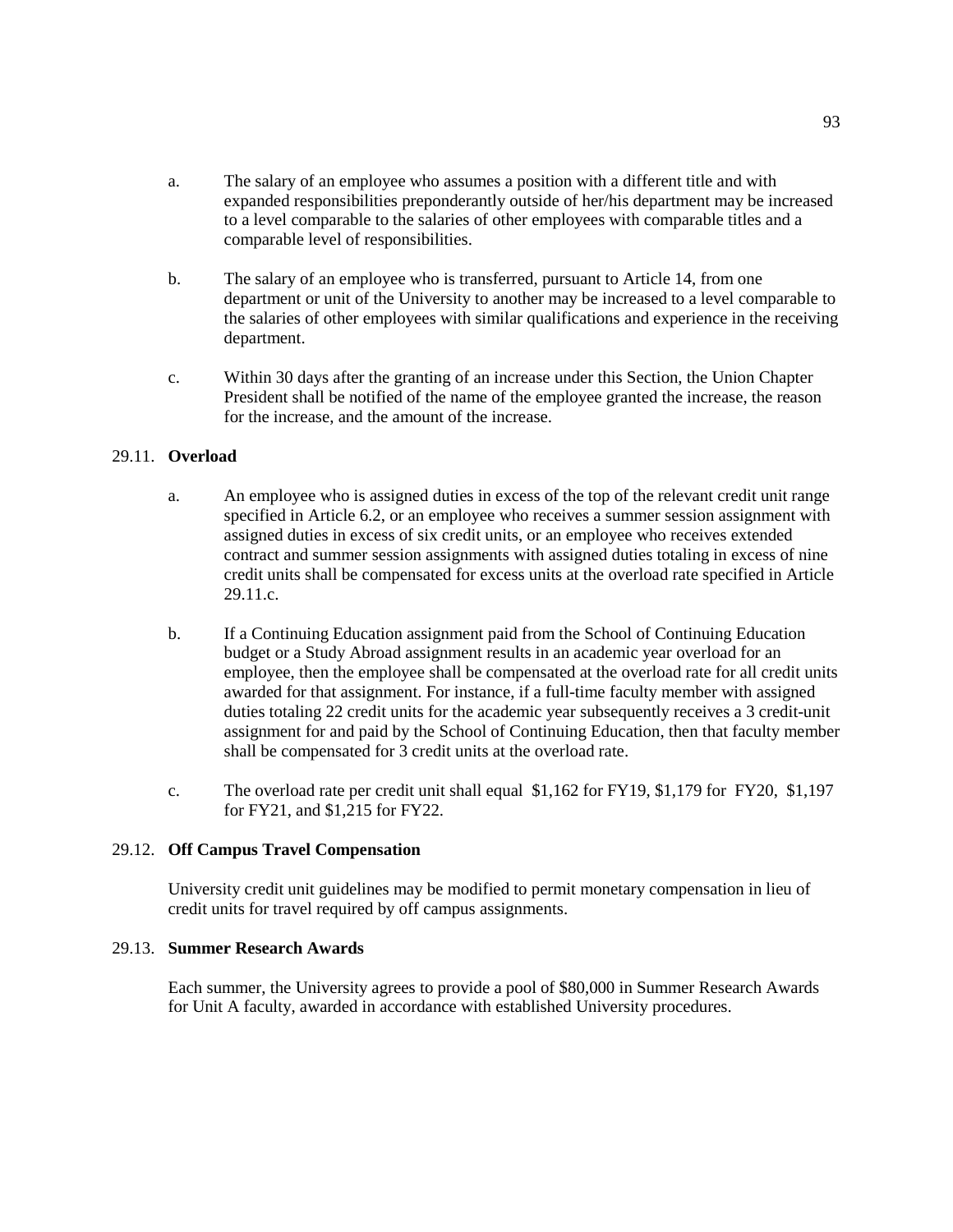#### Article 30 Copyrights and Patents

#### 30.1. **Preamble**

The Board and the Union recognize that the creation of educational and scholarly materials can be of benefit to the author, the University, and the public and is to be encouraged. Therefore, the Board and the Union agree that this Article is intended to foster the traditional freedoms of faculty, staff, and students with regard to the creation, publication, and dissemination of copyrightable works and patentable discoveries. At the same time, the policy set forth in this Article is intended to provide a fair and reasonable balance of the interests in such intellectual property among creators, sponsors, the University and the public.

The Board and the Union recognize the following guiding principles pertaining to policies on intellectual property, copyright and patent:

- a. Faculty and academic support professionals, with the use of University facilities and resources, are in the best position to create intellectual property;
- b. Since the free search for truth and its free exposition are essential to the common good, policies on intellectual property, copyright and patent should not abridge academic freedom;
- c. Policies on intellectual property, copyright and patent should promote academic quality and thus should recognize the central role of interaction among students, faculty, and academic support professionals;
- d. Educational materials and other intellectual property are created in an environment of dynamic interaction between teacher and learner and do not by themselves constitute a course apart from the faculty member who created them; and
- e. Policies on intellectual property, copyright and patent should encourage and reward employee creation of intellectual property.

This Preamble is a statement of commitment and is not subject to Article 19, Grievance Procedure.

#### 30.2. **Definitions**

a. Work

Within the context of this Article, a "work" shall mean a copyrightable work under United States law. In accordance with 17 USC 102, "copyright protection subsists in original works of authorship fixed in any tangible medium of expression, now known or later developed, from which they can be perceived, reproduced, or otherwise communicated, either directly or with the aid of a machine or device."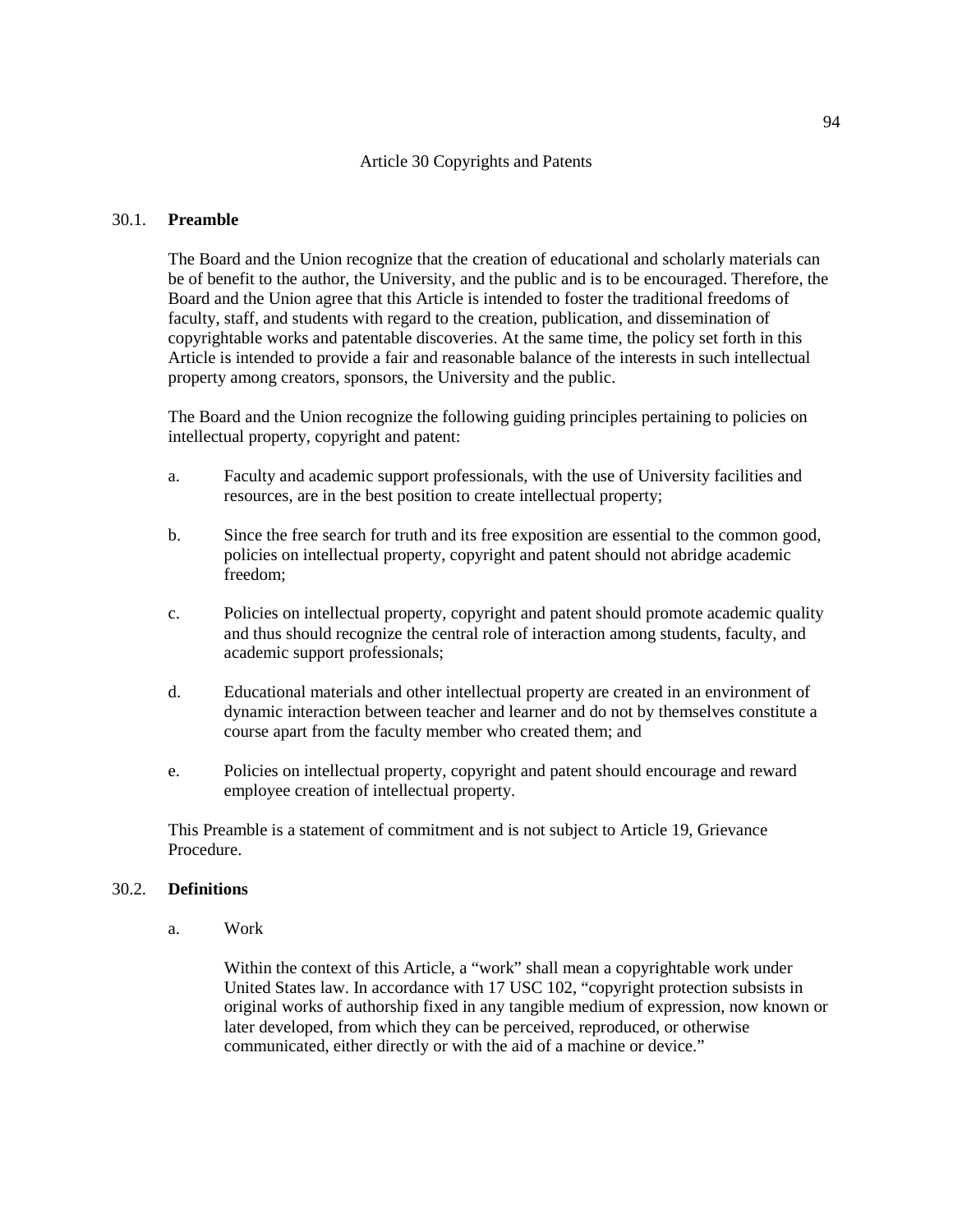Works of authorship include, but are not limited to, the following:

- (1) books, journal articles, texts, glossaries, bibliographies, study guides, laboratory manuals, programmed instructional materials, syllabi, tests, and proposals;
- (2) lectures, audio-visual presentations, dramatic or musical works, and scripts;
- (3) films, audio tapes, videos, CD-ROMs, DVDs, charts, transparencies, and all other audio-visual aids;
- (4) pictorial, graphic, sculptural, textile, and documented conceptual works;
- (5) computer programs.
- b. Invention

Within the context of this Article, an "invention" shall mean a patentable invention under United States law. In accordance with 10 USC 100, "The term 'invention' means invention or discovery."

According to 10 USC 101, "Whoever invents or discovers any new and useful process, machine, manufacture, or composition of matter, or any new and useful improvement thereof, may obtain a patent therefore, subject to the conditions and requirements of this title." (In accordance with 10 USC 100, "The term 'process' means process, art or method, and includes a new use of a known process, machine, manufacture, composition of matter, or material.")

# 30.3. **Copyrights: Employee Rights, Responsibilities and License**

a. Presumption of Ownership

In keeping with academic tradition, except in the case of commissioned works as defined in 30.4.a and subject to any restrictions imposed by outside sponsoring or funding organizations, an employee (faculty member or academic support professional) who produces any work shall own the copyright therein and have exclusive rights thereto subject to the provisions of this *Agreement*. The Board waives any claim to revenues generated by the commercialization or sale of an employee-owned copyrighted work.

- b. Responsibilities of Ownership
	- (1) It shall be the obligation of the employee to protect his or her rights to an employee-owned work in accordance with applicable law. Nothing in this *Agreement* shall shift this obligation from the employee to the Board, the University, or the Union. Employees producing intellectual property are advised to inform themselves about relevant regulations.
	- (2) Any opinions expressed in an employee-owned work shall be considered solely those of the employee(s) and shall not be taken as those of the Board, the University, or the Union.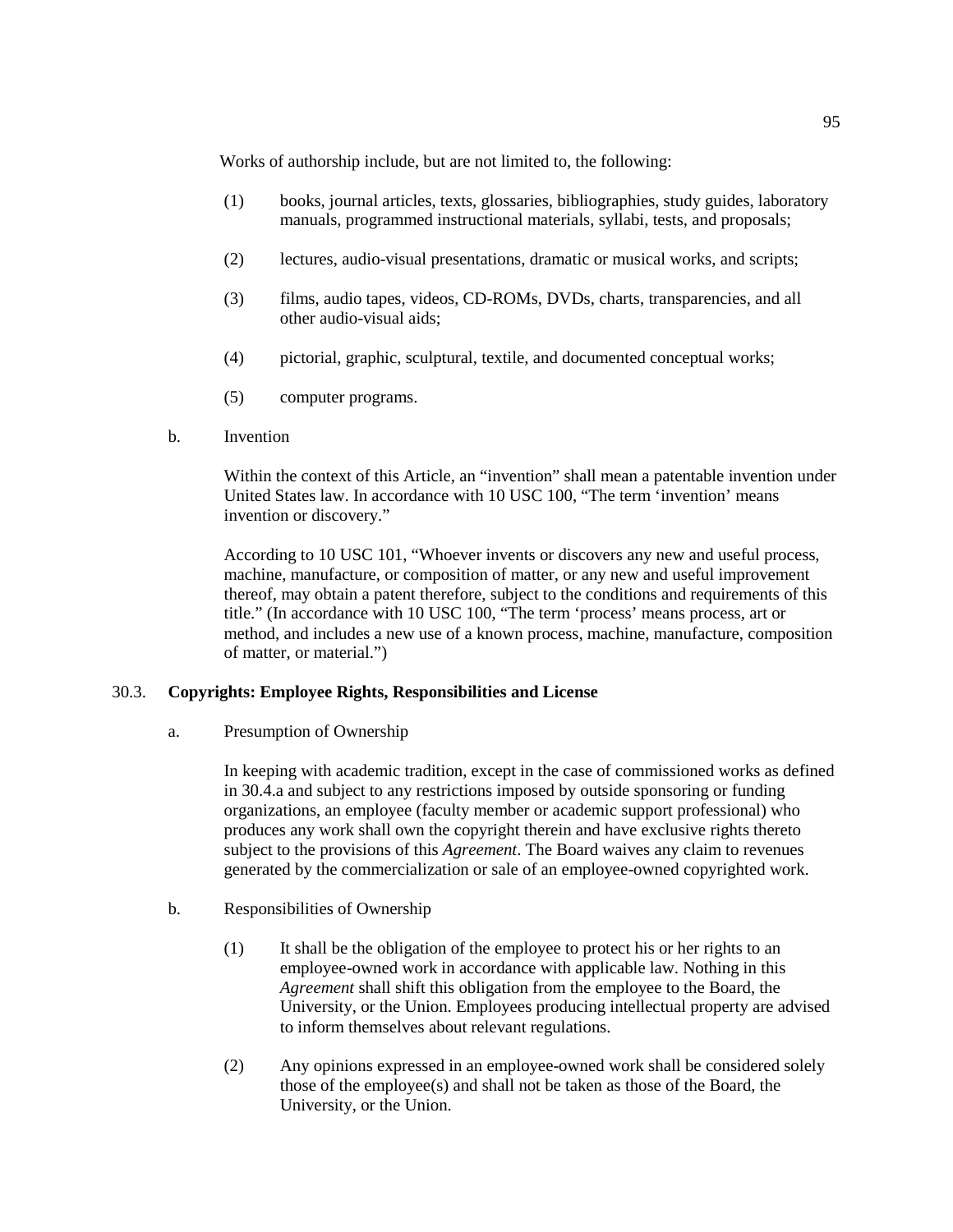- (3) Neither the Board nor the Union shall be held responsible for resolving any copyright dispute among multiple authors. Multiple authors are advised to agree among themselves in advance as to the interest of each in the ownership of the copyright to a work.
- (4) Prior to providing, marketing or selling an employee-owned work directly to another associate-, baccalaureate-, masters-, or doctorate-degree granting institution, the employee shall notify the Provost and the Chapter President in writing of his or her intent to enter into such a transaction. Further, the employee is advised to be in compliance with Illinois Statute 110 ILCS 100/1, the University Faculty Research and Consulting Act, which requires that each fulltime faculty employee obtain the prior written approval of the President, or designee, before undertaking, contracting for, or accepting anything of value for research or consulting services for any person or organization other than the University.
- c. The employee retains the right to require an appropriate and customary acknowledgement of the employee's contribution to a commissioned work (as described below in 30.4.a).
- d. The Board grants the employee an irrevocable, non-exclusive, royalty-free license to use and copy, but not sell, University-owned intellectual property made available as a service in support of the employee's duties and professional obligations, whether assigned or unassigned, as described in Article 6.1.

#### 30.4. **Copyrights: Board Rights and License**

### a. Commissioned Works

The Board shall own, in whole or in part, the copyright to a work if and only if:

- (1) The work has been expressly commissioned in writing by the Board; and
- (2) The commission of the work does not violate the Board's recognition of the Union as the sole bargaining agent for academic employees in the bargaining unit as described in Article 1.1; and
- (3) Prior to commissioning the work, the Board or its designee has consulted the Chapter President regarding the consistency of the commission with the *EIU-UPI Agreements*; and
- (3) The Board and the employee(s) have knowingly and voluntarily entered into a signed, written agreement which clearly states the interest in ownership of each party, including shares of any possible revenues; and
- (4) A copy of the aforementioned agreement has been filed with the University Counsel and with the Chapter President.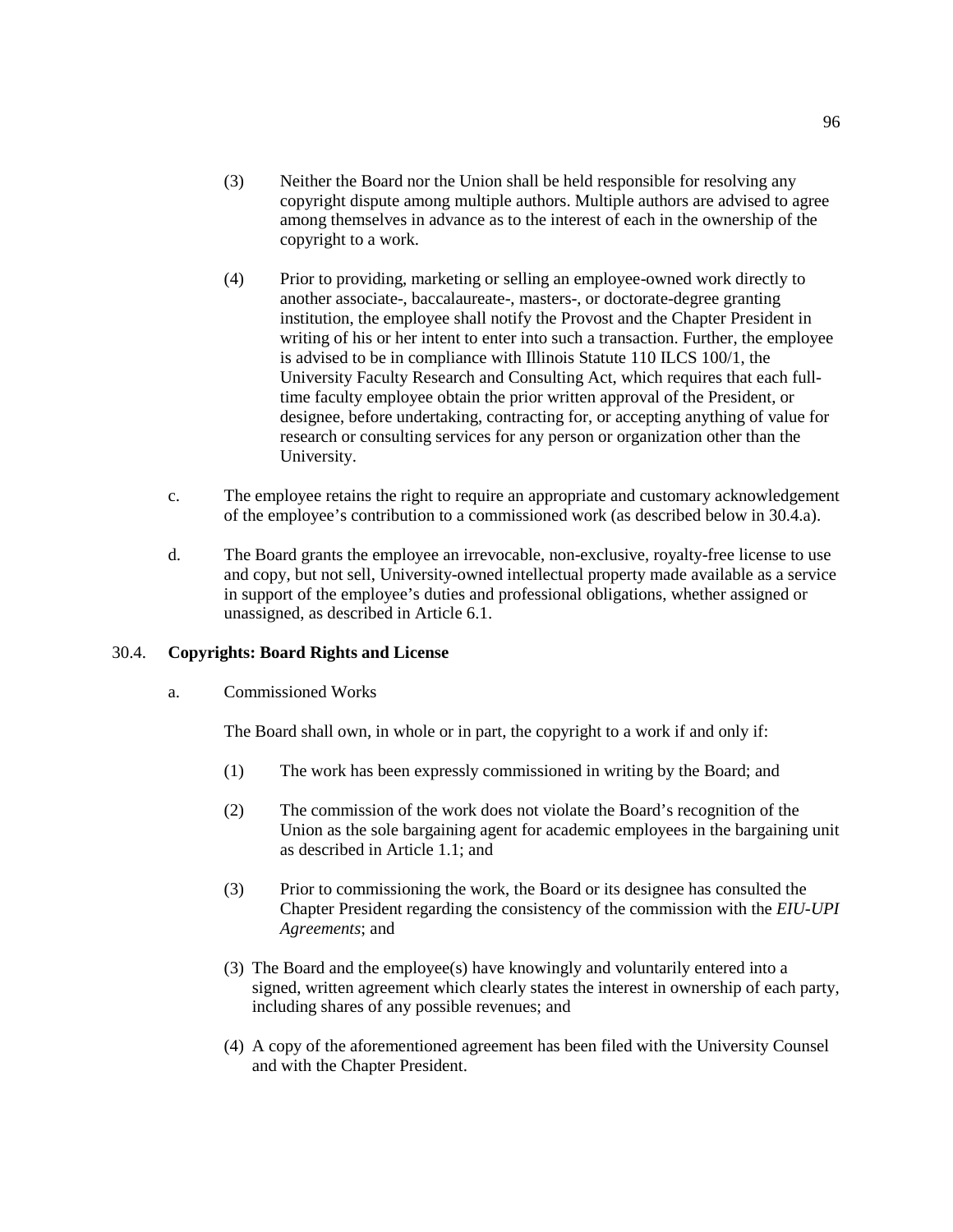- b. The Board retains the right to control whether the University's name, University logo or athletic logo is displayed in association with an employee-owned work.
- c. The Board retains the right to require an appropriate and customary acknowledgement of University support of the creation of an employee-owned work.
- d. The employee grants the Board an irrevocable, non-exclusive, royalty-free license to use and copy the employee's work internally for purposes of
	- (1) program administration;
	- (2) assessment; and
	- (3) advisement.

The employee grants the Board an irrevocable, non-exclusive, royalty-free license to use and copy the employee's work for review by external agencies and constituencies for the purposes of

- (4) program accreditation or assessment of curriculum; and
- (5) facilitating articulation of courses and programs.

Nothing in this Article prevents the Board from requesting permission to use the employee's work for other purposes. Such request shall be in writing, and the use may proceed only if such permission is granted in writing by the employee.

- e. If an employee is absent from his/her duties, the employee grants the Board a nonexclusive, royalty-free license to course materials previously supplied to students in the classes from which an employee is absent. Under this license, use of these course materials is limited to fulfilling the absent employee's teaching duties and distribution of these course materials is limited to employees who have been assigned the absent employee's teaching duties and to students enrolled in the classes from which the employee is absent. This license extends for the duration of the employee's absence or the remainder of the academic term or summer session during which the absence occurs, whichever is shorter.
- f. If an employee resigns or is terminated from his/her position at the University, the employee grants the Board a non-exclusive, royalty-free license to his/her course materials without change. Under this license, use of these course materials is limited to classroom use. This license extends for one year after the employee's resignation or termination date.

#### 30.5. **Patents**

The University guarantees that the "appropriate share of the income and ownership of said patent… paid to the inventor or discoverer" (as stated in Board of Trustees Regulation II.A.16.b.(3)) shall not provide the inventor with less than 50 percent of the net royalty and fees (net after the University has recovered all costs related to obtaining the patent).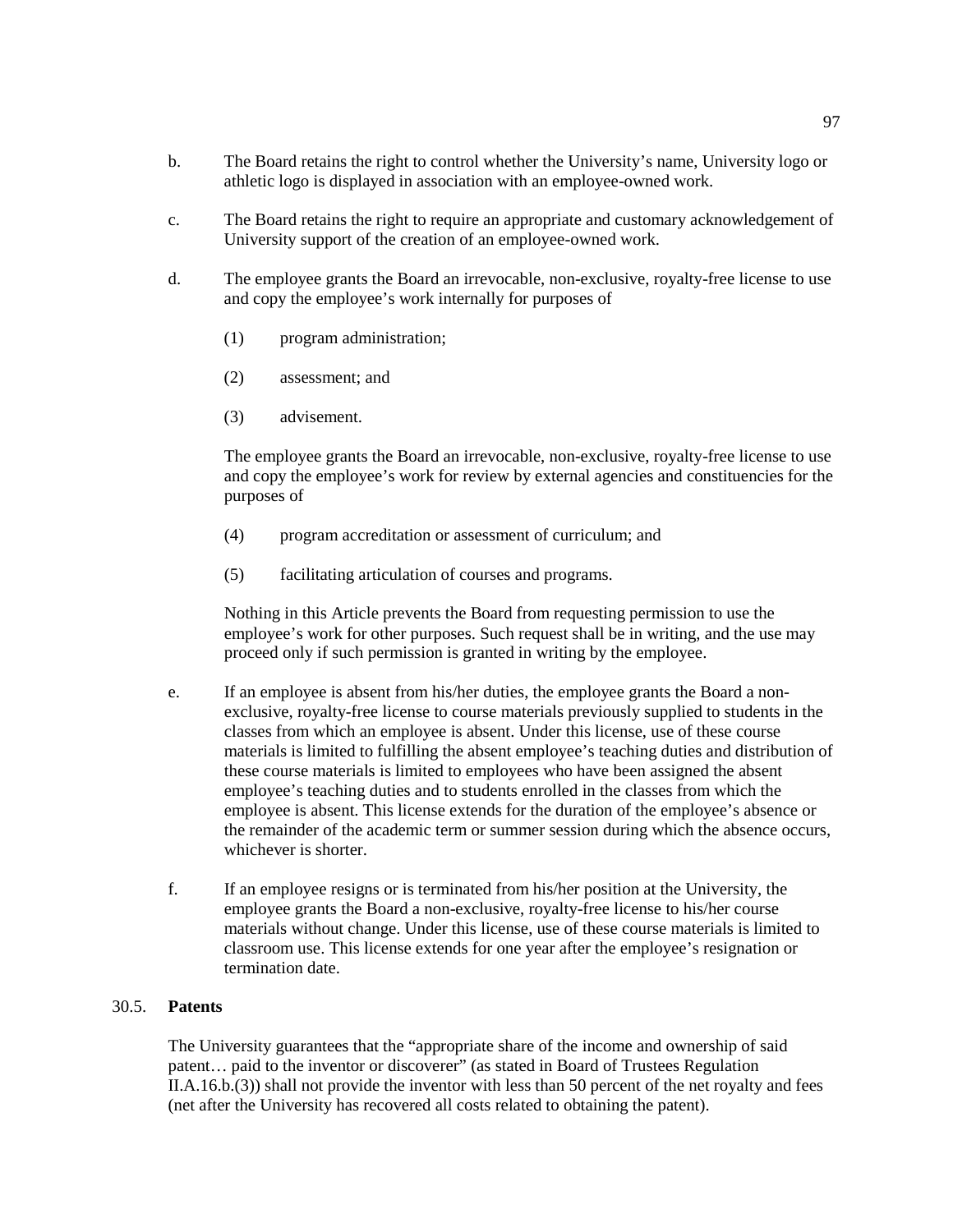Article 31 Duration and Implementation

#### 31.1. **Duration**

The terms of this *Agreement* shall become effective upon execution of this *Agreement* by the Board and the Union and shall remain in effect through August 31, 2022.

#### 31.2. **Implementation**

The economic terms of this *Agreement* shall not be implemented until the amount required therefore is appropriated and made available to the Board for expenditure for such purposes. If less than the amount needed to implement this *Agreement* is appropriated and made available to the Board for expenditure, the Board and the Union shall meet and negotiate regarding allocation of the amount appropriated.

**IN WITNESS WHEREOF,** the parties hereto by their authorized representatives, have executed this *Agreement* on September 14, 2018.

**BOARD OF TRUSTEES** EASTERN ILLINOIS UNIVERSITY

Chair, Board of Trustees

President

Chief Negotiator

UNIVERSITY PROFESSIONALS OF ILLINOIS LOCAL 4100/EASTERN ILLINOIS UNIVERSITY CHAPTER

President

ollow Chapter President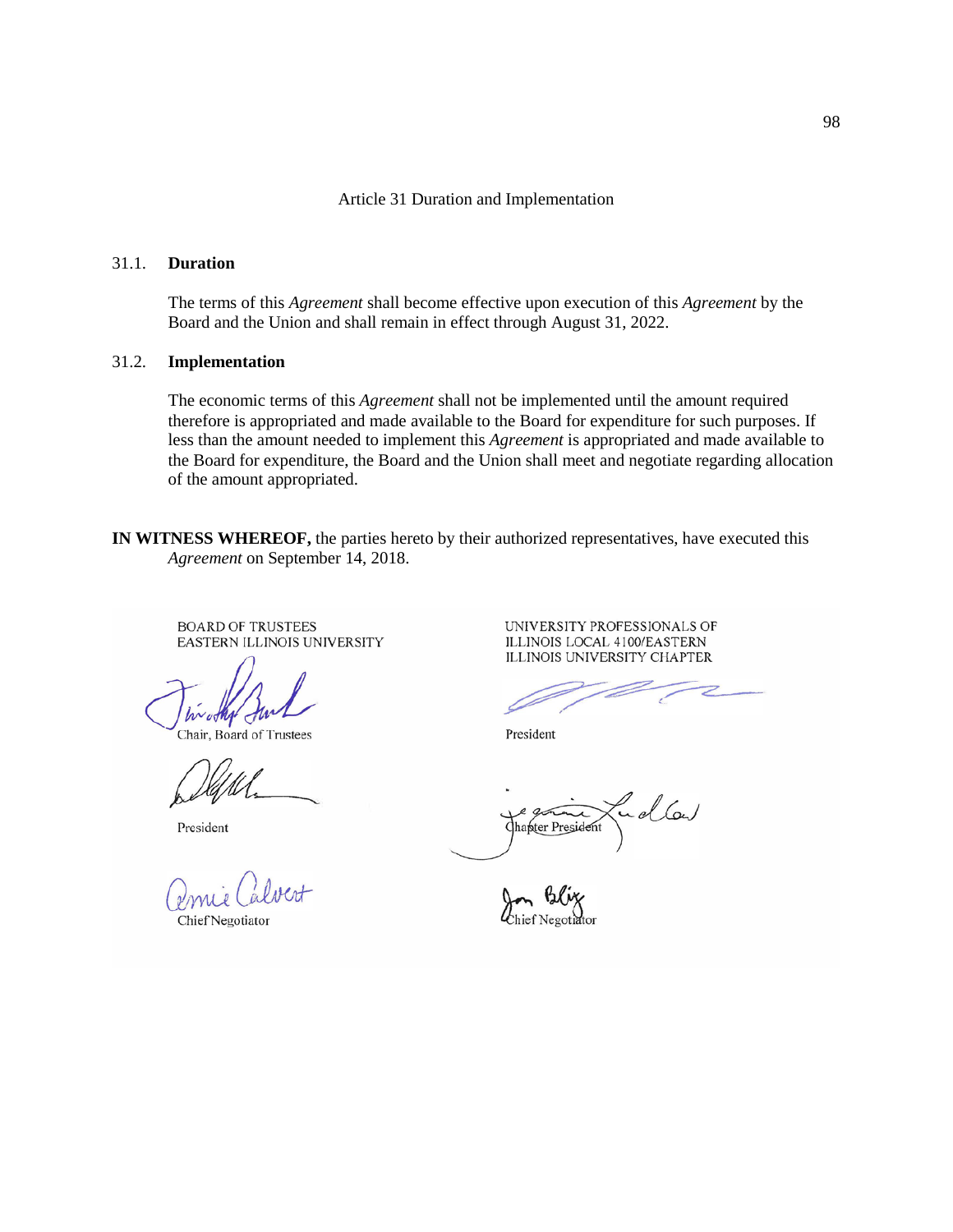#### Appendix A Certification of Representative

| ELECTION ADMINISTRATOR       |
|------------------------------|
| 525 West Jefferson, Suit 200 |
| Springfield, Illinois 62702  |

| In the Matter of:                    |          |
|--------------------------------------|----------|
| <b>AFT Faculty Federation - BOG</b>  |          |
| Petitioner,                          |          |
| and                                  |          |
| American Association of University   |          |
| Professors, Board of Governors       |          |
| Universities, (AAUP),                |          |
| Intervenor,                          | Board of |
| and                                  | Represe: |
| Board of Governors of State Colleges | Election |
| And Universities.                    |          |
| Employer.                            |          |

ard of Governors  $resentation$ 

#### CERTIFICATION OF REPRESENTATIVE

An election by secret ballot having been conducted in the above matter under the supervision of the undersigned; and it appearing from the Tally of Ballots that a collective bargaining representative has been selected; and no objection having been filed to the Tally of Ballots furnished to the parties, or to the conduct of the election, within the time provided in the Board of Governors Regulations for Collective Bargaining by Academic Employees, IT IS HEREBY CERTIFIED that a majority of the valid ballots have been cast for AFT FACULTY FEDERATION - BOG and that, pursuant to Section 4.14 of Board of Governors Regulations for Collective Bargaining by Academic Employees, the said employee organization is the exclusive representative of all the employees in the unit set forth below.

UNIT: Shall include all academic employees employed as of September 15, 1976 at Chicago State University, Eastern Illinois University, Governors State University, Northeastern Illinois University and Western Illinois University, the universities under the jurisdiction of the Board holding full-time appointments as faculty, librarians, counselors, and learning services staff, at the ranks of instructor, assistant professor, associate professor, professor and at Governors State University only, University Professor.

The voting unit shall not include: (1) employees who hold visiting, clinical,, adjunct, affiliate, emeritus, or less than full-time faculty appointments, (2) employees who are employed on a temporary contract or whose positions are primarily funded from sources other than State appropriations to the Board of Governors universities, (3) students holding appointments as undergraduate or graduate assistants, (4) residence hall counselors and staff, intercollegiate athletic coaches whose principle duty as determined by the Board is coaching intercollegiate athletics, student personnel administrators, department chairpersons, or any person employed in an administrative capacity, and (5) confidential, managerial or supervisory employees as defined in the Board of Governors Regulations for Collective Bargaining by Academic Employees and all other employees.

Signed at Springfield, Illinois On the 3rd day of November, 1976.

> Cyrus A. Alexander Election Administrator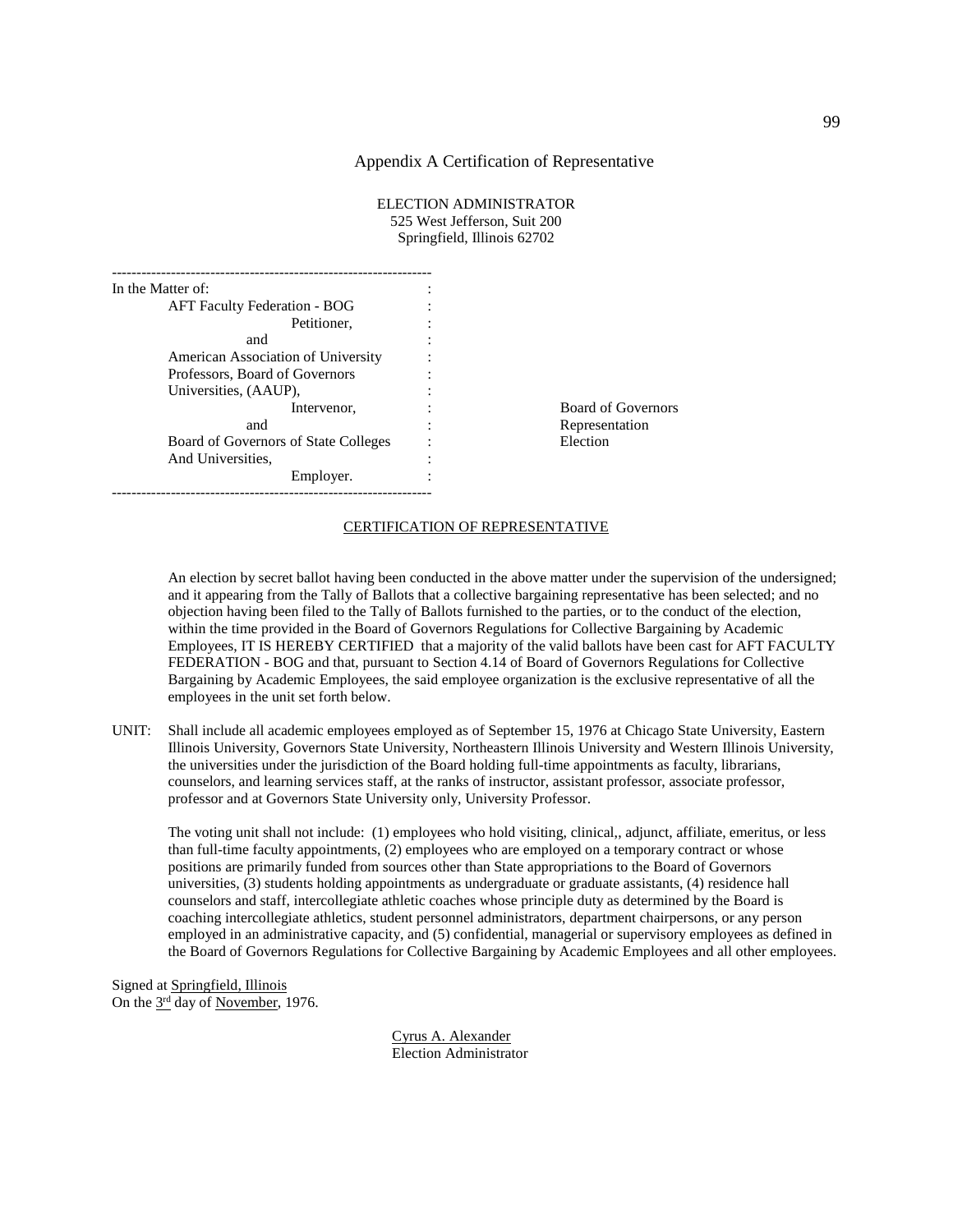| No:   |     |
|-------|-----|
|       | 100 |
| Date: |     |

Appendix B Grievance Form

#### **EASTERN ILLINOIS UNIVERSITY/UPI LOCAL 4100**

- **1. Grievant: 2. Home address: 3. Office No.: 4. Bargaining Unit: (Check One) [ ] Tenured/Tenure Track [ ] ASP/Annually-Contracted Faculty**
- **5. College and Department/Unit:**
- **6. Mailing Address -- If grievant is represented by the Union, all communications should go to the Union Grievance Representative.**
- **7. Provisions of Agreement violated (Article (s)/Sections):**
- **8. Statement of Grievance (be specific, include dates of acts or omissions complained of):**
- **9. Remedy Sought:**

| 10. | I will be represented in this grievance by (check one):                                                                                                                                       |
|-----|-----------------------------------------------------------------------------------------------------------------------------------------------------------------------------------------------|
|     | $\Box$ $\Box$<br>myself<br><b>UPI</b>                                                                                                                                                         |
|     | <b>Union Grievance Representative's signature:</b><br>(If Union is                                                                                                                            |
|     | representing grievant, the Union Representative should sign here.)                                                                                                                            |
|     | I do [] do not [] (check one) want a postponement for 30 days to seek informal resolution of this<br>grievance. Any additional postponements must be done in accordance with Article 19 here. |
| 11. | This grievance was filed with the President's office on:                                                                                                                                      |

| 11. | This grievance was lifed with the President's office on: |                                                         |
|-----|----------------------------------------------------------|---------------------------------------------------------|
|     | <b>Received by: (check one)</b>                          | [ ] Certified registered mail, return receipt requested |
|     |                                                          | [ ] Personal Delivery -- Acknowledgment                 |

**Signature of Grievant (month)** (day) (year)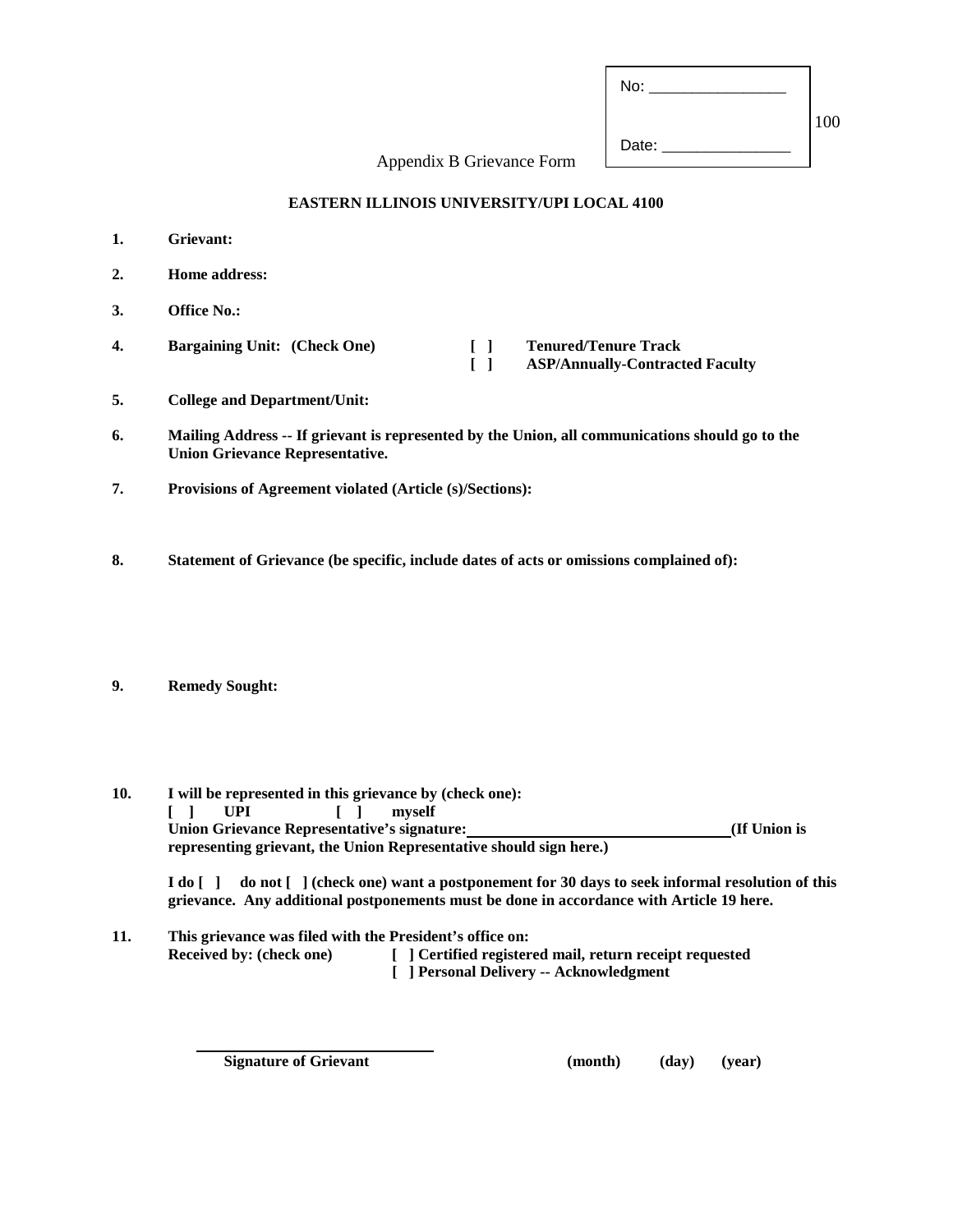# Appendix C Intent to Arbitrate

#### **EASTERN ILLINOIS UNIVERSITY/UPI LOCAL 4100**

#### **NOTICE OF INTENT TO ARBITRATE**

| Grievance No.: No. 2008             | Date:                                                                                                                                                                                                                          |    |
|-------------------------------------|--------------------------------------------------------------------------------------------------------------------------------------------------------------------------------------------------------------------------------|----|
|                                     | The EIU/UPI Local 4100 hereby gives notice of its intent to proceed to arbitration with the decision issued by                                                                                                                 |    |
|                                     |                                                                                                                                                                                                                                |    |
| In the grievance of:                |                                                                                                                                                                                                                                |    |
|                                     | Name of Grievant: Name of Grievant Control of Contract Control of Contract Control of Contract Control of Contract Contract Contract Contract Contract Contract Contract Contract Contract Contract Contract Contract Contract | of |
| <b>Name of Department:</b>          |                                                                                                                                                                                                                                |    |
|                                     | This notice was filed with the President's office on: ___________________________<br>(check one) [ ] Certified Registered mail, return receipt requested; or [ ] Personal Delivery,                                            | by |
|                                     |                                                                                                                                                                                                                                |    |
| <b>Signature of Union President</b> | (month)<br>(day)<br>(vear)                                                                                                                                                                                                     |    |

**I hereby authorize the UPI Council, Local 4100, to proceed to arbitration with my grievance. I hereby also authorize the Union and the Board of Trustees or its representative to use, during the arbitration proceeding, copies of any materials in my personnel evaluation file and any files at the University which are pertinent to this grievance and to furnish copies of same to the arbitrator.**

 **Signature of Grievant (month) (day) (year)**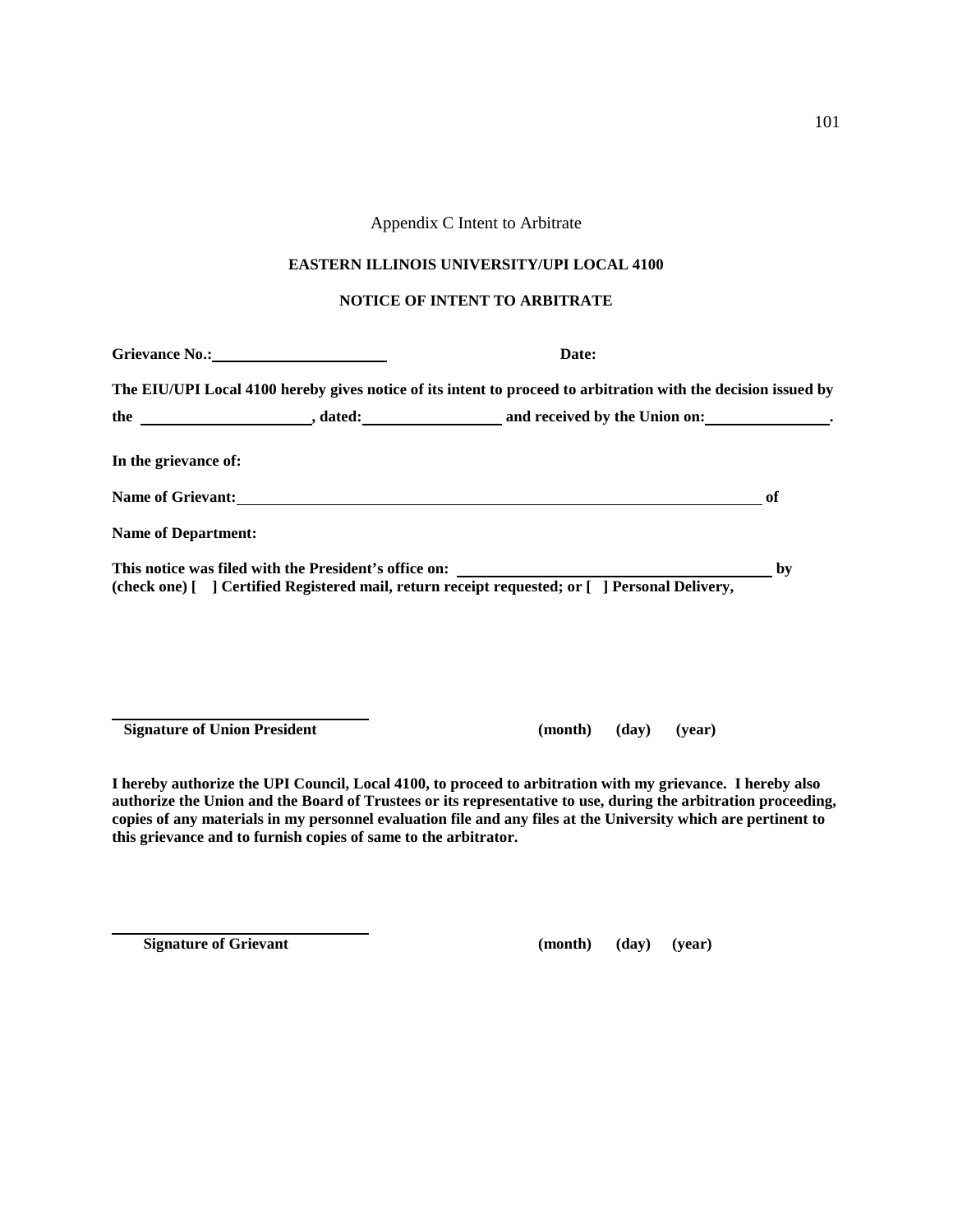# *Index*

# *A*

| <b>ACA Eligibility</b>                               | 46    |
|------------------------------------------------------|-------|
| <b>ACA Nomination Process</b>                        | 46    |
| ACA Purpose and Criteria                             | 46    |
| <b>ACA Selection Process</b>                         | 47    |
| <b>Academic Program Elimination Review Committee</b> |       |
|                                                      | 59    |
| Academic Term (definition)                           | 3     |
| Academic Year (definition)                           | 3     |
| Accreditation (definition)                           | 3     |
| Achievement and Contribution Awards                  | 46,89 |
| Adequate Cause (definition)                          | 3     |
| Amendment and Modification                           | 75    |
| Annual Leave                                         | 80    |
| Annually Contracted Faculty (definition)             | 3     |
| Appropriate University Vice President (definition)   | 3     |
| Approved Academic Sabbatical Assignments             | 76    |
| Areas of Evaluation                                  | 24    |
| Assigned Obligation (definition)                     | 13    |
| Assignment of Duties - Professional Obligations      | 13    |
| <b>Availability of Agreement</b>                     | 75    |
|                                                      |       |

# *B*

| Benefits While on Compensated Leave | 85 |
|-------------------------------------|----|
| <b>Bereavement Leave</b>            | 84 |
| Board (definition)                  | 3  |
| <b>Bulletin Boards</b>              | 67 |
|                                     |    |

# *C*

| Chapter Grievance Representative (definition)        | 3  |
|------------------------------------------------------|----|
| <b>Chapter President (definition)</b>                | 3  |
| <b>Compensable Fringe Benefits</b>                   | 76 |
| Compensation                                         | 87 |
| Compulsory Leave                                     | 12 |
| Conflict with Policies or Regulation                 | 75 |
| Consideration for Tenure on the Basis of Exceptional |    |
| Performance                                          | 39 |
| <b>Consultation Protocol</b>                         | 7  |
| Copyrights                                           |    |
| Board Rights and License                             | 96 |
| Employee Rights, Responsibilities and License        | 95 |
| Copyrights and Patents                               | 94 |
| Counteroffer                                         | 91 |
| Credit Units and Credit Unit Equivalencies           | 15 |
| n                                                    |    |

#### *D*

| Day's Pay (definition)  |  |
|-------------------------|--|
| Days (definition)       |  |
| Definitions             |  |
| Department (definition) |  |

| Department Chair (definition)        |    |
|--------------------------------------|----|
| Department/Unit Reorganization       | 51 |
| Departmental Application of Criteria | 28 |
| Dues Checkoff                        | 69 |
| Duration                             | 98 |
| Duration and Implementation          | 98 |

# *E*

| <b>Educational Benefits</b>                  | 85 |
|----------------------------------------------|----|
| Educational Contract (definition)            |    |
| <b>Employee Information</b>                  | 9  |
| Employee or Faculty Member (definition)      | 4  |
| <b>Employment Year (definition)</b>          | 4  |
| <b>Evaluation and Evaluation Criteria</b>    | 24 |
| <b>Evaluation Criteria</b>                   | 26 |
| <b>Evaluation Periods</b>                    | 25 |
| <b>Evaluation Procedures</b>                 | 31 |
| <b>Evaluators and Their Responsibilities</b> | 30 |
| F                                            |    |

| Facilities and Equipment     | 68 |
|------------------------------|----|
| <b>Faculty Accessibility</b> |    |

# *G*

| <b>Grant/Contract Salaries</b>         | 91     |
|----------------------------------------|--------|
| Grievance Appearances                  | 61     |
| <b>Grievance Arbitration Procedure</b> | 64     |
| Grievance Compliance with Procedure    | 61     |
| <b>Grievance Definitions</b>           | 60     |
| Grievance Forms                        | 61     |
| Grievance Miscellaneous Provisions     | 65     |
| Grievance Procedure                    | 60, 61 |
| Grievance Purpose                      | 60     |
| Grievance Representation               | 60     |
| Grievance Representatives              |        |
|                                        |        |

# *I*

| Implementation      | 98 |
|---------------------|----|
| Initial Appointment | 90 |

# *L*

| Layoff and Recall Procedures                | 57 |
|---------------------------------------------|----|
| Leave for Court-Required Service            | 85 |
| Leave Without Salary                        | 10 |
| Levels of Evaluation                        | 25 |
| Local Grievance Representative (definition) | 4  |
| M                                           |    |

| Major Fraction (definition) |    |
|-----------------------------|----|
| <b>Management Rights</b>    | 72 |